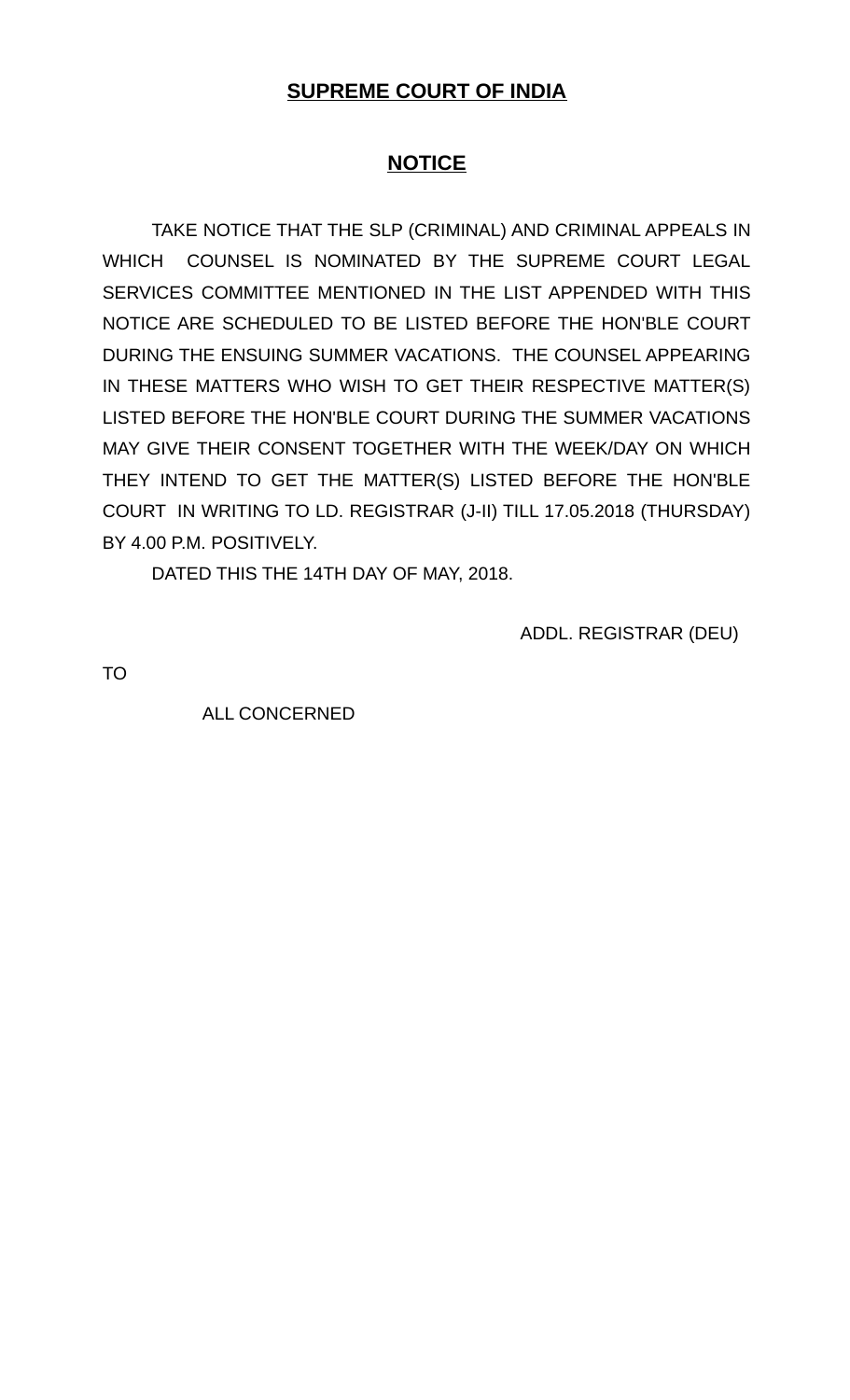## **SUPREME COURT OF INDIA**

## **SCLSC MATTERS**

In compliance of Ld. Registrar (J. I) Dt. 01.05.2018 regarding details of the (Criminal Appeals and Special Leave Petitions) in which an Advocate has been appointed through Supreme Court Legal Services Committee under any scheme of Free Legal Aid.

| Sl.<br><b>No</b> | Case No.             | Section                 | <b>Cause Title</b>                                   | <b>Category &amp; Issue</b><br>in brief | <b>Present Coram &amp; Present</b><br>Status/date, if any                                           | Name of the Adv. With<br>the date of<br>appointment & his/her<br>contact No |
|------------------|----------------------|-------------------------|------------------------------------------------------|-----------------------------------------|-----------------------------------------------------------------------------------------------------|-----------------------------------------------------------------------------|
| 1.               | D.No.<br>19909/2017  | $\overline{\mathbf{H}}$ | Suresh Kumar Vs. State of<br>Rajasthan               | 1439<br>Life Imprisonment               | Hon'ble Mr. Justice N.V.<br>Ramana<br>Mr. Justice P.C.Pant<br>Listing date<br>02.07.2018            | R. P. Mehrotra<br>(Petitioner)<br>011-23385150<br>05.06.2017                |
| 2.               | SR. No.<br>348/2018  | $\rm II$                | Girraj Vs. State of Rajasthan                        | 1439<br>Life Imprisonment               | Hon'ble Mr. Justice R.K.<br>Aggarwal<br>Mr. Justice<br>A.M. Sapre<br>Listing date<br>06.07.2018     | R. P. Mehrotra<br>(Petitioner)<br>011-23385150<br>11.12.17                  |
| 3.               | SR. No.<br>5350/2017 | $\mathbf{I}$            | State of Rajasthan VS.<br>Bhanwar lal                | 1426<br><b>Against Acquittal</b>        | Hon'ble Mr. Justice A.K. Sikri<br>Mr. Justice Ashok Bhushan<br><b>Listing Date</b><br>07.09.2018    | Ms. Nidhi<br>$(Respondent) \setminus$<br>011-23381257<br>30.08.2017         |
| 4.               | SR. No.<br>5071/2017 | $\mathbf{I}$            | Ayub Vs. Asruddin & Anr.                             | 1409<br>Bail                            | Hon'ble Mr. Justice Ranjan<br>Gogoi Mr. Justice Navin<br>Sinha<br><b>Listing Date</b><br>09.07.2018 | Ms. Nidhi<br>(Respondent No. 1)<br>011-23381257<br>28.08.2017               |
| 5.               | D. No.<br>7143/2017  | $\rm II$                | State of Rajasthan VS.<br>Jaiprakash @ babloo & Anr. | 1426<br><b>Against Acquittal</b>        | Hon'ble Mr. Justice A.K Sikri<br>Mr. Justice Ashok Bhusan                                           | Ms. Nidhi<br>Respondent No. 1 & 2)                                          |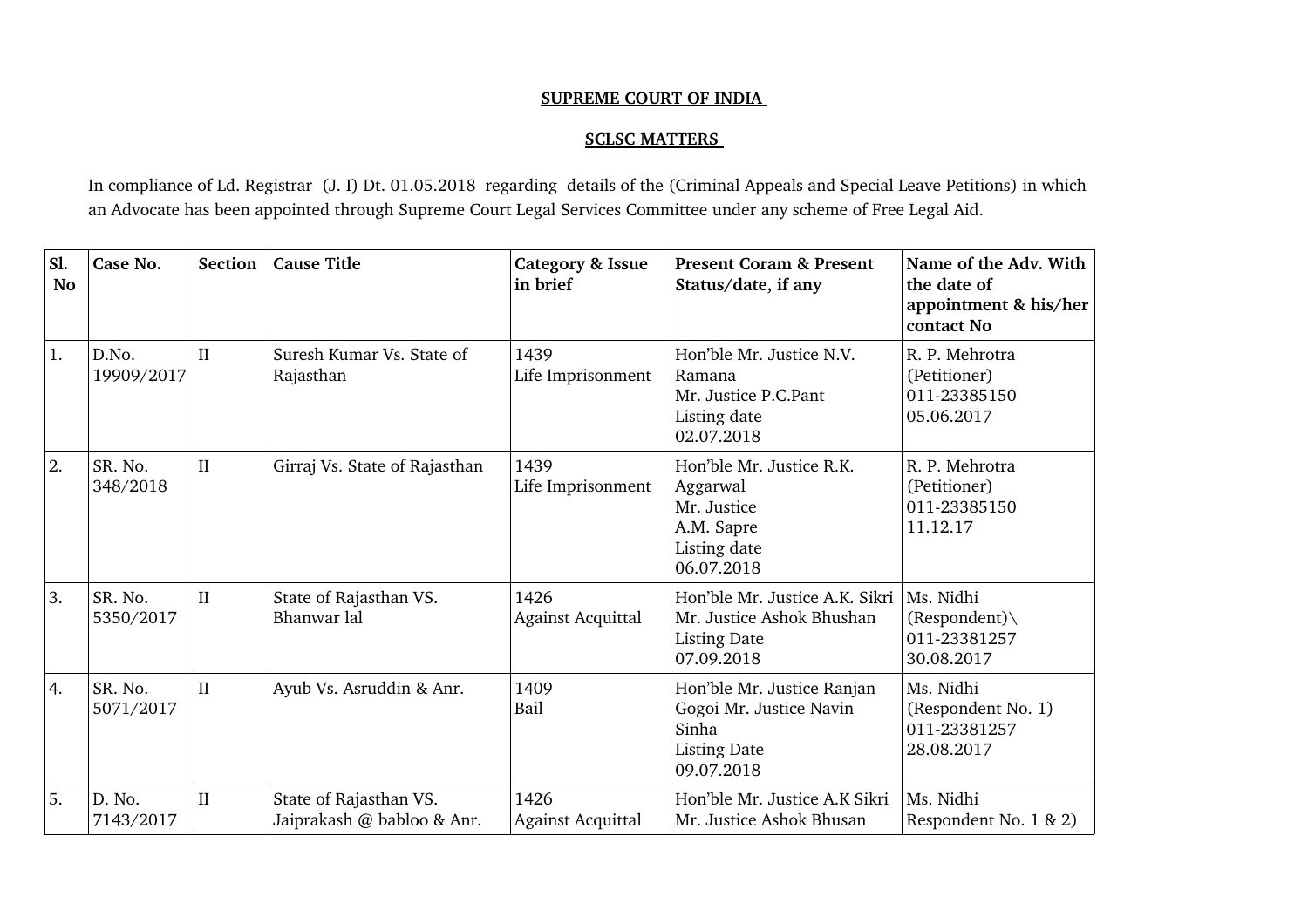|     |                             |              |                                                 |                                                                     | <b>Listing Date</b><br>13.08.2018                                                                            | 011-23381257<br>16.11.2017                                       |
|-----|-----------------------------|--------------|-------------------------------------------------|---------------------------------------------------------------------|--------------------------------------------------------------------------------------------------------------|------------------------------------------------------------------|
| 6.  | SR. No.<br>8206-<br>08/2015 | $\mathbf{I}$ | Punia Ram Vs. Hemu @<br>Hemraj & Ors.           | 1418<br>Life Imprisonment<br>with fine                              | Hon'ble Mr. Justice N.V.<br>Ramana<br>Mr. Justice S.A. Nazeer<br><b>Listing Date</b><br>18.05.2018           | Ms. Nidhi<br>Respondent No. 1 & 2)<br>011-23381257<br>09.04.2018 |
| 7.  | SR.<br>No.5055/20<br>16     | $\mathbf{I}$ | Harish Chand Vs. Urmila                         | 1402<br>Maintenance U/s<br>125 Cr.P.C.                              | Hon'ble Mr. Justice R.K.<br>Aggarwal Mr. Justice A.M.<br>Sapre<br><b>Listing Date</b><br>13.08.2018          | Ms. Nidhi<br>011-23381257<br>29.08.2017                          |
| 8.  | SR. 384-<br>385/2014        | $\rm II$     | State of Rajasthan Vs.<br>Narinder Singh        | 1418<br>U/s 376(2G) & 323<br><b>IPC</b><br>Sentence for 10<br>Years | Hon'ble Mr. Justice<br>M.B.Lokur Mr. Justice S.A.<br><b>Bobde</b><br><b>Listing Date</b><br>12.11.2018       | Ruksana Choudhary<br>9810437527<br>05.09.2016                    |
| 9.  | SR. No<br>69978/2014        | II           | State of Rajasthan Vs. Gopal<br>Singh           | 1426<br><b>Against Acquittal</b>                                    | Hon'ble Mr. Justice R.K.<br>Aggarwal Mr. Justice A.M.<br>Sapre<br><b>Listing Date</b><br>09.05.2018          | Gr. Cpt. Karan Singh<br><b>Bhati</b><br>9350887879<br>16.05.2015 |
| 10. | SR. No.<br>8828/2017        | $\rm II$     | Dharmesh @ Dharmendra Vs.<br>State of Rajasthan | 1438<br>Sentence Awarded<br>more than 5 Years                       | Hon'ble Mr. Justice Kurian<br>Joseph Mr. Justice M.M.<br>Shantanagouder<br><b>Listing Date</b><br>02.07.2018 | Nanita Sharma<br>011-23381100<br>21.03.2017                      |
| 11. | SR. No.<br>7603/2017        | $\rm II$     | State of Rajasthan Vs.<br><b>Bhanwar Singh</b>  | 1418                                                                | Hon'ble Mr. Justice R.K.<br>Aggarwal Mr. Justice<br>Amitava Roy<br><b>Listing Date</b><br>25.02.2019         | Richa Kapoor<br>5.12.17                                          |
| 12. | AR. No.                     | $\rm II$     | State of Rajasthan Vs. Hazari                   | 1426                                                                | Hon'ble Mr. Justice A.K. Goel Asha Gopalan Nair                                                              |                                                                  |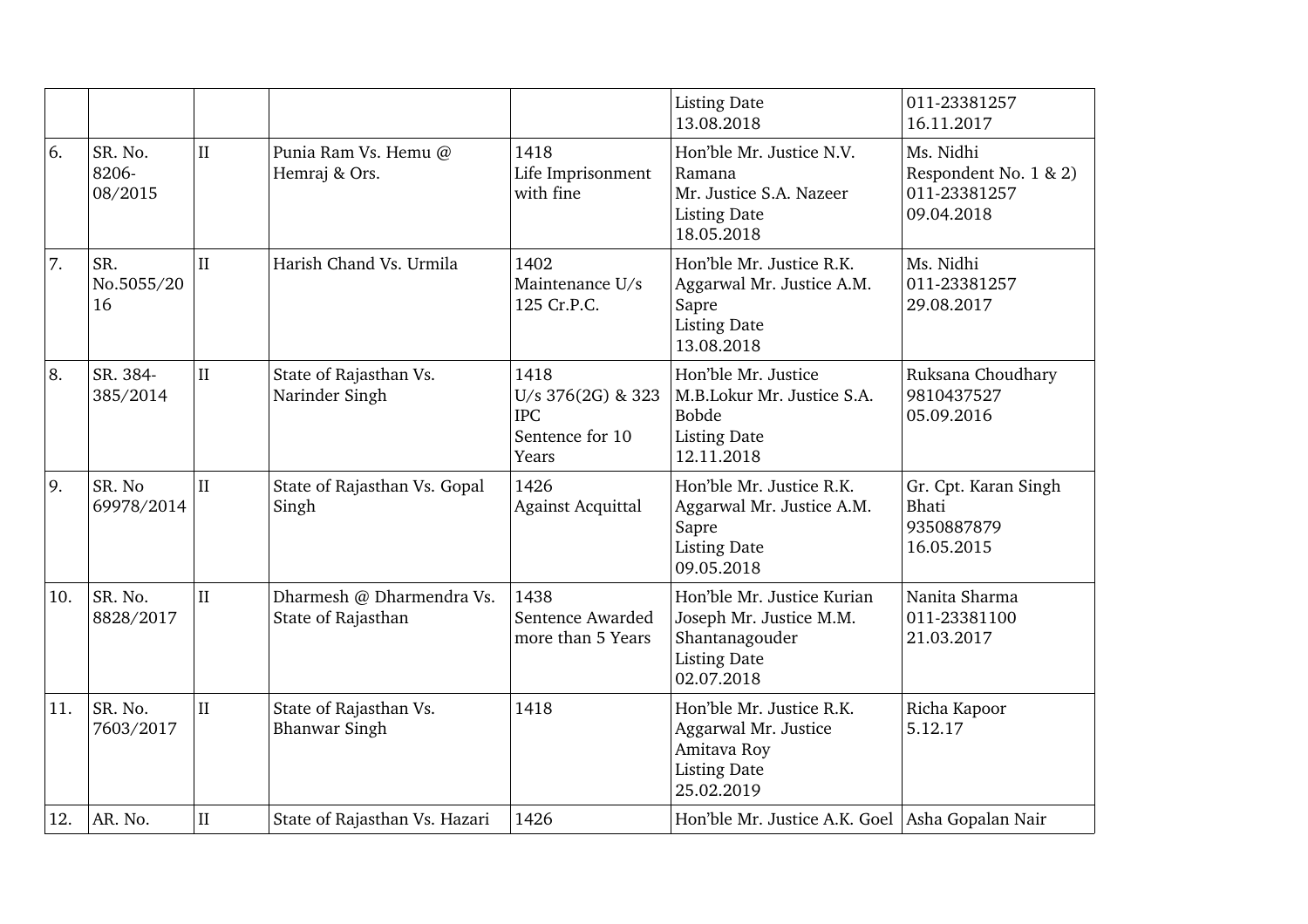|     | 2183/2017            |              | Ram                                             | <b>Against Acquittal</b>                                     | Mr. Justice U.U. Lalit<br><b>Listing Date</b><br>22.05.2018                                        | 9810348981<br>10.09.2016                       |
|-----|----------------------|--------------|-------------------------------------------------|--------------------------------------------------------------|----------------------------------------------------------------------------------------------------|------------------------------------------------|
| 13. | AR.<br>1861/2014     | $\mathbf{I}$ | State of Rajasthan Vs. Sita<br>Ram              | 1418<br>U/s 304 Part II IPC                                  | Hon'ble Mr. Justice H.L Dattu<br>Mr. Justice S. A. Bobde<br><b>Listing Date</b><br>21.09.2017      | Jogy Scana<br>9868801696<br>22.02.2014         |
| 14. | AR.<br>631/2017      | $\rm II$     | State of Rajasthan Vs.<br>Hanuman               | 1426<br><b>Against Acquittal</b>                             | Hon'ble Mr. Justice Arun<br>Mishra Mr. Justice S.A.<br>Nazeer<br><b>Listing Date</b><br>06.02.2018 | Rohit Minoeha<br>9810034724<br>12.05.2016      |
| 15. | AR. No.<br>443/2013  | $\rm II$     | Narsa Vs. State of Rajasthan                    | 1418<br>U/s 302 IPC Sec.<br>3/25<br>for Life<br>Imprisonment | Hon'ble Mr. Justice K.S.R.<br>Mr. Justice Dipak Mishra<br><b>Listing Date</b><br>16.08.2017        | Satyapal K. Pasi<br>9811837525<br>15.02.2013   |
| 16. | AR. No.<br>2325/2014 | $\rm II$     | Guradita @ Guri Singh Vs.<br>State of Rajasthan | 1418<br>U/s 302/34 IPC for<br>Life imprisonment              | Hon'ble Mr. Justice S.A.<br>Bobde Mr. Justice Ashok<br>Bhusan                                      | Rachna Joshi Issar<br>9810127323<br>18.03.2013 |
| 17. | AR.No.<br>1290/2012  | $\rm II$     | Mahaveer Singh Vs State of<br>Rajasthan l       | 1418<br>U/s 302 & 341 IPC<br>For Life<br>Imprisonment        | Hon'ble Mr. Justice KSR Mr.<br>Justice Dipak Mishra<br><b>Listing Date</b><br>09.08.2017           | Md. Irshad hanif<br>9810041811<br>31.07.2012   |
| 18. | AR. No.<br>201/2017  | $\rm II$     | State of Rajasthan Vs. Hemraj                   | 1426<br><b>Against Acquittal</b>                             | Hon'ble Mr. Justice Arun<br>Mishra Mr. Justice Amitava<br>Roy<br><b>Listing Date</b><br>17.07.2018 | Revathy Raghavan<br>9968431438<br>16.02.2016   |
| 19. | AR. No.<br>1181/2017 | $\rm II$     | State of Rajasthan Vs Ram<br>Karan              | 1426 Against<br>Acquittal                                    | Hon'ble Mr. Justice R.F.<br>Nariman Mr. Justice S.K.<br>Kaul<br><b>Listing Date</b>                | Ms. Nidhi<br>20.04.2017                        |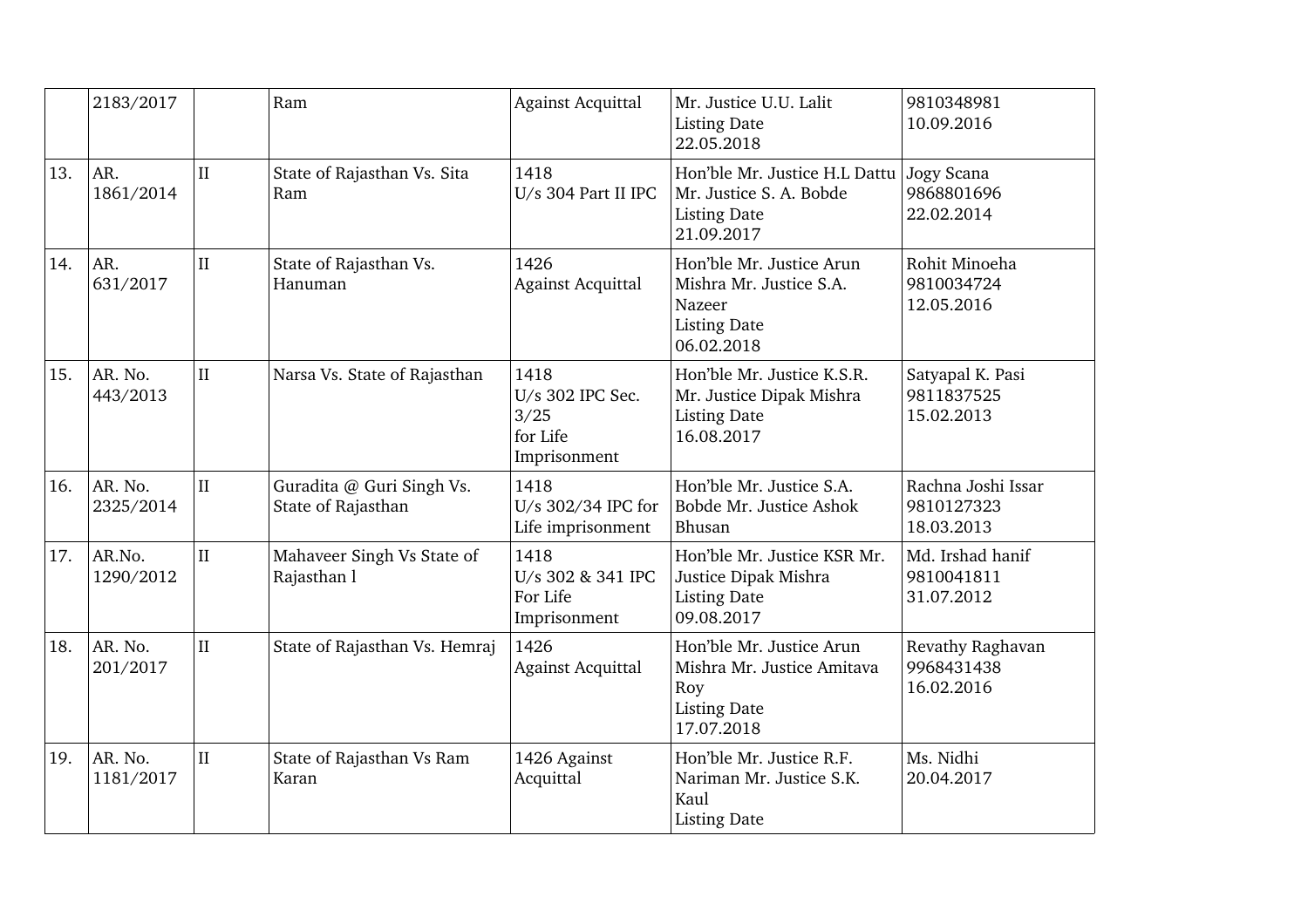|     |                        |              |                                                   |                                                    | 14.08.2018                                                                                        |                                                           |
|-----|------------------------|--------------|---------------------------------------------------|----------------------------------------------------|---------------------------------------------------------------------------------------------------|-----------------------------------------------------------|
| 20. | <b>AR</b><br>1199/2017 | $\mathbf{I}$ | Ganga Ram Vs. State of<br>Rajasthan               | 1439<br>For Life<br>Imprisonment                   | Hon'ble Mr. Justice Jasti<br>Chelameswar Mr. Justice S.A.<br>Nazeer<br>listing Date<br>15.05.2018 | Rutwik Panda<br>9871502727<br>07.09.2015                  |
| 21. | AR. No.<br>557/2018    | $\rm II$     | Vidhyasagar Vs. State of<br>Rajasthan             | 1439<br>For life<br>imprisonment                   | Hon'ble Mr. Justice N.V.<br>Ramana<br>Mr. Justice S.A. Nazeer                                     | H.M.Singh<br>011-23070019<br>05.06.2017                   |
| 22. | SR No.<br>7273/2017    | II           | Somji Vs. State of Rajasthan                      | 1439<br>For life<br>Imprisonment                   | Hon'ble Mr. Justice R.K.<br>Aggarwal Mr. Justice A.M.<br>Sapre                                    | S.Usha Reddy<br>9810141663<br>11.04.2017                  |
| 23. | AR. No.<br>681/2012    | $\rm II$     | Tansem @ Semma @ Jaggan<br>Vs. State of Rajasthan | 1418<br>U/s 302, etc.<br>For Life<br>Imprisonment  | Hon'ble Mr. Justice P.<br>Sathasiyam Mr. Justice P.S.<br>Mr. Justice B.S. Chauhan                 | Sandep Narayan<br>011-23381493<br>21.012.2011             |
| 24. | AR. No.<br>1333/2011   | $\mathbf{I}$ | State Vs. Madan                                   | 1426<br><b>Against Acquittal</b>                   | Hon'ble Mr. Justice N.V.<br>Ramana Mr. Justice Amitava<br>Roy                                     | Dr. Sushil Balwada<br>21.03.2017                          |
| 25. | AR.<br>1501/2008       | $\mathbf{I}$ | State Vs. Nahar Singh & Anr,                      | 1418<br>U/s 302,149 IPC                            | Hon'ble Mr. Justice N.V.<br>Ramana Mr. Justice P.C. Pant                                          | K. Sharada Devi<br>For Both<br>011-23381257<br>01.08.2007 |
| 26. | D. No.<br>36207/2017   | $\mathbf{I}$ | Bishu Kumar Debbarma Vs.<br>State of Tripura      | 1439<br>U/s 302/32 IPC<br>For Life<br>Imprisonment | Hon'ble Mr. Justice R.K.<br>Aggarwal Mr. Justice<br>A.M.Sapre Listing Date<br>20.07.2018          | Mr. Parmanand Gaur<br>9312242835<br>10.11.2017            |
| 27. | D. No.<br>29796/2017   | $\rm II$     | Shanti Devi Vs. State of<br>Uttarakhand & Anr.    | 1418<br>U/s 294 IPC                                | Hon'ble Mr. Justice R.K.<br>Aggarwal Mr. Justice<br>A.M.Sapre Listing Date<br>13.07.2018          | Sunita Sharma<br>9811602201<br>18.09.2017                 |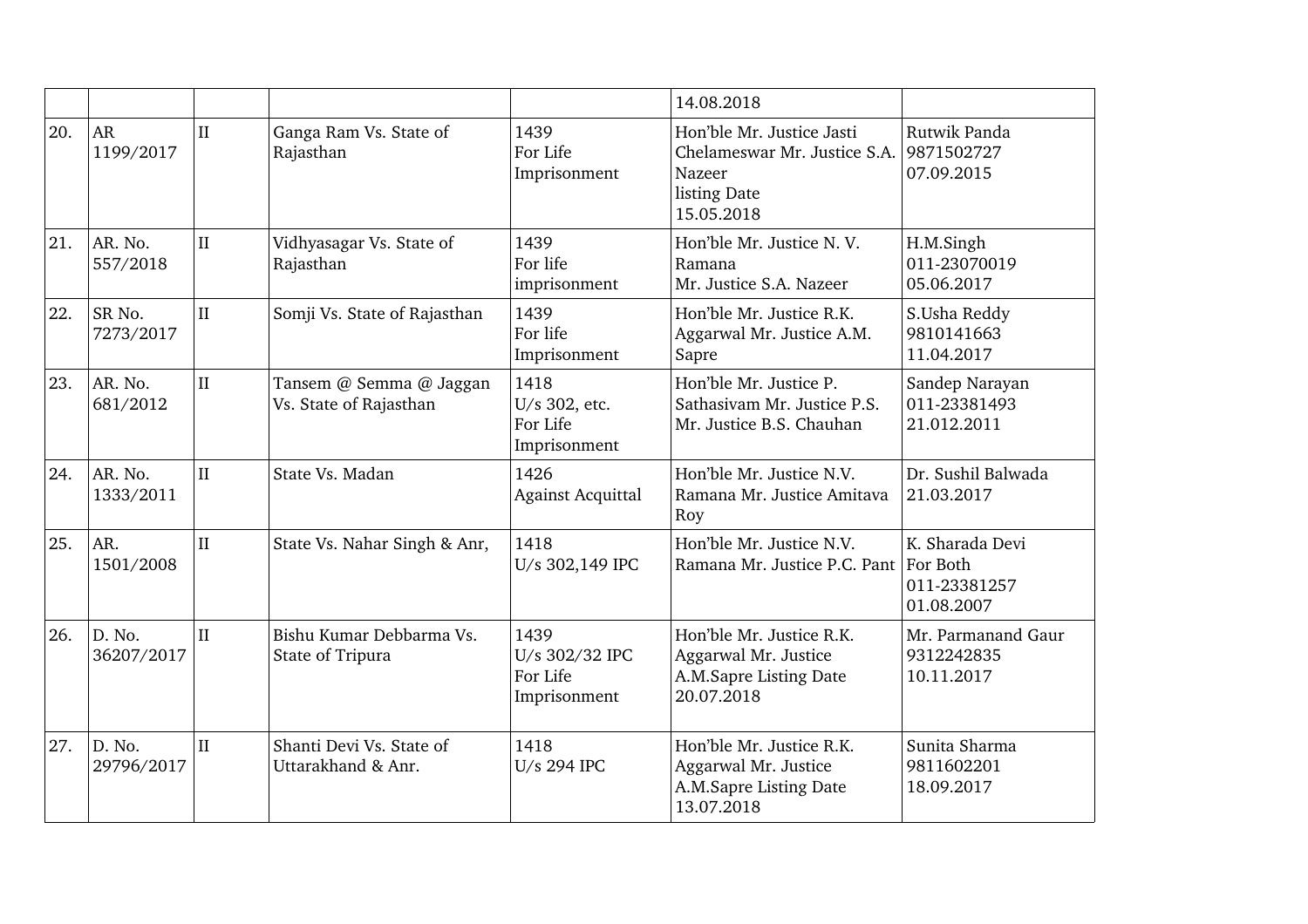| 28. | SR. No.<br>7573/2017  | $\mathbf{I}$ | Anwar Hussain Vs. State of<br>Assam                      | 1439<br>U/s 302 IPC<br>For life<br>imprisonment | Hon'ble Mr. Justice R.K.<br>Aggarwal Mr. Justice<br>A.M.Sapre Listing Date<br>09.07.2018        | S. Mahandran<br>9871136190<br>12.09.2017                      |
|-----|-----------------------|--------------|----------------------------------------------------------|-------------------------------------------------|-------------------------------------------------------------------------------------------------|---------------------------------------------------------------|
| 29. | SR. No.<br>10007/2017 | $\rm II$     | Waheeda Begum Vs. State of<br>Assam & Anr.               | 1429<br>for quashing of<br>criminal proceeding  | Hon'ble mr. Justice S.A.<br>Bobde Mr. Justice L. N. Rao<br>Listing Date<br>16.05.2018           | Rishi Malhotra<br>9810110060<br>23.11.2017                    |
| 30  | SR. No.<br>1948/2017  | $\mathbf{I}$ | Kumar Ghimirej<br>Vs. State of Sikkim                    | 1404<br>U/s 9/10 Posco Act<br>& U/s 341 IPC     | Hon'ble Mr. Justice A.K. Sikri<br>Mr. Justice Ashok Bhusan<br><b>Listing Date</b><br>17.08.2018 | Mr. H.M. Singh<br>9810285363<br>22.06.2017                    |
| 31. | SR. No.<br>311/2017   | $\mathbf{I}$ | Rakesh Gurung @ Chandan @<br>Prakash Vs. State of Sikkim | 1404<br>U/s 9/10 Posco Act<br>& U/s 341 IPC     | Hon'ble Mr. Justice S.A.<br>Bobde Mr. Justice Ashok<br>Bhusan<br>Listing date<br>09.07.2018     | Dr. Sushil Balwada<br>9250956196<br>13.12.2016                |
| 32. | SR. No.<br>4023/2018  | $\mathbf{I}$ | Pramod Ranjan Goswami Vs.<br><b>State of Assam</b>       | 1439<br>Life imprisonment                       | Hon'ble Mr. Justice R.F.<br>Nariman Mr. Justice S.A.<br>Nazeer Listing Date<br>17.08.2018       | V. Siva Subramanian<br>9953793396<br>9818060744<br>20.03.2018 |
| 33. | D.No.<br>527/2017     | $\mathbf{I}$ | Radhanath Yaday Vs. State of<br>Assam                    | Defective Matter                                | Hon'ble Mr. Justice navin<br>Sinha (Chamber)                                                    | Nanita Sharma<br>9313346888<br>28.10.2017                     |
| 34. | SR. No.<br>10672/2015 | $\mathbf{I}$ | Chandra Prakash Vaish Vs.<br>State of U.P & Anr.         | 1418<br>U/s 302/370 (II)<br><b>IPC</b>          | Hon'ble Mr. Justice Kurian<br>Joseph Mr. Justice Arun<br>Mishra                                 | Naresh Kumar<br>9810419298<br>14.03.2018                      |
| 35. | SR. No.<br>10322/2015 | II           | Kamla Vs. U.P. Anr.                                      | 1429<br>U/s.<br>420/467/468/471<br><b>IPC</b>   | Hon'ble Mr. Justice Ranjan<br>Gogoi<br>Mr. Justice N.V. Ramana                                  | Ms. Nidhi (R-2)<br>011-23381257<br>03.04.2018                 |
| 36. | SR. No.               | $\mathbf{I}$ | U.P. Vs. Ravindra bablu                                  | 1426                                            | Hon'ble Mr. Justice Ranjan                                                                      | Naveen Kumar                                                  |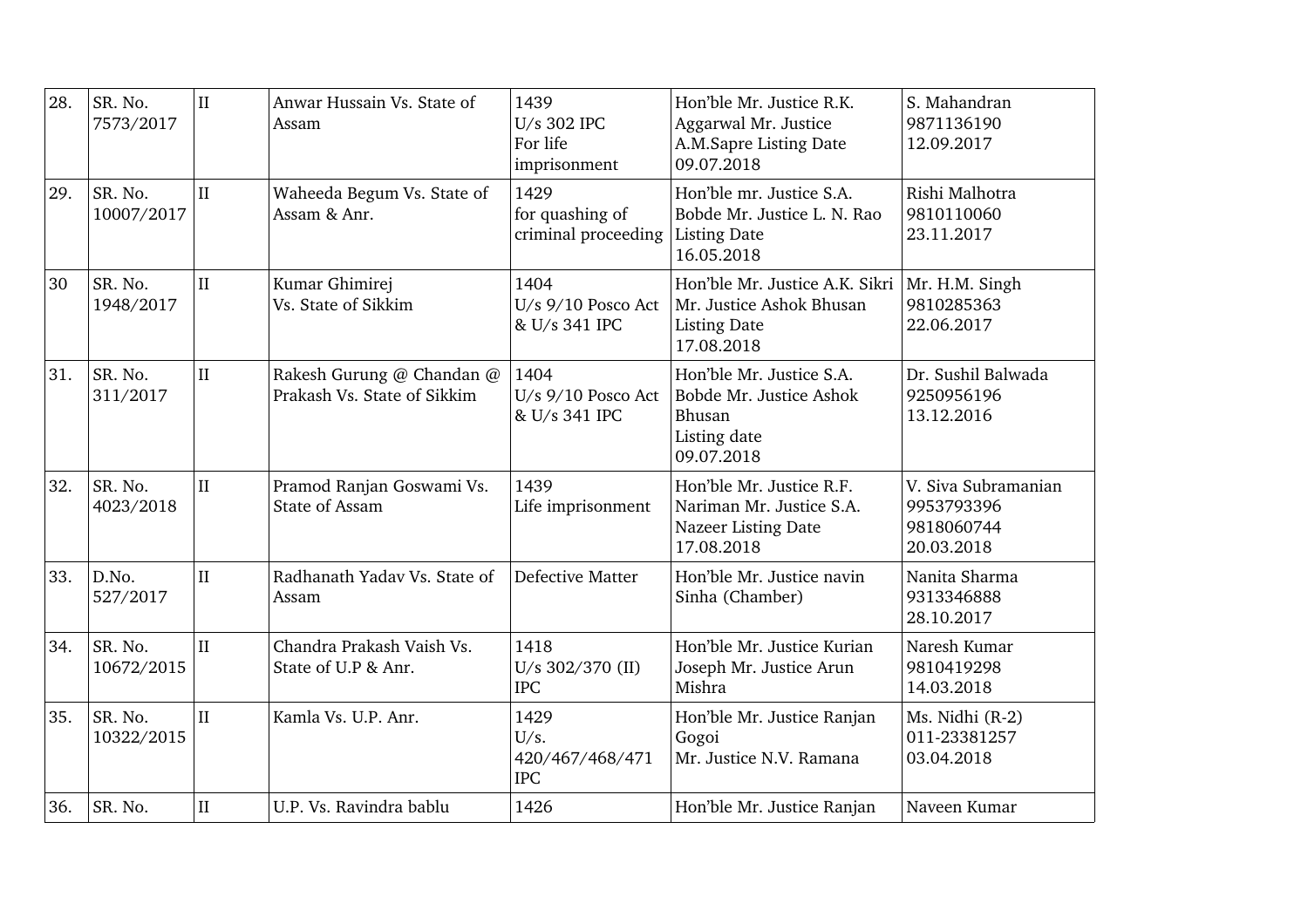|     | 5666/2017                     |              |                                                                                  | Appeal Allowed                          | Gogoi Mr. Justice Naveen<br>Sinha                                                                       | $(R-1,2,3)$<br>9810419298<br>10.11.2017        |
|-----|-------------------------------|--------------|----------------------------------------------------------------------------------|-----------------------------------------|---------------------------------------------------------------------------------------------------------|------------------------------------------------|
| 37. | SR. No.<br>9301/2017          | $\rm II$     | Shivani Sivatara Vs. Aranaya<br>Srivastava Chandu Mohan<br>(Grand father) & Anr. | 1300<br>Habeas Corpus                   | Hon'ble Mr. Justice<br>A.M. Khanwilkar<br>Mr. Justice D.Y. Chandrachud                                  | Mr. Raghvendra<br>Srivatava (R-1)              |
| 38. | SR.<br>344/2015               | $\mathbf{I}$ | U.P. Vs Sanjay & Anr.                                                            | 1404<br>U/s.<br>6                       | Hon'ble Mr. Justice F.M.I<br>.Kalifulla<br>363,366,376,511,50 Mr. Justice A.M. Sapre                    | Ms. Nidhi<br>$(R-2)$ 30.04.2015                |
| 39. | SR. No.<br>1199/2016          | $\mathbf{I}$ | Nazakat Ali VS. U.P. & Ors.                                                      | 1429<br>U/s. 498-A, 323,3/4<br>D.P. Act | Hon'ble mr. Justice Ranjan<br>Gogoi<br>Mr. Justice<br>P.C. Pant                                         | Ms. Nidhi (R-2)<br>11.04.2017                  |
| 40. | SR. No.<br>4314/2015          | $\rm II$     | Vijendra Vs. U.P.                                                                | 1415                                    | Hon'ble Mr. Justice T.S.<br>Thakur Mr. Justice R.K.<br>Aggarwal<br>Mr. Justice R. Banumathi             | Richa Kapoor<br>for petitioner<br>01.05.2017   |
| 41. | SR.<br>5296/2015              | $\rm II$     | U.P. Vs. Tej Singh                                                               | 1426<br><b>Against Acquittal</b>        | Hon'ble Mr. Justice J.<br>Chelameswar Mr. Justice R.<br>K. Aggarwal                                     | Ms. Sangeeta Kr.<br>011-23070012<br>15.09.2017 |
| 42. | SR. No. $402 -$ II<br>07/2018 |              | Omprakash Vs. Mahendra Anr.<br>& Etc.                                            | 1427<br>U/s. 366,376,120B<br><b>IPC</b> | Hon'ble Mr. Justice Kurian<br>Joseph<br>Mr. justice A. Roy                                              | Ms. Meenakshi<br>981132037<br>20.11.2017       |
| 43. | SR.<br>1823/2017              | $\rm II$     | Anupriya Pal & Ors. Vs. U.P. &<br>Anr.                                           | 1429<br>Quashing FIR                    | Hon'ble Mr. Justice N.V.<br>Ramana<br>Mr. Justice Abdul Nazeer                                          | Ms. Nidhi (R-2)<br>08.03.2018                  |
| 44. | AR. No.<br>2076/2009          | $\mathbf{I}$ | Pamidukula Sivasadachari VS.<br>State of A.P.                                    | 1418<br>U/s. 374(2)<br>of C.PC          | Hon'ble mr. Justice<br>Markendey Katju Mr. Justice<br>A.K. Ganguly<br><b>Listing Date</b><br>09.08.2017 | C. N. SreeKumar<br>9312282480                  |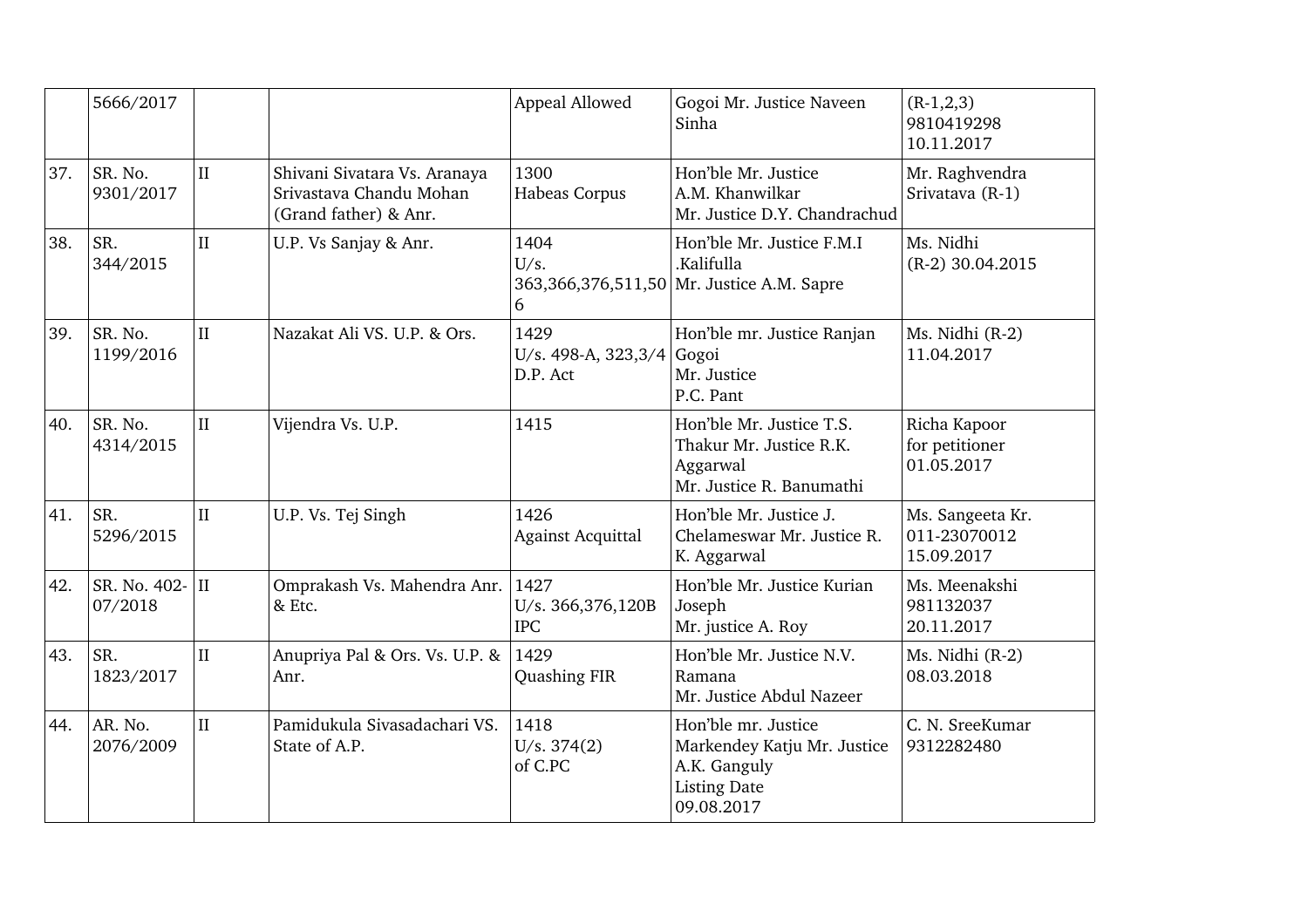| 45. | AR. No.<br>815/2010  | $\rm II$     | Yadla bhaskara @ BatchiBabu<br>& Ors.                   | 1418<br>U/s. 374(2)<br>of C.PC     | Hon'ble mr. Justice C.K.<br>Prasad Mr. Justice V. Gopal<br>Gowda<br>Listing Date 09.08.2017            | Krishna pal Singh<br>9910750093<br>25.08.2009                    |
|-----|----------------------|--------------|---------------------------------------------------------|------------------------------------|--------------------------------------------------------------------------------------------------------|------------------------------------------------------------------|
| 46. | AR. No.<br>1181/2010 | $\mathbf{I}$ | Kudukula Venkataiah Vs. State<br>of A. P.               | 1418<br>U/s. 374(2)<br>of C.PC     | Hon'ble Mr. Justice Aftab<br>Alam Mr. Justice R.M. Lodha<br><b>Listing Date</b><br>13.07.2017          | Ajay Sharma<br>9811026780                                        |
| 47. | AR.NO.<br>1200/2010  | $\mathbf{I}$ | Putta Pohula Chinnaswamy Vs.<br>State of U.P            | 1418<br>U/s. 302 IPC               | Hon'ble Mr. Justice B.S.<br>Reddy Mr. Justice S.S. Nijjar<br><b>Listing Date</b><br>13.07.2017         | Mrs. Anjani Aiyagari<br>9811133627<br>20.01.2009                 |
| 48. | AR. No.<br>1238/2010 | $\mathbf{I}$ | Gumela Damoder Reddy Vs.<br>State of A.P                | 1418<br>U/s. 374(2) CR.P.C         | Hon'ble Mr. Justice<br>Markendey Katju Mr. Justice<br>T.S. Thakur<br><b>Listing Date</b><br>13.07.2017 | Captain. Karan Singh<br><b>Bhati</b><br>9811168948<br>29.10.2009 |
| 49. | AR. No.<br>1239/2010 | $\mathbf{I}$ | Noone Cheenaiah Vs. State of<br>A.P.                    | 1418<br>U/s. 374(2) CR.P.C         | Hon'ble Mr. Justice M. Katju<br>Mr. Justice T. S. Thakur<br>Listing Date 13.07.2017                    | Vijay Kr. 011-23070012<br>27.10.009                              |
| 50. | AR. No.<br>1548/2010 | $\mathbf{I}$ | Uppala Bizarma @ Bixamaiah<br>Vs. State of A.P.         | 1418<br>1418<br>U/s. 374(2) CR.P.C | Hon'ble Mr. Justice V.S.<br>Sirpurkar Mr. Justice Cyriac<br>Joseph Listing Date<br>13.07.2017          | Shalu Sharma<br>9810281816<br>310.07.2009                        |
| 51  | AR. No.<br>1841/2010 | II           | Giyarthi Trilok Amarnath @ G.<br>Amar Vs. State of A.P. | 1418<br>U/s. 374(2) CR.P.C         | Hon'ble Mr. Justice V.S.<br>Sirpurkar Mr. Justice Cyriac<br>Joseph Listing Date<br>13.07.2017          | Ashok Nair<br>9868716588<br>22.10.2009                           |
| 52. | AR. No.<br>2003/2010 | $\rm II$     | Ragolu Mannadha Rao VS.<br>State of A.P.                | 1418<br>U/s. 374(2) CR.PC          | Hon'ble Mr. Justice M.Katju<br>Mr. Justice T.S. Thakur                                                 | Rishi Malhotra<br>011-23389999                                   |
| 53. | AR. 78/2011 II       |              | Syyed Mabu Shareef Vs. State<br>of A.P.                 | 1418<br>U/s. 374(2) CR.PC          | Hon'ble Mr. Justice M.Katju<br>Mrs. Justice gyan sudha                                                 | Shashi Bhusan<br>06.11.2009                                      |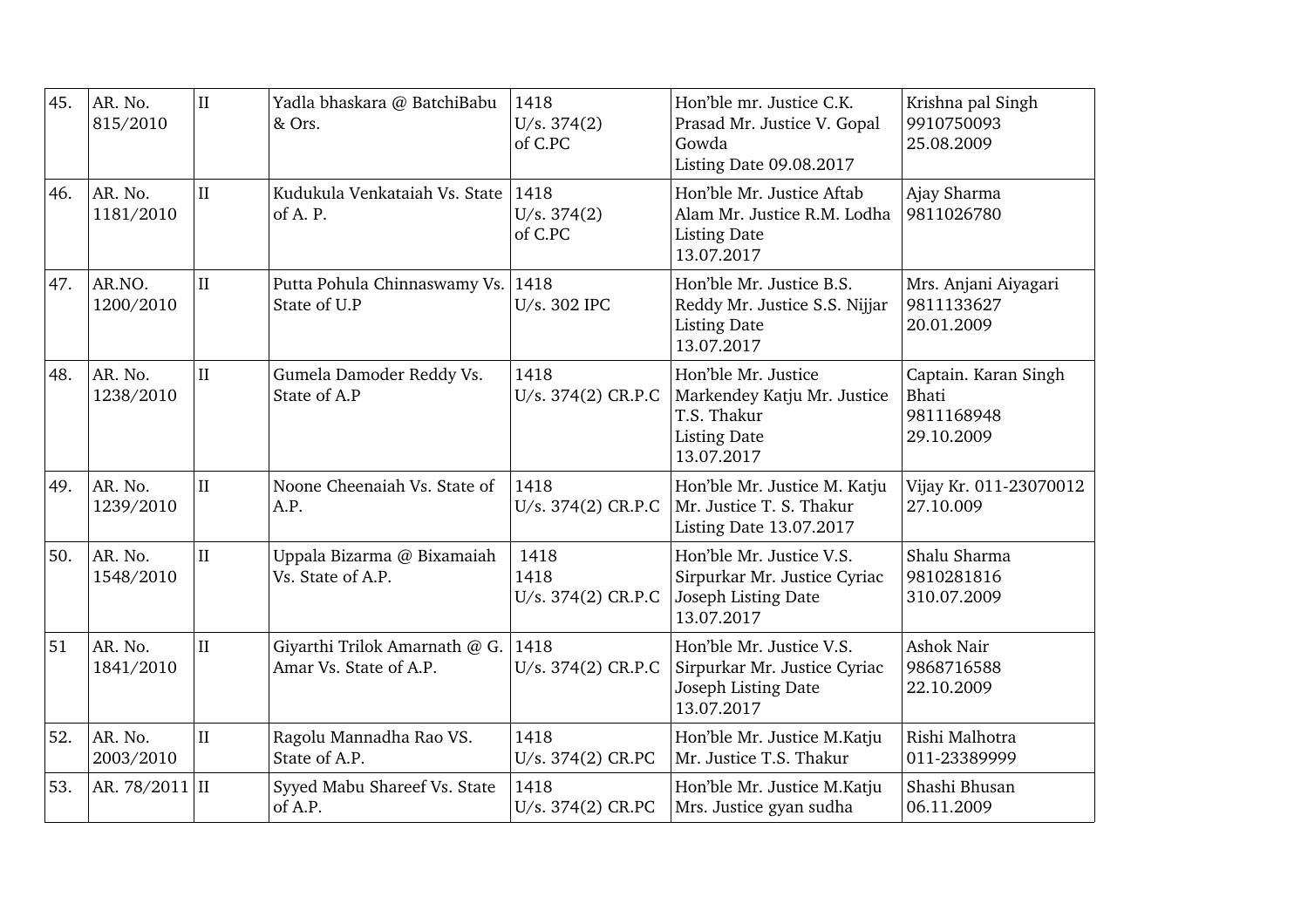|     |                      |              |                                                   |                           | mishra<br>Listing date 12.07.2017                                                                                            |                                                 |
|-----|----------------------|--------------|---------------------------------------------------|---------------------------|------------------------------------------------------------------------------------------------------------------------------|-------------------------------------------------|
| 54. | AR.No.<br>960/2011   | $\mathbf{I}$ | Edigela Gangaram Vs. State of<br>A.P.             | 1418<br>U/s. 374(2) CR.PC | Hon'ble Mr. Justice V.S.<br>Sirpurkar Mr. Justice T.S.<br>Thakur Listing Date<br>12.07.2017                                  | C.S. Ashri 9818186026                           |
| 55. | AR. No.<br>1231/2011 | $\mathbf{I}$ | Posina mallikajuna Rao Vs.<br>State of A.P.       | 1418<br>U/s. 374(2) CR.PC | Hon'ble Mr. Justice Dalveer<br>Bhandari Mr. Justice V.S.<br>Sirpurkar Mr. Justice Deepak<br>Verma Listing Date<br>12.07.2017 | A. Sumathi<br>9810912370<br>04.02.2011          |
| 56. | AR. No.<br>870/2011  | $\rm II$     | Chodipally Rajanna Vs. State<br>of A.P.           | 1418<br>U/s. 374(2) CR.PC | Hon'ble Mr. Justice P.<br>Sathasivam<br>Mr. Justice B.S. Chauhan                                                             | P. Gaur<br>06.01.2010                           |
| 57. | AR. No.<br>700/2012  | $\rm II$     | Kethavath Rajith Ors. Vs. State<br>of A.P.        | 1418<br>U/s. 374(2) CR.PC | Hon'ble Mr. Justice P.<br>Sathasivam Mr. Justice J.<br>Chelemeswar Lising Date<br>19.07.2017                                 | Ram Pal Roy<br>011-23384987<br>13.01.2012       |
| 58  | AR. No.<br>732/2012  | $\mathbf{I}$ | Racha Ashok Vs. State of A.P.                     | 1418<br>U/s. 374(2) CR.PC | Hon'ble Mr. Justice Aftab<br>Alam<br>Mrs. Justice R. Desai Listing<br>Date<br>19.07.2017                                     | Minakshi<br>9811132037                          |
| 59. | AR. No.<br>105/20125 | $\mathbf{I}$ | Konduru Venkatshwarlu &<br>Anr. Vs. State of A.P. | 1418<br>U/s. 374(2) CR.PC | Hon'ble mr. Justice H.L.<br>Dattu<br>Mr. Justice C.K. Prasad                                                                 | Sangeeta Kr.<br>9211386523<br>08.02.2011        |
| 60. | AR. No.<br>1233/2013 | $\prod$      | Sarla Rajaiah Vs. State of A.P.                   | 1418<br>U/s. 374(2) CR.PC | Hon'ble Mrs. Justice R. Desai<br>Mr. Justice M.Y. Eqbal<br>Listing Date 20.07.2017                                           | Garvesh Kabra<br>9810193086<br>09.11.2011       |
| 61. | AR. No.<br>699/2013  | $\rm II$     | Godetesu Vs. State of A.P.                        | 1418<br>U/s. 374(2) CR.PC | Hon'ble Mr. Justice A.K.<br>Patnaik<br>Mr. Justice A.K. Sikri                                                                | R.V. Venkatesh Varan<br>980092313<br>30.10.2012 |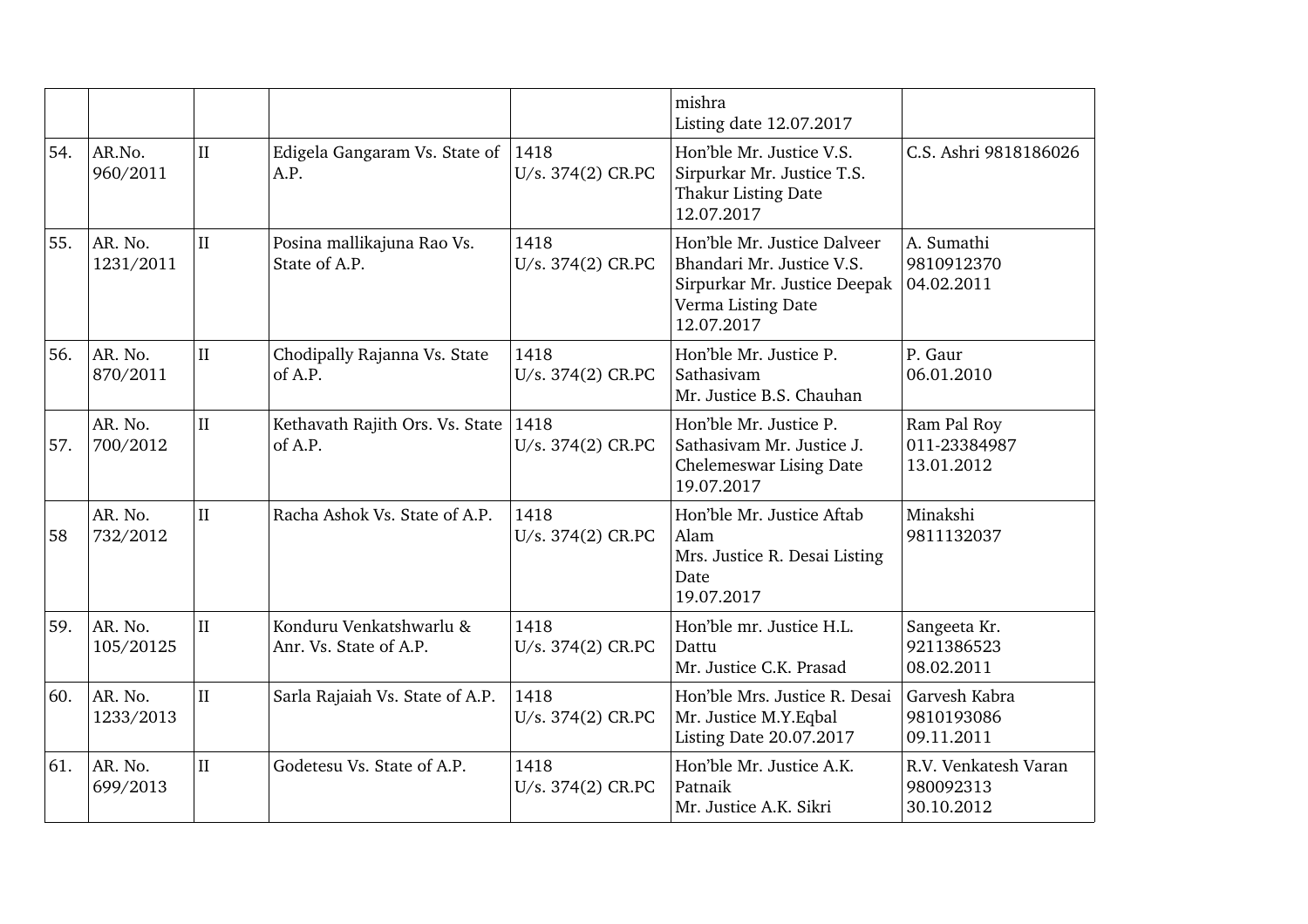|     |                             |                     |                                                     |                           | 20.07.2017                                                                                                                   |                                               |
|-----|-----------------------------|---------------------|-----------------------------------------------------|---------------------------|------------------------------------------------------------------------------------------------------------------------------|-----------------------------------------------|
| 62. | AR. No.<br>233/2016         | $\mathbf{I}$        | Yeruva Sayireddy Vs. State of<br>A.P. & Anr.        | 1418<br>U/s. 374(2) CR.PC | Hon'ble Mr. Justice Deepak<br>Mishra Mr. Justice S.K. Singh<br>Listing Date 05.09.2017                                       | Bimal Roy jad<br>9871531476<br>24.08.2013     |
| 63. | AR. No.<br>949/2015         | $\mathbf{I}$        | Sajjan Krishna Rao Vs. State of 1418<br>A.P         | U/s. 374(2) CR.PC         | Hon'ble Mr. Justice<br>T.S.Thakur Mr. Justice<br>Gopala Gowda Mrs. Justice<br>R. Banumathi<br>listing Date 22.08.2017        | Sudha Gupta<br>08.10.2013                     |
| 64. | AR. No.<br>2283/2014        | $\mathbf{I}$        | Pndil Ravinder VS. State of<br>A.P.                 | 1418<br>U/s. 374(2) CR.PC | Hon'ble Mr. Justice<br>M.B.Lokur Mr. Justice A.K.<br>Sikri                                                                   | Dushyant Parashar<br>9871321368<br>26.08.2013 |
| 65. | AR. No.<br>2147/2014        | II                  | Gollamari Ramman Reddy &<br>ors. Vs. State of A.P.  | 1418<br>U/s. 374(2) CR.PC | Hon'ble mr. Justice T. S.<br>Thakur<br>Mr. Justice S.A. Bobde<br>Mrs. Justice R. Banumathi<br><b>Listing Date 22.08.2017</b> | Ashok nair<br>9810348981<br>21.09.2011        |
| 66. | AR. No.<br>2016/2013        | $\mathbf{H}$        | Mekala Sivaiah Vs. State of A.P 1418                | U/s. 374(2) CR.PC         | Hon'ble Mr. Justice A.K.<br>Patnaik Mr. Justice J.S.<br>Khehar                                                               | Ravindra S. Garia<br>9910074470<br>17.04.2013 |
| 67. | AR. No.<br>2157-<br>59/2013 | $\overline{\rm II}$ | State of U.P. VS. Suraj Etc.                        | 1418<br>U/s. 374(2) CR.PC | Hon'ble Mr. Justice R.M.<br>Lodha Mr. Justice S.K. Singh<br><b>Listing Date</b><br>30.08.2017                                | Nidhi<br>011-23381257<br>16.10.2012           |
| 68. | AR. No.                     | $\mathbf{I}$        | Krishna Pal @ Krish Pal Vs.<br>State of U.P. & Anr. | 1418<br>U/s. 374(2) CR.PC | Hon'ble Mr. Justice S.J.<br>Mukhopadhyay Mr. Justice<br>N.V. Ramana<br><b>Listing Date</b><br>09.08.2017                     | Anurag Kishore<br>9811482437<br>23.09.2013    |
| 69. | AR.No.<br>750/2015          | $\mathbf{I}$        | Pappala Surya narayana Vs.<br>State of A.P.         | 1418<br>U/s. 374(2) CR.PC | Hon'ble Mr. Justice M.Y.<br>Eqbal Mr. Justice Amitava<br>Roy                                                                 | Gopal Prasad<br>9810009087<br>03.07.2014      |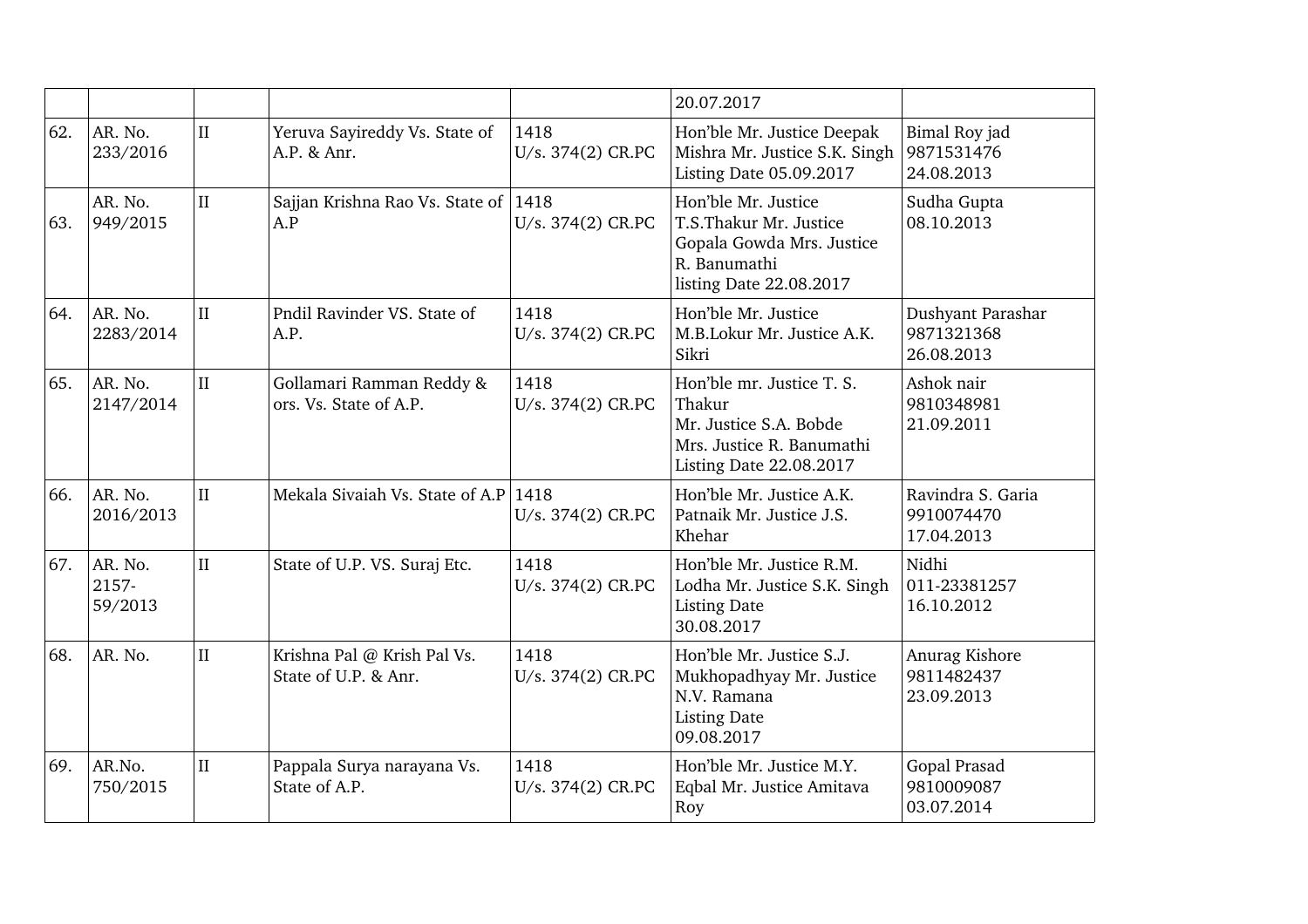| 70. | AR. No.<br>1221/2015        | $\rm II$     | Edla Sai baba & Anr. Vs. State<br>of A.P.                            | 1420                               | Hon'ble Mr. Justice M.B.<br>Lokur<br>Mr. Justice S.A.Bobde<br>listing Date<br>17.07.2018         | Ms. Manjeet Chawla<br>9811070099                     |
|-----|-----------------------------|--------------|----------------------------------------------------------------------|------------------------------------|--------------------------------------------------------------------------------------------------|------------------------------------------------------|
| 71. | AR. No.<br>2383/2009        | $\mathbf{I}$ | P. Venkateshwarlu @<br>Venkataiah Vs. State of A.P.                  | 1418<br>U/s. 374(2) CR.PC          | Hon'ble Mr. Justice V.S.<br>Sirpurkar Mr. Justice M. K.<br>Sharma                                | Shekhar Prit Jha 011-<br>23384150<br>01.04.2009      |
| 72  | AR. No.<br>607/2014         | $\rm II$     | Rajesh yadav Vs. State of U.P.                                       | 1418 U/s 201 IPC                   | Hon'ble mrs. Justice R.P<br>Desai<br>Mr. Justice N. V. Ramana                                    | <b>Balbir Singh Gupta</b><br>(Expired)<br>03.06.2013 |
| 73  | SR. No.<br>8946/2015        | $\mathbf{I}$ | Kothamesu Lakshmi<br>Satyanarayana Swami Vs.<br>State of A.P. & Ors. | 1418<br>U/s. 397 & 401 of<br>CR.PC | Hon'ble Mr. Justice Deepak<br>Mishra<br>Mr. Justice C. Nagappan<br>Listing date 24.07.2018       | Ajit Sharma<br>011-23386175<br>22.09.2015            |
| 74. | D.No.<br>6117/2018          | $\rm II$     | Jonnala Gadda Chenchu babu<br>Vs. State of A.P.                      | 1439<br>U/s 302 IPC                | Hon'ble Mr. Justice R.K.<br>Aggarwal Mr. Justice A.M.<br>Sapre Listing Date<br>27.08.2018        | Ambar Amaruddin<br>980066903<br>16.02.2018           |
| 75. | D.No.<br>26303/2017         | $\mathbf{I}$ | Moturi Veera Ragha Golu Vs.<br>State of A.P.                         | 1427 U/s 374(2)<br>CR.PC           | Hon'ble mr. Justice N.V.<br>Ramana Mr. Justice Abdul<br>Nazeer<br><b>Listing Date 11.05.2018</b> | Parmanand Gaur<br>9312242835<br>23.08.2017           |
| 76. | D.No.<br>30156/2017         | $\mathbf{I}$ | Golda Doddla Sandhu<br>Daddanna & Anr. Vs. State of<br>A.P.          | 1439<br>U/s. 374(2) CR.PC          | Hon'ble Mr. Justice R.K.<br>Aggarwal Mr. Justice A.M.<br>Sapre Listing Date<br>16.07.2018        | Dr. Mrs. Vipin Gupta<br>9891495284<br>20.09.2018     |
| 77. | AR. No.<br>1944-<br>46/2017 | II           | State of Telangana Vs. Shakeel<br>Akwal & Ors. Etc.                  | 1426 U/s 374(2)<br><b>IPC</b>      | Hon'ble Mr. Justice J.<br>Chelameswar<br>Mr. justice<br>S. A. Nazeer                             | Ms. Nidhi For (R-4)<br>011.23381257<br>22.03.2018    |
| 78. | AR-745-                     | $\mathbf{I}$ | State of Uttarakhand Versus                                          | 1426                               | Hon'ble Mr. Justice P.C.                                                                         | Mr. Dushyant Parashar                                |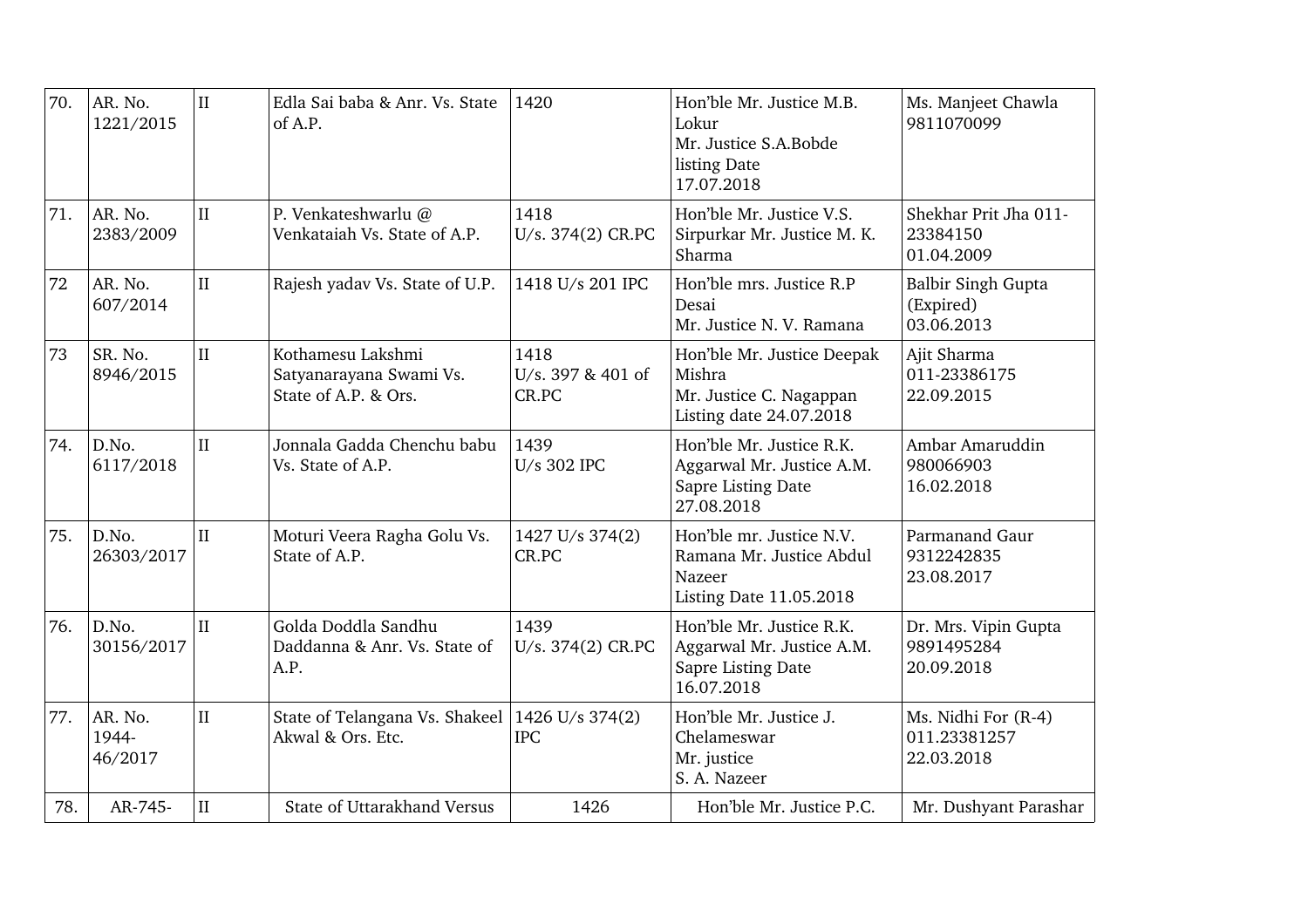|     | 746/2017              |              | Lalman etc.                                            | State against<br>acquittal.                                                                                                                                                                       | Ghose<br>Hon'ble Mr. Justice R. F.<br>Nariman 19.07.2018                                                             | 9871321368<br>27.11.2015                                                                                                  |
|-----|-----------------------|--------------|--------------------------------------------------------|---------------------------------------------------------------------------------------------------------------------------------------------------------------------------------------------------|----------------------------------------------------------------------------------------------------------------------|---------------------------------------------------------------------------------------------------------------------------|
| 79. | AR-736-<br>738/2015   | $\mathbf{I}$ | State of Uttarakhand Versus<br>Anil etc. etc.          | 1426<br>Offences u/s 302,<br>307 and 411 of IPC.                                                                                                                                                  | Hon'ble Mr. Justice Dipak<br>Misra<br>Hon'ble Mr. Justice P.C. Pant.<br>Listed in ready Category                     | Ms. Sangeeta Kumar for<br>$R-3$<br>23070012<br>03.07.2015<br>Mrs. Manjeet Chawla<br>for $R-4$<br>9811070099<br>08.09.2015 |
| 80. | AR-<br>112/2014       | $\mathbf{I}$ | <b>State of Uttarakhand Versus</b><br>Sanjay Ram Tamta | 1403<br>Charges were<br>framed $u/s$ 498-A,<br>304-B of IPC and<br>section 3/4 of Dowry<br>Prohibition Act.                                                                                       | Hon'ble Mr. Justice B. S.<br>Chauhan<br>Hon'ble Mr. Justice S.A.<br>Bobde.<br>Listed under ready Category.           | Mr. E. R. Sumathy<br>9999009216<br>09.04.2014                                                                             |
| 81. | AR-<br>216/2014       | $\rm II$     | State of Uttarakhand Versus<br>Jishan Lal              | 1426<br>Appeal relates for<br>the offences u/s<br>302 of IPC whereby<br>Hon'ble High Court<br>set aside the Trial<br>Court Judgment<br>and acquitted the<br>Petitioner of the<br>alleged charges. | Hon'ble Mr. Justice K. S.<br>Radhakrishnan<br>Hon'ble Mr. Justice<br>Vikramajit Sen.<br>Listed under ready Category. | Ms. Nidhi<br>23381257<br>12.02.2013                                                                                       |
| 82. | AR-1189-<br>1190/2015 | $\rm II$     | State of Uttarakhand Versus<br>Nanku @ Pappy & Anr.    | 1426<br>Conviction u/s 364,<br>302, 201/34 of IPC<br>and sentenced of<br>life imprisonment<br>granted by Addl.<br>Sessions Judge,                                                                 | Hon'ble the Chief Justice<br>Hon'ble Mr. Justice Amitava<br>Roy.<br>Listed in ready Category.                        | Ms. Nidhi for R-1<br>common in both the<br>matters.<br>18.07.2014                                                         |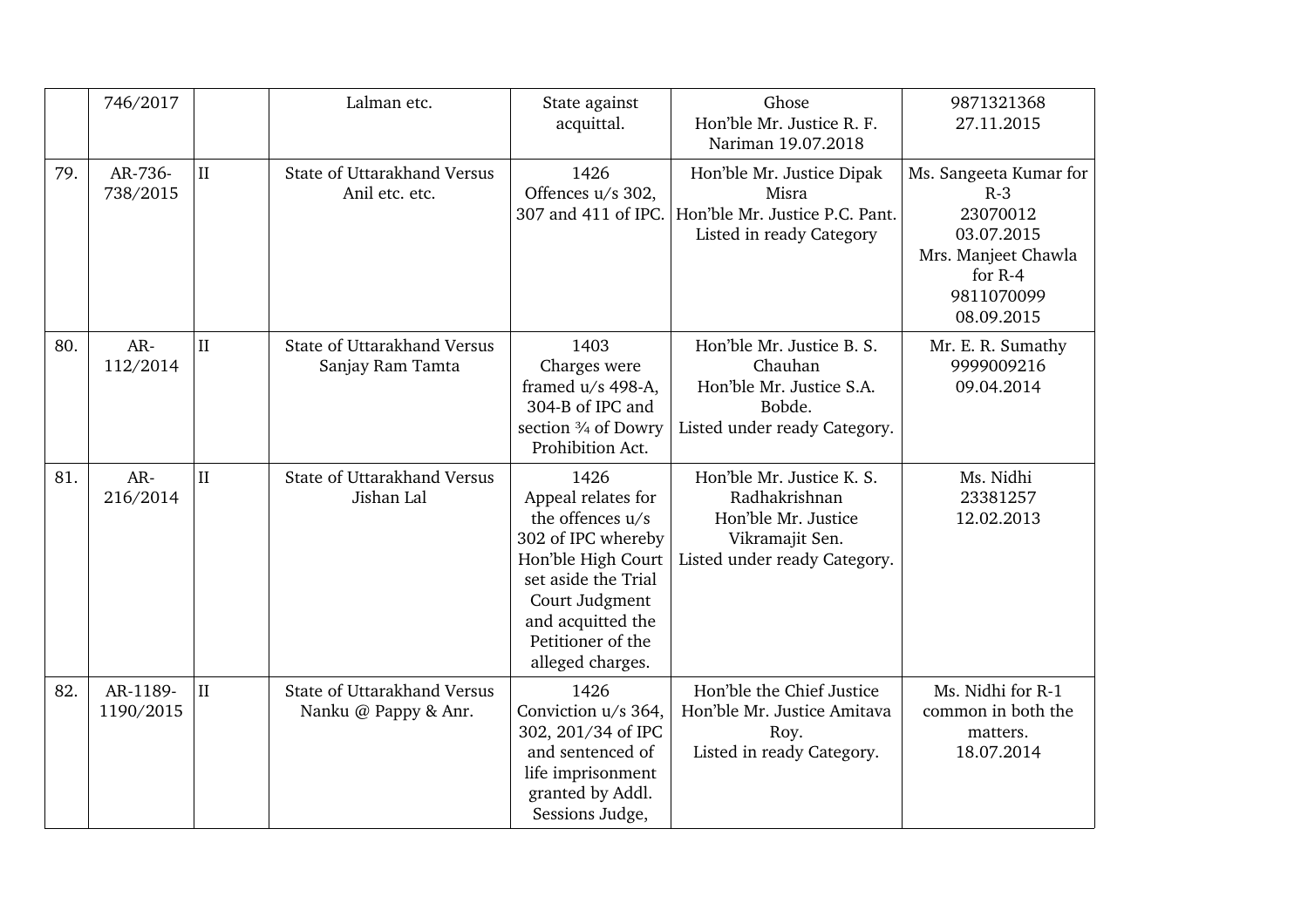|     |                    |              |                                                   | Dehradun.                                                                                                                                                                                                                              |                                                                                                                          |                                                 |
|-----|--------------------|--------------|---------------------------------------------------|----------------------------------------------------------------------------------------------------------------------------------------------------------------------------------------------------------------------------------------|--------------------------------------------------------------------------------------------------------------------------|-------------------------------------------------|
| 83. | AR-<br>934/2014    | $\rm II$     | State of Uttarakhand Versus<br>Uma Joshi          | 1426<br>Charges were<br>framed u/s 304-B of<br>IPC & 3/4 of Dowry<br>Prohibition Act.                                                                                                                                                  | Hon'ble Mr. Justice J. S.<br>Khehar<br>Hon'ble Mr. Justice M.Y.<br>Eqbal<br>Listed in ready Category.                    | Ms. Nidhi<br>23381257<br>13.07.2013             |
| 84. | AR-<br>458/2015    | $\mathbf{I}$ | Mamta Mahanto Versus State<br>of Sikkim           | 1418<br>Instant appeal<br>preferred u/s<br>302/201/34 of IPC                                                                                                                                                                           | Hon'ble Mr. Justice F. M.<br>Ibrahim Kalifulla<br>Hon'ble Mr. Justice Shiva<br>Kirti Singh.<br>Listed in ready Category. | Ms. Aparna Jha<br>9810087694<br>23.12.2014      |
| 85. | AR-<br>1430/2011   | $\rm II$     | Dilliram Basnet Chettri Versus<br>State of Sikkim | 1418<br>Instant matter<br>preferred u/s<br>417/302/301 and<br>201 of IPC.                                                                                                                                                              | Hon'ble Mr. Justice H. L.<br>Dattu<br>Hon'ble Mr. Justice C. K.<br>Prasad.<br>Listed in ready Category.                  | Mr. Jagmohan Khanna<br>8811842152<br>23.12.2010 |
| 86  | 86AR-<br>1844/2013 | II           | Pradesh Roy Versus State of<br>Tripura            | 1403<br>Instant matter<br>preferred u/s 306<br>and section-498-A<br>of IPC.                                                                                                                                                            | Hon'ble Mr. Justice S. S.<br>Nijjar<br>Hon'ble Mr. Justice A. K.<br>Sikri.<br>Listed in ready Category.                  | Mr. Gaurav Agrawal<br>9811284039<br>11.08.2011  |
| 87. | AR-<br>745/2010    | $\rm II$     | Dayamoy Deb Versus State of<br>Tripura            | 1418<br>Instant matter<br>preferred u/s 302<br>r/w section-34 of<br>IPC, the petitioner<br>is sentenced to<br>suffer Rigorous<br>Imprisonment of<br>Life and pay a fine<br>of Rs.5000/- and in<br>default further<br>undergo R/I for 2 | Hon'ble Mr. Justice V. S.<br>Sirpurkar<br>Hon'ble Mr. Justice<br>Mukundakam Sharma.<br>Listed in ready Category.         | Ms. Sudha Gupta<br>24.09.2008                   |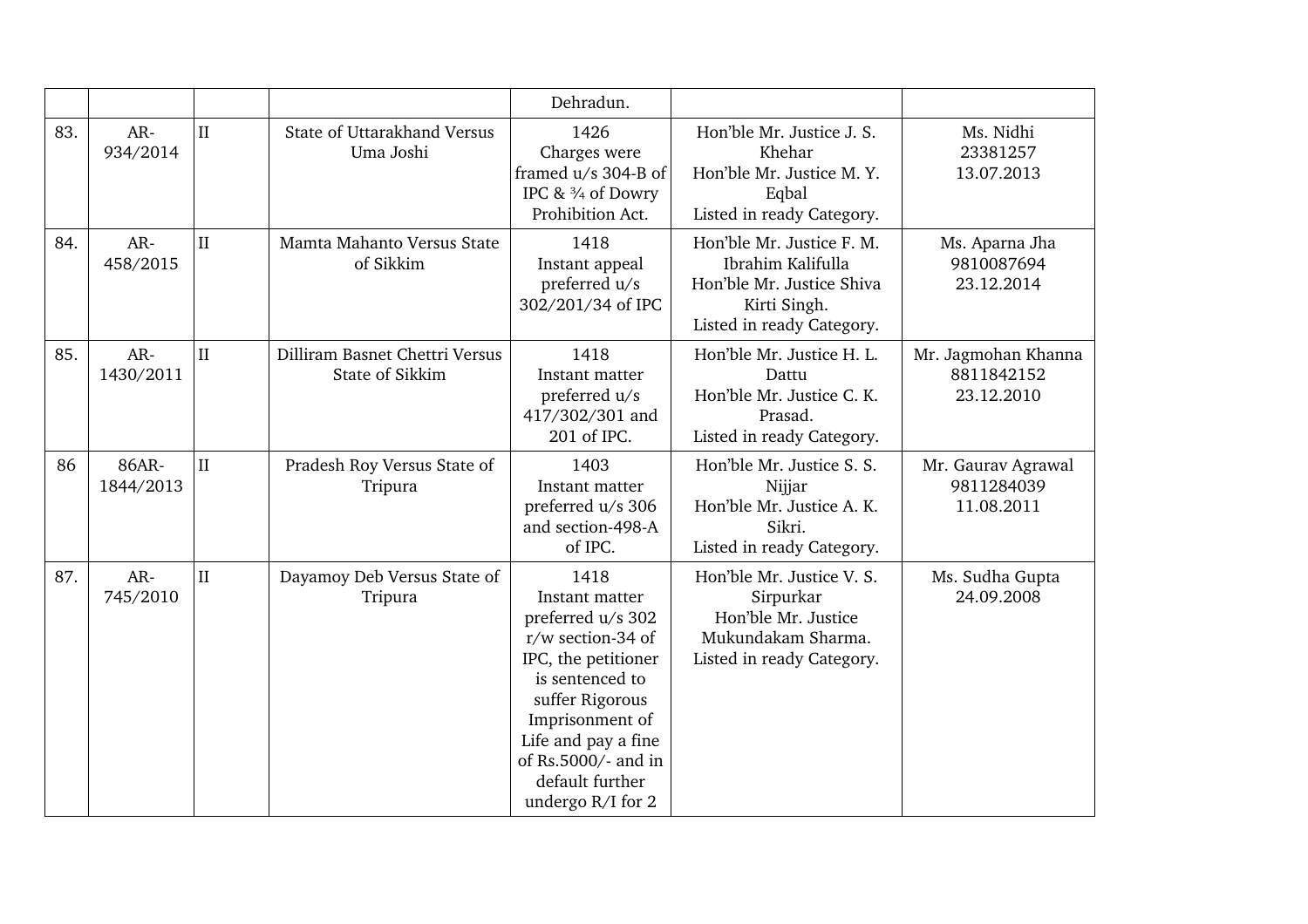|    |                  |   |                                             | months.                                                                                                          |                                                                                                                 |                                              |
|----|------------------|---|---------------------------------------------|------------------------------------------------------------------------------------------------------------------|-----------------------------------------------------------------------------------------------------------------|----------------------------------------------|
| 88 | AR-<br>1287/2012 | Н | <b>Badal Deb Versus</b><br>State of Tripura | 1418<br>Conviction u/s 302<br>of IPC and<br>consequential<br>sentence of<br>imprisonment for<br>life and fine of | Hon'ble Mr. Justice Aftab<br>Alam<br>Hon'ble Mr. Justice Ranjana<br>Prakash Desai.<br>Listed in ready Category. | Mr. Javed M. Rao<br>9899872650<br>21.12.2011 |
|    |                  |   |                                             | $\vert$ Rs.5000/- in default $\vert$<br>$R/I$ for further three<br>months.                                       |                                                                                                                 |                                              |

| 89 | SLP (CRL)<br>NO.2168-<br>71/2016     | $II-A$ | THE STATE OF<br>MAHARASHTRA VS.<br>PINTYA @<br><b>BHAUSAHEB SAMPAT</b><br><b>BAVALE</b> | 1427, ISSUE<br><b>RELATES TO</b><br><b>ACQUITTAL OF</b><br>ACCUSED 5 TO 8<br>BY THE HIGH<br><b>COURT FOR THE</b><br><b>OFFENCE</b><br>PUNISHABLE U/S<br>$3(1)(V)$ AND $3(1)$<br>$(X)$ OF THE<br><b>SCHEDULED CASTE</b><br>AND SCHEDULED<br><b>TRIBES</b><br>(PREVENTION OF<br>ATROCITIES) ACT,<br>1989 | T.S. THAKUR & R.<br><b>BANUMATHI</b><br>06.07.2018 | MS. NIDHI (R)<br>14.11.2016<br>Ph-23381257 |
|----|--------------------------------------|--------|-----------------------------------------------------------------------------------------|--------------------------------------------------------------------------------------------------------------------------------------------------------------------------------------------------------------------------------------------------------------------------------------------------------|----------------------------------------------------|--------------------------------------------|
| 90 | SLP (CRL)<br>DIARY NO.<br>34937/2017 | $II-A$ | RAMA BALU MHASE &<br>ORS. VS. THE STATE<br>OF MAHARASHTRA                               | 1439,                                                                                                                                                                                                                                                                                                  | 12.07.2018                                         | MR. ROHIT MINOCHA<br>(P)                   |
| 91 | SLP (CRL)                            | $II-A$ | PAVAN VASUDEO                                                                           | 1439,                                                                                                                                                                                                                                                                                                  | J. ADRASH KUMAR GOEL &                             | <b>MR. RAVI PRAKASH</b>                    |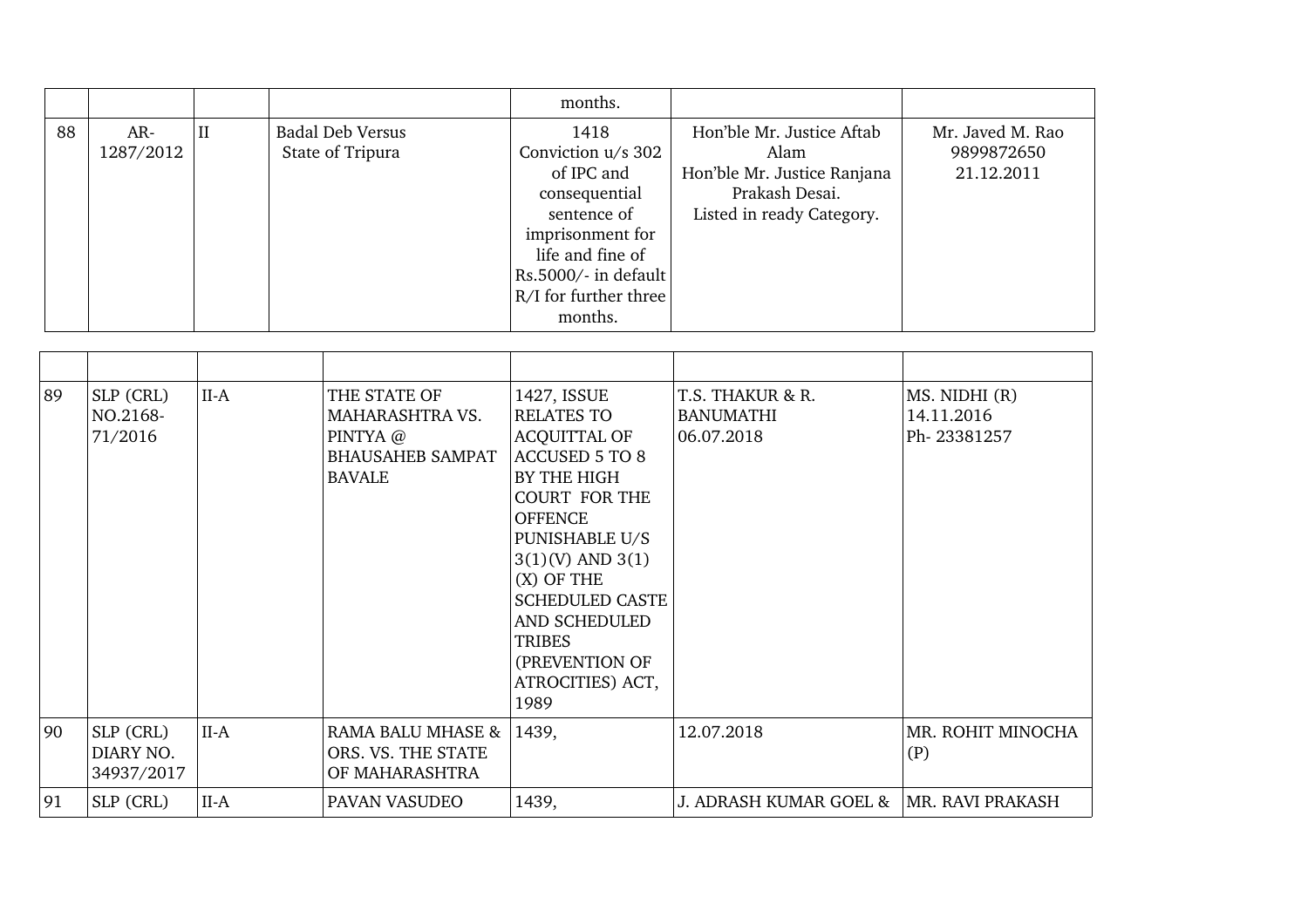|    | NO.<br>856/2018                      |        | <b>SHARMA VS. THE</b><br><b>STATE OF</b><br><b>MAHARASHTRA</b>                         | <b>CHALLENGING</b><br><b>THE</b><br><b>CONFIRMATION OF</b><br><b>CONVICTION BY</b><br>THE HIGH COURT<br>FOR THE OFFENCE<br>PUNISHABLE U/S<br>302, 392 OF IPC<br>AND 37(1) READ<br><b>WITH 135 OF</b><br><b>BOMBAY POLICE</b><br><b>ACT AND UNDER</b><br><b>SECTION 3 READ</b><br>WITH 25 OF<br><b>INDIAN ARMS ACT</b> | <b>UU LAIT</b><br>04.05.2018                               | <b>MEHROTHRA</b><br>$(P)$ 31.10.2017<br>23386160 |
|----|--------------------------------------|--------|----------------------------------------------------------------------------------------|-----------------------------------------------------------------------------------------------------------------------------------------------------------------------------------------------------------------------------------------------------------------------------------------------------------------------|------------------------------------------------------------|--------------------------------------------------|
| 92 | SLP (CRL)<br>DIARY NO.<br>37906/2017 | $II-A$ | <b>DADASAHER</b><br><b>BYANKAYESH GHOLVE</b><br>VS. THE STATE OF<br><b>MAHARASHTRA</b> | 1403, CHALLENGIN<br>G THE<br>CONFIRMATION OF 16.7. 2018<br><b>CONVICTION BY</b><br>THE HIGH COURT<br>FOR THE OFFENCE<br>PUNISHABLE U/S<br>302 AND 498-A OF<br><b>IPC</b>                                                                                                                                              | HON'BLE J. S.A. BOBDE &<br>L. AGESWARA RAO                 | MS. BHARTI TYAGI (P)<br>23.11.2017<br>23388410   |
| 93 | SLP (CRL)<br>830/2017                | $II-A$ | <b>MAHENDRA</b><br><b>BALASAHEB LADE VS.</b><br>THE STATE OF<br><b>MAHARASHTRA</b>     | 1439, ISSUE<br><b>RELATES TO</b><br>CONFIRMATION OF 11.05.2018<br><b>CONVICTION BY</b><br>THE HIGH COURT<br>FOR THE OFFENCE<br><b>PUNISHABLE U/S</b><br>302 OF IPC                                                                                                                                                    | PINAKI CHANDRA GHOSE & MR.GAURAV<br>ROHINTON FALI NARIMAN, | AGRAWAL(P)<br>02.01.2016<br>Mob-9811284039       |
| 94 | SLP (CRL)<br>NO.                     | $II-A$ | HARICHAND VS.<br><b>STATE OF</b>                                                       | 1439,<br><b>CHALLENGING</b>                                                                                                                                                                                                                                                                                           | HON'BLE J. RK AGRAWAL &<br>ABHAY MANOHAR SAPRE             | MS. BHARTI TYAGI (P)<br>02.11.2017               |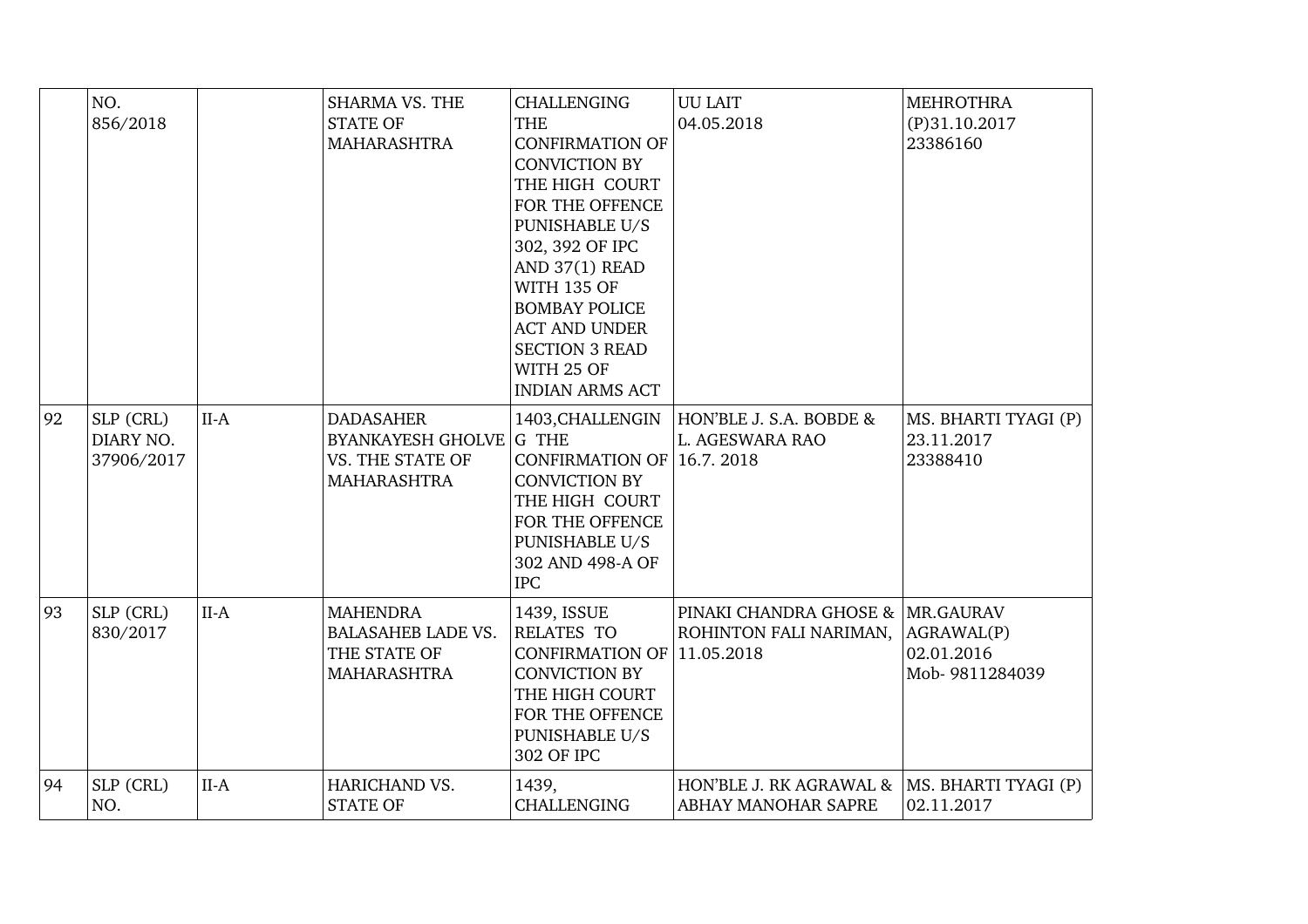|    | 850/2018                             |        | <b>MAHARASHTRA</b>                                                                   | <b>THE</b><br><b>CONFIRMATION OF</b><br><b>CONVICTION BY</b><br>THE HIGH COURT<br>FOR THE OFFENCE<br>PUNISHABLE U/S<br>302 OF IPC                                                            | 07.05.2018                         | 23388410                                                  |
|----|--------------------------------------|--------|--------------------------------------------------------------------------------------|----------------------------------------------------------------------------------------------------------------------------------------------------------------------------------------------|------------------------------------|-----------------------------------------------------------|
| 95 | SLP (CRL)<br>NO.<br>6980/2017        | $II-A$ | <b>JANU BENDU WAGH</b><br>VS. THE STATE OF<br><b>MAHARASHTRA</b>                     | 1439, CHALLENGIN   J. S.A. BOBDE & L.<br>G THE<br>CONFIRMATION OF 20.8.2018<br><b>CONVICTION BY</b><br>THE HIGH COURT<br>FOR THE OFFENCE<br>PUNISHABLE U/S<br>302, 326, 325 OF<br><b>IPC</b> | NAGESWARA RAO                      | MR. SUSHIL BALWADA<br>(P)<br>13.7.2017                    |
| 96 | SLP (CRL)<br>DAIRY NO.<br>31674/2017 | $II-A$ | <b>RABI UI RAJJAK</b><br>SHAIKH VS. THE<br><b>STATE OF</b><br><b>MAHARASHTRA</b>     | 1439,<br><b>CHALLENGING THE SINHA</b><br>CONFIRMATION OF 30.7.2018<br><b>CONVICTION BY</b><br>THE HIGH COURT<br>FOR THE OFFENCE<br>PUNISHABLE U/S<br>302 AND 324 OF<br><b>IPC</b>            | J. RANJAN GOGOI & NAVIN            | MR. RAVI PRAKASH<br>MEHROTRA (P)<br>5.10.2017<br>23385150 |
| 97 | SLP (CRL)<br>DAIRY NO.<br>34293/2017 | $II-A$ | <b>BABASO DHONDIBA</b><br>KATTEKARI VS. THE<br><b>STATE OF</b><br><b>MAHARASHTRA</b> | 1439.<br><b>CHALLENGING THE BHUSHAN</b><br><b>CONFIRMATION OF</b><br><b>CONVICTION BY</b><br>THE HIGH COURT<br>FOR THE OFFENCE<br>PUNISHABLE U/S<br>302 OF IPC                               | J. A.K. SIKRI & AHSOK<br>13.8.2018 | MS. BHARTI TYAGI (P)<br>27.10.2017<br>23388410            |
| 98 | SLP (CRL)                            | $II-A$ | KAMLU MAHADU                                                                         | 1439,                                                                                                                                                                                        | N.V. RAMANA & S. ABDUL             | MR. VIJAY KUMAR (P)                                       |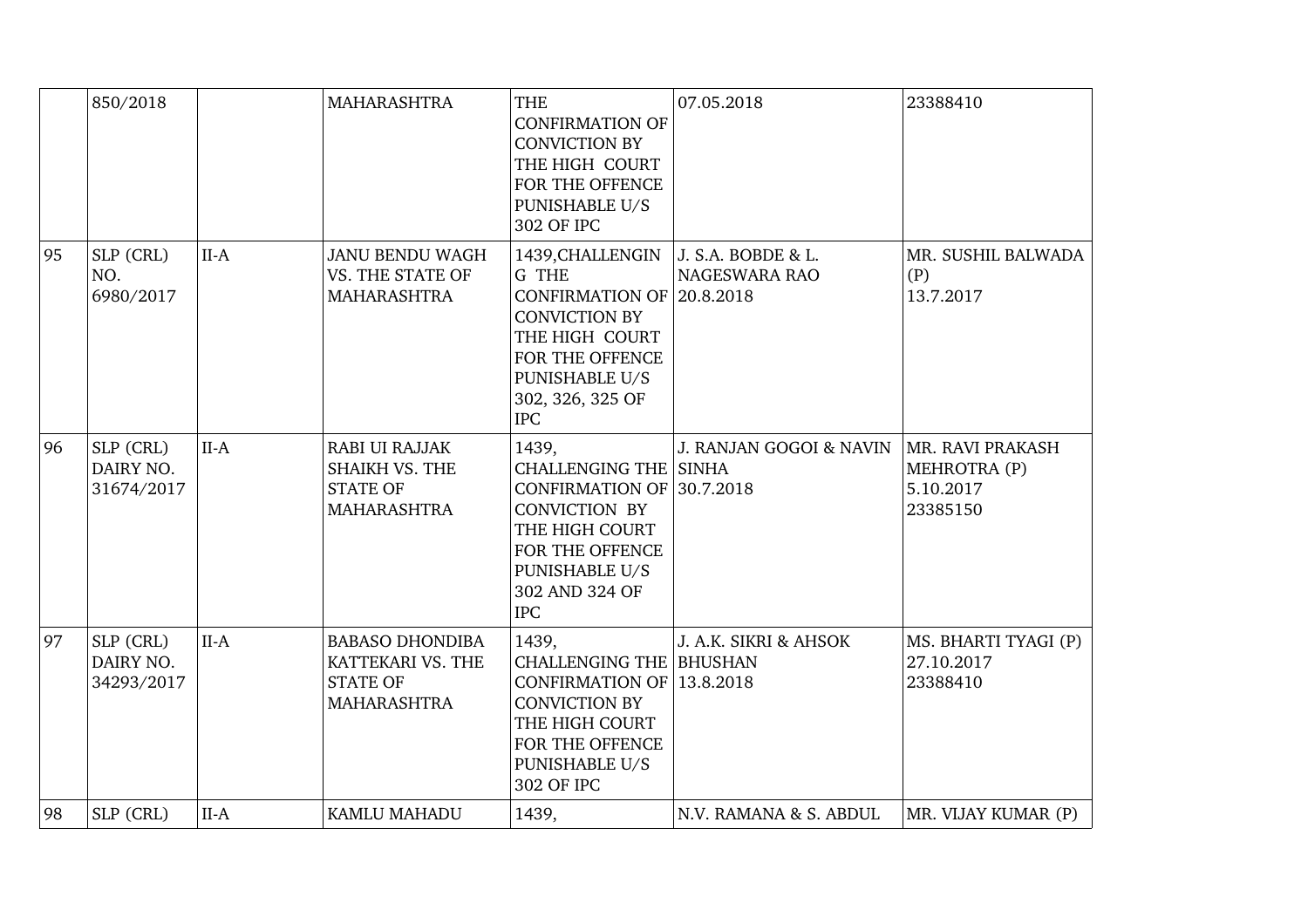|     | NO.<br>2781/2018                  |        | <b>BHANDE VS. THE</b><br><b>STATE OF</b><br><b>MAHARASHTRA</b>                  | <b>CHALLENGING THE NAZEER</b><br>CONFIRMATION OF 11.05.2018<br><b>CONVICTION AND</b><br>SENTENCE BY THE<br><b>HIGH COURT FOR</b><br>THE OFFENCE<br>PUNISHABLE U/S<br>302 OF IPC                                                                                                                |                                                                           | 13.02.2018<br>011-23070012                                  |
|-----|-----------------------------------|--------|---------------------------------------------------------------------------------|------------------------------------------------------------------------------------------------------------------------------------------------------------------------------------------------------------------------------------------------------------------------------------------------|---------------------------------------------------------------------------|-------------------------------------------------------------|
| 99  | SLP (CRL)<br>3284/2018            | $II-A$ | <b>HARSHID DIREN</b><br>MISTRI VS. THE<br><b>STATE OF</b><br><b>MAHARASHTRA</b> | 1439,<br>CONFIRMATION OF NAVIN SINHA<br><b>CONVICTION BY</b><br>THE HIGH COURT<br>FOR THE OFFENCE<br>PUNISHABLE U/S<br>302 OF IPC                                                                                                                                                              | KURIAN JOSEPH, MOHAN<br>CHALLENGING THE M. SHANTANAGOUDAR &<br>02.07.2018 | MS. ASHA GOPALAN<br>NAIR(P)<br>29.07.2017<br>Mob-9810348981 |
| 100 | SLP (CRL)<br>NO. 4131-<br>32/2017 | $II-A$ | ADITYA AND ORS ETC<br>& ORS VS. THE STATE<br>OF MAHARASHTRA &<br>ANR.           | 1429, ISSUE<br><b>RELATES TO</b><br><b>QUASHING OF FIR</b><br>FOR THE OFFENCE<br>PUNISHABLE U/S<br>452, 143 & 506 OF<br><b>IPC AND SECTION</b><br>$3(1)(x)$ OF THE<br><b>SCHEDULED</b><br><b>CASTES AND</b><br><b>SCHEDULED</b><br><b>TRIBES</b><br>(PREVENTION OF<br>ATROCITIES) ACT,<br>1989 | S.A. BOBDE &<br>L. NAGESWARA RAO<br>10.8.2018                             | MRS. NIDHI (R)<br>15.3.2018<br>23381257                     |
| 101 | SLP (CRL)<br>8533/2016            | $II-A$ | <b>SANTOSH</b><br><b>PANDURANG</b><br><b>KARANDE VS. THE</b>                    | 1439,<br>CHALLENGING THE   BHUSHAN,<br>CONFIRMATION OF 11.05.2018                                                                                                                                                                                                                              | R.K. AGRAWAL& ASHOK                                                       | MS. VANITA MEHTA<br>(P)<br>27.8.2016                        |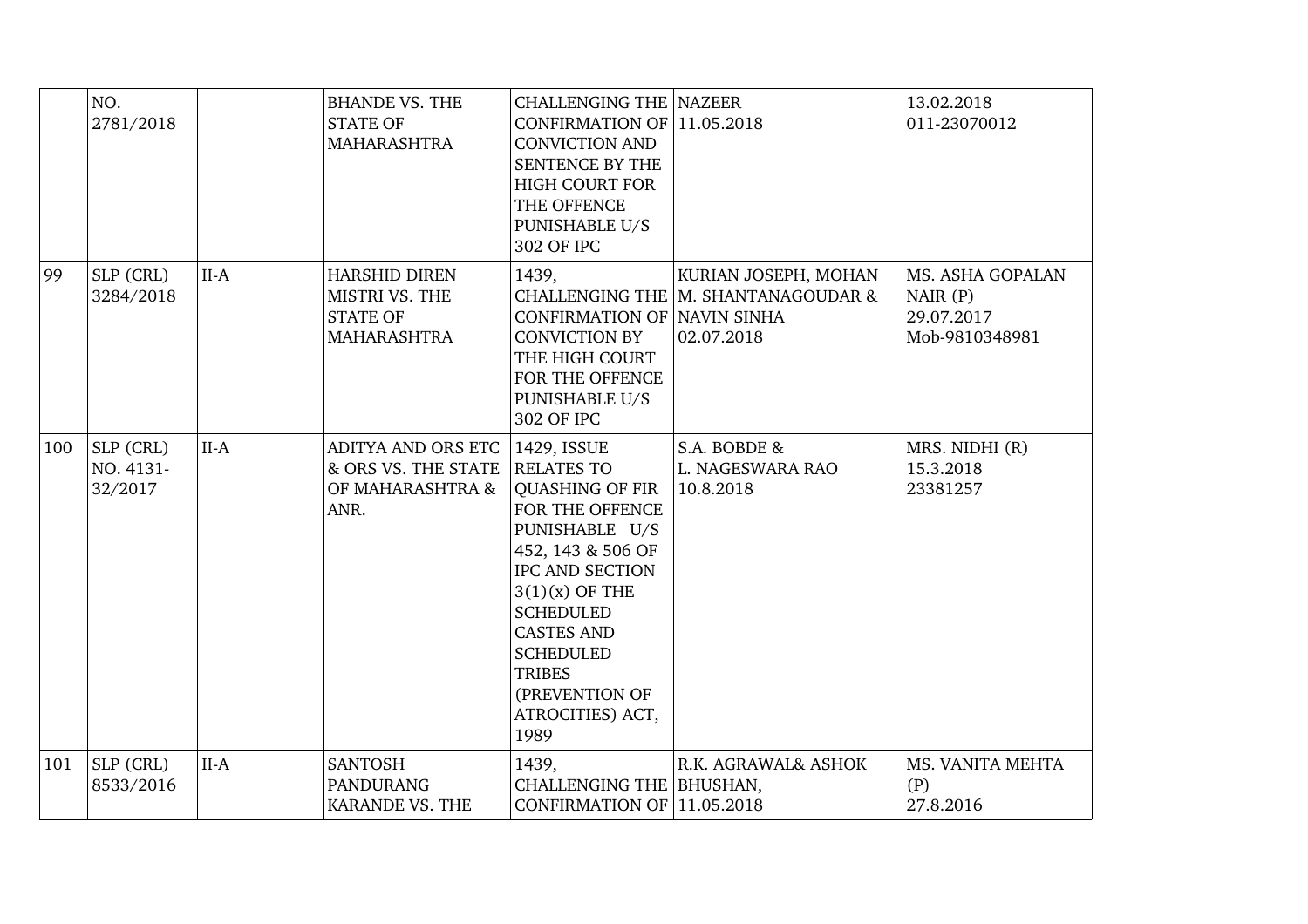|     |                                       |        | <b>STATE OF</b><br><b>MAHARASHTRA</b>                                                   | <b>CONVICTION BY</b><br>THE HIGH COURT<br>FOR THE OFFENCE<br>PUNISHABLE U/S<br>302 READ WITH<br>34, 307 READ WITH<br>34 AND 324 READ<br>WITH 34 OF THE<br><b>IPC</b>                                                                   |                                         | Mob-9818009152                                           |
|-----|---------------------------------------|--------|-----------------------------------------------------------------------------------------|----------------------------------------------------------------------------------------------------------------------------------------------------------------------------------------------------------------------------------------|-----------------------------------------|----------------------------------------------------------|
| 102 | SLP (CRL)<br>NO.<br>4609/2017         | $II-A$ | VIKAS @ DUBLI VS.<br><b>STATE OF</b><br><b>MAHARASHTRA</b>                              | 1418,<br><b>CHALLENGING THE   Nazeer,</b><br>ORDER OF THE<br><b>HIGH COURT TO</b><br><b>REMAND BACK TO</b><br>THE TRIAL COURT<br>FOR CONDUCTING<br>THE TRIAL AFRESH<br>FOR THE OFFENCE<br>PUNISHABLE U/S<br>302 READ WITH 34<br>OF IPC | J. Chelameswar & S. Abdul<br>04.05.2018 | MS. T. S. SHANTHI<br>(AC), 08.10.2016,<br>Mob-9811023289 |
| 103 | $SLP$ (CRL)<br>DIARY NO.<br>2374/2018 | $II-A$ | <b>BLAKRISHNA RAJU</b><br>MHASE VS. STATE OF<br><b>MAHARASHTRA</b>                      | 1439,                                                                                                                                                                                                                                  |                                         | MR. S. USHA REDDY<br>(P)                                 |
| 104 | SLP (CRL)<br>NO.<br>8750/2016         | $II-A$ | <b>DILIP SHANKAR</b><br><b>WATMARE VS. THE</b><br><b>STATE OF</b><br><b>MAHARASHTRA</b> | 1439, CHALLENGIN<br><b>G</b> THE<br><b>CONFIRMATION OF</b><br>THE CONVICTION<br><b>BY THE</b><br><b>PETITIONER</b><br>HEREIN U/S 302<br>OF THE IPC AND<br>SENTENCED TO<br><b>IMPRISONMENT OF</b>                                       | A.K. SIKRI & N.V. RAMANA,<br>05.07.2018 | MR. JOGY SCARIA (P),<br>09.08.2016,<br>Mob- 9953001696   |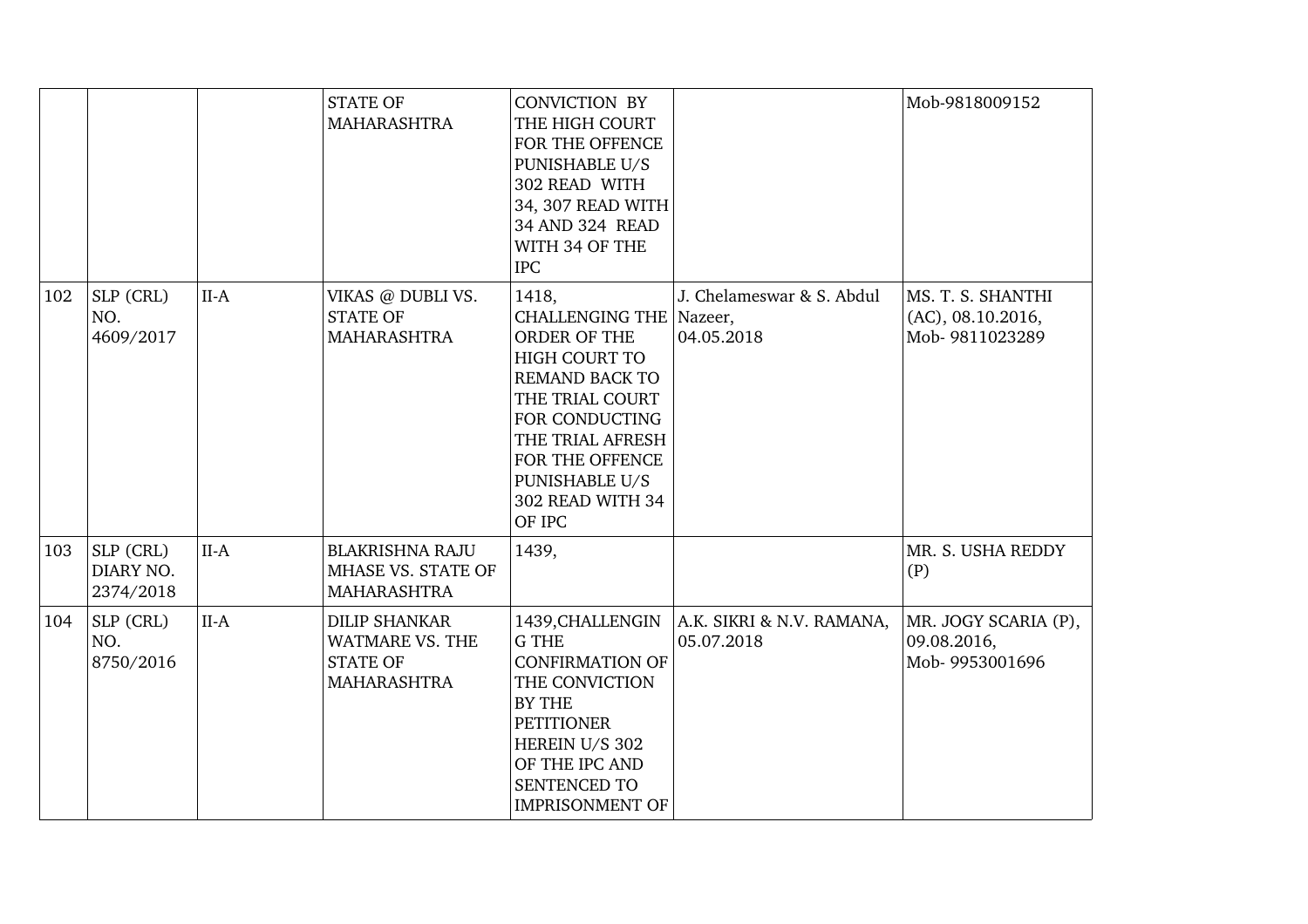|     |                                      |        |                                                                                        | <b>LIFE</b>                                                                                                                                                                                                          |                                      |                                                           |
|-----|--------------------------------------|--------|----------------------------------------------------------------------------------------|----------------------------------------------------------------------------------------------------------------------------------------------------------------------------------------------------------------------|--------------------------------------|-----------------------------------------------------------|
| 105 | SLP (CRL)<br>NO.<br>7758/2016        | $II-A$ | <b>SAYEED KADAR</b><br><b>HUSSAIN VS. THE</b><br><b>STATE OF</b><br><b>MAHARASHTRA</b> | 1439,<br><b>CHALLENGING THE BHUSHAN</b><br><b>CONVICTION FOR</b><br>THE OFFENCE<br>PUNISHABLE U/S<br>302 OF THE IPC                                                                                                  | R.K. AGRAWAL & ASHOK<br>05.07.2018   | MS. SHIPRA GHOSE<br>$(P)$ , 09.09.2016,<br>Mob-9810371533 |
| 106 | SLP (CRL)<br>DAIRY NO.<br>20262/2016 | $II-A$ | <b>RAMRAO VS.STATE OF</b><br><b>MAHARASHTRA</b>                                        | 1439, CHALLENGIN<br>G THE<br><b>CONFIRMATION OF</b><br><b>CONVICTION BY</b><br>THE HIGH COURT<br>FOR THE OFFENCE<br><b>PUNISHABLE U/S</b><br>302 & 506 OF IPC                                                        |                                      | MR. KAMAL MOHAN<br>GUPTA (P) 20.6.16<br>9971800229        |
| 107 | SLP (CRL)<br>NO.<br>3685/2017        | $II-A$ | <b>MOTIRAM</b><br>PANDURANG LATHAD<br>VS. STATE OF<br><b>MAHARASHTRA</b>               | 1439, ISSUE<br><b>RELATES TO</b><br>CONFIRMATION OF 24.08.2018.<br><b>CONVICTION BY</b><br>THE HIGH COURT<br>FOR THE OFFENCE<br><b>PUNISHABLE U/S</b><br>302 OF IPC AND TO<br><b>IMPRISONMENT</b><br><b>FOR LIFE</b> | A.K. SIKRI & ASHOK<br><b>BHUSHAN</b> | MR. RISHI MALHOTRA<br>(P)<br>30.03.2017<br>011-23389999   |
| 108 | SLP (CRL)<br>DAIRY NO.<br>4389/2018  | $II-A$ | ARUN VS. STATE OF<br><b>MAHARASHTRA</b>                                                | 1439, CHALLENGIN<br>G THE<br><b>CONFIRMATION OF</b><br><b>CONVICTION BY</b><br>THE HIGH COURT<br>FOR THE OFFENCE<br><b>PUNISHABLE U/S</b><br>302 OF IPC                                                              | $8.5.2018$ FOR<br><b>WITHDRAWAL</b>  | MR. B. SRIDHAR (P)<br>5.2.2018<br>9811701874              |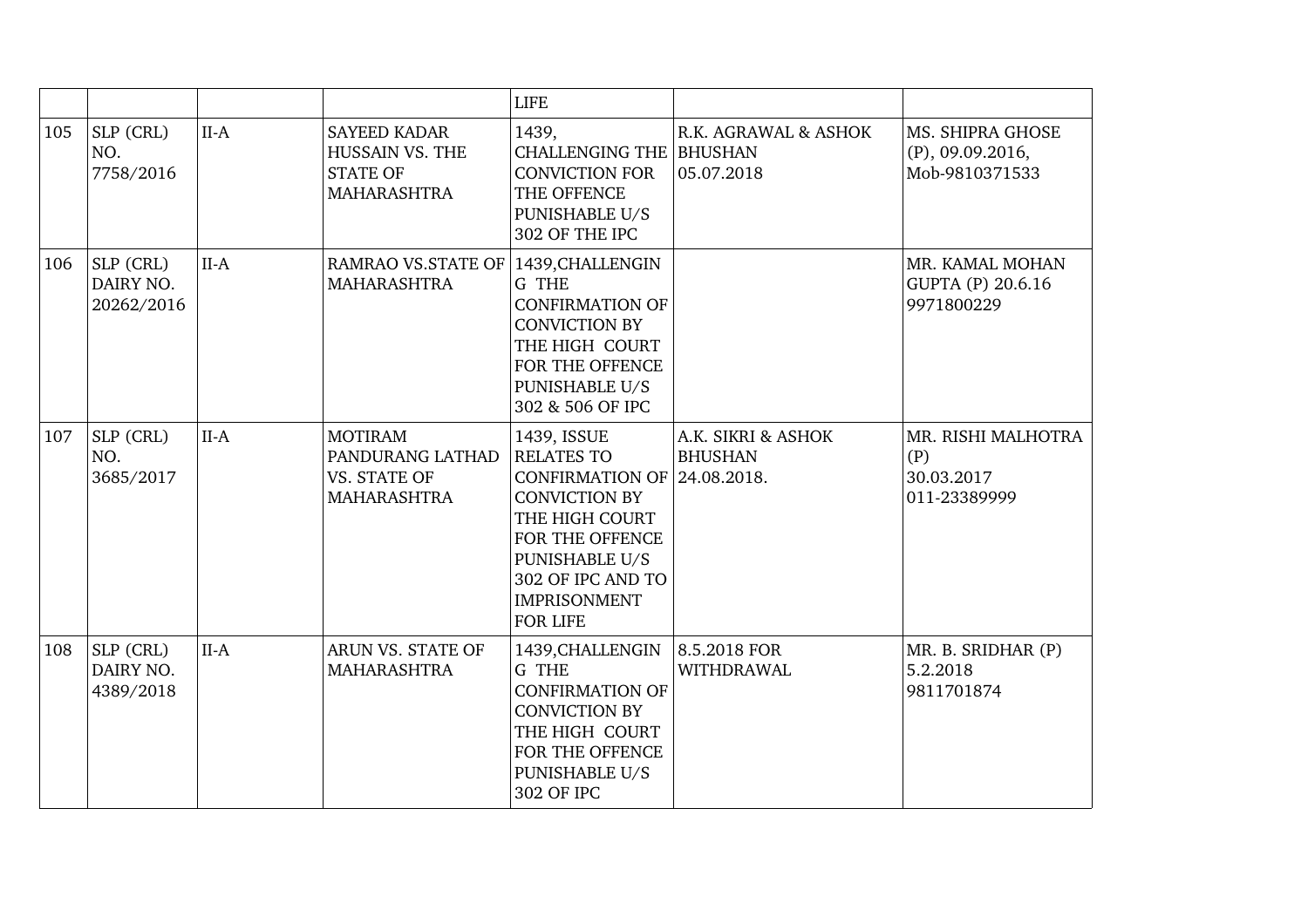| 109 | SLP (CRL)<br>NO.<br>2992/2018        | $II-A$ | HIRAMAN NANABHAU<br>MALI VS. THE STATE<br>OF MAHARASHTRA                                 | 1439,<br><b>CHALLENGING THE NAZEER</b><br>CONFIRMATION OF 18.5.2018<br><b>CONVICTION BY</b><br>THE HIGH COURT<br>FOR THE OFFENCE<br>PUNISHABLE U/S<br>302 OF IPC                                                    | J. N.V. RAMANA & S. ABDUL   MR. RAVI PRAKASH                | MEHROTRA (P)<br>16.3.2018<br>23385150                      |
|-----|--------------------------------------|--------|------------------------------------------------------------------------------------------|---------------------------------------------------------------------------------------------------------------------------------------------------------------------------------------------------------------------|-------------------------------------------------------------|------------------------------------------------------------|
| 110 | SLP (CRL)<br>DIARY NO.<br>15479/2017 | $II-A$ | JOGA S/O VITHA<br>VELADI VS. STATE<br>OF MAHARASHTRA                                     | G THE<br>CONFIRMATION OF $2.7.2018$<br><b>CONVICTION BY</b><br>THE HIGH COURT<br>FOR THE OFFENCE<br>PUNISHABLE U/S<br>302 OF IPC                                                                                    | 1439, CHALLENGIN   J. NV RAMANA & S. ABDUL<br><b>NAZEER</b> | MR. HARINDER<br>MOHAN SINGH (P)<br>12.5.2017<br>9810285363 |
| 111 | SLP (CRL)<br>NO.4603/20<br>17        | $II-A$ | MOHD MAJLUM DOST<br>MOHD MIYA ANSARI<br>VS. THE STATE OF<br><b>MAHARASHTRA</b>           | 1439,<br><b>CHALLENGING THE NAZEER</b><br>CONFIRMATION OF 27.8.2018<br><b>CONVICTION AND</b><br>SENTENCE BY THE<br><b>HIGH COURT FOR</b><br>THE OFFENCE<br>PUNISHABLE U/S<br>302 OF IPC                             | J. N.V. RAMANA & S. ABDUL   MS. MANIKA                      | TRIPATHY PANDEY (P)<br>6.4.2017<br>9811831835              |
| 112 | SLP (CRL)<br>NO.<br>1632/2018        | $II-A$ | TUKARAM VITTHAL<br>KAMBLE VS. DR.<br><b>ARVIND VITTHAL</b><br><b>LOKHANDE &amp; ORS.</b> | 1427, CHALLENGIN   J. S.A. BOBDE & L.<br>G THE ACQUITTAL NAGESWARA RAO<br>OF THE<br><b>RESPONDENTS</b><br><b>BOTH BY HIGH</b><br><b>COURT AND TRIAL</b><br><b>COURT FOR THE</b><br><b>OFFENCE</b><br>PUNISHABLE U/S | 13.7.2018                                                   | MS. ANNAPOORANI<br>$(P)$ 22.1.2018<br>9810363045           |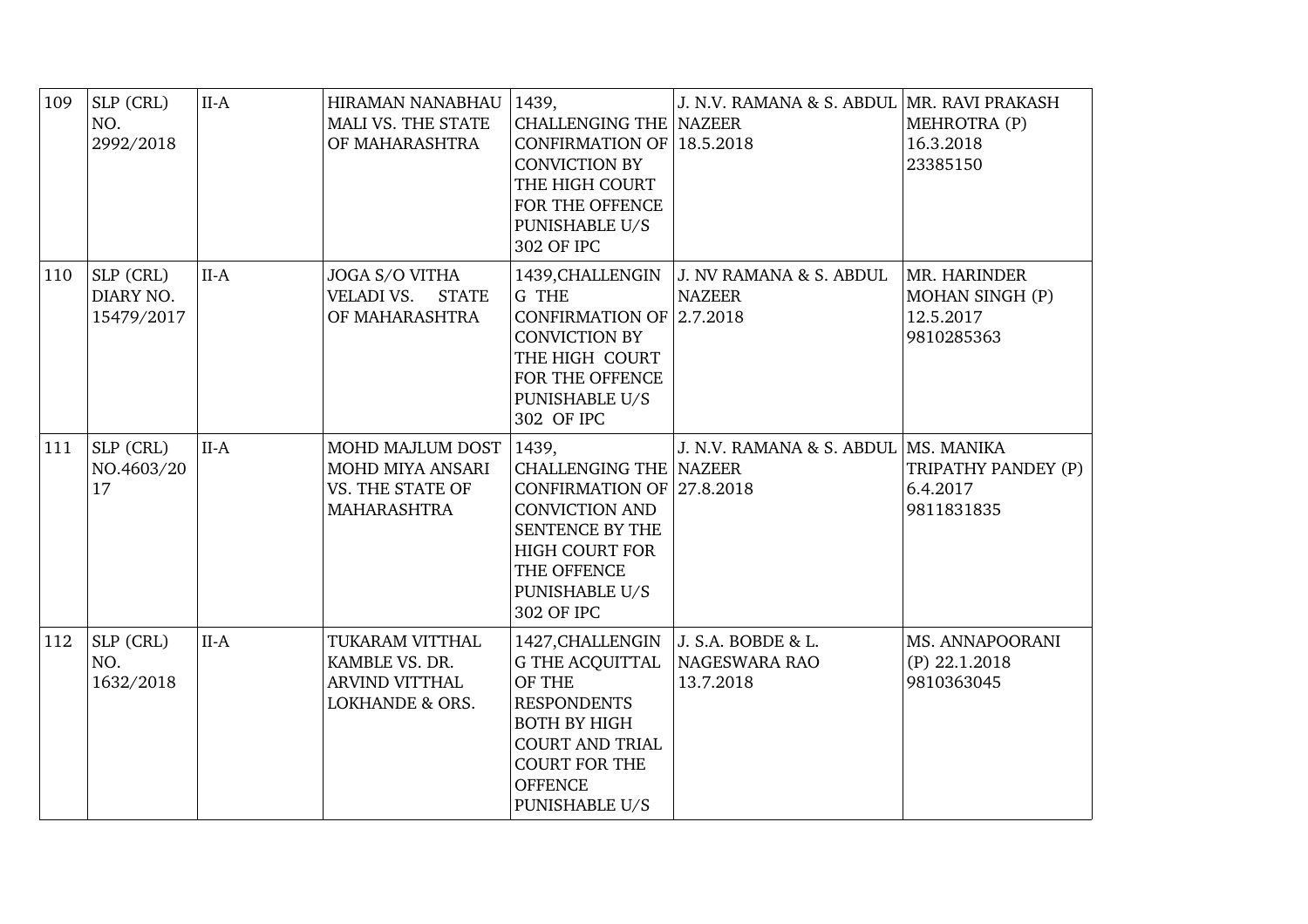|     |                               |        |                                                | 120-B READ WITH<br>34,302 READ WITH<br>120-B, 309 READ<br>WITH 109 OF IPC                                                                                                                           |                                                                                                                          |                                                                             |
|-----|-------------------------------|--------|------------------------------------------------|-----------------------------------------------------------------------------------------------------------------------------------------------------------------------------------------------------|--------------------------------------------------------------------------------------------------------------------------|-----------------------------------------------------------------------------|
| 113 | SLP No.<br>6522-<br>6523/2013 | $II-A$ | Dileep Bankar Vs. State<br>of Madhya Pradesh.  | 1401,<br>Whether the H.C<br>was justified in<br>confirming the<br>death sentence<br>awarded to the<br>petitioner herein<br>accused of offence<br>punishable u/sec<br>363, 366, 376 & 302<br>of IPC. | Hon'ble Justice J.<br>Chelameswar, Justice Shiva<br>Kirti Singh and Justice Abhay<br>Manohar Sapre/Ready                 | Mr. Balaji Srinivasan,<br>Adv, appointed on<br>9.07.2013/Mob.<br>9716771653 |
| 114 | SLP No.<br>7645/2013          | $II-A$ | Nand Kishore Vs. State<br>of Madhya Pradesh    | 1401,<br>Whether the H.C<br>was justified to<br>convict and<br>sentence death<br>penalty to petitioner<br>here in accuse of<br>offence punishable<br>u/sec 363,366,<br>376(2) of IPC.               | Hon'ble Justice The Chief<br>Justice, Justice A.M.<br>Khanwilkar and Justice D.Y.<br>Chandrachud/<br>Ready               | Mr. Sushil Balwada,<br>Adv appointed<br>14.08.2013/Mob.<br>9810303906       |
| 115 | SLP NO.<br>381/2013           | $II-A$ | State of Madhya<br>Pradesh Vs. Sobran<br>Singh | 1426<br>Challenge the order<br>of High Court where<br>H.C acquitted the<br>appellant in respect<br>of the offence u/sec<br>302/149 of IPC.                                                          | Hon'ble Justice K.S.<br>Radhakrishnan and Justice<br>Dipak Misra/ Ready, will be<br>listed along with tagged<br>matters. | Mr. Nidhi Jain, Adv<br>appointed on<br>28.06.2013/ Mob./NA                  |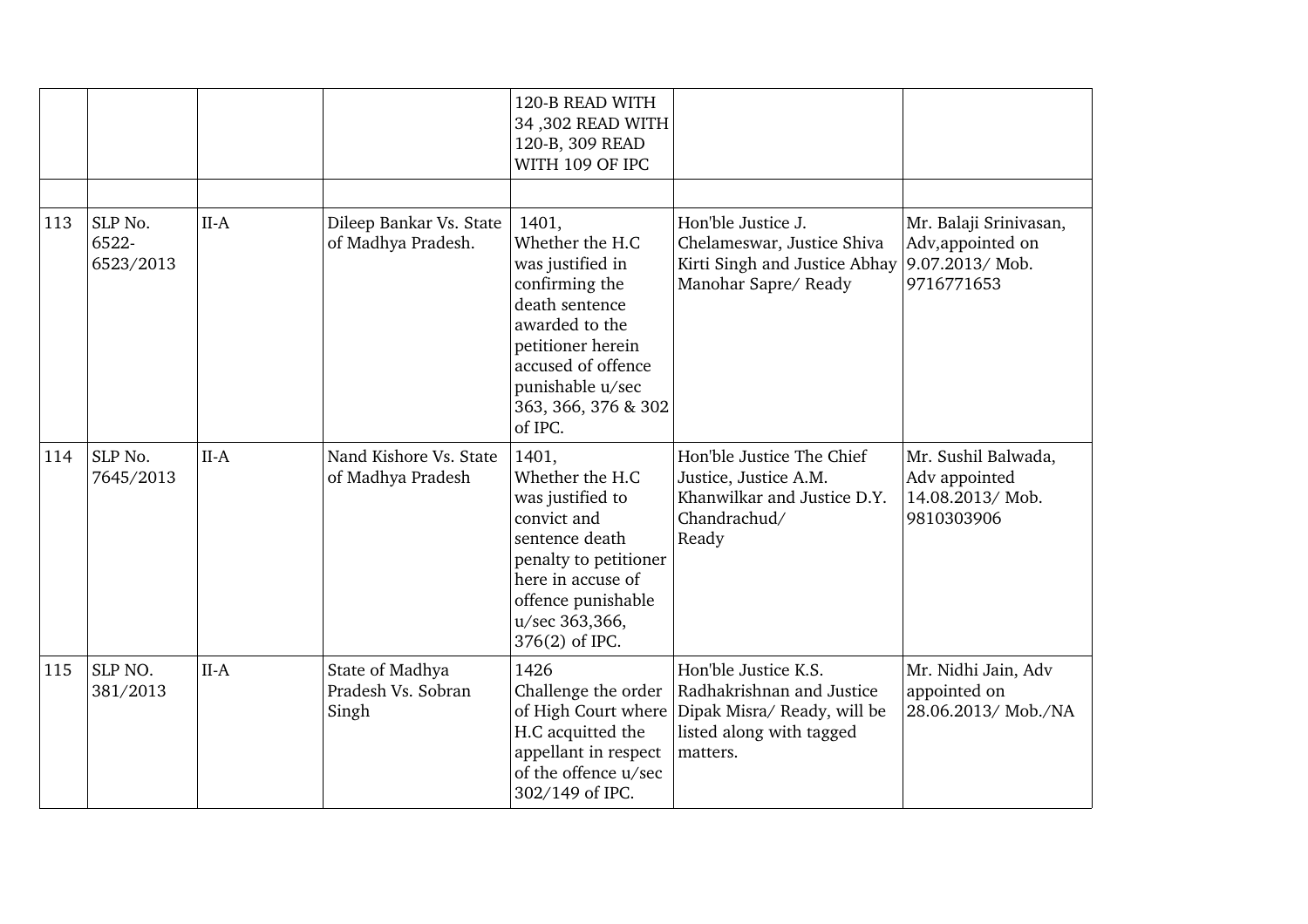| 116 | SLP No.<br>9558-<br>59/2014 | $II-A$ | Sukhlal Vs. State of<br>Madhya Pradesh                | 1401,<br>Challenge the order<br>of High Court where   Ramana/Ready<br>H.C upheld the<br>order of tril court on<br>Death sentence<br>u/sec 302 IPC.                                                 | Hon'ble Chief Justice, Justice<br>A.K Sikri, Justice N.V.                                                       | Mr. Gaurav<br>Agarwal, Adv/<br>appointed on<br>10.11.2014/<br>Mob.9811284039  |
|-----|-----------------------------|--------|-------------------------------------------------------|----------------------------------------------------------------------------------------------------------------------------------------------------------------------------------------------------|-----------------------------------------------------------------------------------------------------------------|-------------------------------------------------------------------------------|
| 117 | SLP No.<br>7956/2012        | $II-A$ | State of Madhya<br>Pradesh Vs. Mohan                  | 1418,<br>Challenge the order<br>of High Court where<br>H.C entertaing the<br>application u/sec<br>374 of Cr.P.C where<br>H.C allowed in part<br>u/sec 302 of IPC                                   | Hon'ble Justice N.V. Ramana<br>and Justice S. Abdul<br>Nazeer/Listed on 9.05.2018<br>before Hon'ble Court.      | Mr. K. Sarada Devi,<br>Adv/ appointed on<br>21.12.2017/<br>Mob.<br>9990880558 |
| 118 | SLP No.<br>7283/2017        | $II-A$ | Gajraj Singh & Anr. Vs.<br>State of Madhya<br>Pradesh | 1404,<br>Challenge the order<br>of High Court where<br>H.C enter upheld<br>the order of trial<br>court on conviction<br>u/sec 302 r/w 34 of<br>IPC.                                                | Hon'ble Justice R.K Agrawal<br>and Justice Abhay Manohar<br>Sapre/Listed on 24.09.2018<br>before Hon'ble Court. | Mr. Parmanand Gaur,<br>Adv/ appointed on<br>5.09.2017/Mob.<br>9312242835      |
| 119 | Diary No.<br>38484/2017     | $II-A$ | Raghuveer Singh Vs.<br>State of Madhya<br>Pradesh.    | 1439,<br>Appeal against the<br>Order of High Court<br>where H.C<br>entertaing the<br>petition u/sec 374<br>of Cr.P.C where H.C<br>affirm the order of<br>trial court convicted<br>u/sec 302 of IPC | Hon'ble Justice Kurian<br>Joseph and Justice Amitava<br>Roy/Not-Ready                                           | Mr. Manjeet Chawla<br>Adv./<br>appointed on<br>28.11.2017/<br>Mob.9811070099  |
| 120 | SLP No.                     | $II-A$ | Moujis Vs. State of                                   | 1436,                                                                                                                                                                                              | Hon'ble Justice Kurian                                                                                          | Mr. Sushil Balwada,                                                           |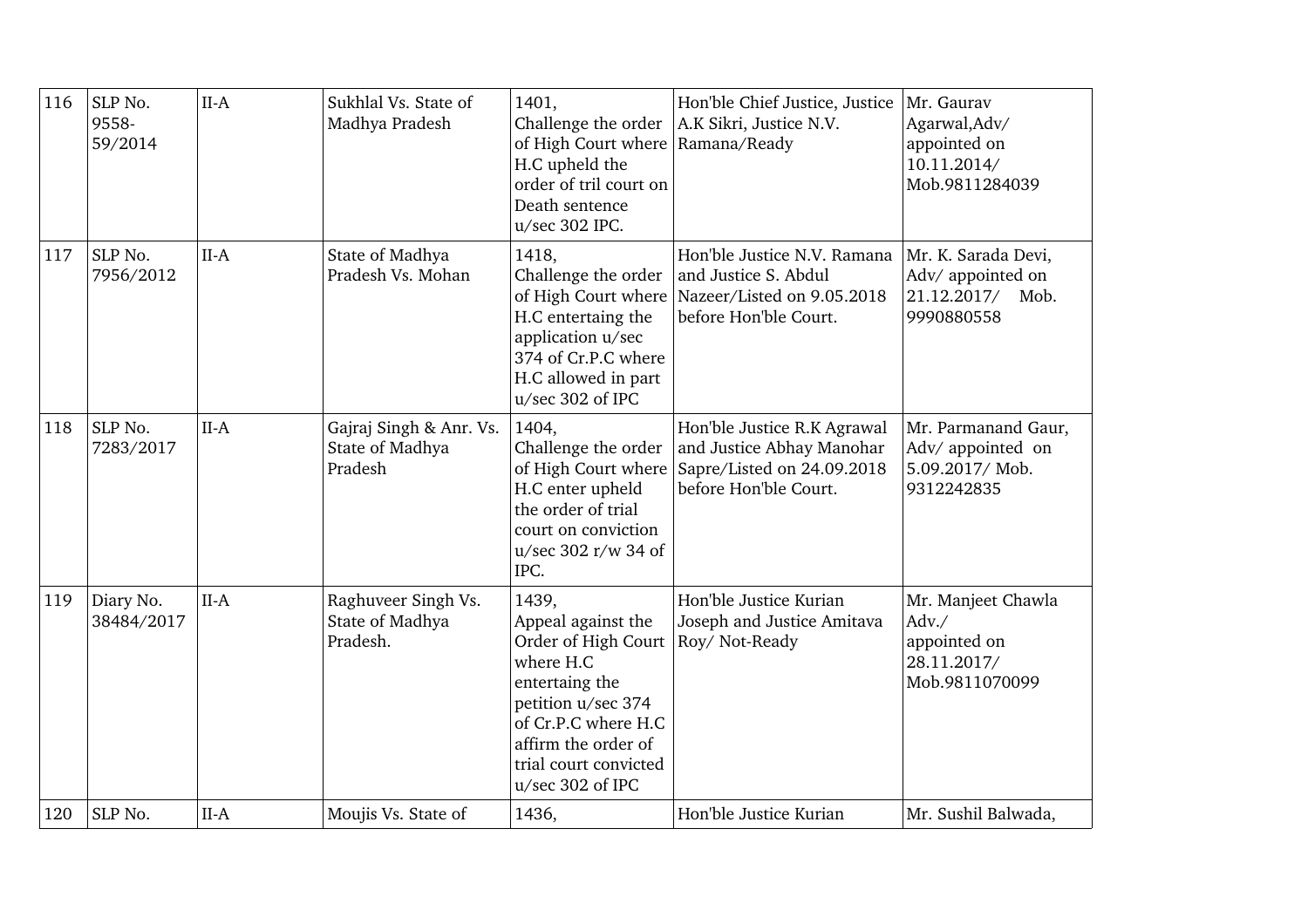|     | 10027-<br>28/2016 |            | Madhya Pradesh                                              | Challenge the order<br>of High Court<br>where H.C<br>entertaing the<br>application u/sec<br>374(2) of Cr.P.C<br>where H.C rejected<br>the petition an<br>offence made u/sec<br>149 and 302 of IPC. | Joseph and Justice A.M<br>Khanwikar/ Listed on<br>24.09.2018 before Hon'ble<br>Court | Adv/ appointed on<br>29.11.2016/Mob.<br>9810303906 |
|-----|-------------------|------------|-------------------------------------------------------------|----------------------------------------------------------------------------------------------------------------------------------------------------------------------------------------------------|--------------------------------------------------------------------------------------|----------------------------------------------------|
| 121 | D34821/<br>2017   | <b>IIA</b> | Pawan Kumar V/s State 8888, Challenge is<br>of Bihar & Anr. | to order of the High $ 07-5-2018 $<br>Court dismissing the<br>appeal u/s 482<br>Cr.PC                                                                                                              | Chamber                                                                              | Ms.Bharti Tyagi, on<br>24.11.17,<br>23383410       |
| 122 | SR 5052/14        | <b>IIA</b> | Mahendra Pd. Mehata<br>V/S Parmila Devi &<br>Ors.           | order of the high<br>court allowed the<br>Revision Petition of<br>the respondents and<br>acquitted them of<br>offences u/s 498A,<br>494 IPC and Sec. 3<br>& 4 of Dowry<br>Prohibition Act.         | 1427, challenge is to Hon. Bobde & Rao, JJ.<br>10.7.2018                             | Ms. Revathy raghvan,<br>on 11.4.14,<br>9899804027  |
| 123 | SR 5139/14        | <b>IIA</b> | Mahendra Pd. Mehta<br>V/s State of Bihar &<br>Anr.          | order of the high<br>court allowing the<br>appeal of the<br>Respondent No.2<br>and acquitting him                                                                                                  | 1427, challenge is to Hon. Bobde & Rao, JJ.<br>10.7.2018                             | Ms. K. Sarada Devi on<br>11.4.2014<br>9990880558   |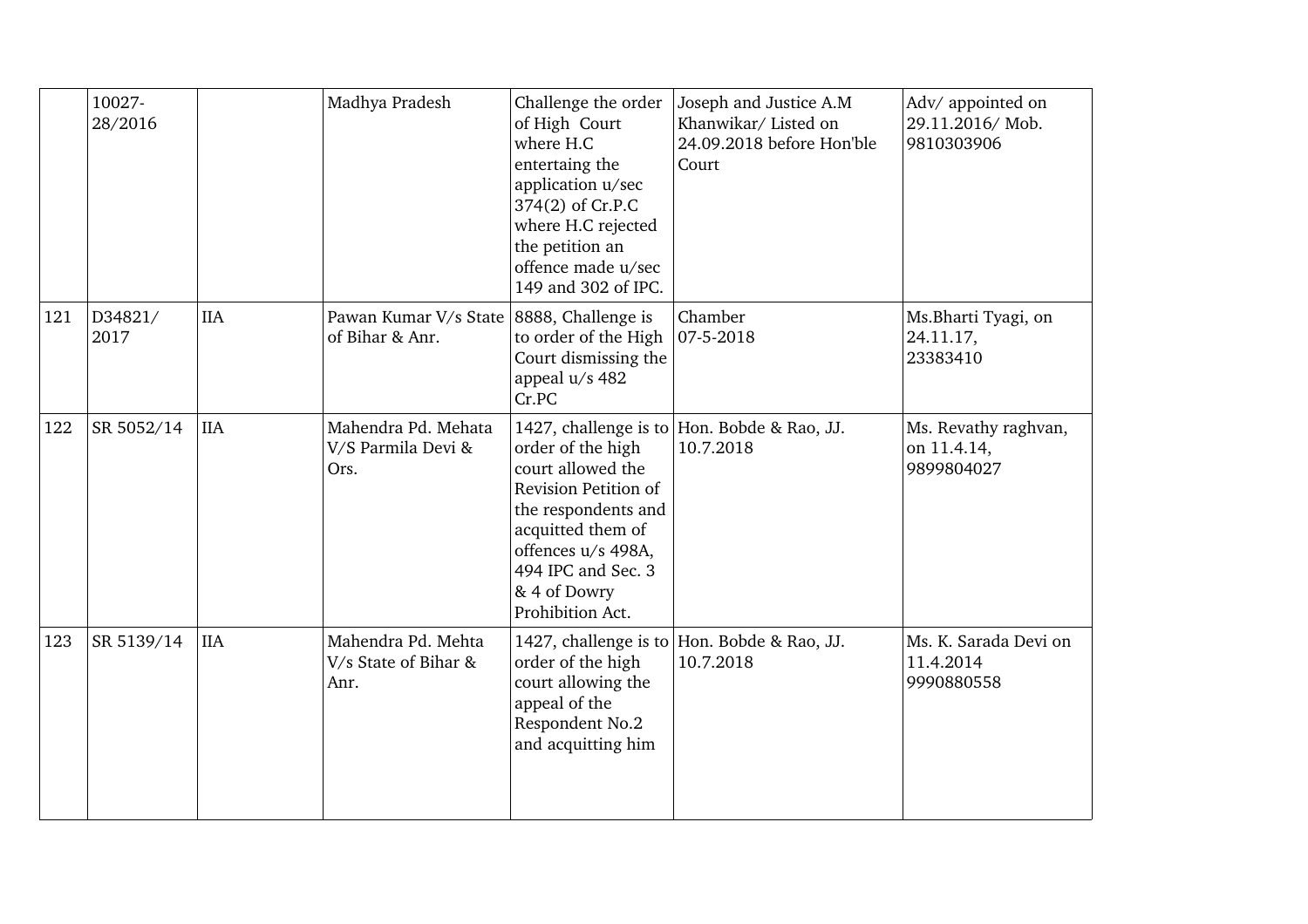|  | of conviction u/s<br>$ 498A, 494$ IPC and<br>Sec. $3 \& 4$ of Dowry |  |
|--|---------------------------------------------------------------------|--|
|  | Prohibition Act.                                                    |  |

| 124 | <b>CRIMINA</b><br><b>L APPEAL</b><br>NO.<br>361/2010             | $II-A$ | <b>ARIFVALI</b><br><b>MUHAMMED</b><br><b>SHAIKH</b><br>VS.<br>THE STATE OF<br>MAHARASHTRA | 1418, The issue relates to<br>conviction of the appellant-accused<br>for life imprisonment for the<br>offences punishable under section<br>302 IPC by the High Court as well<br>as by the Trial Court. | Listed on 20.07.2017 before<br>HMJ J.Chelameswar and<br>S.Abdul Nazeer | Mr. Himanshu<br>Munshi, Advocate has<br>been appointed as<br>Amicus Curiae by<br>SCLSC on 10.11.2009 |
|-----|------------------------------------------------------------------|--------|-------------------------------------------------------------------------------------------|--------------------------------------------------------------------------------------------------------------------------------------------------------------------------------------------------------|------------------------------------------------------------------------|------------------------------------------------------------------------------------------------------|
| 125 | <b>CRIMINA</b><br><b>L APPEAL</b><br>NO.<br>385/2010             | $II-A$ | <b>BHAGWAN Vs</b><br>THE STATE OF<br><b>MAHARASHTRA</b>                                   | 1418, Petitioner challenged High<br>Court order against confirming of<br>conviction U/s 302 of IPC and<br>sentenced him life imprisonment<br>and fine of Rs. 1000/-                                    | Ready appeal, to be listed in<br>due course.                           | Mr.Manjeet<br>Chawla, Advocate has<br>been appointed as<br>Amicus Curiae by<br>SCLSC on 03.03.2009   |
| 126 | <b>CRIMINA</b><br><b>L APPEAL</b><br>NO.<br>711/2010             | $II-A$ | <b>AHMAD</b><br><b>HUSSAIN</b><br>VS.<br>THE STATE OF<br><b>MAHARASHTRA</b>               | 1418,"Appeal by Accused<br>Trial Court: U/s 20 r/w 8 of NDPS<br>Act sentenced to 10 years R.I.<br>High Court: confirmed the<br>conviction & sentence by the Trial<br>Court"                            | Ready appeal, to be listed in<br>due course.                           | Ms. Sunita Sharma,<br>Advocate has been<br>appointed as Amicus<br>Curiae by SCLSC on<br>28.08.2009   |
| 127 | <b>CRIMINA</b><br><b>L APPEAL</b><br>NO.<br>1176/201<br>$\Omega$ | $II-A$ | <b>UTTAM</b><br><b>VISHVANATH</b><br><b>KAMBLE</b><br>VS.<br>THE STATE OF<br>MAHARASHTRA  | 1418, Accused Appeal<br>Trial court U/s 302, 498A convicted<br>for Life Imprisonment & fine.<br>High Court Confirmed the Same.                                                                         | Ready appeal, to be listed in<br>due course.                           | Ms. Sunita Sharma,<br>Advocate has been<br>appointed as Amicus<br>Curiae by SCLSC on<br>17.02.2010   |
| 128 | <b>CRIMINA</b><br><b>L APPEAL</b><br>NO.<br>1680/201             | $II-A$ | <b>SUNDERLAL</b><br><b>JAGO WATHI</b><br>VS.<br>THE STATE OF                              | 1418,"Appeal by accused<br>Trial Court - U/s 302, 397 IPC<br>convicted for Life Imprisonment<br>High Court - Confirmed the                                                                             | Ready appeal, to be listed in<br>due course.                           | Mr.R.Nedumaran,<br>Advocate has been<br>appointed as Amicus<br>Curiae by SCLSC on                    |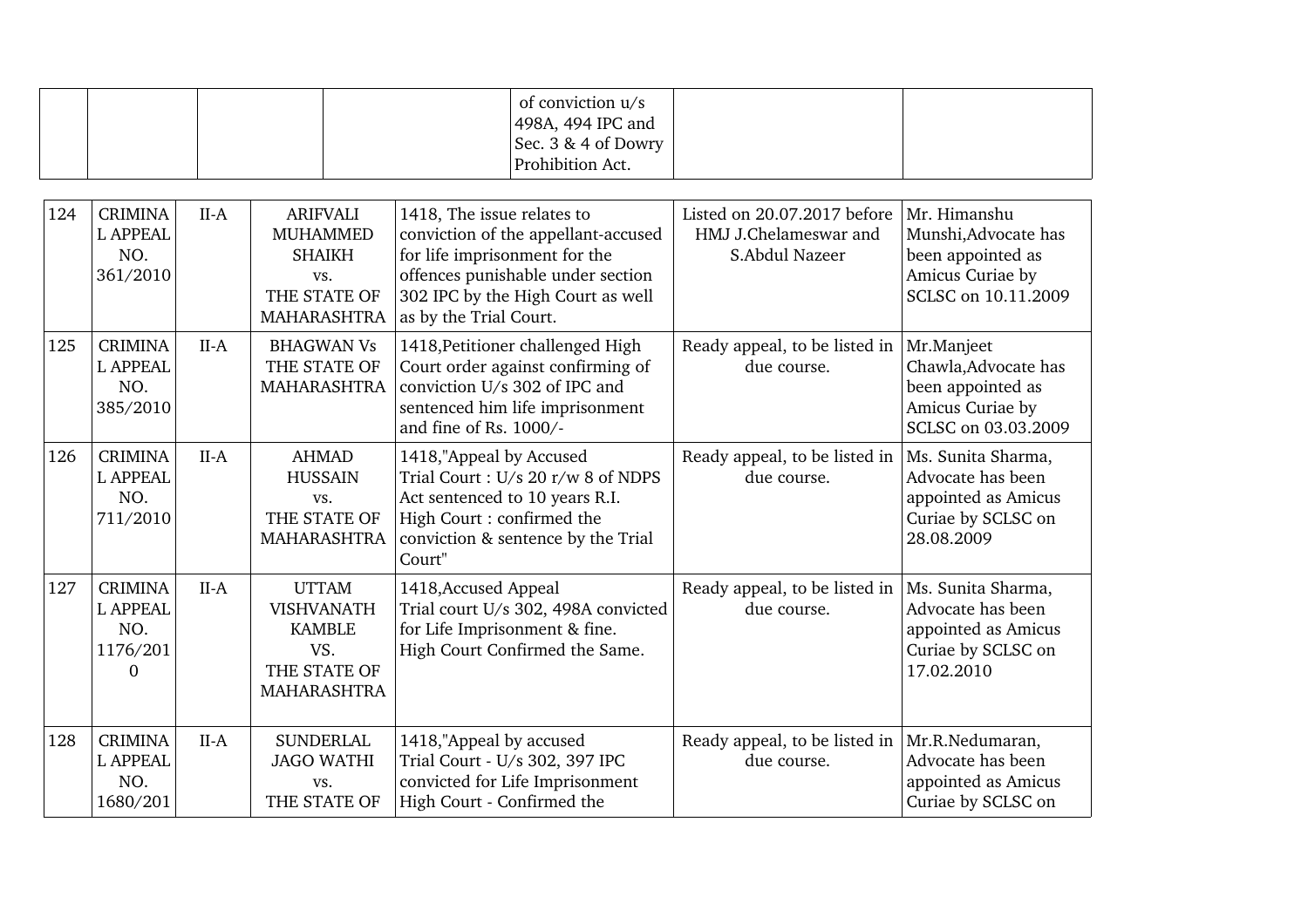|     | $\overline{0}$                                                       |        | MAHARASHTRA                                                                          | conviction of sentence"                                                                                                                                                                                                                                                                                                                                    |                                                                | 16.11.2009                                                                                                |
|-----|----------------------------------------------------------------------|--------|--------------------------------------------------------------------------------------|------------------------------------------------------------------------------------------------------------------------------------------------------------------------------------------------------------------------------------------------------------------------------------------------------------------------------------------------------------|----------------------------------------------------------------|-----------------------------------------------------------------------------------------------------------|
| 129 | <b>CRIMINA</b><br><b>L APPEAL</b><br>NO.<br>2088/201<br>$\Omega$     | $II-A$ | JAGDISH<br><b>SHARANAPPA</b><br><b>KUMASAGI Vs</b><br>THE STATE OF<br>MAHARASHTRA    | 1418, The issue relates to conviction<br>of the appellant-accused for life<br>imprisonment for the offences<br>committed under section 147, 148,<br>327, 302 and 149 of IPC and<br>section 37 $(1)(a)$ and 135 of<br>Bombay Police Act and section 25<br>read with section 7 of the Indian<br>Arms Act by the High Court as well<br>as by the Trial Court. | Ready appeal, to be listed in<br>due course.                   | Mr. Milind<br>Kumar, Advocate has<br>been appointed as<br>Amicus Curiae by<br>SCLSC on 20.07.2009         |
| 130 | <b>CRIMINA</b><br><b>L APPEAL</b><br>NO.<br>2273/201<br>$\mathbf{0}$ | $II-A$ | <b>CHATUR</b><br><b>Vs</b><br>THE STATE OF<br>MAHARASHTRA                            | 1418,"Accused's Appeal<br>Trial Court: convicted U/s 302 IPC<br>for Life imprisonment<br>High Court: Conviction & sentence<br>confirmed"                                                                                                                                                                                                                   | Ready appeal, to be listed in<br>due course.                   | Mr. Rajiv Nanda,<br>Advocate has been<br>appointed as Amicus<br>Curiae by SCLSC on<br>21.04.2010          |
| 131 | <b>CRIMINA</b><br><b>L APPEAL</b><br>NO.<br>2342/201<br>0            | $II-A$ | <b>SANTOSH A</b><br><b>BEHERE</b><br><b>Vs</b><br>THE STATE OF<br><b>MAHARASHTRA</b> | 1418, Accused's appeal<br>Trial Court: Convicted the Accused<br>U/s 143, 147, 148 and 320 IPC.<br>High Court: confirmed the<br>conviction awarded by the Trial<br>Court                                                                                                                                                                                    | Ready appeal, to be listed in<br>due course.                   | Mr. D.N.Goburdhan,<br>Advocate has been<br>appointed as Amicus<br>Curiae by SCLSC on<br>20.03.2010        |
| 132 | <b>CRIMINA</b><br><b>L APPEAL</b><br>NO.<br>2445/201<br>0            | $II-A$ | <b>DASHOK KISAN</b><br><b>BHIL Vs THE</b><br><b>STATE OF</b><br>MAHARASHTRA          | 1418, The issue relates to conviction<br>of the accused-appellant for life<br>imprisonment for the offences<br>punishable under section 302 IPC<br>by the High Court as well as by the<br>Trial Court.                                                                                                                                                     | Ready appeal, to be listed in<br>due course.                   | Mr. Jagjit Singh<br>Chhabra, Advocate has<br>been appointed as<br>Amicus Curiae by<br>SCLSC on 17.05.2010 |
| 133 | <b>CRIMINA</b><br><b>L APPEAL</b>                                    | $II-A$ | <b>GANESH</b><br><b>Vs</b>                                                           | 1418, The issue relates to conviction<br>of the appellant-accused for life                                                                                                                                                                                                                                                                                 | Ready appeal, to be listed in $\vert$ Mr. Rishi<br>due course. | Malhotra, Advocate has                                                                                    |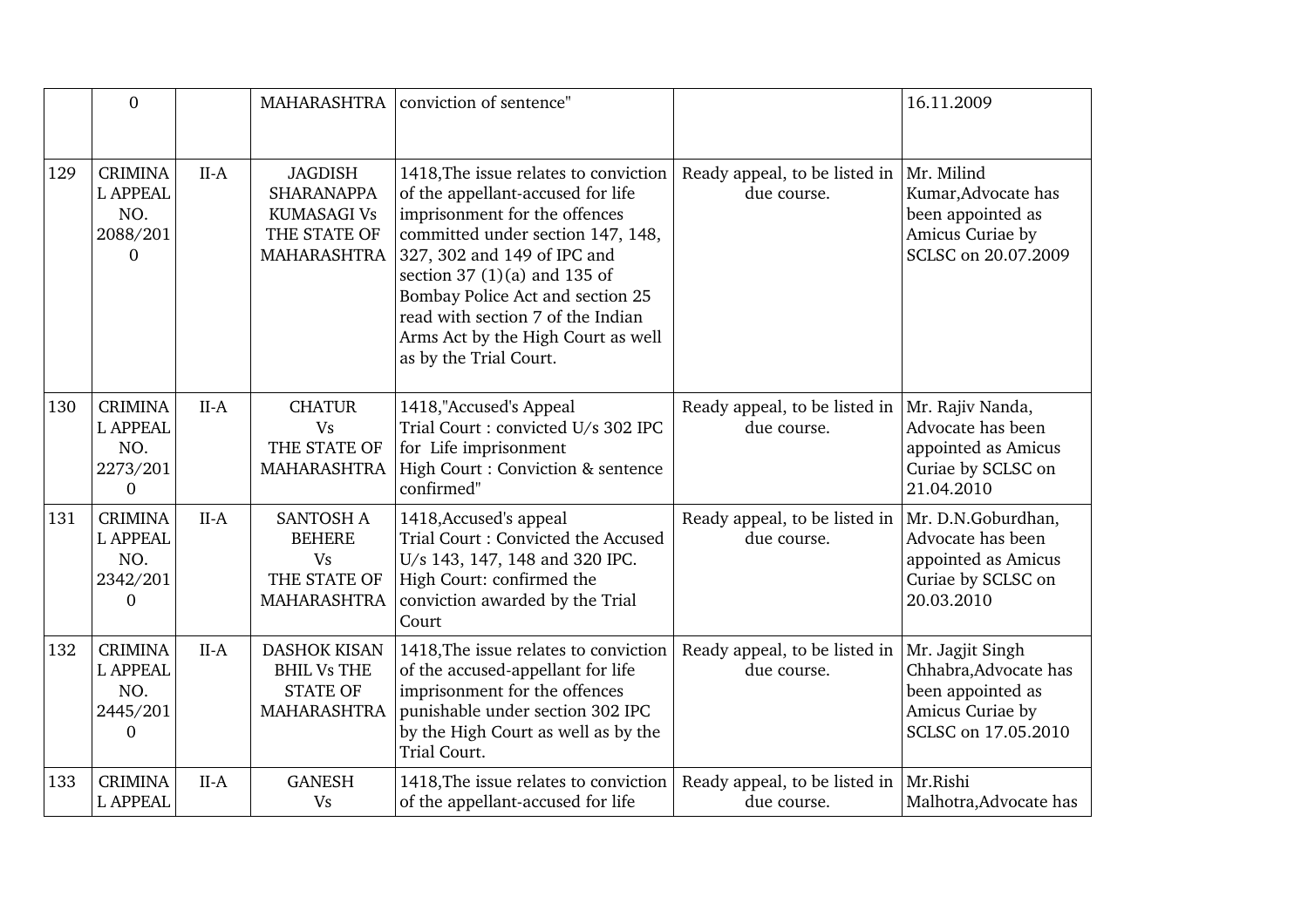|     | NO.<br>98/2011                                       |        | THE STATE OF<br><b>MAHARASHTRA</b>                                                                              | imprisonment for the offences<br>committed under section 302 and<br>326 IPC by the High Court as well<br>as by the Trial Court.                                                                                                                                                                                                                             |                                              | been appointed as<br>Amicus Curiae by<br>SCLSC on 28.08.2010                                            |
|-----|------------------------------------------------------|--------|-----------------------------------------------------------------------------------------------------------------|-------------------------------------------------------------------------------------------------------------------------------------------------------------------------------------------------------------------------------------------------------------------------------------------------------------------------------------------------------------|----------------------------------------------|---------------------------------------------------------------------------------------------------------|
| 134 | <b>CRIMINA</b><br><b>L APPEAL</b><br>NO.<br>123/2011 | $II-A$ | <b>GAMBHIR</b><br><b>Vs</b><br>THE STATE OF<br><b>MAHARASHTRA</b>                                               | 1418, The issue relates to conviction<br>of the appellant-accused for life<br>imprisonment for the offences<br>punishable under section 302 IPC<br>by the High Court as well as by the<br>Trial Court.                                                                                                                                                      | Ready appeal, to be listed in<br>due course. | Mr.Rajeev Kumar<br>Bansal, Advocate has<br>been appointed as<br>Amicus Curiae by<br>SCLSC on 10.08.2010 |
| 135 | <b>CRIMINA</b><br><b>L APPEAL</b><br>NO.<br>758/2011 | $II-A$ | <b>DNYANESHWAR</b><br>@ PINTYA<br><b>Vs</b><br>THE STATE OF<br><b>MAHARASHTRA</b>                               | 1418, The issue relates to conviction<br>of the appellant-accused for life<br>imprisonment for the offences<br>committed under section 302 read<br>with 34 IPC by the High Court as<br>well as Trial Court.                                                                                                                                                 | Ready appeal, to be listed in<br>due course. | Mrs. Sudha Gupta,<br>Advocate has been<br>appointed as Amicus<br>Curiae by SCLSC on<br>12.08.2010       |
| 136 | <b>CRIMINA</b><br><b>L APPEAL</b><br>NO.<br>807/2011 | $II-A$ | <b>RAJESH KUMAR</b><br>@ RAJESH<br><b>MANGALU</b><br><b>PASWAN</b><br>VS.<br>THE STATE OF<br><b>MAHARASHTRA</b> | 1418, The issue relates to<br>conviction of the appellant-accused<br>for life imprisonment for the<br>offences committed under section<br>302, 392 and 397 IPC by the High<br>Court as well as Trial Court.                                                                                                                                                 | Ready appeal, to be listed in<br>due course. | Mr. A.Venayagam<br>Balan, Advocate has<br>been appointed as<br>Amicus Curiae by<br>SCLSC on 14.12.2010  |
| 137 | <b>CRIMINA</b><br><b>L APPEAL</b><br>NO.<br>809/2011 | $II-A$ | <b>BALU SIDHARAM</b><br><b>MAKASE</b><br>VS.<br>THE STATE OF<br>MAHARASHTRA                                     | 1410, The issue relates to<br>conviction of the appellant-accused<br>for life imprisonment for the<br>offences committed under section<br>147, 148, 327, 302 and 149 of IPC<br>and section $37(1)(a)$ and $135$ of<br>Bombay Police Act and section 25<br>read with section 7 of the Indian<br>Arms Act by the High Court as well<br>as by the Trial Court. | Ready appeal, to be listed in<br>due course. | Ms. Shipra Ghose,<br>Advocate has been<br>appointed as Amicus<br>Curiae by SCLSC on<br>06.07.2010       |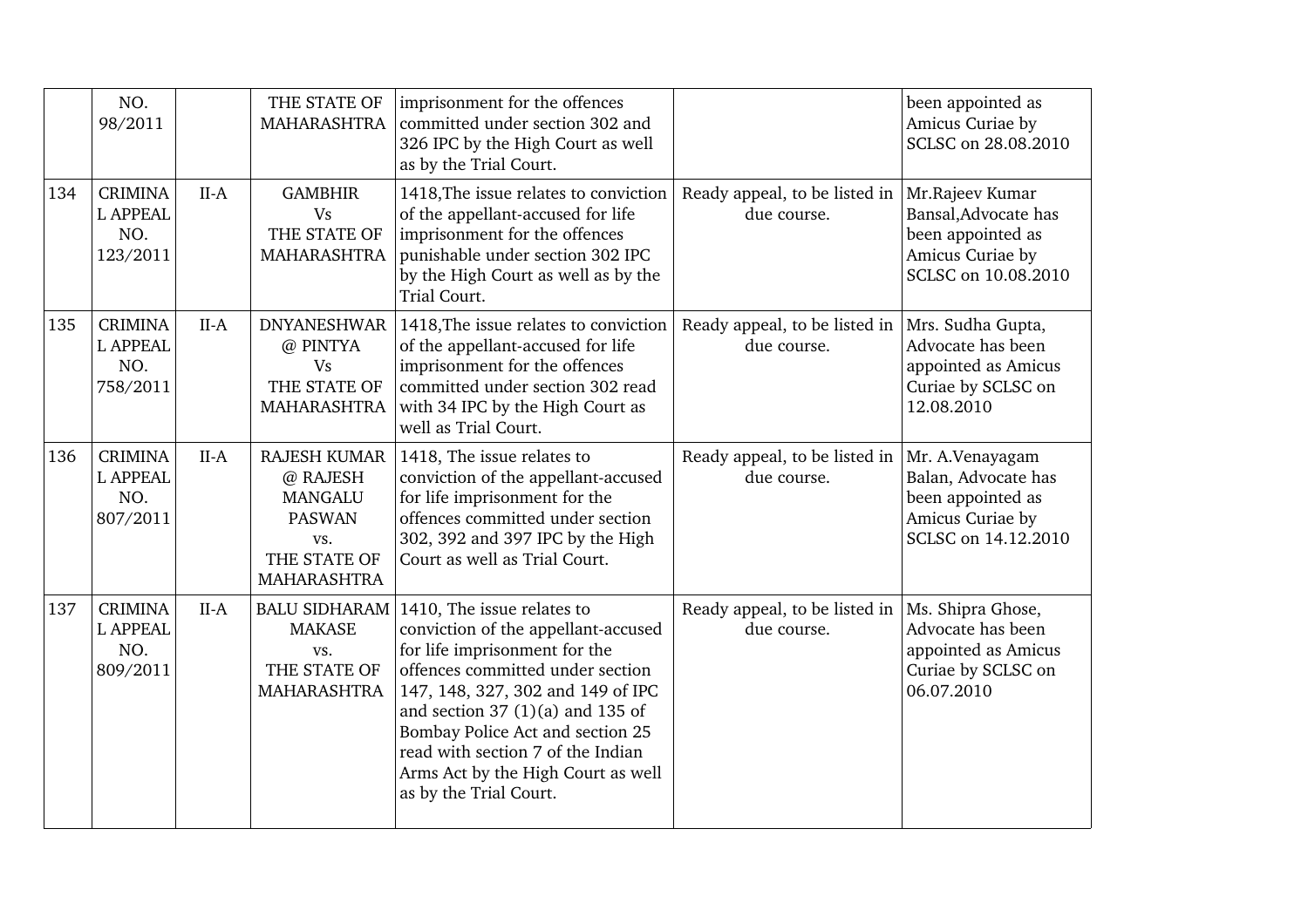| 138 | <b>CRIMINA</b><br><b>L APPEAL</b><br>NO.<br>810/2011      | $II-A$ | <b>BASAVRAJ</b> @<br><b>BASU SIDRAM</b><br><b>MAKASE</b><br>VS.<br>THE STATE OF<br><b>MAHARASHTRA</b> | 1418, The issue relates to<br>conviction of the appellant-accused<br>for life imprisonment for the<br>offences committed under section<br>147, 148, 327, 302 and 149 of IPC<br>and section $37(1)(a)$ and $135$ of<br>Bombay Police Act and section 25<br>read with section 7 of the Indian<br>Arms Act by the High Court as well<br>as by the Trial Court. | Ready appeal, to be listed in $\vert$ Ms. Aparna Jha,<br>due course. | Advocate has been<br>appointed as Amicus<br>Curiae by SCLSC on<br>22.11.2013.                                                                                                             |
|-----|-----------------------------------------------------------|--------|-------------------------------------------------------------------------------------------------------|-------------------------------------------------------------------------------------------------------------------------------------------------------------------------------------------------------------------------------------------------------------------------------------------------------------------------------------------------------------|----------------------------------------------------------------------|-------------------------------------------------------------------------------------------------------------------------------------------------------------------------------------------|
| 139 | <b>CRIMINA</b><br><b>L APPEAL</b><br>NO.<br>875/2011      | $II-A$ | <b>SHIVANNA</b><br><b>BHIMSEN</b><br><b>LOKHANDE</b><br><b>VS</b><br>THE STATE OF<br>MAHARASHTRA      | 1418, The issue relates to<br>conviction of the appellant-accused<br>for life imprisonment for the<br>offences committed under section<br>302 IPC by the High Court as well<br>as by the Trial Court.                                                                                                                                                       | Ready appeal, to be listed in   MR.JAVED MAHMUD<br>due course.       | RAO, Advocate has<br>been appointed as<br>Amicus Curiae by<br>SCLSC by letter dated<br>25.09.2013 in place of<br>Ms. G. Madhavi<br>appointed initially as<br>AC by SCLSC on<br>14.07.2010 |
| 140 | <b>CRIMINA</b><br><b>L APPEAL</b><br>NO.<br>877/2011      | $II-A$ | <b>MUKHTYAR</b><br><b>JABBAR TADVI</b><br><b>Vs</b><br>THE STATE OF<br><b>MAHARASHTRA</b>             | 1418, The issue relates to<br>conviction of the appellant-accused<br>for life imprisonment for the<br>offences committed under section<br>302 IPC by the High Court as well<br>as by the Trial Court.                                                                                                                                                       | Ready appeal, to be listed in<br>due course.                         | Dr. (Mrs.) Vipin Gupta,<br>Advocate has been<br>appointed as Amicus<br>Curiae by SCLSC on<br>02.12.2010                                                                                   |
| 141 | <b>CRIMINA</b><br><b>L APPEAL</b><br>NO.<br>1024/201<br>1 | $II-A$ | <b>RAJU</b><br><b>SIDHARUDHA</b><br><b>HULGERI</b><br><b>Vs</b><br>THE STATE OF<br><b>MAHARASHTRA</b> | 1418, The issue relates to<br>conviction of the appellant-accused<br>for life imprisonment for the<br>offences committed under section<br>147, 148, 327, 302 and 149 of IPC<br>and section $37(1)(a)$ and $135$ of<br>Bombay Police Act and section 25<br>read with section 7 of the Indian                                                                 | Ready appeal, to be listed in $ MR$ . RUTWIK PANDA,<br>due course.   | Advocate has been<br>appointed as Amicus<br>Curiae by SCLSC on<br>23.12.2010                                                                                                              |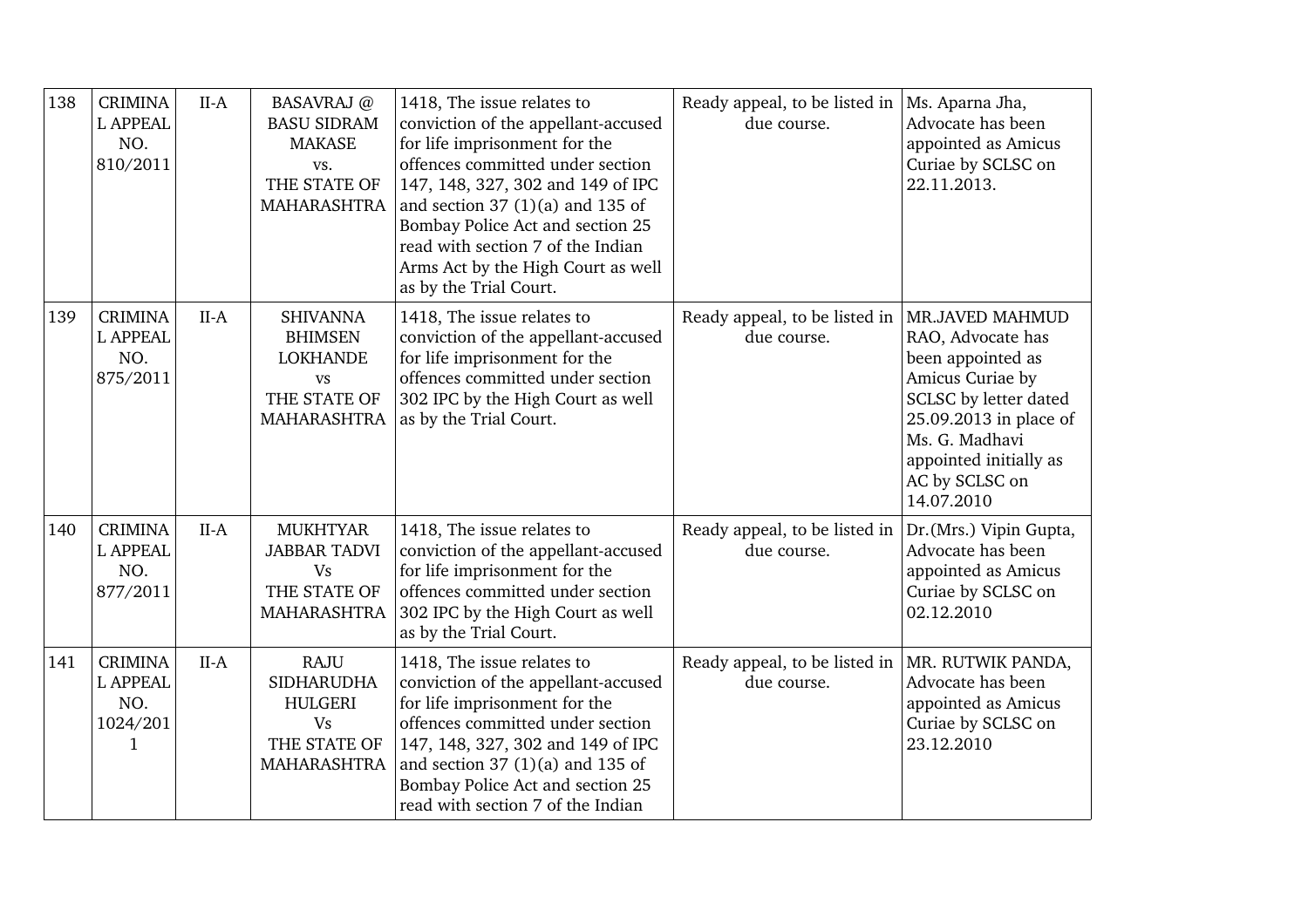|     |                                                                      |        |                                                                                      | Arms Act by the High Court as well<br>as by the Trial Court.                                                                                                                                                        |                                                                      |                                                                                                    |
|-----|----------------------------------------------------------------------|--------|--------------------------------------------------------------------------------------|---------------------------------------------------------------------------------------------------------------------------------------------------------------------------------------------------------------------|----------------------------------------------------------------------|----------------------------------------------------------------------------------------------------|
| 142 | <b>CRIMINA</b><br><b>L APPEAL</b><br>NO.<br>1181/201<br>1            | $II-A$ | <b>JAVED ABDUL</b><br>RAZZAQ SHAIKH<br>VS.<br>THE STATE OF<br>MAHARASHTRA            | 1418, The issue relates to<br>conviction of the appellant-accused<br>for life imprisonment for the<br>offences punishable under section<br>302 read with 34 IPC by the High<br>Court as well as by the Trial Court. | Ready appeal, to be listed in  Mr.D.N.Goburdhan,Adv<br>due course.   | ocate has been<br>appointed as Amicus<br>Curiae by SCLSC on<br>14.02.2009                          |
| 143 | <b>CRIMINA</b><br><b>L APPEAL</b><br>NO.<br>1326/201<br>1            | $II-A$ | <b>PRABHAKAR</b><br><b>NATHU</b><br><b>DHANGAR Vs</b><br>THE STATE OF<br>MAHARASHTRA | 1418, The issue relates to<br>conviction of the appellant-accused<br>for life imprisonment for the<br>offences punishable under section<br>302 IPC by the High Court as well<br>as by the Trial Court.              | Ready appeal, to be listed in<br>due course.                         | Mr. Rohit Minocha,<br>Advocate has been<br>appointed as Amicus<br>Curiae by SCLSC on<br>18.12.2009 |
| 144 | <b>CRIMINA</b><br><b>L APPEAL</b><br>NO.<br>1398/201<br>1            | $II-A$ | <b>BALAJI</b><br><b>Vs</b><br>THE STATE OF<br>MAHARASHTRA                            | 1418, The issue relates to<br>conviction of the appellant-accused<br>for life imprisonment for the<br>offence punishable under section<br>302 IPC by the Trial Court as well<br>as by High Court.                   | Ready appeal, to be listed in  Ms. Manjeet Chawla,<br>due course.    | Advocate has been<br>appointed as Amicus<br>Curiae by SCLSC on<br>03.01.2011                       |
| 145 | <b>CRIMINA</b><br><b>L APPEAL</b><br>NO.<br>1419/201<br>$\mathbf 1$  | $II-A$ | <b>RAJA</b><br><b>Vs</b><br>THE STATE OF<br>MAHARASHTRA                              | 1418, The issue relates to<br>conviction of the appellant-accused<br>for life imprisonment for the<br>offence punishable under section<br>302 read with 201 IPC by the Trial<br>Court as well as by High Court.     | Ready appeal, to be listed in  Mr. Krishna Pal Singh,<br>due course. | Advocate has been<br>appointed as Amicus<br>Curiae by SCLSC on<br>12.11.2010                       |
| 146 | <b>CRIMINA</b><br><b>L APPEAL</b><br>NO.<br>1861/201<br>$\mathbf{1}$ | $II-A$ | <b>NASIRKHAN</b><br><b>SAHEB KHAN</b><br>Vs<br>THE STATE OF<br><b>MAHARASHTRA</b>    | 1418, The issue relates to<br>conviction of the appellant-accused<br>for life imprisonment for the<br>offences punishable under section<br>302 and 397 IPC by the High Court                                        | Ready appeal, to be listed in<br>due course.                         | Mr., Advocate has been<br>appointed as Amicus<br>Curiae by SCLSC on<br>11.02.2011                  |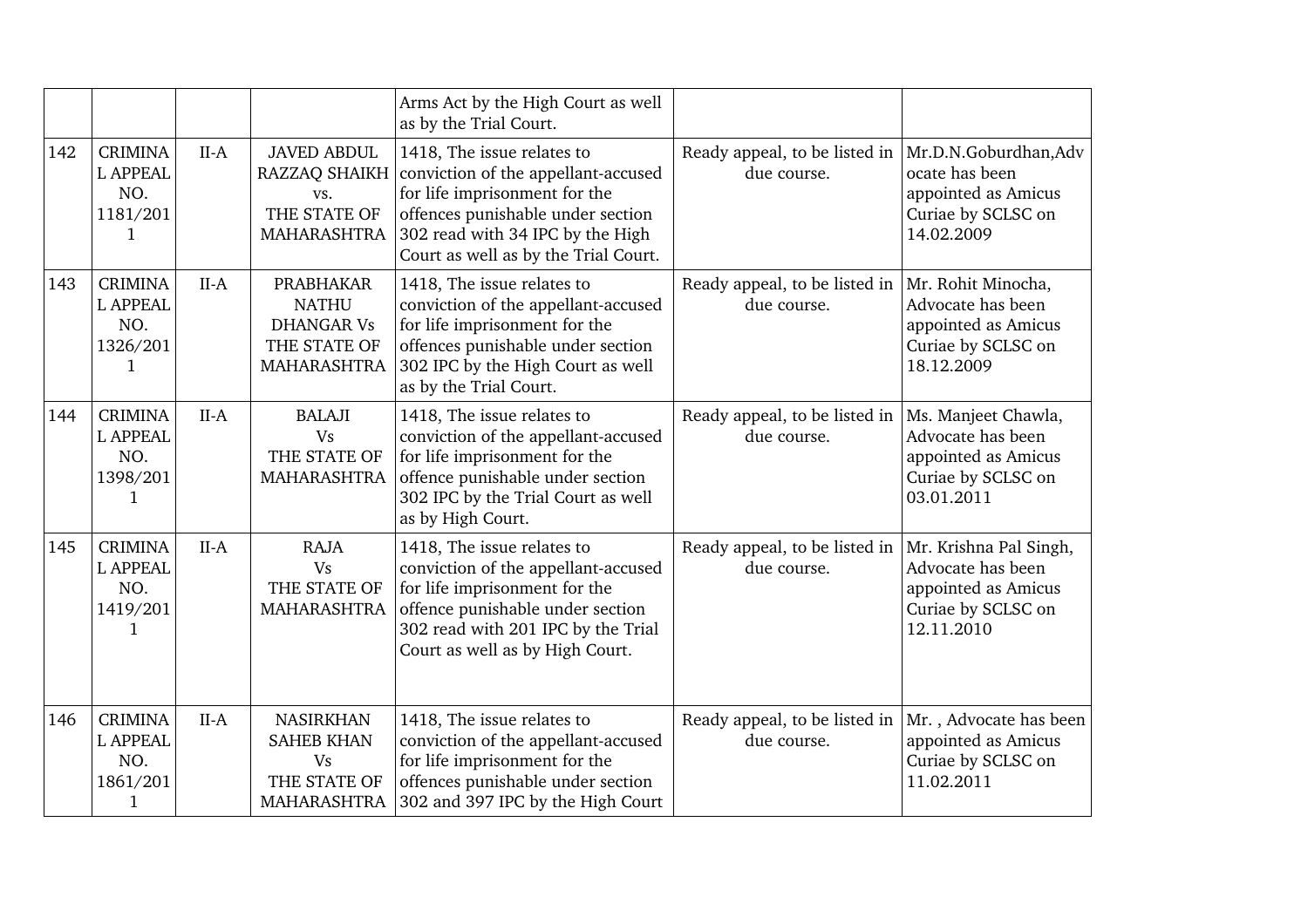|     |                                                           |        |                                                                                                                   | as well as by the Trial Court.                                                                                                                                                                                       |                                              |                                                                                                                                                                              |
|-----|-----------------------------------------------------------|--------|-------------------------------------------------------------------------------------------------------------------|----------------------------------------------------------------------------------------------------------------------------------------------------------------------------------------------------------------------|----------------------------------------------|------------------------------------------------------------------------------------------------------------------------------------------------------------------------------|
| 147 | <b>CRIMINA</b><br><b>L APPEAL</b><br>NO.<br>1862/201<br>1 | $II-A$ | WARLU<br><b>HIRAMAN</b><br><b>KHOBRAGADE</b><br><b>Vs</b><br>THE STATE OF<br>MAHARASHTRA                          | 1418, The issue relates to<br>conviction of the appellant-accused<br>for life imprisonment for the<br>offences punishable under section<br>302 read with 149 IPC by the High<br>Court as well as by the Trial Court. | Ready appeal, to be listed in<br>due course. | MR. SUDHIR<br>KULSHRESHTHA,<br>Advocate has been<br>appointed as Amicus<br>Curiae by SCLSC on<br>30.05.2011                                                                  |
| 148 | <b>CRIMINA</b><br><b>L APPEAL</b><br>NO.<br>2010/201<br>1 | $II-A$ | <b>BHAGWAT</b><br><b>CHAITRAM</b><br><b>TALTE</b><br><b>Vs</b><br>THE STATE OF<br>MAHARASHTRA                     | 1418, The issue relates to<br>conviction of the appellant-accused<br>for life imprisonment for the<br>offences punishable under section<br>302 IPC by the Trial Court as well<br>as by the High Court.               | Ready appeal, to be listed in<br>due course. | Mr. K. Rajeev, Advocate<br>has been appointed as<br>Amicus Curiae by<br>SCLSC on 12.05.2011                                                                                  |
| 149 | <b>CRIMINA</b><br><b>L APPEAL</b><br>NO.<br>2346/201<br>1 | $II-A$ | <b>SADASHIV</b><br><b>SEENA SALIAN</b><br>VS.<br>THE STATE OF<br><b>MAHARASHTRA</b>                               | 1418, "Accused's Appeal<br>Trial Court - 302 r/w 120B etc for<br>life imprisonment and fine<br>High Court - Confirmed the above<br>sentence by dismissing the appeal"                                                | Ready appeal, to be listed in<br>due course. | DR. SUSHIL BALWADA,<br>ADVOCATE HAS BEEN<br><b>APPOINTED AS</b><br><b>AMICUS CURIAE BY</b><br>SCLSC ON 08.09.2011.                                                           |
| 150 | <b>CRIMINA</b><br><b>L APPEAL</b><br>NO.<br>114/2012      | $II-A$ | <b>BASAVARAJ</b> @<br><b>BASAVANNAPPA</b><br>PARMESHWAR<br><b>BANGARGIR</b><br>VS.<br>THE STATE OF<br>MAHARASHTRA | 1418, The issue relates to<br>conviction of the appellant-accused<br>for RI for life for the offences<br>committed under section 302 read<br>with 34 IPC by the High Court as<br>well as by the Trial Court.         | Ready appeal, to be listed in<br>due course. | MR. B. SRIDHAR,<br><b>ADVOCATE HAS BEEN</b><br>APPOINTED AS<br><b>AMICUS CURIAE BY</b><br>SCLSC on 22.11.2017<br>(as earlier AC Mr.<br>Darshan Singh Chawla<br>had expired.) |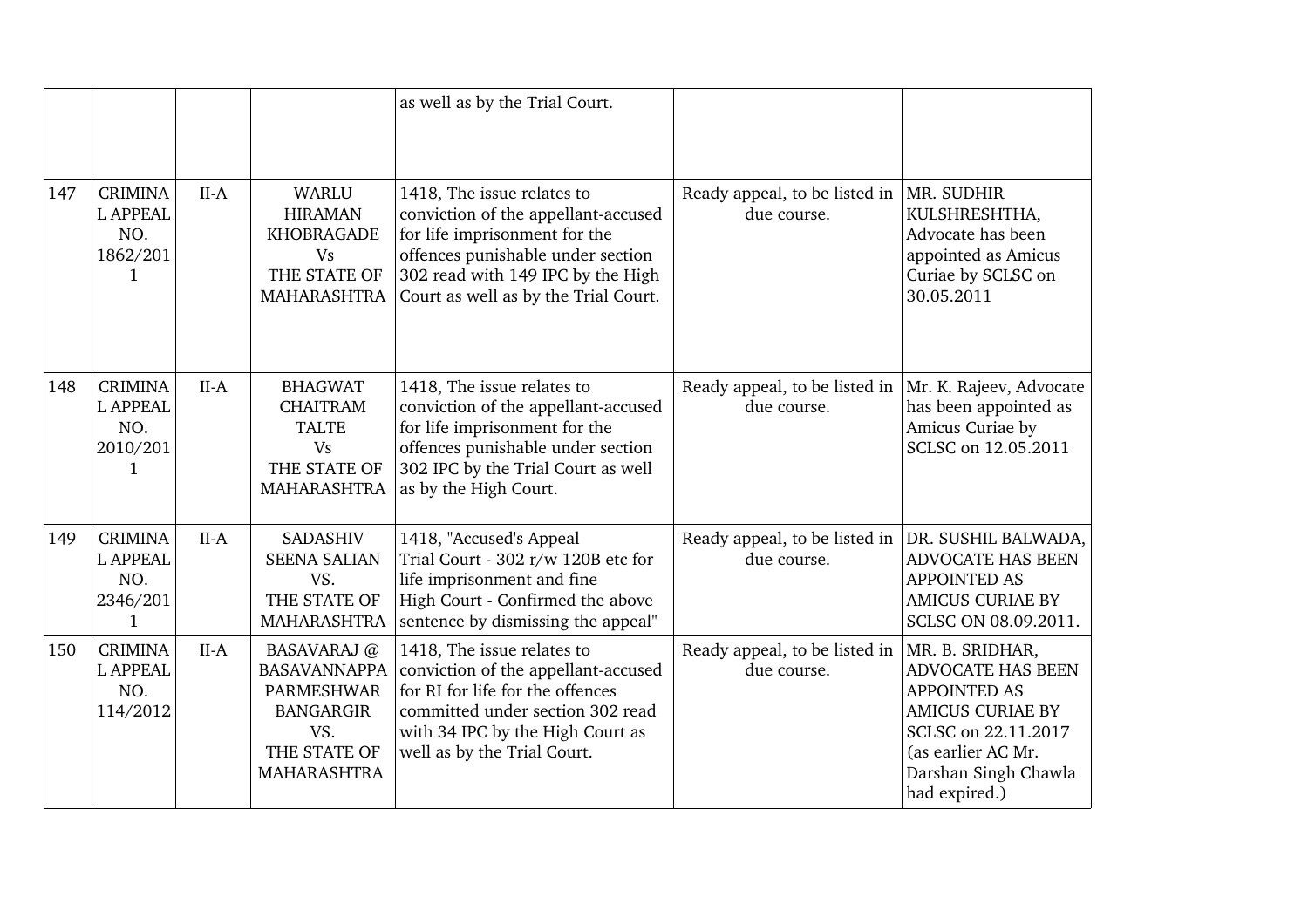| 151 | <b>CRIMINA</b><br><b>L APPEAL</b><br>NOs. 184-<br>186/2012 | $II-A$ | <b>GAHININATH &amp;</b><br>ORS.<br>VS.<br>THE STATE OF<br>MAHARASHTRA<br>& ORS.                                   | 1410, The issue relates to<br>conviction of the appellants-<br>accused for the offences punishable<br>under section 147, 148, 149, 324<br>and 304 Part II IPC by the High<br>Court as well as by the Trial Court.                | Ready appeal, to be listed in  MS. AISHWARYA<br>due course. | <b>BHATI, ADVOCATE</b><br>HAS BEEN APPOINTED<br>AS AMICUS CURIAE BY<br><b>SCLSC ON BEHALF OF</b><br><b>RESPONDENT NO. 3</b><br>ON 09.08.2014. |
|-----|------------------------------------------------------------|--------|-------------------------------------------------------------------------------------------------------------------|----------------------------------------------------------------------------------------------------------------------------------------------------------------------------------------------------------------------------------|-------------------------------------------------------------|-----------------------------------------------------------------------------------------------------------------------------------------------|
| 152 | <b>CRIMINA</b><br><b>L APPEAL</b><br>NO.<br>709/2012       | $II-A$ | <b>SIDDHAPPA</b><br><b>ANDAPPA</b><br>ANDOLGI<br><b>Vs</b><br>THE STATE OF<br>MAHARASHTRA                         | 1418, The issue relates to<br>conviction of the appellant-accused<br>for life imprisonment for the<br>offences committed under section<br>302 read with 34 IPC by the High<br>Court as well as by the Trial Court.               | Ready appeal, to be listed in<br>due course.                | Mr. Daya Krishan<br>Sharma, Advocate-on-<br>record has been<br>appointed as Amicus<br>Curiae by SCLSC on<br>27.01.2011                        |
| 153 | <b>CRIMINA</b><br><b>L APPEAL</b><br>NO.<br>742/2012       | $II-A$ | ZENDUJI Vs THE<br><b>STATE OF</b><br><b>MAHARASHTRA</b>                                                           | 1418, The issue relates to<br>conviction of the accused-appellant<br>for life imprisonment for the<br>offences punishable under section<br>302 of the IPC by the High Court as<br>well as by the Trial Court.                    | Ready appeal, to be listed in<br>due course.                | Mr.B.K.Satija,Advocate<br>has been appointed as<br>Amicus Curiae by<br>SCLSC on 30.11.2011                                                    |
| 154 | <b>CRIMINA</b><br><b>L APPEAL</b><br>NO.<br>798/2012       | $II-A$ | <b>GAFRYA</b><br><b>Vs</b><br>THE STATE OF<br>MAHARASHTRA                                                         | 1418, The issue relates to<br>conviction of the appellant-accused<br>for life imprisonment for the<br>offences committed under section<br>147, 148, 302 read with 149 IPC by<br>the High Court as well as by the<br>Trial Court. | Ready appeal, to be listed in<br>due course.                | MR. M. QAMARUDDIN,<br>Advocate has been<br>appointed as Amicus<br>Curiae by SCLSC on<br>29.03.2011                                            |
| 155 | <b>CRIMINA</b><br><b>L APPEAL</b><br>NO.<br>905/2012       | $II-A$ | <b>ANIL</b><br><b>MADHUKAR</b><br><b>BHATKAR &amp;</b><br>ANR.<br><b>Vs</b><br>THE STATE OF<br><b>MAHARASHTRA</b> | 1403, The issue relates to<br>conviction of the appellant-accused<br>for life imprisonment for the<br>offences committed under section<br>498A, 302 read with 34 IPC by the<br>High Court as well as by the Trial<br>Court.      | Ready appeal, to be listed in<br>due course.                | Mr. Subhash Sharma,<br>Advocate has been<br>appointed as Amicus<br>Curiae by SCLSC on<br>06.02.2012                                           |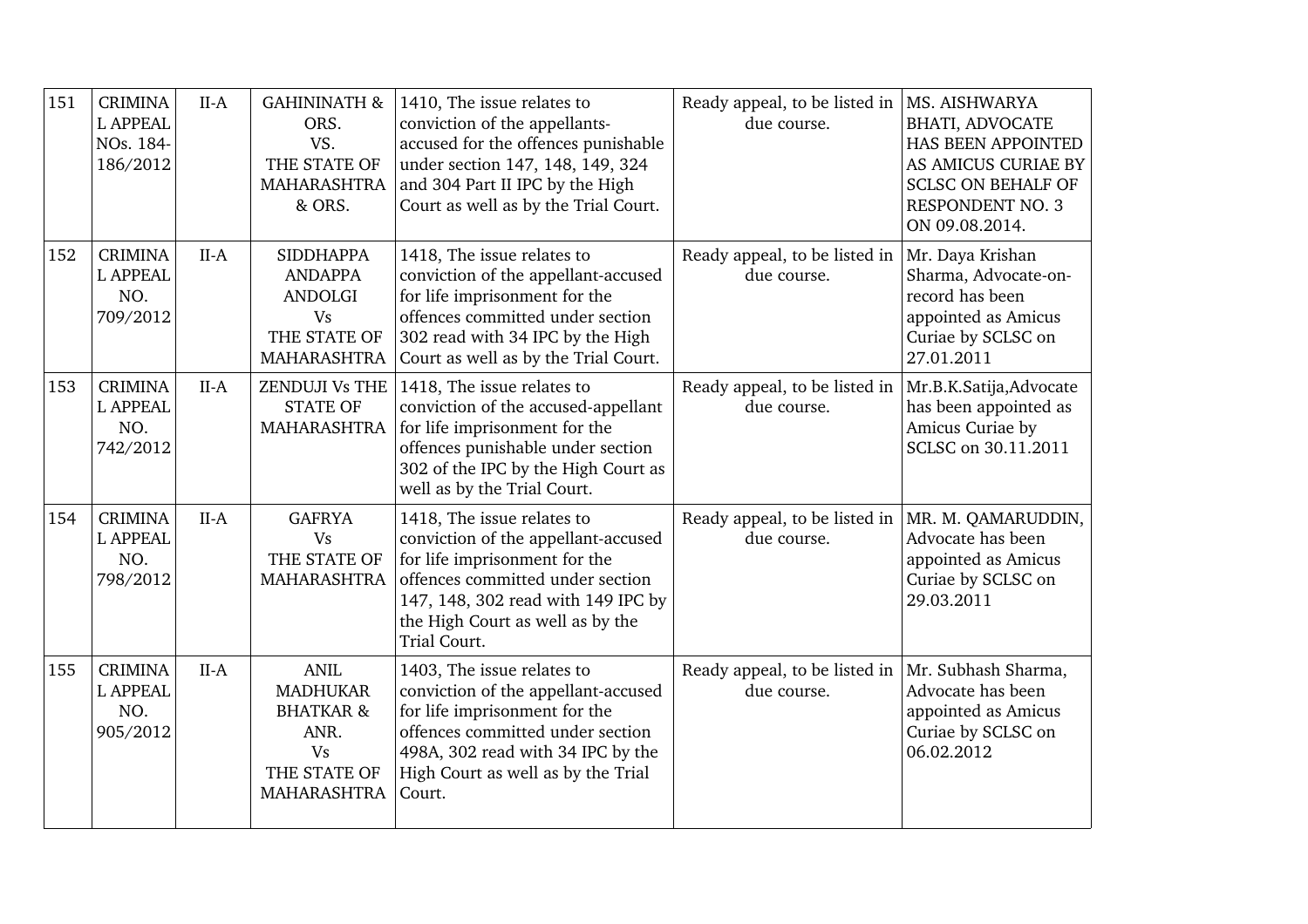| 156 | <b>CRIMINA</b><br><b>L APPEAL</b><br>NO.<br>961/2012                   | $II-A$ | <b>KISHANLAL</b><br>PYARESINGH<br><b>JAT</b><br>VS.<br>THE STATE OF<br>MAHARASHTRA           | 1418, The issue relates to<br>conviction of the appellant-accused<br>for life imprisonment for the<br>offences committed under section<br>302, 392, 449, 397 read with 34<br>IPC by the High Court as well as by<br>the Trial Court. | Ready appeal, to be listed in<br>due course. | Mr.Rishi Malhotra,<br>Advocate has been<br>appointed as Amicus<br>Curiae by SCLSC on<br>30.01.2012                  |
|-----|------------------------------------------------------------------------|--------|----------------------------------------------------------------------------------------------|--------------------------------------------------------------------------------------------------------------------------------------------------------------------------------------------------------------------------------------|----------------------------------------------|---------------------------------------------------------------------------------------------------------------------|
| 157 | <b>CRIMINA</b><br><b>L APPEAL</b><br>NO.<br>1021/201<br>$\overline{2}$ | $II-A$ | <b>MANOHAR</b><br><b>KESHAV RAO</b><br><b>KHANDATE</b><br>VS.<br>THE STATE OF<br>MAHARASHTRA | 1418, The issue relates to<br>conviction of the appellant-accused<br>for life imprisonment for the<br>offences committed under section<br>302 IPC by the High Court as well<br>as by the Trial Court.                                | Ready appeal, to be listed in<br>due course. | MR. SATYAPAL<br>KHUSHAL CHAND<br>PASI, ADVOCATE<br>has been appointed as<br>Amicus Curiae by<br>SCLSC on 28.06.2012 |
| 158 | <b>CRIMINA</b><br><b>L APPEAL</b><br>NO.<br>1377/201<br>2              | $II-A$ | <b>ABHIMANYU</b><br><b>NARAYAN</b><br><b>KAYANDE</b><br>VS.<br>THE STATE OF<br>MAHARASHTRA   | 1418, The issue relates to<br>conviction of the appellant-accused<br>for life imprisonment for the<br>offences committed under section<br>302 and 307 IPC by the High Court<br>as well as by the Trial Court.                        | Ready appeal, to be listed in<br>due course. | Mr. Ashutosh Garg,<br>Advocate has been<br>appointed as Amicus<br>Curiae by SCLSC on<br>17.08.2012                  |
| 159 | <b>CRIMINA</b><br><b>L APPEAL</b><br>NO.<br>1386/201<br>2              | $II-A$ | <b>BHAGWAN</b><br>VS.<br>THE STATE OF<br>MAHARASHTRA                                         | 1418, The issue relates to<br>conviction of the appellant-accused<br>for life imprisonment for the<br>offences committed under section<br>302 IPC by the High Court as well<br>as by the Trial Court.                                | Ready appeal, to be listed in<br>due course. | Ms. Vanita Mehta,<br>Advocate has been<br>appointed as Amicus<br>Curiae by SCLSC on<br>23.07.2012                   |
| 160 | <b>CRIMINA</b><br><b>L APPEAL</b>                                      | $II-A$ | <b>RAMESH DASU</b><br><b>CHAUHAN Vs</b>                                                      | 1418, The issue relates to<br>conviction of the appellant-accused                                                                                                                                                                    | Ready appeal, to be listed in<br>due course. | Mr.Ajay Kumar<br>Talesara, Advocate has                                                                             |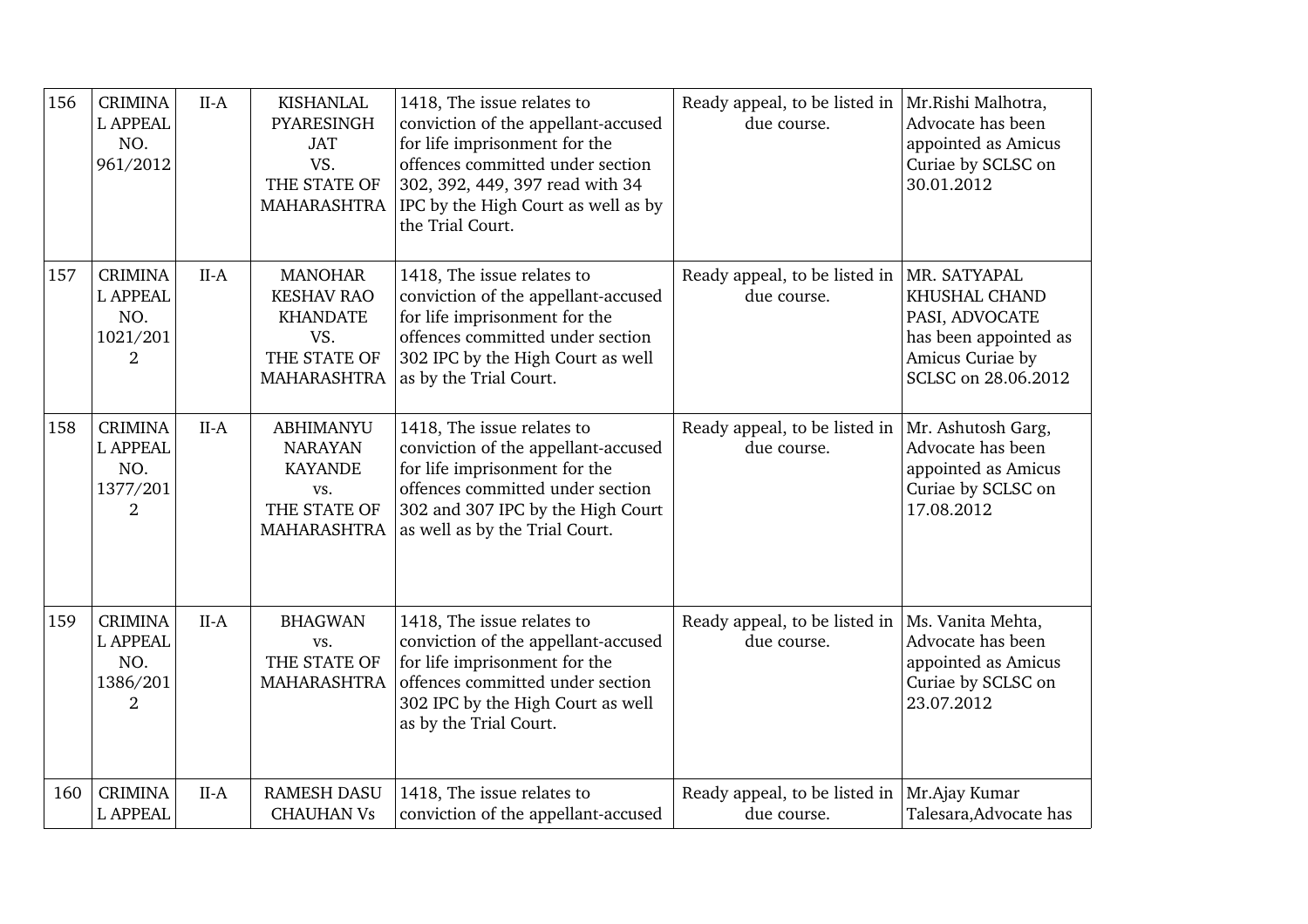|     | NO.<br>1682/201<br>2                                                   |        | THE STATE OF<br>MAHARASHTRA                                                                    | for life imprisonment for the<br>offences punishable under section<br>302 read with 34 IPC by the High<br>Court as well as by the Trial Court.                                                                      |                                              | been appointed as<br>Amicus Curiae by<br>SCLSC on 19.09.2012                                          |
|-----|------------------------------------------------------------------------|--------|------------------------------------------------------------------------------------------------|---------------------------------------------------------------------------------------------------------------------------------------------------------------------------------------------------------------------|----------------------------------------------|-------------------------------------------------------------------------------------------------------|
| 161 | <b>CRIMINA</b><br><b>L APPEAL</b><br>NO.<br>1755/201<br>$\overline{2}$ | $II-A$ | <b>ASHA</b><br>VS.<br>THE STATE OF<br>MAHARASHTRA                                              | 1418, The issue relates to<br>conviction of the appellant-accused<br>for life imprisonment for the<br>offences punishable under section<br>302 IPC by the High Court as well<br>as by the Trial Court.              | Ready appeal, to be listed in<br>due course. | Mr. Ranjan Mukherjee,<br>Advocate has been<br>appointed as Amicus<br>Curiae by SCLSC on<br>20.01.2010 |
| 162 | <b>CRIMINA</b><br><b>L APPEAL</b><br>NO.<br>16/2013                    | $II-A$ | <b>LATIF</b><br><b>CHANDBHAI</b><br><b>BAGWAN</b><br>VS.<br>THE STATE OF<br><b>MAHARASHTRA</b> | 1418, The issue relates to<br>conviction of the appellant-accused<br>for life imprisonment for the<br>offences punishable under section<br>302 IPC by the High Court as well<br>as by the Trial Court.              | Ready appeal, to be listed in<br>due course. | Mr. Milind Kumar,<br>Advocate has been<br>appointed as Amicus<br>Curiae by SCLSC on<br>18.04.2012     |
| 163 | <b>CRIMINA</b><br><b>L APPEAL</b><br>NO.<br>257/2013                   | $II-A$ | <b>FIROZ KHAN</b><br><b>AKBARKHAN</b><br><b>Vs</b><br>THE STATE OF<br>MAHARASHTRA              | 1418, The issue relates to<br>conviction of the appellant-accused<br>for life imprisonment for the<br>offences punishable under section<br>302 read with 34 IPC by the High<br>Court as well as by the Trial Court. | Ready appeal, to be listed in<br>due course. | Mr. Vipin Kumar Jai,<br>Advocate has been<br>appointed as Amicus<br>Curiae by SCLSC on<br>02.01.2013  |
| 164 | <b>CRIMINA</b><br><b>L APPEAL</b><br>NO.<br>608/2013                   | $II-A$ | <b>RAMU APPA</b><br><b>MAHAPATAR</b><br>VS.<br>THE STATE OF                                    | 1418, The issue relates to<br>conviction of the appellant-accused<br>for life imprisonment for the<br>offences punishable under section                                                                             | Ready appeal, to be listed in<br>due course. | Dr. Nirmal Chopra,<br>Advocate has been<br>appointed as Amicus<br>Curiae by SCLSC on                  |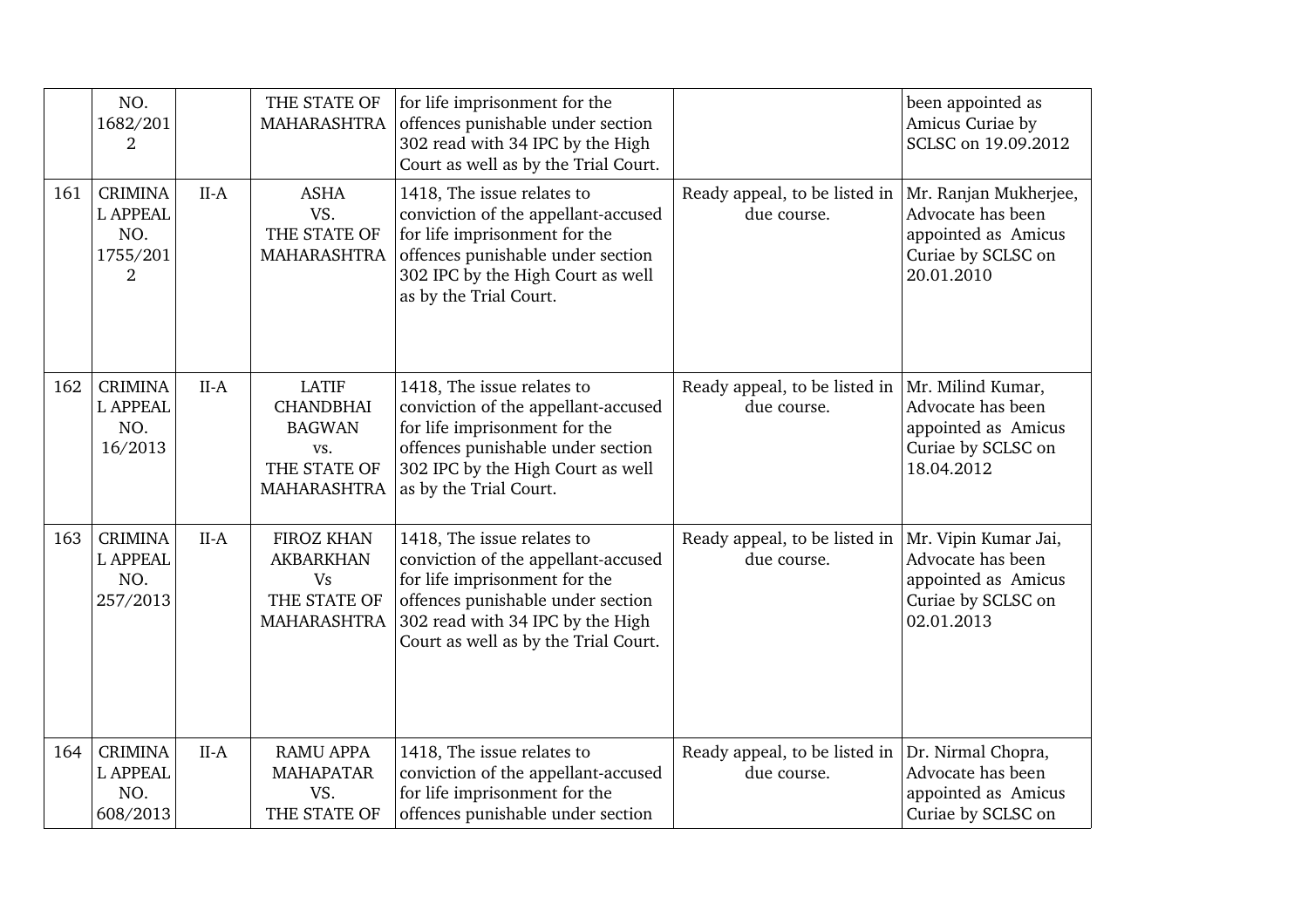|     |                                                           |        | <b>MAHARASHTRA</b>                                                                                            | 302 IPC by the High Court as well<br>as by the Trial Court.                                                                                                                                                                          |                                              | 27.08.2012                                                                                                  |
|-----|-----------------------------------------------------------|--------|---------------------------------------------------------------------------------------------------------------|--------------------------------------------------------------------------------------------------------------------------------------------------------------------------------------------------------------------------------------|----------------------------------------------|-------------------------------------------------------------------------------------------------------------|
| 165 | <b>CRIMINA</b><br><b>L APPEAL</b><br>NO.<br>1311/201<br>3 | $II-A$ | MAMMA @<br><b>MAMMAN</b><br><b>ISMAIL SHAIKH</b><br>& ANR.<br><b>Vs</b><br>THE STATE OF<br><b>MAHARASHTRA</b> | 1418, The issue relates to<br>conviction of the appellant-accused<br>for life imprisonment for the<br>offences punishable under section<br>302 read with 34 IPC by the High<br>Court as well as by the Trial Court.                  | Ready appeal, to be listed in<br>due course. | Dr. Nirmal Chopra,<br>Advocate has been<br>appointed as Amicus<br>Curiae by SCLSC on<br>22.02.2013          |
| 166 | <b>CRIMINA</b><br><b>L APPEAL</b><br>NO.<br>128/2014      | $II-A$ | <b>BHAVARLAL</b><br><b>GIRILAL JAT Vs</b><br>THE STATE OF<br><b>MAHARASHTRA</b>                               | 1418, The issue relates to<br>conviction of the appellant-accused<br>for life imprisonment for the<br>offences committed under section<br>302, 392, 449, 397 read with 34<br>IPC by the High Court as well as by<br>the Trial Court. | Ready appeal, to be listed in<br>due course. | Ms. Nanita Sharma,<br>Advocate has been<br>appointed as Amicus<br>Curiae by SCLSC on<br>21.12.2017          |
| 167 | <b>CRIMINA</b><br><b>L APPEAL</b><br>NO.<br>897/2014      | $II-A$ | <b>ASHOK</b><br><b>Vs</b><br>THE STATE OF<br><b>MAHARASHTRA</b>                                               | 1418, The issue relates to<br>conviction of the appellant-accused<br>for life imprisonment for the<br>offences punishable under section<br>302 IPC by the High Court as well<br>as by the Trial Court.                               | Ready appeal, to be listed in<br>due course. | Ms. Manika Tripathy<br>Pandey, Advocate has<br>been appointed as<br>Amicus Curiae by<br>SCLSC on 08.03.2013 |
| 168 | <b>CRIMINA</b><br><b>L APPEAL</b><br>NO.<br>1197/201<br>5 | $II-A$ | <b>BHARAT</b><br>VS.<br>THE STATE OF<br><b>MAHARASHTRA</b>                                                    | 1418, The issue relates to<br>conviction of the appellant-accused<br>for life imprisonment for the<br>offences punishable under section<br>302 IPC by the High Court as well<br>as by the Trial Court.                               | Ready appeal, to be listed in<br>due course. | Mr. Ravindra Bana,<br>Advocate has been<br>appointed as Amicus<br>Curiae by SCLSC on<br>03.04.2013          |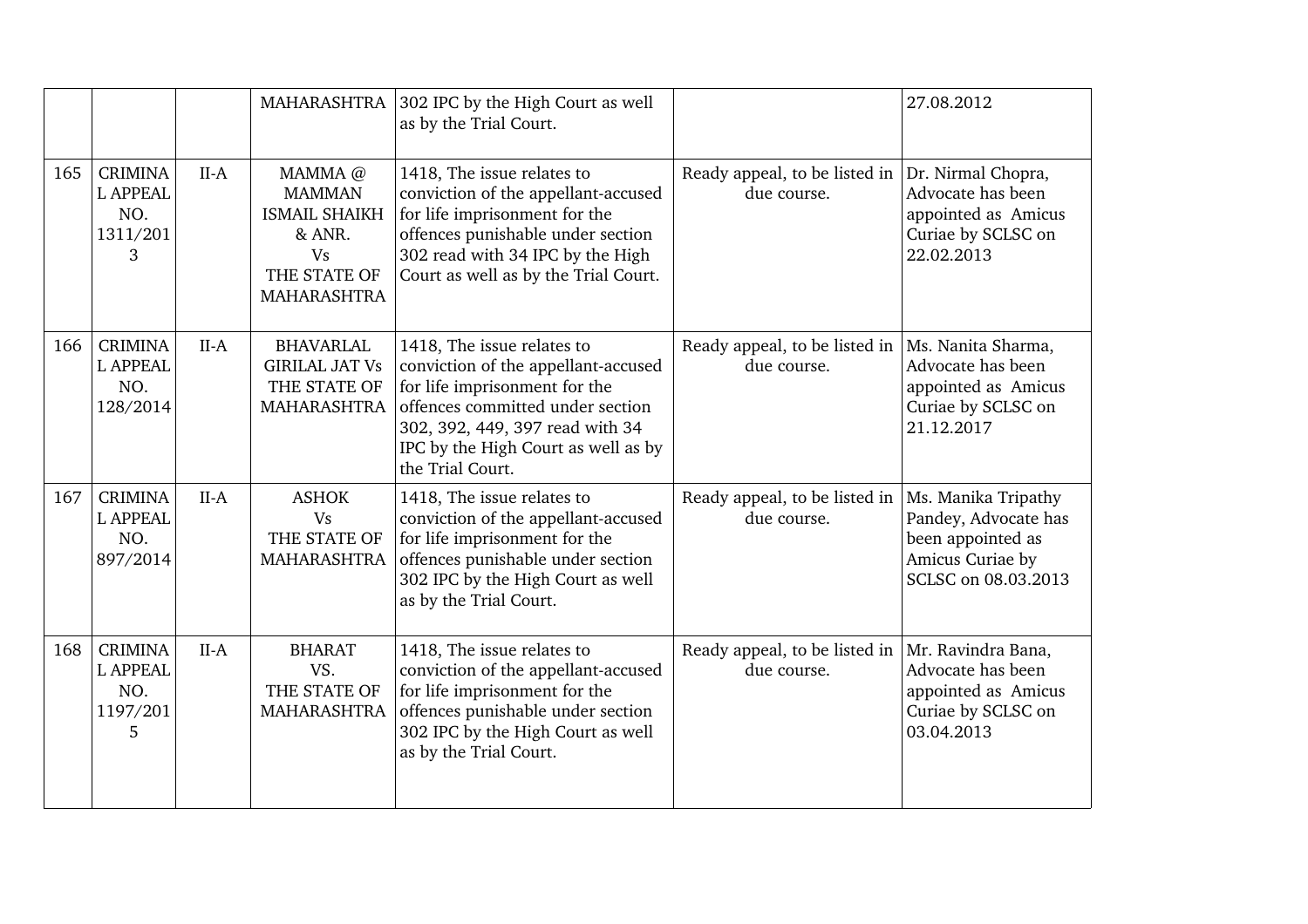| 169  | <b>CRIMINA</b><br><b>L APPEAL</b><br>NO.<br>1731/201<br>5 | $II-A$ | SUNIL KISANRAO<br><b>SALAME</b><br>VS.<br>THE STATE OF<br>MAHARASHTRA                          | 1418, The issue relates to<br>conviction of the appellant-accused<br>for life imprisonment for the<br>offences punishable under section<br>302 and 201 IPC by the High Court<br>as well as by the Trial Court.                                                                                                                                                   | Ready appeal, to be listed in<br>due course.     | Ms. Rachana Joshi<br>Issar, Advocate has<br>been appointed as<br>Amicus Curiae by<br>SCLSC on 21.01.2015 |
|------|-----------------------------------------------------------|--------|------------------------------------------------------------------------------------------------|------------------------------------------------------------------------------------------------------------------------------------------------------------------------------------------------------------------------------------------------------------------------------------------------------------------------------------------------------------------|--------------------------------------------------|----------------------------------------------------------------------------------------------------------|
| 170  | <b>CRIMINA</b><br><b>L APPEAL</b><br>NO.<br>313/2016      | $II-A$ | <b>SANTOSH</b><br><b>PRAKASH</b><br>JADHAO & ORS.<br>VS.<br>THE STATE OF<br>MAHARASHTRA        | 1403, The issue relates to<br>conviction of the appellants-<br>accused persons for life<br>imprisonment for the offences<br>committed under section 302,<br>304B, 201, 203 read with section<br>34 IPC and under section 4 of the<br>Dowry Prohibition Act and in<br>alternative u/s 306 read with 34<br>IPC by the High Court as well as by<br>the Trial Court. | Ready appeal, to be listed in $ $<br>due course. | Ms. Susmita Lal,<br>Advocate has been<br>appointed as Amicus<br>Curiae by SCLSC on<br>31.03.2016         |
| 171  | <b>CRIMINA</b><br><b>L APPEAL</b><br>NO.<br>1170/201<br>6 | $II-A$ | <b>VILAS</b><br><b>PANDURANG</b><br><b>MUNDALE</b><br>VS.<br>THE STATE OF<br>MAHARASHTRA       | 1439, The issue relates to<br>conviction of the accused-appellant<br>for life imprisonment for the<br>offence committed under section<br>302 IPC by the High Court<br>confirming the order of Trial Court.                                                                                                                                                       | Ready appeal, to be listed in<br>due course.     | Mr. Vijay Kumar,<br>Advocate has been<br>appointed as Amicus<br>Curiae by SCLSC on<br>07.05.2016         |
| 172. | <b>CRIMINA</b><br><b>L APPEAL</b><br>NO.<br>588/2017      | $II-A$ | <b>SHABANA</b><br><b>PYAREJAN</b><br>SHAIKH & ANR.<br><b>Vs</b><br>THE STATE OF<br>MAHARASHTRA | 1439, The issue relates to<br>conviction of the accused-<br>appellants for life imprisonment for<br>the offences punishable under<br>section 302 read with 34 IPC by the<br>High Court as well as by the Trial                                                                                                                                                   | Ready appeal, to be listed in<br>due course.     | Mr. Pahlad Singh<br>Sharma, Advocate has<br>been appointed as<br>Amicus Curiae by<br>SCLSC on 15.02.2017 |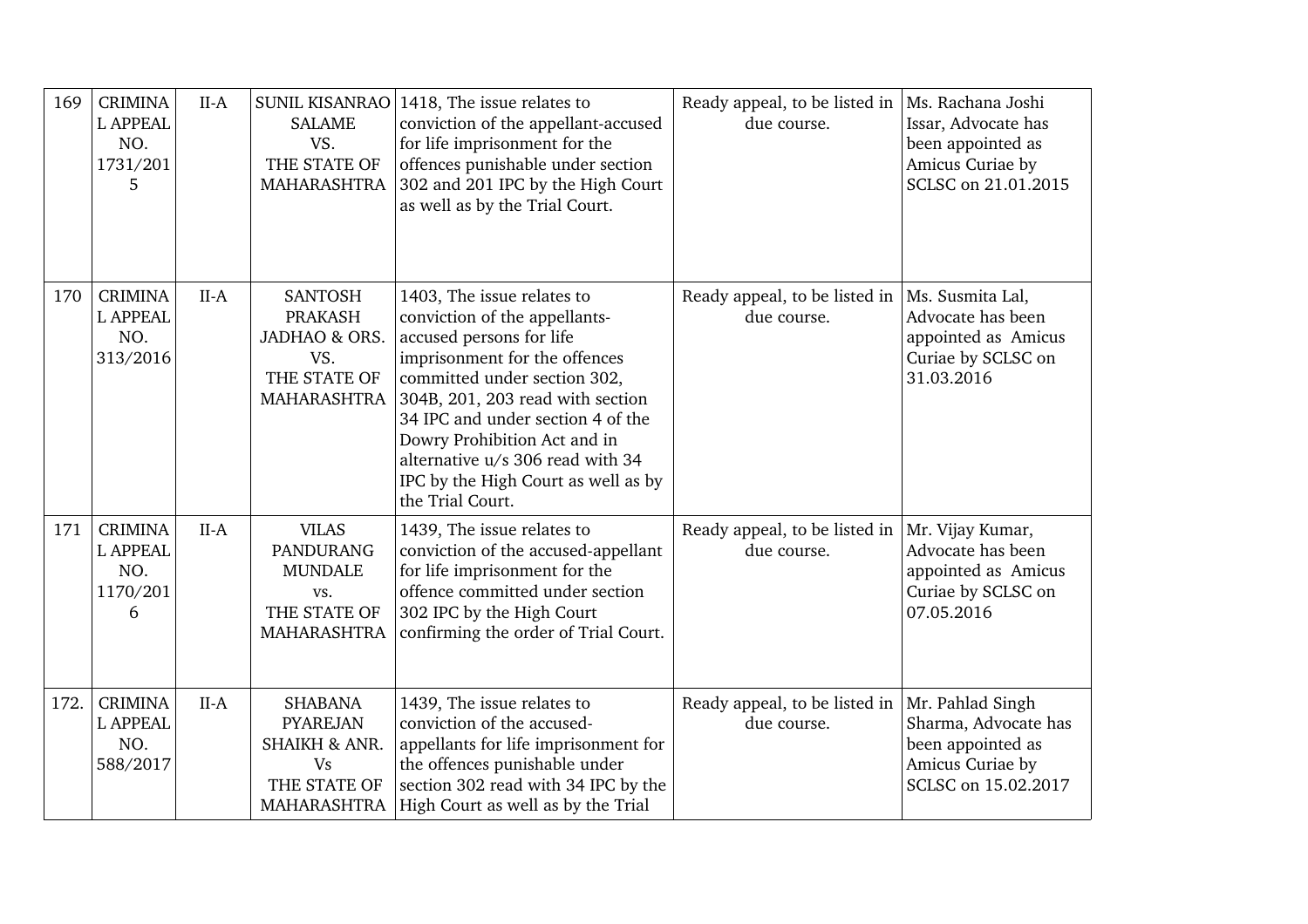|      |                                                           |        |                                                                                                              | Court.                                                                                                                                                                                                                     |                                                                  |                                                                                                        |
|------|-----------------------------------------------------------|--------|--------------------------------------------------------------------------------------------------------------|----------------------------------------------------------------------------------------------------------------------------------------------------------------------------------------------------------------------------|------------------------------------------------------------------|--------------------------------------------------------------------------------------------------------|
| 173  | <b>CRIMINA</b><br><b>L APPEAL</b><br>NO.<br>814/2017      | $II-A$ | <b>DEVIDAS LOKA</b><br><b>RATHOD</b><br>VS.<br>THE STATE OF<br><b>MAHARASHTRA</b>                            | 1439, The issue relates to<br>conviction of the accused-<br>appellants for life imprisonment for<br>the offences punishable under<br>section 302 and 307 IPC by the<br>High Court as well as by the Trial<br>Court.        | Ready appeal, to be listed in<br>due course.                     | Ms. Aparna Jha,<br>Advocate has been<br>appointed as Amicus<br>Curiae by SCLSC on<br>27.06.2016        |
| 174. | <b>CRIMINA</b><br><b>L APPEAL</b><br>NO.<br>1392/201<br>7 | $II-A$ | <b>SURENDRA</b><br><b>FAKIRA ZIRE</b><br>VS.<br>THE STATE OF<br>MAHARASHTRA                                  | 1404, The issue relates to<br>conviction of the appellant-accused<br>for life imprisonment for the<br>offences committed under section<br>363, 364, 302 and 201 IPC by the<br>High Court as well as by the Trial<br>Court. | Ready appeal, to be listed in<br>due course.                     | Ms. Richa Kapoor,<br>Advocate has been<br>appointed as Amicus<br>Curiae by SCLSC on<br>24.12.2016      |
| 175. | <b>CRIMINA</b><br><b>L APPEAL</b><br>NO.<br>1523/201<br>7 | $II-A$ | <b>LILADHAR</b><br><b>LATKAN</b><br><b>SAPKALE</b><br>VS.<br>THE STATE OF<br><b>MAHARASHTRA</b>              | 1439, The issue relates to<br>conviction of the appellant-accused<br>for life imprisonment for the<br>offences committed under section<br>302 IPC by the High Court as well<br>as Trial Court.                             | Ready appeal, to be listed in<br>due course.                     | Mr. Sushil Balwada,<br>Advocate has been<br>appointed as Amicus<br>Curiae by SCLSC on<br>21.09.2016    |
| 176. | <b>CRIMINA</b><br><b>L APPEAL</b><br>NO.<br>225/2018      | $II-A$ | SOU. GEETA@<br><b>SUDHA</b><br><b>KAKASEHAB</b><br><b>PATIL</b><br>VS.<br>THE STATE OF<br><b>MAHARASHTRA</b> | 1439, The issue relates to<br>conviction of the accused-appellant<br>for life imprisonment for offences<br>committed under section 302,<br>498A, 201 r/w 34 IPC by the High<br>Court as well as Trial Court.               | Not Ready appeal, to be<br>listed before Ld. Registrar<br>Court. | Mr. Balaji Srinivasan,<br>Advocate has been<br>appointed as Amicus<br>Curiae by SCLSC on<br>04.01.2017 |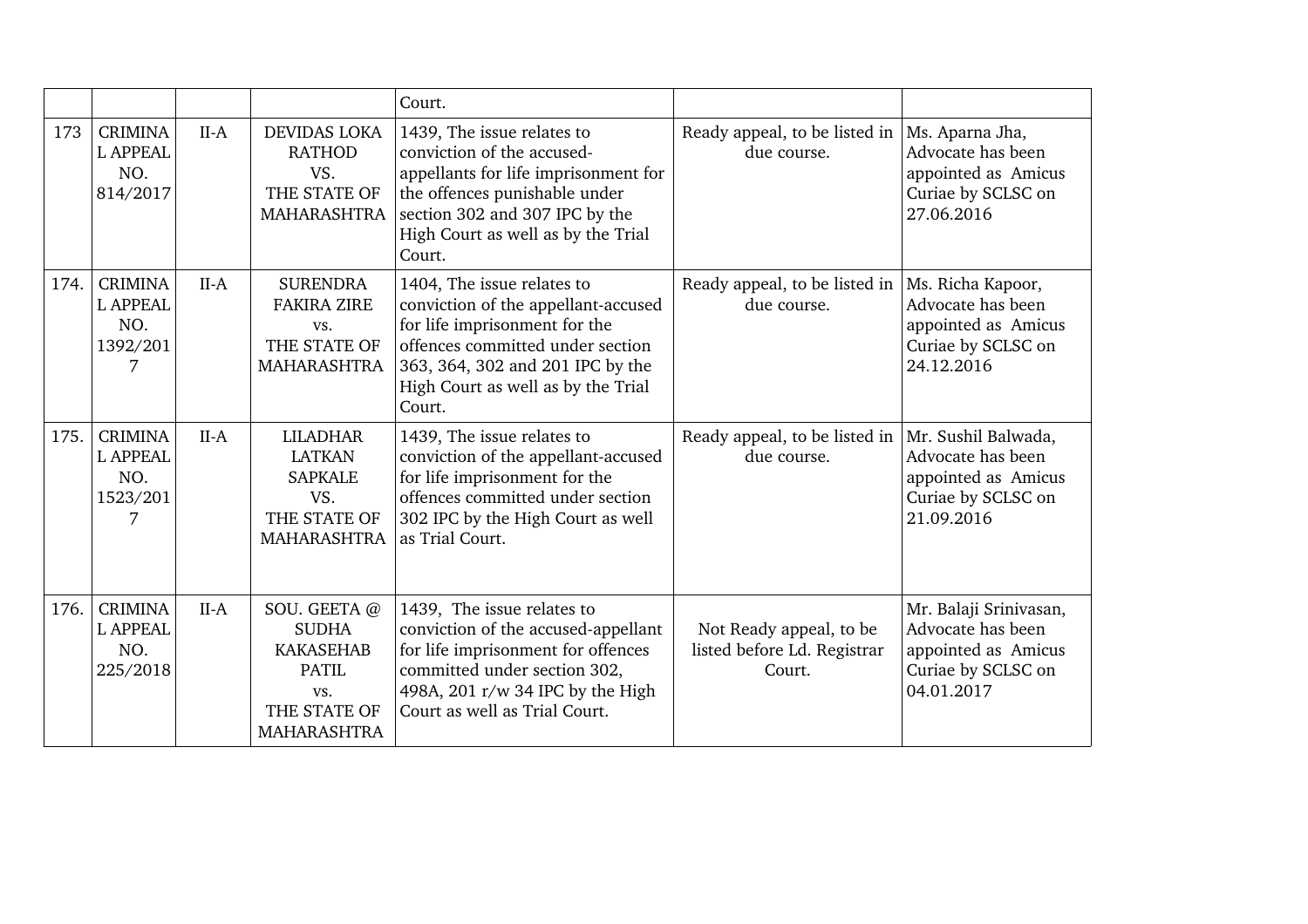| 177 | CRIMINAL<br><b>APPEAL</b> | $II-A$ | ASHISH JAIN vs. | 1439-Criminal Matters: Criminal<br>MAKRAND SINGH matters in which sentence awarded RAMANA | HON'BLE MR. JUSTICE N.V. | Ms. Nidhi, Advocate has<br>been appointed by |
|-----|---------------------------|--------|-----------------|-------------------------------------------------------------------------------------------|--------------------------|----------------------------------------------|
|     | NO.                       |        | AND ORS         | is life imprisonment                                                                      |                          | SCLSC on 24-02-2018                          |
|     | 1980/200                  |        |                 |                                                                                           | HON'BLE MR. JUSTICE S.   |                                              |
|     | 8 &                       |        |                 | Challenge is to Order of High                                                             | <b>ABDUL NAZEER</b>      | Contact: 011-23381257                        |
|     | 1981/200                  |        |                 | Court acquitting the respondent                                                           |                          |                                              |
|     | 8                         |        |                 | no. 1 to 3, for the offence U/Ss                                                          | Listed on                |                                              |
|     |                           |        |                 | 449, 394/34 & 302/34 read with                                                            | $ 02 - 05 - 2018 $       |                                              |
|     |                           |        |                 | section 11/13 of MPDVPK                                                                   |                          |                                              |
|     |                           |        |                 | Adhiniyam                                                                                 |                          |                                              |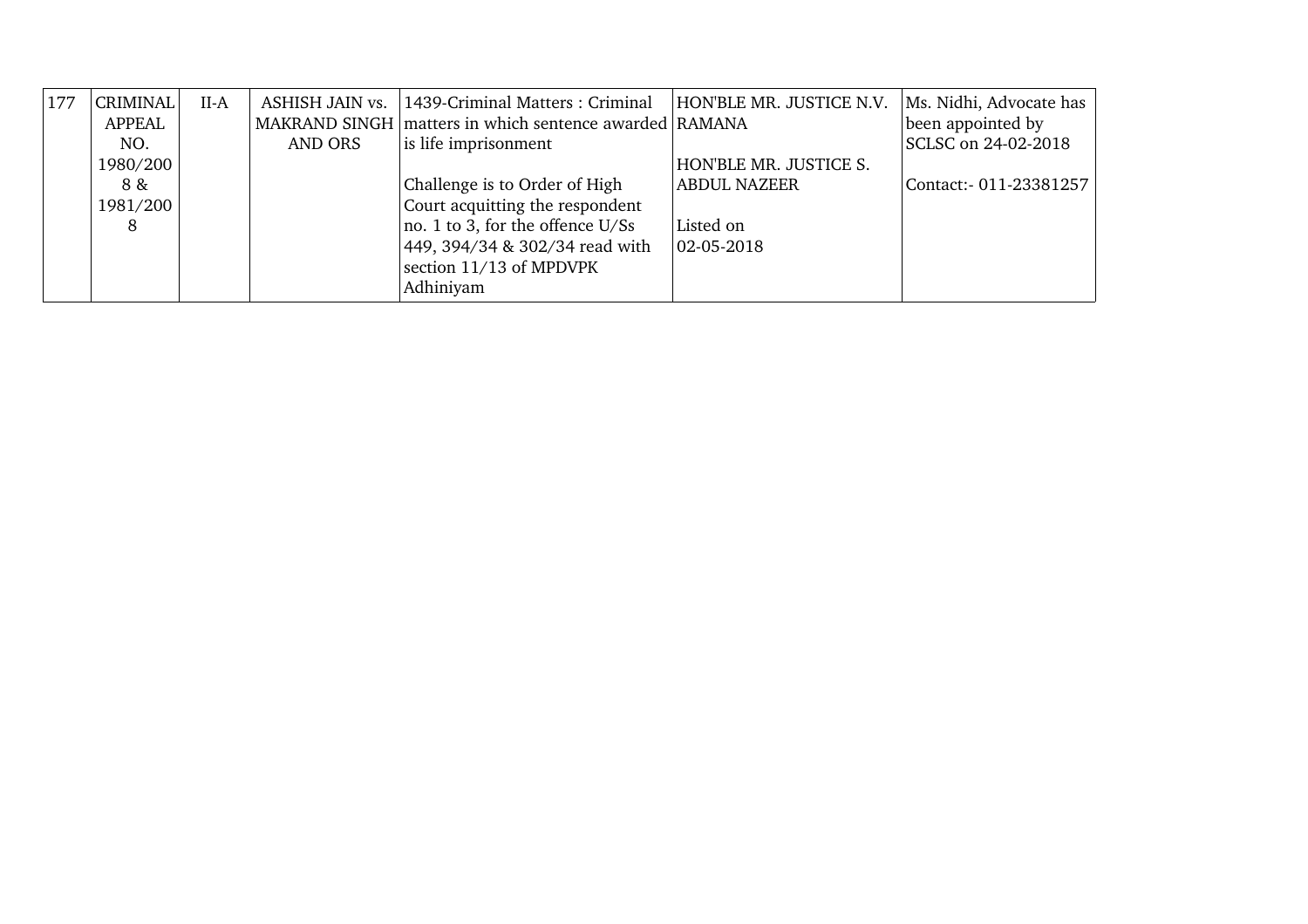| 178 | <b>CRIMINAL</b><br><b>APPEAL</b><br>NO.<br>2120/200<br>8        | $II-A$ | KRISHNA SINGH<br>vs. THE STATE OF<br><b>MADHYA</b><br>PRADESH                    | 1418-Criminal Matters: Others<br>WHETHER THE HIGH COURT<br>HAS WRONGLY DISMISSED THE<br>APPEAL AND CONFIRM THE<br>SENTENCE AWARDED BY THE<br>TRIAL COURT                                                                                                                | <b>Ready Matter</b> | Mr. SHEKHAR PRIT<br>JHA, Advocate has been<br>appointed by SCLSC on<br>1-10-2007<br>Contact:- 9811009625           |
|-----|-----------------------------------------------------------------|--------|----------------------------------------------------------------------------------|-------------------------------------------------------------------------------------------------------------------------------------------------------------------------------------------------------------------------------------------------------------------------|---------------------|--------------------------------------------------------------------------------------------------------------------|
| 179 | <b>CRIMINAL</b><br><b>APPEAL</b><br>NO.<br>1660/201<br>$\Omega$ | $II-A$ | HARI SINGH vs.<br>THE STATE OF<br><b>MADHYA</b><br><b>PRADESH</b>                | 1418-Criminal Matters: Others<br>Petitioner challenges High Court<br>for conviction U/s<br>341/294/323/506/507 r/w IPC                                                                                                                                                  | <b>Ready Matter</b> | Mr. CHANCHAL KUMAR<br>GANGULI, Advocate has<br>been appointed by<br>SCLSC on 10-12-2007<br>Contact:- 9811192770    |
| 180 | <b>CRIMINAL</b><br><b>APPEAL</b><br>NO.<br>784/2010             | $II-A$ | <b>VIKRAM SINGH</b><br><b>Vs THE STATE OF</b><br><b>MADHYA</b><br>PRADESH S.H.O. | 1418-Criminal Matters: Others<br><b>CHALLENGED THE HIGH COURT</b><br>JUDMENT FOR CONVICTION U/S<br>302/34 OF IPC                                                                                                                                                        | <b>Ready Matter</b> | Ms. RACHNA JOSHI<br>ISSAR, Advocate has<br>been appointed by<br>SCLSC on 13-06-2008<br>Contact:- 9810127323        |
| 181 | <b>CRIMINAL</b><br><b>APPEAL</b><br>NO.<br>2304/200<br>9        | $II-A$ | <b>HARI PRASAD Vs</b><br>THE STATE OF<br><b>MADHYA</b><br><b>PRADESH</b>         | 1414-Criminal Matters: Criminal<br>matters relating to Drugs and<br>Cosmetics, NDPS Act<br>WHETHER THE HIGH COURT<br>WAS JUSTICE FILED IN<br><b>CONFIRMING THE CONVICTION</b><br>OF SENTENCE PASSED BY THE<br>TRIAL COURT U/S 8 READ WITH<br>SECTION 15(B) OF NDPS ACT. | <b>Ready Matter</b> | Mr. SATYAPAL<br>KHUSHAL CHAND,<br>Advocate has been<br>appointed by SCLSC on<br>23-02-2008<br>Contact:- 9811832575 |
| 182 | <b>CRIMINAL</b><br><b>APPEAL</b><br>NO.                         | $II-A$ | <b>ISHAK Vs THE</b><br><b>STATE OF</b><br><b>MADHYA</b>                          | 1414-Criminal Matters: Criminal<br>matters relating to Drugs and<br>Cosmetics, NDPS Act                                                                                                                                                                                 | <b>Ready Matter</b> | Mr. SHEKHAR PRIT<br>JHA, Advocate has been<br>appointed by SCLSC on                                                |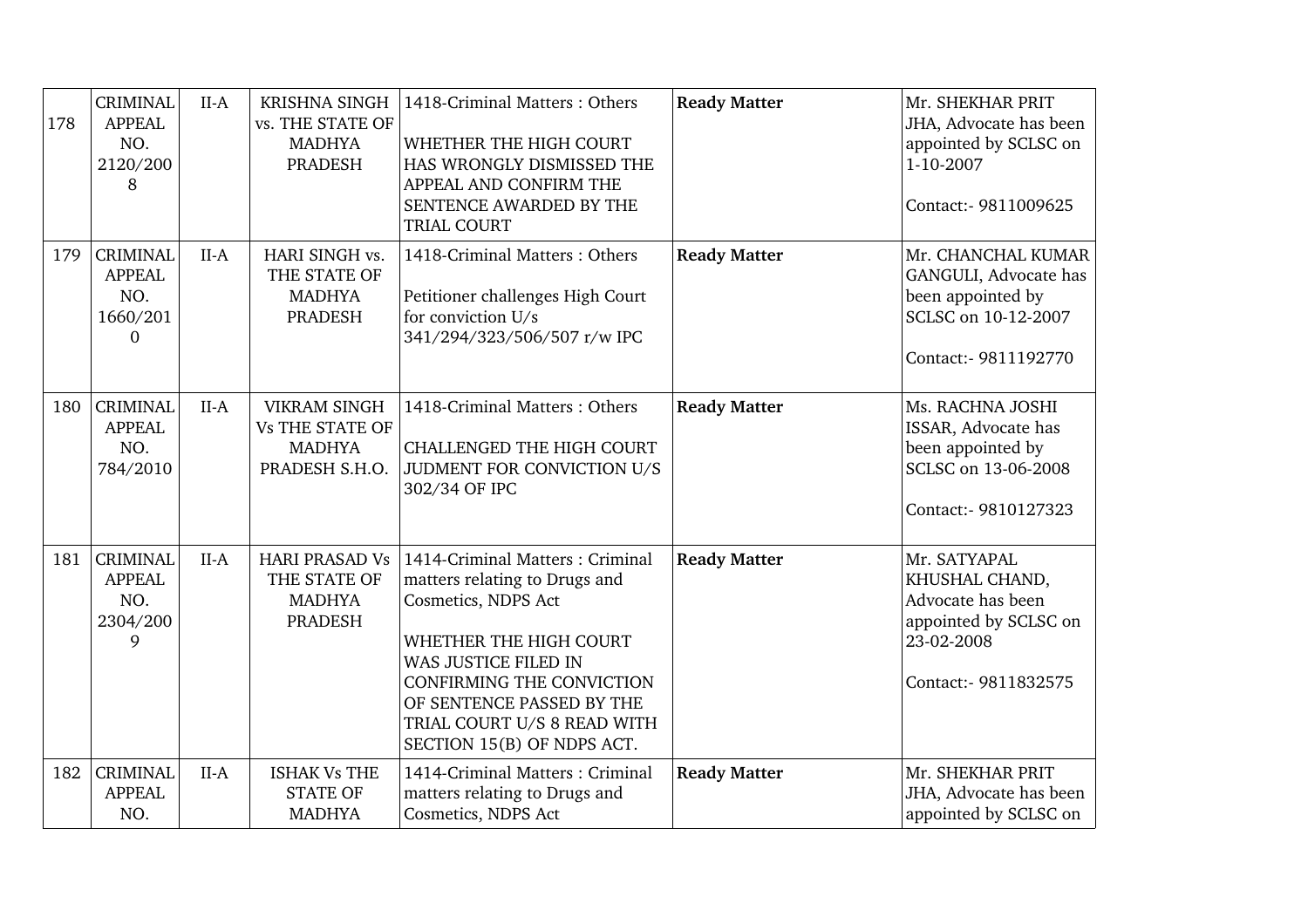|      | 1856/201<br>$\Omega$                                                  |        | <b>PRADESH</b>                                                                                                   | Petitioner challenges HC for<br>conviction u/s s.8/21 of NDPS Act<br>1985                                                                          |                     | 24-02-2009<br>Contact:- 9811009625                                                                                                                                                                           |
|------|-----------------------------------------------------------------------|--------|------------------------------------------------------------------------------------------------------------------|----------------------------------------------------------------------------------------------------------------------------------------------------|---------------------|--------------------------------------------------------------------------------------------------------------------------------------------------------------------------------------------------------------|
| 183  | <b>CRIMINAL</b><br><b>APPEAL</b><br>NO.<br>2267/200<br>9              | $II-A$ | <b>UDIA Vs THE</b><br><b>STATE OF</b><br><b>MADHYA</b><br><b>PRADESH</b>                                         | 1418-Criminal Matters: Others<br>HIGH COURT UPHELD THE<br>ORDER OF CONVICTION AND<br>SENTENCE FOR LIFE U/S 302 IPC<br>PASSED BY THE LD TRIAL COURT | <b>Ready Matter</b> | M/s. KRISHAN PAL<br>SINGH, PRANEET<br>RANJAN AND K.V.VIJAY<br><b>KUMAR Advocates have</b><br>been appointed by<br>SCLSC on 03-12-2008,<br>05-06-2008 and 15-05-<br>2008 respectively<br>Contact:- 9910750093 |
| 184. | <b>CRIMINAL</b><br><b>APPEAL</b><br>NO.<br>1059/201<br>$\Omega$       | $II-A$ | <b>MANGILAL Vs</b><br><b>SHO</b>                                                                                 | 1418-Criminal Matters: Others<br>Petitioner challenges High Court<br>order for 302 IPC                                                             | <b>Ready Matter</b> | Mr. PRAVEEN<br>CHATURVEDI, Advocate<br>has been appointed by<br>SCLSC on 11-08-2008<br>Contact:- 9811377100                                                                                                  |
| 185. | <b>CRIMINAL</b><br><b>APPEAL</b><br>NO.<br>1989/201<br>$\overline{0}$ | $II-A$ | <b>MAHILA ROOMA</b><br><b>BAI JATAV Vs</b><br>THE STATE OF<br><b>MADHYA</b><br>PRADESH HOME<br><b>DEPARTMENT</b> | 1418-Criminal Matters: Others<br>Petitioner challenges High Court<br>for 302, 120-B & 201 of IPC                                                   | <b>Ready Matter</b> | Ms. RACHNA JOSHI<br>ISSAR, Advocate has<br>been appointed by<br>SCLSC on 05-01-2009<br>Contact:- 9810127323                                                                                                  |
| 186  | <b>CRIMINAL</b><br><b>APPEAL</b><br>NO.<br>1490/201<br>$\mathbf{1}$   | $II-A$ | <b>SANTOSH KUMAR</b><br><b>GOND Vs THE</b><br><b>STATE OF</b><br><b>MADHYA</b><br><b>PRADESH</b>                 | 1418-Criminal Matters: Others<br>Petitioner challenges HC<br>confirmation order to life<br>imprisonment U/s 302 IPC                                | <b>Ready Matter</b> | Mr. Anish Kumar Gupta,<br>Advocate has been<br>appointed by SCLSC on<br>29-07-2009                                                                                                                           |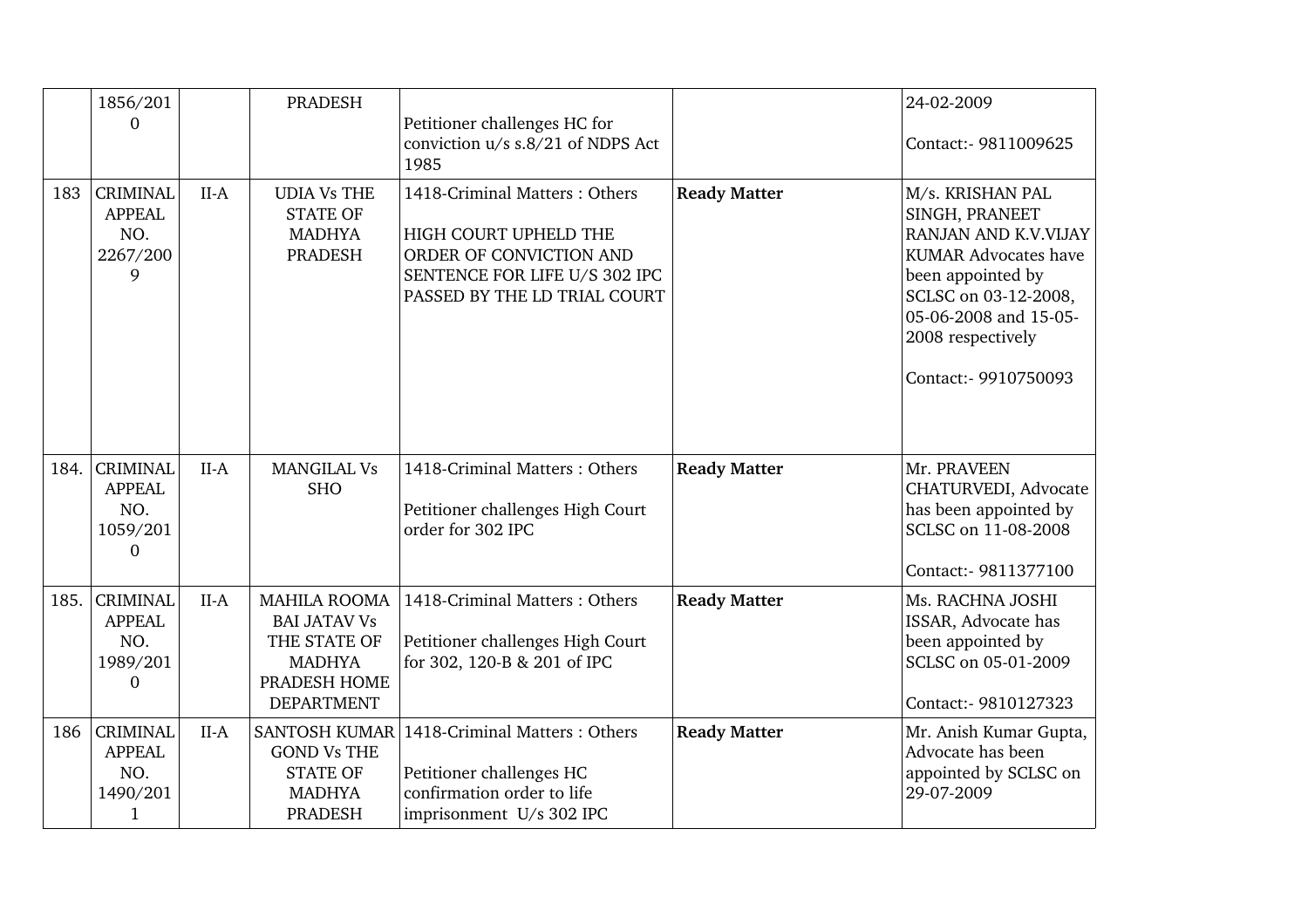|     |                                                                         |        |                                                                                                                                                                                                                                  |                                                                                                                                                                                           |                         | Contact:- 9811480821                                                                                                                   |
|-----|-------------------------------------------------------------------------|--------|----------------------------------------------------------------------------------------------------------------------------------------------------------------------------------------------------------------------------------|-------------------------------------------------------------------------------------------------------------------------------------------------------------------------------------------|-------------------------|----------------------------------------------------------------------------------------------------------------------------------------|
| 187 | <b>CRIMINAL</b><br><b>APPEAL</b><br>NO.<br>1206/201<br>3                | $II-A$ | HANIF KHAN @<br><b>ANNU KHAN Vs</b><br>THE STATE OF<br><b>MADHYA</b><br><b>PRADESH</b><br><b>MADHYA</b><br><b>PRADESH</b><br><b>CENTRAL</b><br><b>BUREAU OF</b><br><b>NARCOTICS</b><br>THR.INSP.<br><b>INSPECTOR</b><br>L.P.OJHA | 1414-Criminal Matters: Criminal<br>matters relating to Drugs and<br>Cosmetics, NDPS Act<br>Accused appeal<br>High Court confirmed conviction<br>U/s 8, 18 NDPS Act. R.I. for Ten<br>years | <b>Ready Matter</b>     | Mr. Vijay Kumar,<br>Advocate has been<br>appointed by SCLSC on<br>24-02-2009<br>Contact:- 9958706587                                   |
| 188 | <b>CRIMINAL</b><br><b>APPEAL</b><br>NO.<br>1786/201<br>$\mathbf{0}$     | $II-A$ | <b>KILAN Vs THE</b><br><b>STATE OF</b><br><b>MADHYA</b><br>PRADESH                                                                                                                                                               | 1418-Criminal Matters: Others<br>Complainant/Petitioner challenges<br>HC for setting aside 396 of IPC &<br>27(b) of Arms Act                                                              | <b>Ready Matter</b>     | Mr. Ashok Kumar,<br>Advocate has been<br>appointed by SCLSC<br>Contact:- 9810327521                                                    |
| 189 | <b>CRIMINAL</b><br><b>APPEAL</b><br>NO.<br>684/2009                     | $II-A$ | THE STATE OF<br><b>MADHYA</b><br>PRADESH Vs<br><b>MALKHAN LODHI</b>                                                                                                                                                              | 1418-Criminal Matters: Others<br>WHETHER THE HON'BLE HIGH<br><b>COURT WAS JUSTIFIED IN</b><br><b>INTERFERING IN THE WELL</b><br>CONSIDERED JUDGEMENT OF<br>LD. TRIAL COURT                | <b>Not Ready Matter</b> | Mr. S. Balaji, Advocate<br>has been appointed by<br>SCLSC on 12-01-2011<br>24, Lawyer Chamber,<br>Supreme Court of India,<br>New Delhi |
| 190 | <b>CRIMINAL</b><br><b>APPEAL</b><br>NO.<br>1194/201<br>$\boldsymbol{0}$ | $II-A$ | <b>SATLIYA Vs THE</b><br><b>STATE OF</b><br><b>MADHYA</b><br>PRADESH                                                                                                                                                             | 1418-Criminal Matters: Others<br><b>Accused Appeal</b><br>HC<br>u/s 302 IPC<br>Life Imprisonment<br>(Affrimed the conviction &                                                            | <b>Ready Matter</b>     | Mr. Javed M.Rao,<br>Advocate has been<br>appointed by SCLSC on<br>20-04-2009<br>Contact:- 9810261084                                   |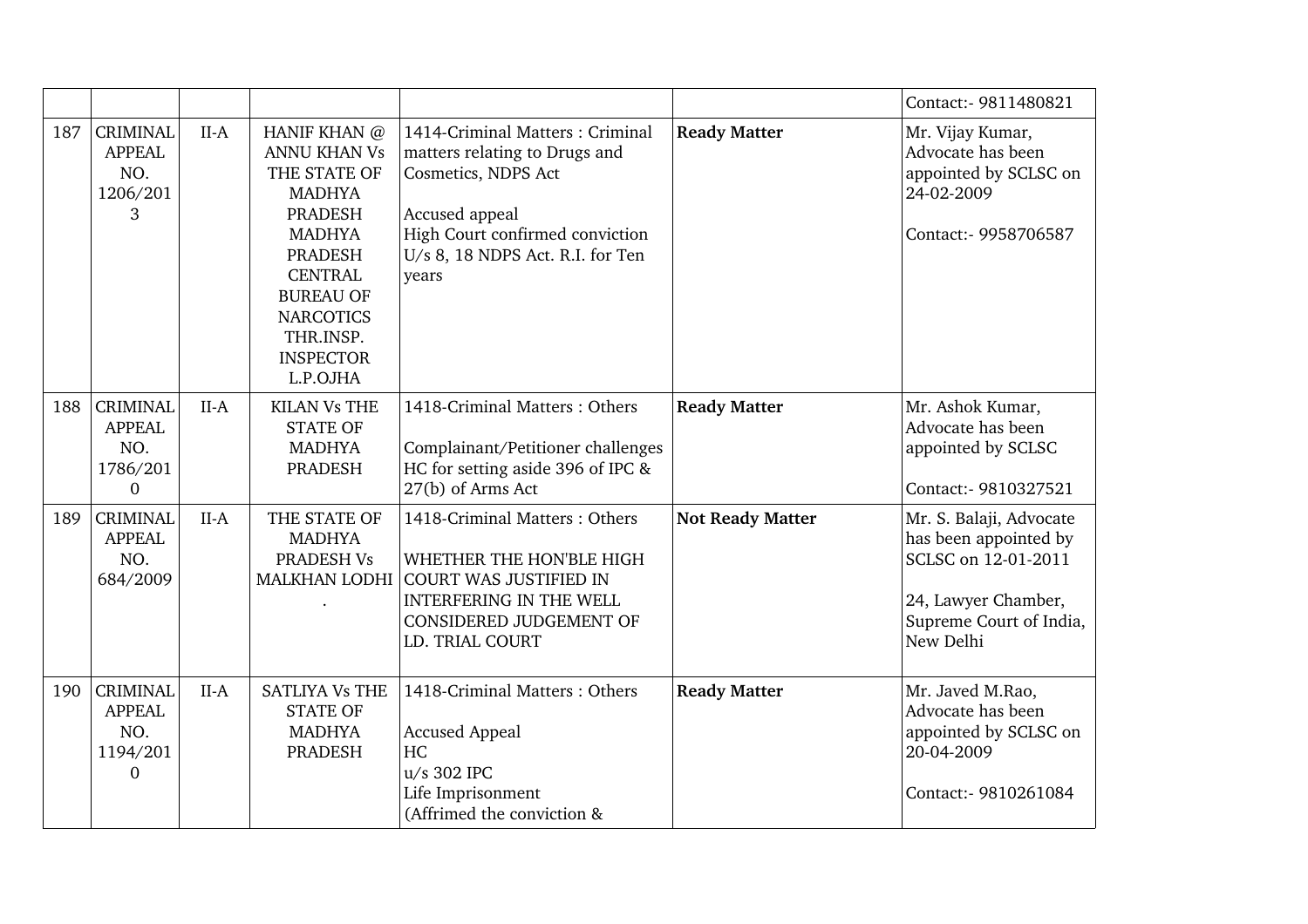|      |                                                          |        |                                                                                                                 | sentence passed by T.C)                                                                                       |                     |                                                                                                               |
|------|----------------------------------------------------------|--------|-----------------------------------------------------------------------------------------------------------------|---------------------------------------------------------------------------------------------------------------|---------------------|---------------------------------------------------------------------------------------------------------------|
| 191  | <b>CRIMINAL</b><br><b>APPEAL</b><br>NO.<br>1064/201<br>2 | $II-A$ | <b>KOUSHAL</b><br>PRASAD JAISWAL<br><b>Vs THE STATE OF</b><br><b>MADHYA</b><br><b>PRADESH</b>                   | 1418-Criminal Matters: Others<br>Accused's Appeal<br>High Court - U/s 302 Life<br>imprisonment                | <b>Ready Matter</b> | Ms. Sushma<br>Manchanda, Advocate<br>has been appointed by<br>SCLSC on 02-02-2009<br>Contact:- 9811113449     |
| 192  | <b>CRIMINAL</b><br><b>APPEAL</b><br>NO.<br>1546/201<br>1 | $II-A$ | <b>BHOOP SINGH Vs</b><br>THE STATE OF<br><b>MADHYA</b><br>PRADESH HOME<br><b>DEPARTMENT</b><br><b>SECRETARY</b> | 1418-Criminal Matters: Others<br>Petitioner Challenges HC for<br>Conviction<br>u/s 147 & 148 & 302/149 of IPC | <b>Ready Matter</b> | Mr. Shiv Kumar Suri,<br>Advocate has been<br>appointed by SCLSC on<br>15-05-2009<br>Contact:- 9810370732      |
| 193  | <b>CRIMINAL</b><br><b>APPEAL</b><br>NO.<br>1059/201<br>1 | $II-A$ | <b>SUGAN LAL Vs</b><br>THE STATE OF<br><b>MADHYA</b><br><b>PRADESH</b>                                          | 1418-Criminal Matters: Others<br>Against confirmation of conviction<br>and life imprisonment U/s 302 IPC      | <b>Ready Matter</b> | Ms. Mridula Ray<br>Bhardwaj, Advocate has<br>been appointed by<br>SCLSC on 23-11-2009<br>Contact:- 9312243081 |
| 194. | <b>CRIMINAL</b><br><b>APPEAL</b><br>NO.<br>1806/201<br>1 | $II-A$ | <b>JIRBHAN Vs THE</b><br><b>STATE OF</b><br><b>MADHYA</b><br><b>PRADESH</b>                                     | 1418-Criminal Matters: Others<br>Petitioner has challenged HC for<br>conviction u/s 302 IPC                   | <b>Ready Matter</b> | Mr. Ajay Kr Aggarwal,<br>Advocate has been<br>appointed by SCLSC on<br>25-08-2009<br>Contact:- 9810507716     |
| 195. | <b>CRIMINAL</b>                                          | $II-A$ | KAILASH Vs THE                                                                                                  | 1414-Criminal Matters: Criminal                                                                               | <b>Ready Matter</b> | Ms. S.Usha Reddy,                                                                                             |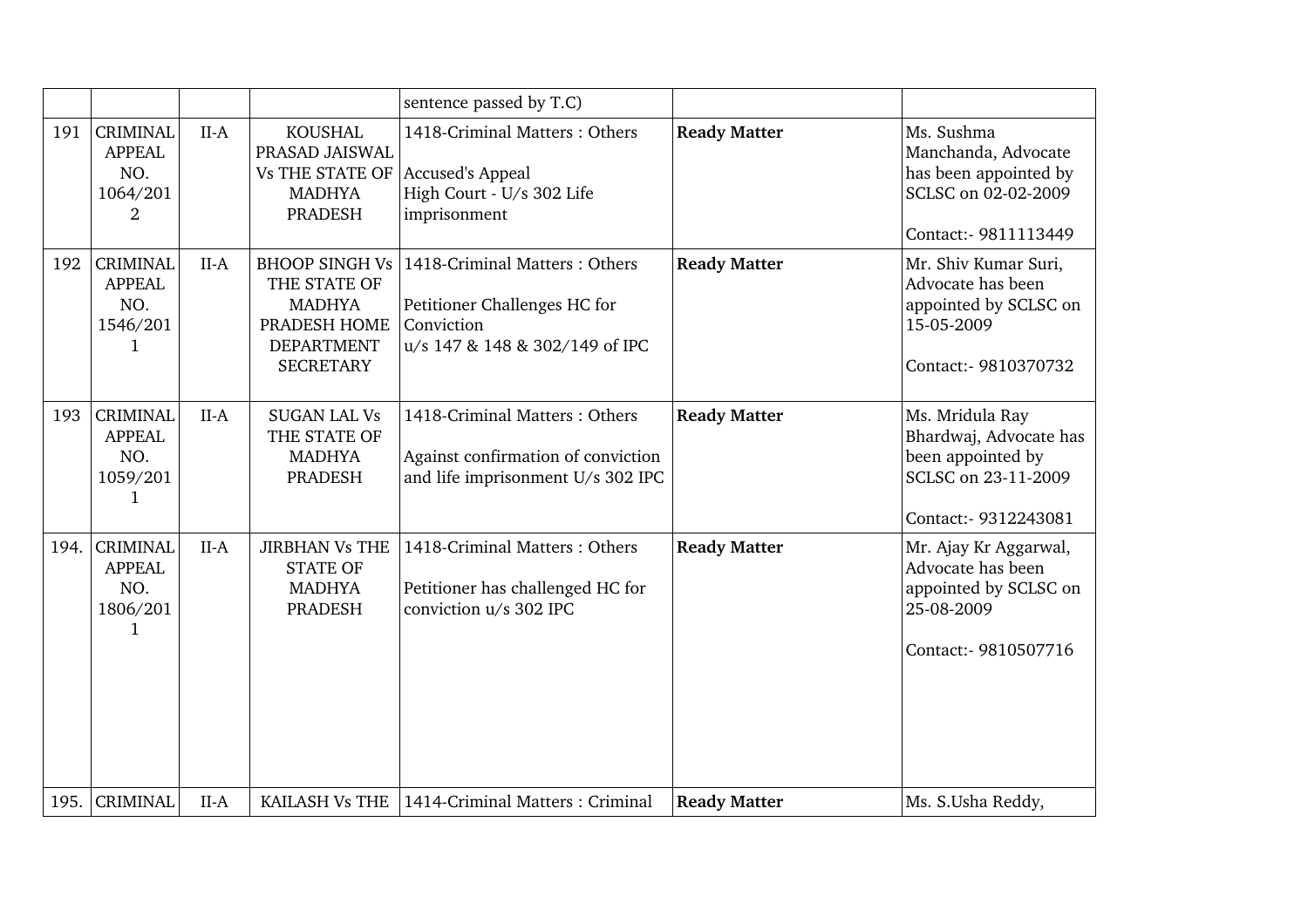|      | <b>APPEAL</b><br>NO.<br>488/2011                                |        | <b>STATE OF</b><br><b>MADHYA</b><br><b>PRADESH</b>                                     | matters relating to Drugs and<br>Cosmetics, NDPS Act<br>Petitioner challenges High Court<br>Order for confirming 8/21 of NDPS<br>Act                                                                                                          |                     | Advocate has been<br>appointed by SCLSC on<br>24-08-2009<br>Contact: - 9810141663                               |
|------|-----------------------------------------------------------------|--------|----------------------------------------------------------------------------------------|-----------------------------------------------------------------------------------------------------------------------------------------------------------------------------------------------------------------------------------------------|---------------------|-----------------------------------------------------------------------------------------------------------------|
| 196. | <b>CRIMINAL</b><br><b>APPEAL</b><br>NO.<br>1676/201<br>$\Omega$ | $II-A$ | MUNNALAL @<br><b>KALU Vs THE</b><br><b>STATE OF</b><br><b>MADHYA</b><br><b>PRADESH</b> | 1439-Criminal Matters: Criminal<br>matters in which sentence awarded<br>is life imprisonment<br>Petitioner has challenges High<br>Court order for offence U/s 302<br>IPC & 25(i)(B) Arms Act                                                  | <b>Ready Matter</b> | Mr. Ansar Ahamad<br>Choudhary, Advocate<br>has been appointed by<br>SCLSC on 08-09-2009<br>Contact:- 9868157353 |
| 197. | <b>CRIMINAL</b><br><b>APPEAL</b><br>NO.<br>2300/201<br>$\Omega$ | $II-A$ | <b>RAJVEER SINGH</b><br><b>Vs THE STATE OF</b><br><b>MADHYA</b><br><b>PRADESH</b>      | 1418-Criminal Matters: Others<br>Petitioner challenges HC for<br>confirming conviction u/s 302 IPC                                                                                                                                            | <b>Ready Matter</b> | Mr. K. Priyadarshi,<br>Advocate has been<br>appointed by SCLSC on<br>12-11-2009<br>Contact:- 9810217407         |
| 198  | <b>CRIMINAL</b><br><b>APPEAL</b><br>NO.<br>1065/201<br>$\Omega$ | $II-A$ | STATE OF M.P. Vs<br>PRAMOD KUMAR<br><b>GAUTAM</b>                                      | 1418-Criminal Matters: Others<br>Appeal by State<br>High Court - U/s 302, 304-J, 149<br>IPC Conviction U/s 302 set aside<br>instead convicted U/s 304-J.<br>Accused sentenced to the period<br>already undergone. To be released<br>forthwith | <b>Ready Matter</b> | Ms. S.Usha Reddy,<br>Advocate has been<br>appointed by SCLSC on<br>03-10-2009<br>Contact:- 9810141663           |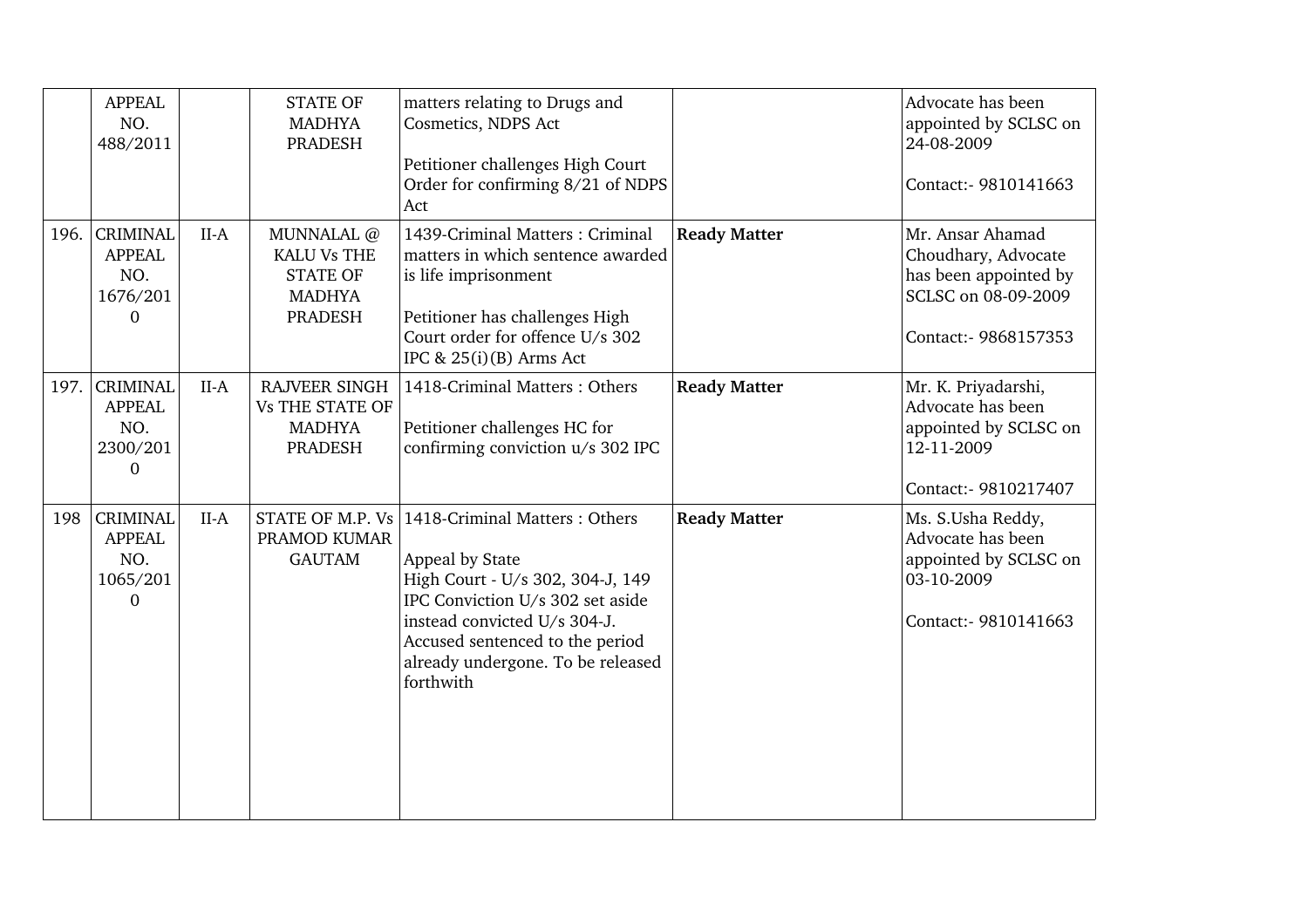| 199  | <b>CRIMINAL</b><br><b>APPEAL</b><br>NO.<br>2369/201<br>4            | $II-A$ | <b>KARAN SINGH Vs</b><br>THE STATE OF<br><b>MADHYA</b><br><b>PRADESH</b>                               | 1418-Criminal Matters: Others<br><b>Accused Appeal</b><br>U/s 302<br>Challenge against affirmation by<br>H.C of the order of conviction and<br>sentence of, inter alia, life<br>imprisonment by lower ct.     | <b>Ready Matter</b> | Ms. Shalu Sharma,<br>Advocate has been<br>appointed by SCLSC on<br>10-05-2010<br>Contact:- 9810281816               |
|------|---------------------------------------------------------------------|--------|--------------------------------------------------------------------------------------------------------|---------------------------------------------------------------------------------------------------------------------------------------------------------------------------------------------------------------|---------------------|---------------------------------------------------------------------------------------------------------------------|
|      | 200. CRIMINAL<br><b>APPEAL</b><br>NO.<br>1716/201<br>$\overline{0}$ | $II-A$ | <b>SHYAM Vs THE</b><br><b>STATE OF</b><br><b>MADHYA</b><br>PRADESH HOME<br><b>DEPARTMENT</b><br>S.H.O. | 1418-Criminal Matters: Others<br>Petitioner has challenged HC order<br>for confirming section 302/149,<br>325/149, 148 IPC                                                                                    | <b>Ready Matter</b> | Mr. V.Siva<br>Subramaniam, Advocate<br>has been appointed by<br>SCLSC on 22-06-2010<br>Contact:- 9818060744         |
| 201. | <b>CRIMINAL</b><br><b>APPEAL</b><br>NO.<br>1331/201<br>1            | $II-A$ | PILLU @<br>PRAHLAD Vs THE<br><b>STATE OF</b><br><b>MADHYA</b><br><b>PRADESH</b>                        | 1418-Criminal Matters: Others<br>"Accused's Appeal<br>High Court - 302/34 IPC<br>Life imprisonment (Trial Court's<br>Order affirmed). Bail granted to<br>the accused by this Court order<br>dated 08.07.2011" | <b>Ready Matter</b> | Mr. Anish Kumar Gupta,<br>Advocate has been<br>appointed by SCLSC on<br>17-05-2010<br>Contact:- 9811480821          |
| 202  | <b>CRIMINAL</b><br><b>APPEAL</b><br>NO.<br>116/2012                 | $II-A$ | <b>KANNAIYA Vs</b><br>THE STATE OF<br><b>MADHYA</b><br><b>PRADESH</b>                                  | 1418-Criminal Matters: Others<br>Petitioner challnges HC for<br>conviction u/s 302/34 of IPC                                                                                                                  | <b>Ready Matter</b> | Mr. Pukhramban<br>Ramesh Kumar,<br>Advocate has been<br>appointed by SCLSC on<br>02-07-2010<br>Contact:- 9811851800 |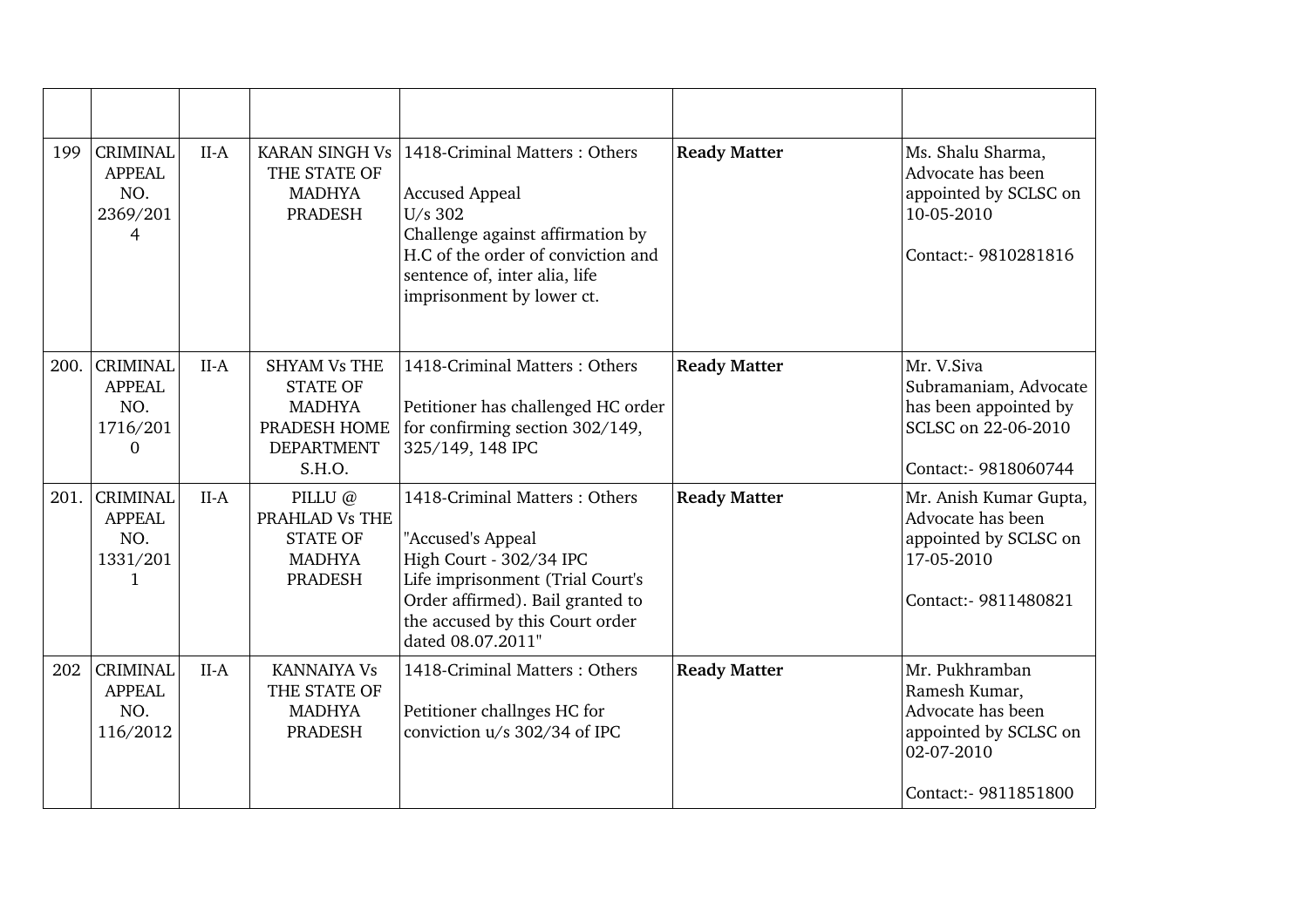| 203. | <b>CRIMINAL</b><br><b>APPEAL</b><br>NO.<br>1995/201<br>1              | $II-A$ | CHHOTE @ BRIJ<br><b>MOHAN Vs THE</b><br><b>STATE OF</b><br><b>MADHYA</b><br><b>PRADESH</b> | 1418-Criminal Matters: Others<br>Against confirmation of conviction<br>and sentence of Life imprisonment                                                                                                                                                                                                | <b>Ready Matter</b> | Ms. Vanita Mehta,<br>Advocate<br>has been appointed by<br>SCLSC on 08-11-2010<br>Contact:- 9818009152    |
|------|-----------------------------------------------------------------------|--------|--------------------------------------------------------------------------------------------|---------------------------------------------------------------------------------------------------------------------------------------------------------------------------------------------------------------------------------------------------------------------------------------------------------|---------------------|----------------------------------------------------------------------------------------------------------|
| 204  | <b>CRIMINAL</b><br><b>APPEAL</b><br>NO.<br>1590/201<br>5              | $II-A$ | PRAHLAD SINGH<br><b>Vs THE STATE OF</b><br><b>MADHYA</b><br><b>PRADESH</b>                 | 1418-Criminal Matters: Others<br>High Court allowed the appeal.<br>Conviction & sentence of all the<br>accused were set aside except<br>Petitioner Nos. 1 and 2 and are<br>convicted u/s 302 r.w. 34 and 307<br>r.w. 34 of IPC and each sentenced<br>to imprisonment for life and R.I.<br>for 10 years. | <b>Ready Matter</b> | Ms. Aishwarya Bhati,<br>Advocate<br>has been appointed by<br>SCLSC on 16-08-2011<br>Contact:- 9350852003 |
| 205. | <b>CRIMINAL</b><br><b>APPEAL</b><br>NO.<br>1177/201<br>$\overline{2}$ | $II-A$ | THE STATE OF<br><b>MADHYA</b><br>PRADESH Vs<br>SHRIRAM.                                    | 1426-Criminal Matters: Matters<br>filed by State against Acquittal<br>Petitioner challenges High Court<br>for conviction U/s 498A, 306/34 of<br><b>IPC</b>                                                                                                                                              | <b>Ready Matter</b> | Ms. Sushmita Lal,<br>Advocate<br>has been appointed by<br>SCLSC on 4-05-2011<br>Contact:- 9899531380     |
| 206. | <b>CRIMINAL</b><br><b>APPEAL</b><br>NO.<br>1684/201<br>2              | $II-A$ | <b>SHAILESH</b><br><b>KHAITAN Vs</b><br><b>GIRISH KUMAR</b>                                | 1418-Criminal Matters: Others                                                                                                                                                                                                                                                                           | <b>Ready Matter</b> | Mr. R.P.Mehrotra,<br>Advocate<br>has been appointed by<br>SCLSC on 12-07-2011<br>Contact:- 9810124642    |
| 207. | <b>CRIMINAL</b><br><b>APPEAL</b>                                      | $II-A$ | THE STATE OF<br><b>MADHYA</b>                                                              | 1404-Criminal Matters: Matters<br>relating to sexual harassment,                                                                                                                                                                                                                                        | <b>Ready Matter</b> | Ms. M.Sharda, Advocate<br>has been appointed by                                                          |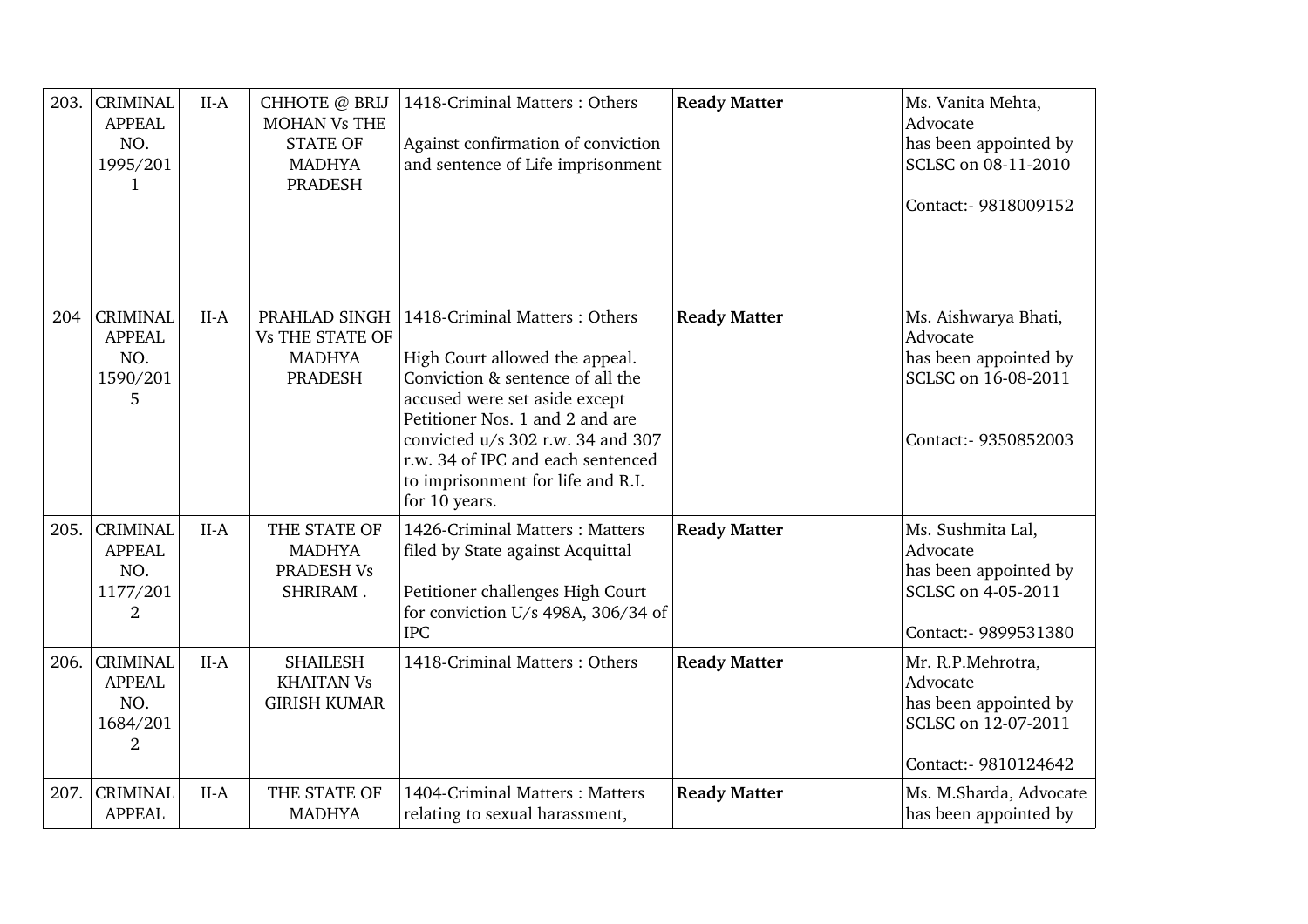|      | NO.<br>963/2012                                          |        | PRADESH Vs<br><b>HARISINGH</b>                                                          | kidnapping & abduction<br>Petitioner challenges HC order for<br>setting aside 376 IPC. Conviction<br>$u/s$ 450 altered section 457 IPC &<br>imprisonment from 7 years to<br>period already undergone      |                     | SCLSC on 26-07-2011<br>201, C.K.Daphtary<br>Block, Supreme Court of<br>India, New Delhi                      |
|------|----------------------------------------------------------|--------|-----------------------------------------------------------------------------------------|-----------------------------------------------------------------------------------------------------------------------------------------------------------------------------------------------------------|---------------------|--------------------------------------------------------------------------------------------------------------|
| 208. | <b>CRIMINAL</b><br><b>APPEAL</b><br>NO.<br>1314/201<br>3 | $II-A$ | <b>SATYA RAJ</b><br>SINGH vs. THE<br><b>STATE OF</b><br><b>MADHYA</b><br><b>PRADESH</b> | 1418-Criminal Matters: Others<br>Petitioner challenges HC order for<br>setting aside 376 IPC. Conviction<br>u/s 450 altered section 457 IPC &<br>imprisonment from 7 years to<br>period already undergone | <b>Ready Matter</b> | Ms. Laxmi Arvind,<br>Advocate<br>has been appointed by<br>SCLSC on 27-01-2012<br>Contact:- 9910605059        |
| 209. | <b>CRIMINAL</b><br><b>APPEAL</b><br>NO.<br>1/2013        | $II-A$ | <b>GORELAL Vs THE</b><br><b>STATE OF</b><br><b>MADHYA</b><br><b>PRADESH</b>             | 1418-Criminal Matters: Others<br>"Petitioner challenges HC for<br>conviction u/s 302/149, 148 of<br>IPC"                                                                                                  | <b>Ready Matter</b> | Mr. Merusagar<br>Samantare, Advocate<br>has been appointed by<br>SCLSC on 13-02-2012<br>Contact:- 9868501472 |
| 210. | <b>CRIMINAL</b><br><b>APPEAL</b><br>NO.<br>776/2013      | $II-A$ | <b>GIRRAJ Vs THE</b><br><b>STATE OF</b><br><b>MADHYA</b><br><b>PRADESH</b>              | 1418-Criminal Matters: Others<br>Petitioner has challenged HC for<br>confirms 302/34 of IPC & 25 & 27<br>of Arms Act                                                                                      | <b>Ready Matter</b> | Mr. T.N.Singh, Advocate<br>has been appointed by<br>SCLSC on 27-04-2012<br>Contact:- 9818340391              |
| 211. | <b>CRIMINAL</b><br><b>APPEAL</b><br>NO. 314-<br>315/2013 | $II-A$ | <b>PARSURAM Vs</b><br>THE STATE OF<br><b>MADHYA</b><br><b>PRADESH</b>                   | 1401-1900-Three Judges Bench<br>Matter,<br>Criminal Matters : Matters relating<br>to capital punishment                                                                                                   | <b>Ready Matter</b> | Mr. Shakil Ahmad,<br>Advocate<br>has been appointed by<br>SCLSC on 17-04-2012                                |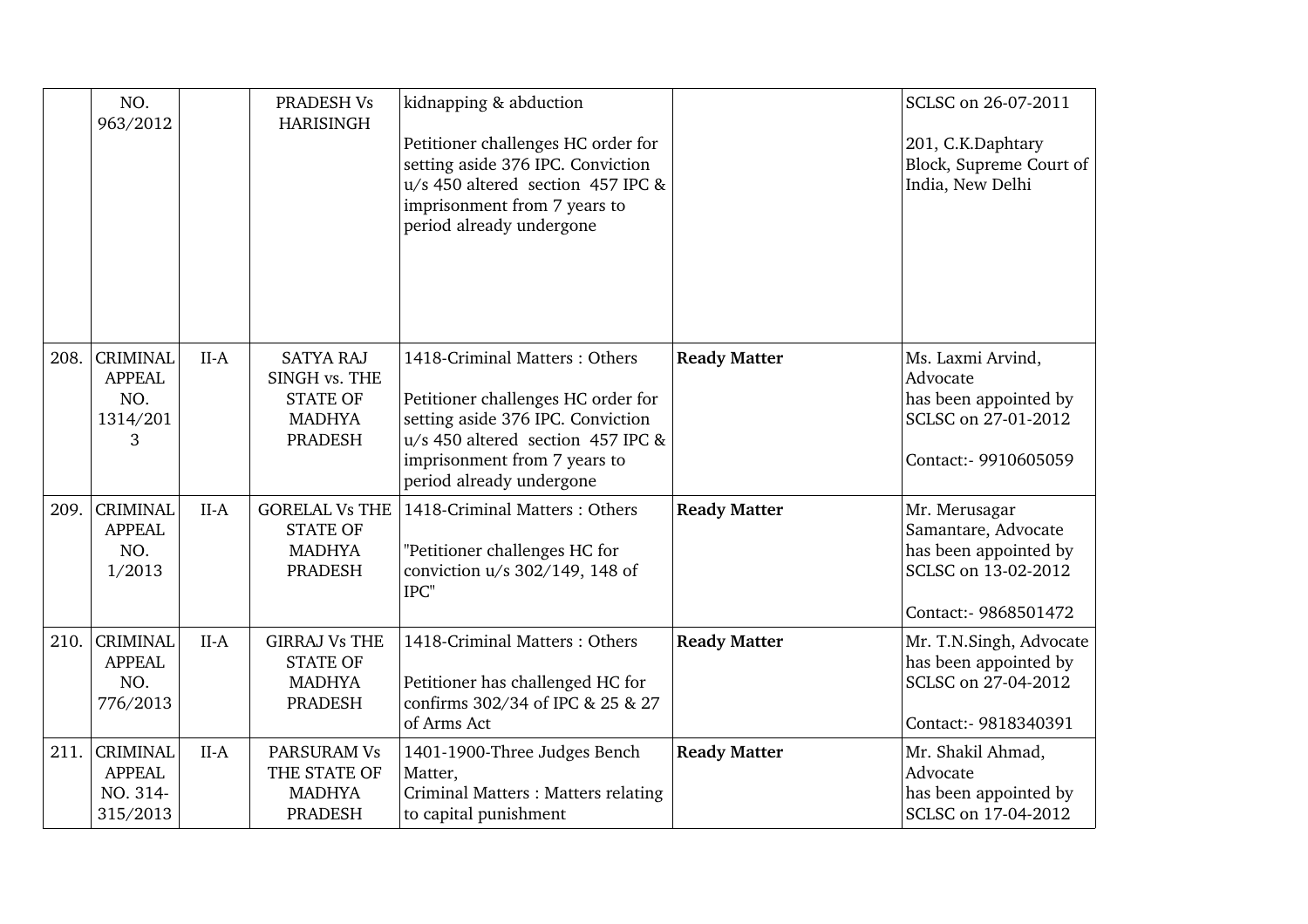|      |                                                          |        |                                                                                   | H/C UPHELD THE CONVICTIONS<br>OF THE APPELLANT FOR THE<br>OFFENCES U/S 376 AND 302 OF<br>IPC. HIGH COURT AFFIRMED<br>THE DEATH REFERENCE.                                                                                                                         |                     | Contact: - 9350547131                                                                                          |
|------|----------------------------------------------------------|--------|-----------------------------------------------------------------------------------|-------------------------------------------------------------------------------------------------------------------------------------------------------------------------------------------------------------------------------------------------------------------|---------------------|----------------------------------------------------------------------------------------------------------------|
| 212. | <b>CRIMINAL</b><br><b>APPEAL</b><br>NO. 62-<br>63/2014   | $II-A$ | <b>ANOKHILAL Vs</b><br>THE STATE OF<br><b>MADHYA</b><br>PRADESH                   | 1900-1401-Criminal Matters:<br>Matters relating to capital<br>punishment,<br>Three Judges Bench Matter<br>H/C UPHOLD THE DEATH<br>SENTENCE AND ALSO OTHER<br>SENTENCES IMPOSED BY THE<br>TRIAL COURT FOR THE<br>OFFENCES U/S 376(2)(f),363,366<br>and 377 of IPC. | <b>Ready Matter</b> | Ms. K.V.Bharthi<br>Upadhyay, Advocate has<br>been appointed by<br>SCLSC on 26-07-2013<br>Contact:- 9818717165  |
| 213. | <b>CRIMINAL</b><br><b>APPEAL</b><br>NO.<br>2622/201<br>4 | $II-A$ | <b>JAGDISH SINGH</b><br><b>Vs THE STATE OF</b><br><b>MADHYA</b><br><b>PRADESH</b> | 1420-Criminal Matters: Appeal<br>under Section 2 of the Supreme<br>Court enlargement of jurisdiction<br>Act<br>Petitioner has challenged HC for<br>setting aside 302, 307, 148 & 149<br>of IPC & 25, 27 of Arms Act                                               | <b>Ready Matter</b> | Mr. Ravi Prakash<br>Mahrotra, Advocate has<br>been appointed by<br>SCLSC on 27-09-2013<br>Contact:- 9810124642 |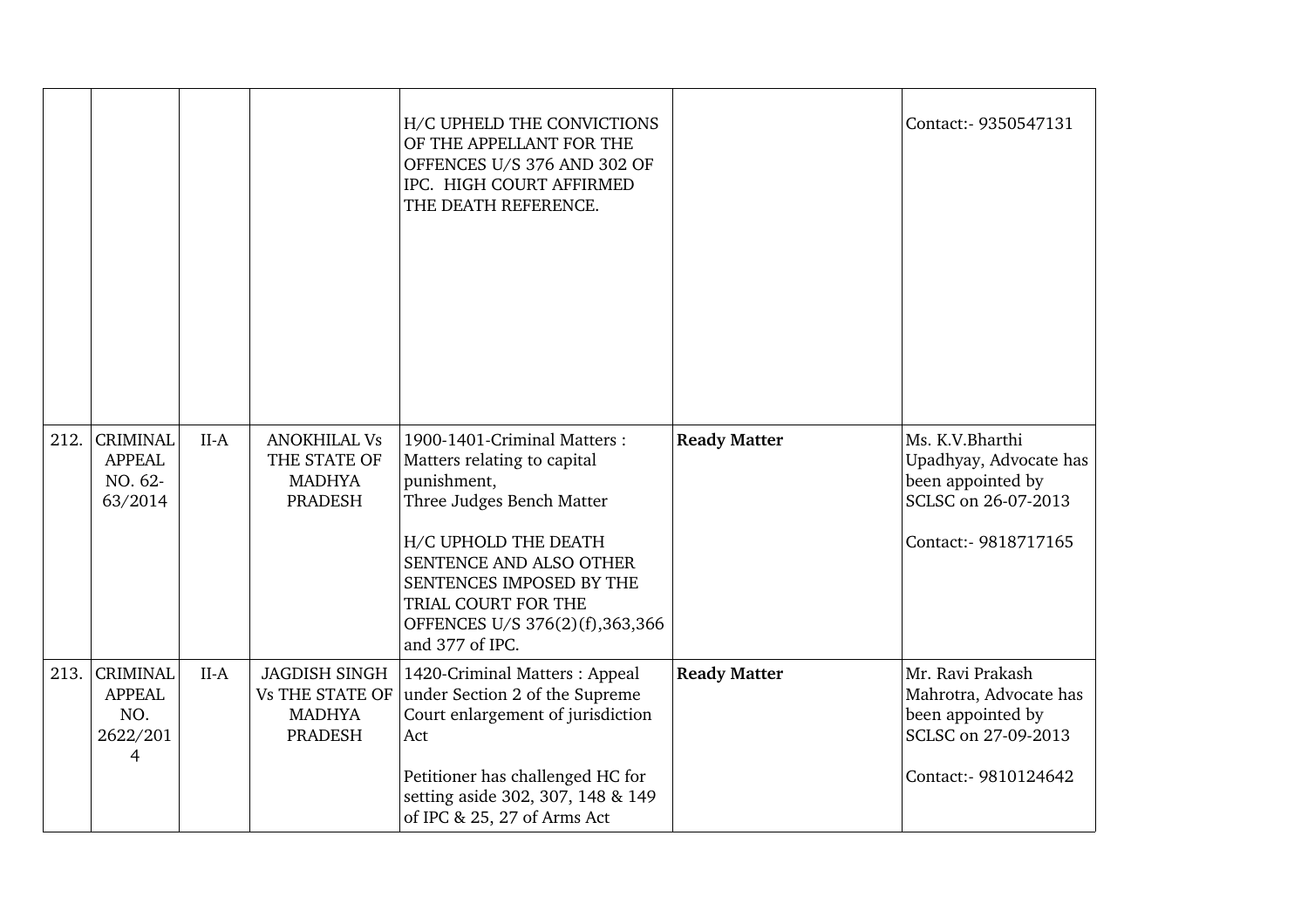| 214. | <b>CRIMINAL</b><br><b>APPEAL</b><br>NO.<br>1836/201<br>$\overline{4}$ | $II-A$ | THE STATE OF<br><b>MADHYA</b><br>PRADESH Vs<br><b>RAJARAM</b>                     | 1418-Criminal Matters: Others<br>Petitioner has challenged HC for<br>modifying 302/34 of IPC to<br>323/34 of IPC                                                                                                                                                                                     | <b>Ready Matter</b> | Mr. Gaurav Aggarwal,<br>Advocate has been<br>appointed by SCLSC on<br>01-03-2014<br>Contact:- 9811284039  |
|------|-----------------------------------------------------------------------|--------|-----------------------------------------------------------------------------------|------------------------------------------------------------------------------------------------------------------------------------------------------------------------------------------------------------------------------------------------------------------------------------------------------|---------------------|-----------------------------------------------------------------------------------------------------------|
| 215. | <b>CRIMINAL</b><br><b>APPEAL</b><br>NO. 248-<br>250/2015              | $II-A$ | <b>MANOJ Vs THE</b><br><b>STATE OF</b><br><b>MADHYA</b><br><b>PRADESH</b>         | 1401-1900-Three Judges Bench<br>Matter,<br>Criminal Matters : Matters relating<br>to capital punishment<br>H/C CONFIRMED THE DEATH<br>SENTENCE IMPOSED BY THE<br>TRIAL COURT.<br>THE REFERENCE MADE BY THE<br>TRIAL COURT REGARDING<br>DEATH REFERENCE AWARDED<br>TO THE APPELLANTS IS<br>CONFIRMED. | <b>Ready Matter</b> | Mr. Dushyant Prashar,<br>Advocate<br>has been appointed by<br>SCLSC on 19-11-2014<br>Contact:- 9871321368 |
| 216  | <b>CRIMINAL</b><br><b>APPEAL</b><br>NO.<br>833/2010                   | $II-A$ | <b>RAJESH Vs THE</b><br><b>STATE OF</b><br><b>MADHYA</b><br><b>PRADESH</b>        | 1418-Criminal Matters: Others<br><b>CHALLENGED THE HIGH COURT</b><br>JUDGMENT FOR CONVICTION<br><b>U/S 302 OF IPC</b>                                                                                                                                                                                | <b>Ready Matter</b> | Mr. Gaurav Aggarwal,<br>Advocate<br>has been appointed by<br>SCLSC on 21-02-2008<br>Contact:- 9811284039  |
| 217  | <b>CRIMINAL</b><br><b>APPEAL</b><br>NO. 633-<br>634/2016              | $II-A$ | <b>RAJKUMAR</b><br><b>KUSHWAHA Vs</b><br>THE STATE OF<br><b>MADHYA</b><br>PRADESH | 1900-1401-Criminal Matters:<br>Matters relating to capital<br>punishment,<br>Three Judges Bench Matter<br>H/C DISMISSED THE APPEAL OF<br>THE PETITIONERS/APPELLANTS<br>AND CONFIRMED THE DEATH<br>REFERANCE.                                                                                         | <b>Ready Matter</b> | Mr. Gaurav Aggarwal,<br>Advocate<br>has been appointed by<br>SCLSC on 17-03-2016<br>Contact:- 9811284039  |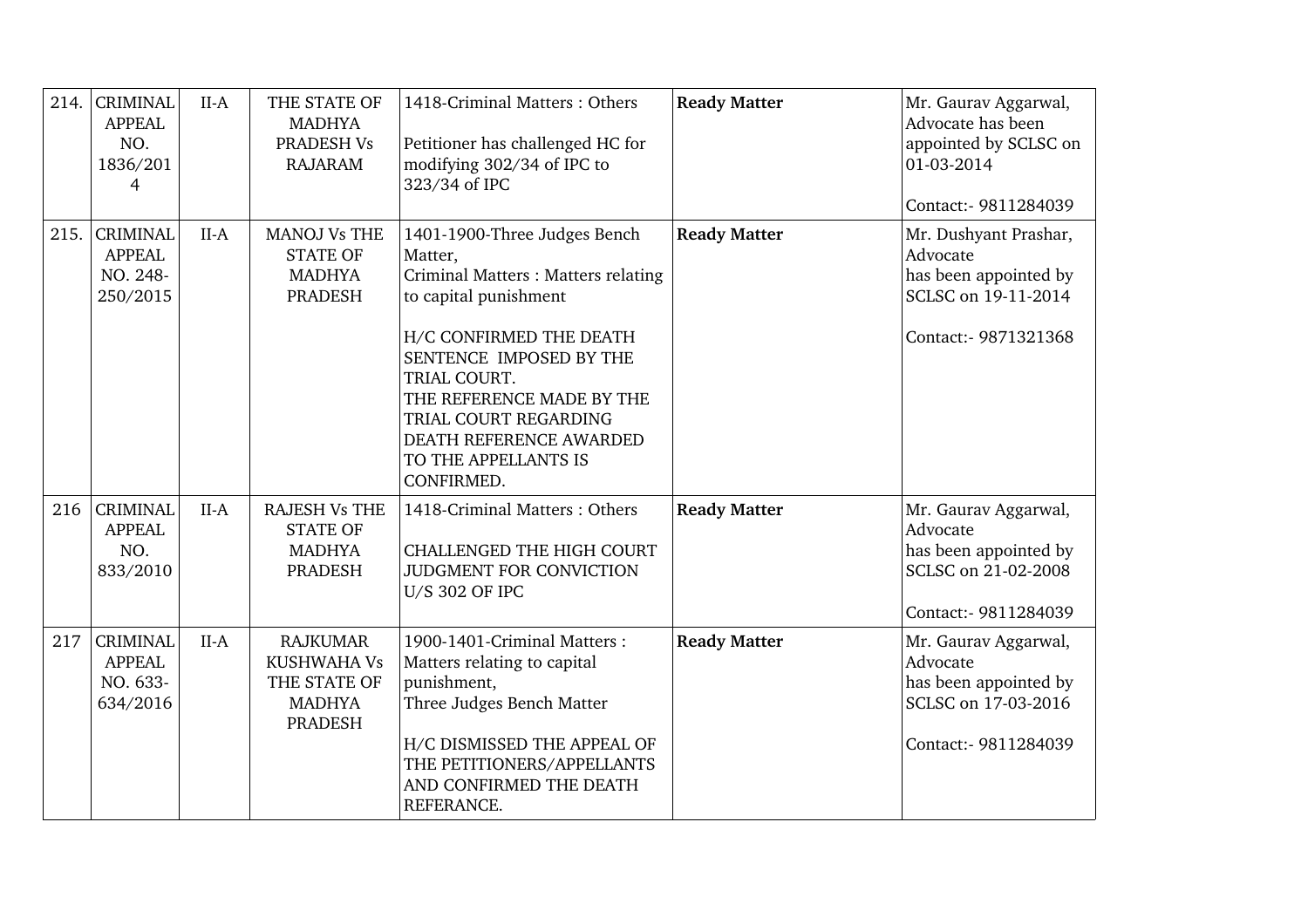| 218 | <b>CRIMINAL</b><br><b>APPEAL</b><br>NO. 1819-<br>1821/201 | $II-A$ | <b>DABLU Vs THE</b><br><b>STATE OF</b><br><b>MADHYA</b><br><b>PRADESH</b>         | 1418-Criminal Matters: Others<br>HIGH COURT CONFIRM THE<br>CONVICTION U/S 148 AND<br>302/149 OF IPC                                                                                                                                                                                                                | <b>Ready Matter</b> | Mr. S.Mahendran,<br>Advocate has been<br>appointed by SCLSC on<br>16-05-2011<br>Contact:- 9871136190        |
|-----|-----------------------------------------------------------|--------|-----------------------------------------------------------------------------------|--------------------------------------------------------------------------------------------------------------------------------------------------------------------------------------------------------------------------------------------------------------------------------------------------------------------|---------------------|-------------------------------------------------------------------------------------------------------------|
| 219 | <b>CRIMINAL</b><br><b>APPEAL</b><br>NO.<br>634/2013       | $II-A$ | JITENDRA @<br>TUNDA Vs THE<br><b>STATE OF</b><br><b>MADHYA</b><br><b>PRADESH</b>  | 1418-Criminal Matters: Others<br>Appeal by state<br>Petitioner Challenges HC for<br>conviction<br>u/s 302 IPC                                                                                                                                                                                                      | <b>Ready Matter</b> | Mr. Merusagar<br>Samantre, Advocate has<br>been appointed by<br>SCLSC on 17-05-2012<br>Contact:- 9868501472 |
| 220 | <b>CRIMINAL</b><br><b>APPEAL</b><br>NO.<br>184/2013       | $II-A$ | <b>SANJAY TIWARI</b><br><b>Vs THE STATE OF</b><br><b>MADHYA</b><br><b>PRADESH</b> | 1403-Criminal Matters: Matters<br>relating to harassment, cruelty to<br>woman for dowry, dowry death,<br>eveteasing, domestic violence etc.<br><b>Accused Appeal</b><br>U/s 304-B<br>Challenge against H.C's order<br>affirming order of conviction and<br>sentence of R.I for ten yrs. Passed<br>by the lower ct. | <b>Ready Matter</b> | Ms. Rukshana<br>Choudhary, Advocate<br>has been appointed by<br>SCLSC on 05-08-2016<br>Contact:- 9810437527 |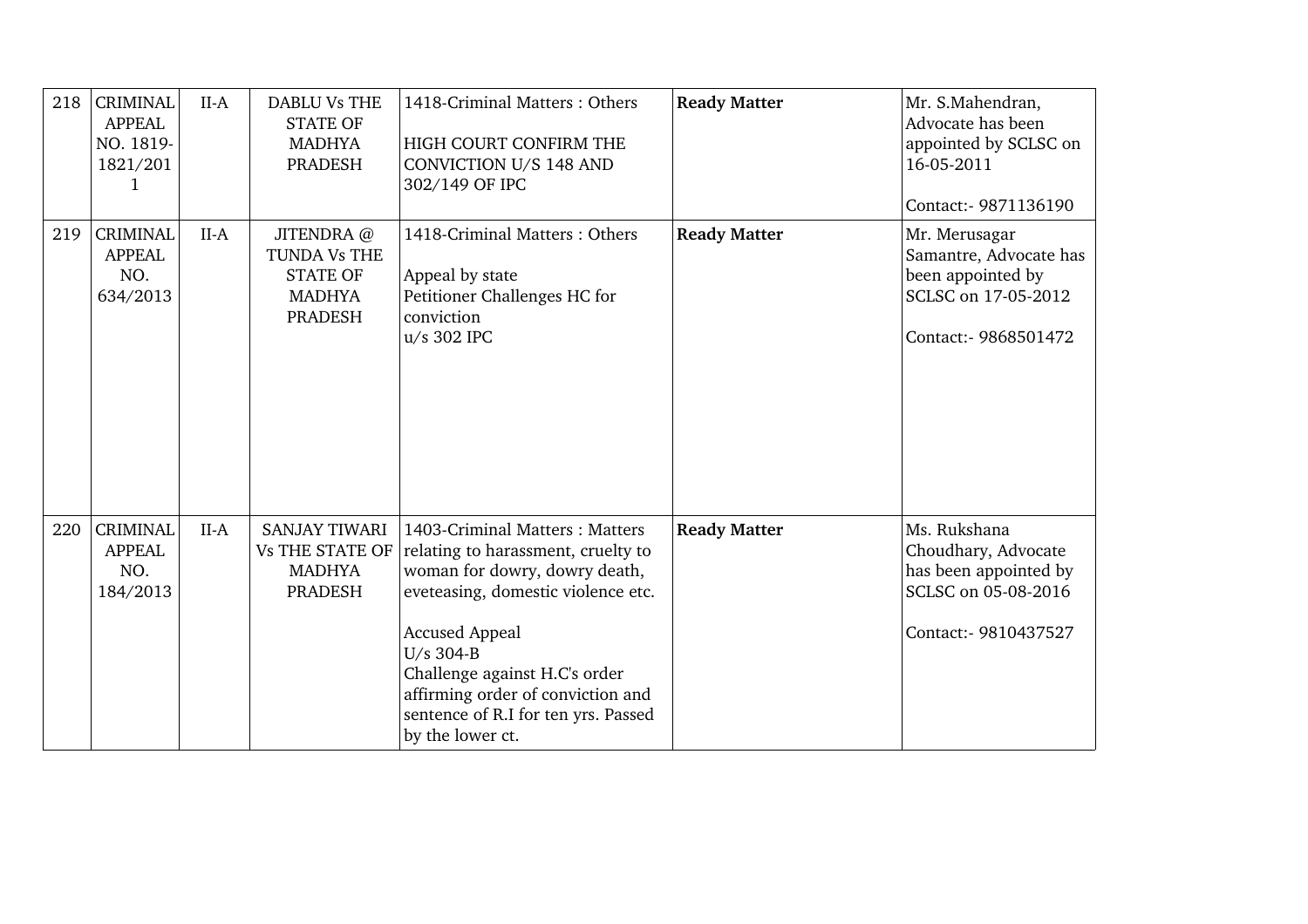| 221 | <b>CRIMINAL</b><br><b>APPEAL</b><br>NO.<br>29/2018       | $II-A$ | THE STATE OF<br><b>MADHYA</b><br>PRADESH vs.<br>BALLU@<br><b>RAMKRISHNA</b><br><b>AND ANR</b> | 1426-Criminal Matters: Matters<br>filed by State against Acquittal<br>HIGH COURT PARTLY SET ASIDE<br>THE ORDER PASSED BY THE LD<br>TRIAL COURT TO THE EXTINCT<br>OF RESPONDENT NO. 1 & 2<br><b>SEEKING ASIDE THE</b><br><b>CONVICTION U/S 302 READ</b><br>WITH 34 IPC AND<br><b>CORRESPONDING SENTENCE OF</b><br>LIFE IMPRISONMENT                                        | <b>Not Ready Matter</b> | Mr. B. Sridhar, Advocate<br>has been appointed by<br>SCLSC on 27-01-2016<br>Contact:- 9811701874        |
|-----|----------------------------------------------------------|--------|-----------------------------------------------------------------------------------------------|---------------------------------------------------------------------------------------------------------------------------------------------------------------------------------------------------------------------------------------------------------------------------------------------------------------------------------------------------------------------------|-------------------------|---------------------------------------------------------------------------------------------------------|
| 222 | <b>CRIMINAL</b><br><b>APPEAL</b><br>NO. 5-<br>6/2018     | $II-A$ | <b>VEERENDRA Vs</b><br><b>STATE OF</b><br><b>MADHYA</b><br><b>PRADESH</b>                     | 1401-Criminal Matters: Matters<br>relating to capital punishment<br>HIGH COURT UPHELD THE<br><b>CONVICTION OF THE</b><br>PETITIONER U/S 376 (2) (i) AND<br>302 READ WITH SECTION 6 OF<br>POCSO ACT                                                                                                                                                                        | <b>Not Ready Matter</b> | Mr. Rishi Malhotra,<br>Advocate has been<br>appointed by SCLSC on<br>29-11-2016<br>Contact:- 9871505181 |
| 223 | <b>CRIMINAL</b><br><b>APPEAL</b><br>NO.<br>1112/201<br>5 | $II-A$ | <b>VIJAY RAIKWAR</b><br>vs. THE STATE<br>OF MADHYA<br><b>PRADESH</b>                          | 1401-1900-Three Judges Bench<br>Matter,<br>Criminal Matters: Matters relating<br>to capital punishment<br>H/C UPHELD THE DEATH<br>SENTENCE AND OTHER<br>SENTENCES IMPOSED FOR<br>OFFENCES COMMITTED U/S<br>376(2)(f) AND 201 IPC AS WELL<br>AS SECTIONS $5(i)$ $5(m)$ $5(r)r.w$ .<br><b>SECTION 6 OF THE PROTECTION</b><br>OF CHILDREN FROM SEXUAL<br>OFFENCES ACT, 2012. | <b>Not Ready Matter</b> | Mr. Rohit Minocha,<br>Advocate has been<br>appointed by SCLSC on<br>23-05-2015<br>Contact:- 9810034724  |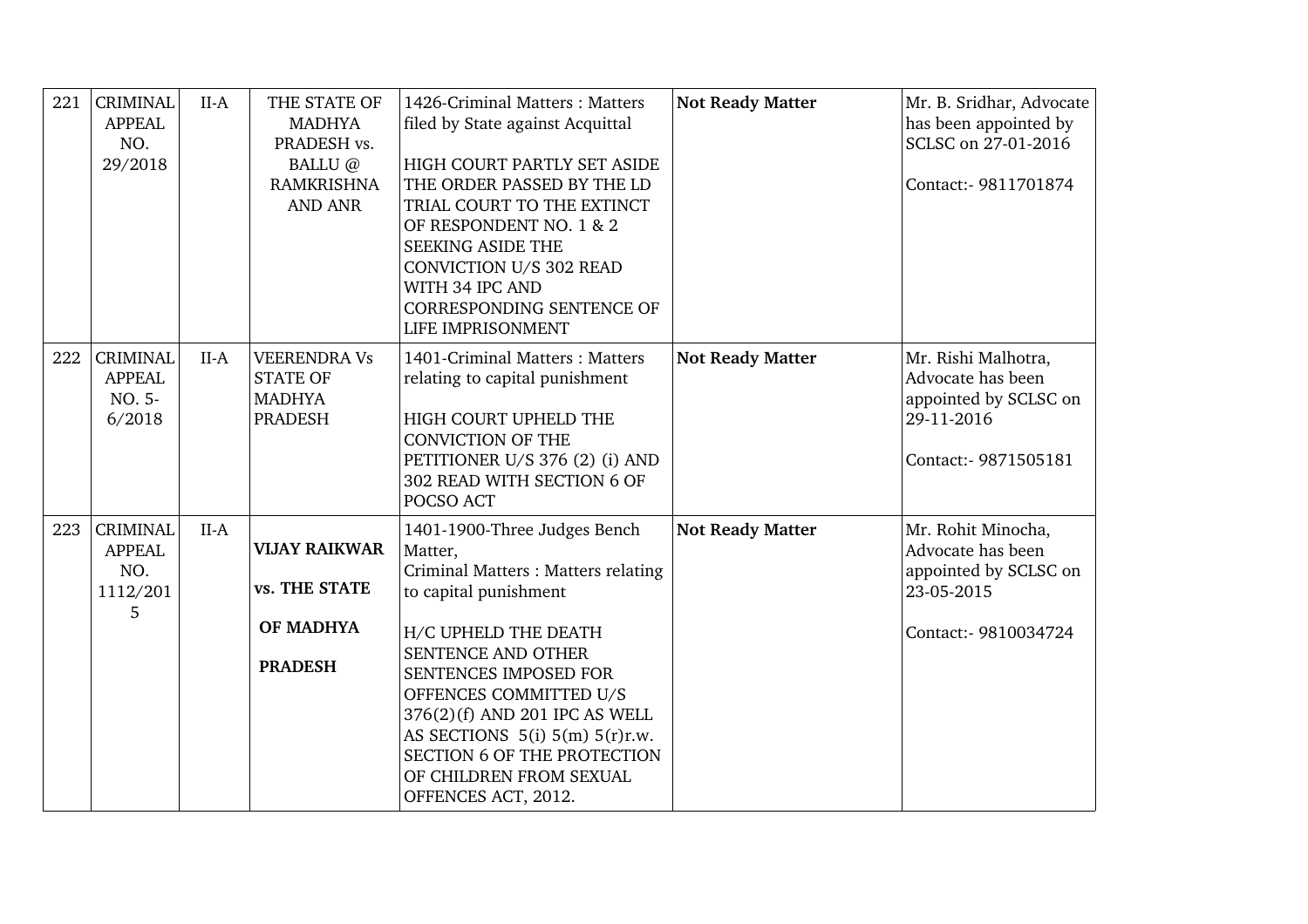| 224 | <b>CRIMINAL</b><br><b>APPEAL</b><br>NO. 2062-<br>2063/201<br>7 | $II-A$     | RAJWA KOL vs.<br>THE STATE OF<br><b>MADHYA</b><br><b>PRADESH</b> | 1439-Criminal Matters: Criminal<br>matters in which sentence awarded<br>is life imprisonment<br>H/C AFFIRM THE CONVICTION<br>OF APPELLANT U/S 302 OF IPC.<br>MODIFIED THE SENTENCE BY<br><b>COMMUTING THE SENTENCE OF</b><br>DEATH TO IMPRIOSNMENT FOR<br>LIFE. CONFIRM THE<br><b>CONVICTION AND SENTENCE</b><br>U/Ss. 324 AND 323 OF IPC. | <b>Not Ready Matter</b>   | Mr. Dushyant Prashar,<br>Advocate has been<br>appointed by SCLSC on<br>16-08-2016<br>Contact: - 9871321368 |
|-----|----------------------------------------------------------------|------------|------------------------------------------------------------------|--------------------------------------------------------------------------------------------------------------------------------------------------------------------------------------------------------------------------------------------------------------------------------------------------------------------------------------------|---------------------------|------------------------------------------------------------------------------------------------------------|
| 225 | <b>CRIMINAL</b><br><b>APPEAL</b><br>NO.<br>57/2013             | $II-A$     | SONU @ SUNIL<br>vs. THE STATE<br>OF MADHYA<br><b>PRADESH</b>     | 1418-Criminal Matters: Others<br><b>Accused's Appeal</b><br>u/s 302/34, 397/34, 460 IPC<br>Challenge against H.C's order of<br>conviction and sentence, inter alia,<br>of life imprisonment with fine<br>whereas the lower ct. passed the<br>order of death sentence                                                                       | <b>Ready Matter</b>       | Mr. Md.Farman,<br>Advocate has been<br>appointed by SCLSC on<br>23-08-2012<br>Contact: - 9313508135        |
| 226 | AR<br>1333/09                                                  | <b>IIA</b> | Raju Manjhi v/s<br>State of Bihar                                | 1418, challenge is to order of the<br>High Court dismissing the appeal<br>against conviction u/s 396 & 412<br>IPC and sentenced for RI for life                                                                                                                                                                                            | Hon. Ramana & Nazeer, JJ. | Ms. Nidhi, on 16-4-<br>2018, 23381257                                                                      |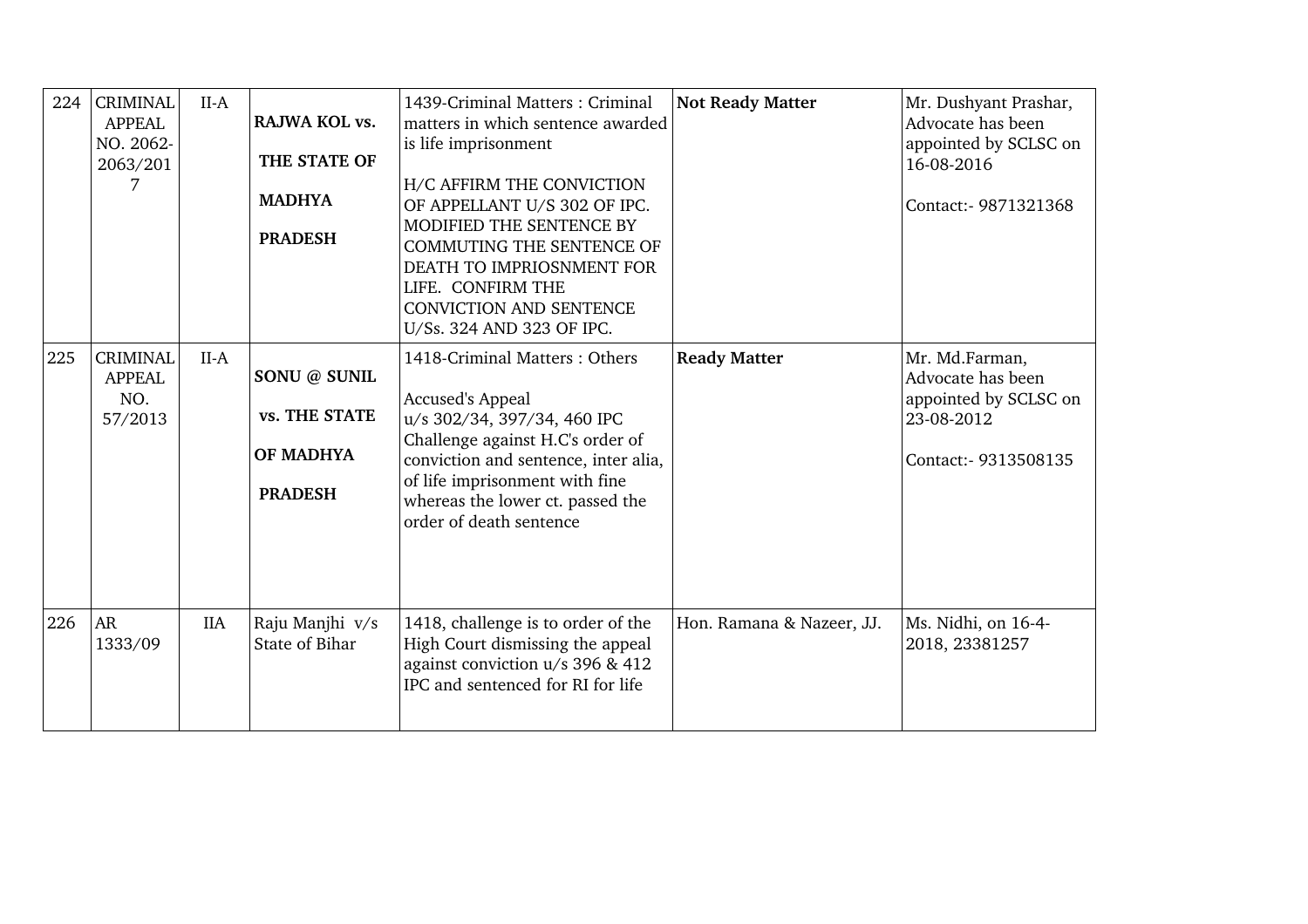| 227 | Criminal  | <b>IIB</b> | Thankappan @   | $\vert$ Category : 1418                                   | Hon'ble Mr. Justice B.S. | Mr. P. Vinjay Kumar |
|-----|-----------|------------|----------------|-----------------------------------------------------------|--------------------------|---------------------|
|     | Appeal    |            | Kochumani      | Issue related to conviction for Reddy                     |                          | 16.02.2009          |
|     | No.837 of |            | Versus         | offence punishable under Section Hon'ble Mr. Justice S.S. |                          | (M)9810455047       |
|     | 2011      |            | Stae of Kerala | 302 IPC                                                   | Nijjar                   |                     |
|     |           |            |                |                                                           | Ready                    |                     |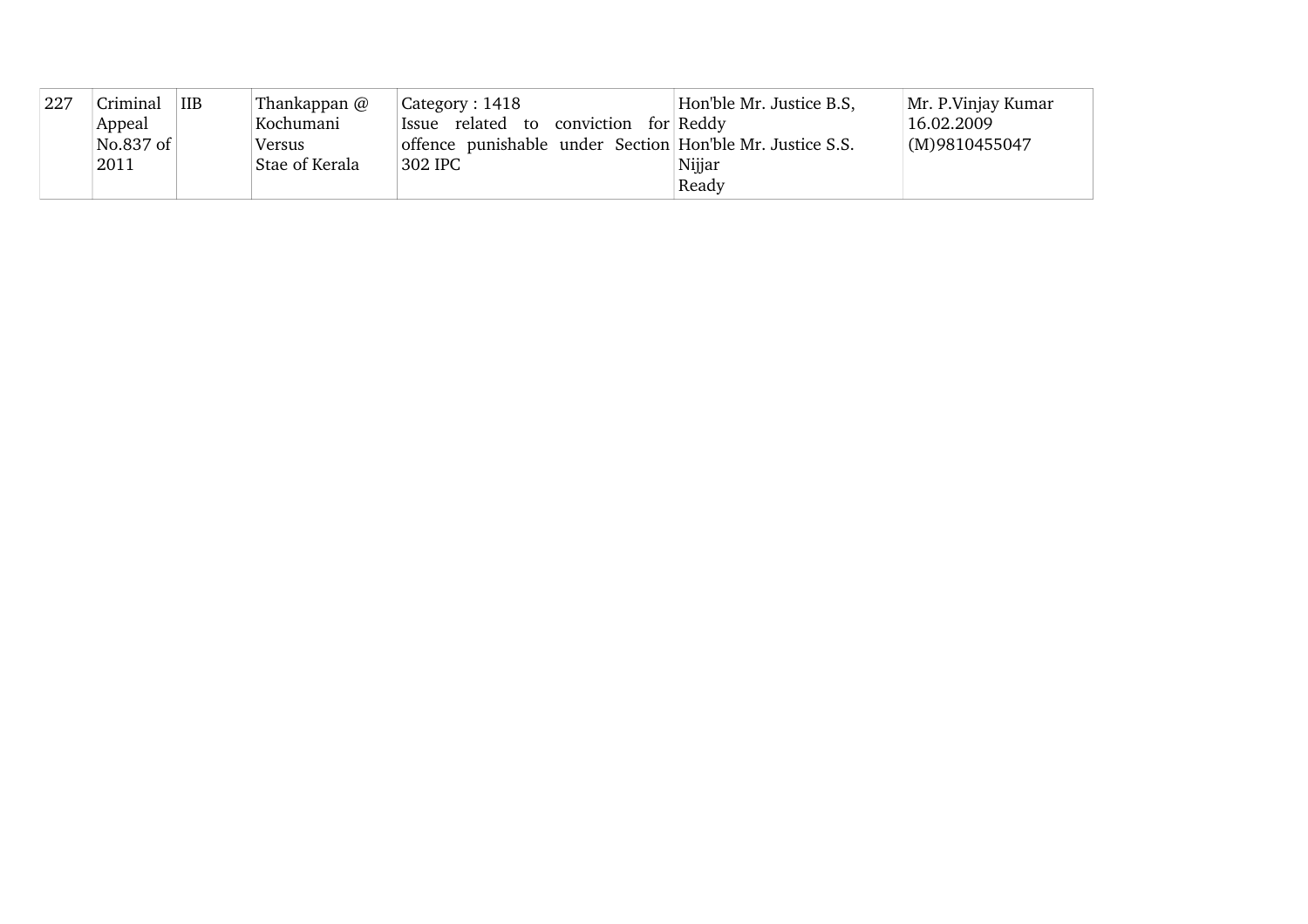| 228 | Criminal<br>Appeal<br>No.1636<br>of 2012        | IIB        | Rajendran<br>Versus<br>State of Kerala                                     | Category: 1418<br>Whether the death by poisoning by Hon'ble Mr. Justice R.Gogoi<br>Phorate poison can be attributed to Ready<br>the accused when the recovery<br>from the spot as per the scene<br>mahazar was furudan, some other<br>chemical?                                                                                                                                                                         | Hon'ble Mr. Justice<br>Sathasivam                                              | Mr. K. Rajeev<br>16.12.2011<br>9891124411            |
|-----|-------------------------------------------------|------------|----------------------------------------------------------------------------|-------------------------------------------------------------------------------------------------------------------------------------------------------------------------------------------------------------------------------------------------------------------------------------------------------------------------------------------------------------------------------------------------------------------------|--------------------------------------------------------------------------------|------------------------------------------------------|
| 229 | Criminal<br>Appeal<br>No.852-<br>853 of<br>2014 | <b>IIB</b> | Anand Sabariraj<br>@ Anand and<br>Anr.<br><b>Versus</b><br>State of Kerala | Category: 1418<br>Issue related to conviction for T.S.Thakur<br>offence punishable under Section Hon'ble Mr. Justice<br>302 read with Section 34 IPC                                                                                                                                                                                                                                                                    | Hon'ble Mr. Justice<br>C.Nagappan<br>Ready                                     | Mr. Garvesh Kabra<br>04.06.2013<br>(M)9810193086     |
| 230 | Criminal<br>Appeal<br>No.1350<br>of 2015        | <b>IIB</b> | Shahul Hameed<br>Versus<br>State of Kerala                                 | Category: 1439<br>Whether when there is no ocular Hon'ble Mr. Justice<br>witness and the prosecution is R.K.Agarwal<br>relying on circumstantial evidence,<br>unless all the links in the chain on Ready<br>circumstances are fully established<br>and the chain so established is<br>incompatible with the theory of<br>innocence of the petitioner, can the<br>petitioner be convicted for the<br>offence U/s 302 IPC | Hon'ble Mr. Justice P.Ghose                                                    | Ms. Susmita Lal<br>24.12.2014(M)<br>9899531380       |
| 231 | Criminal<br>Appeal<br>No.1616<br>of 2015        | IIB        | <b>Bijin Mathew</b><br>Versus<br>State of Kerala                           | Category: 1439<br>Issue related to conviction for the J.S.Khehar<br>offence punishable under section Hon'ble Mr. Justice<br>302 and 394 IPC                                                                                                                                                                                                                                                                             | Hon'ble Mr. Justice<br>R.Banumathi<br>Ready                                    | Mr. Dushyan Parashar<br>01.10.2015<br>(M) 9871321368 |
| 232 | Criminal<br>Appeal<br>No.162 of<br>2017         | IIB        | Biju @ Joseph<br>Versus<br>State of Kerala                                 | Category: 1439<br>Issue related to conviction for the<br>offence punishable under Section<br>302 of IPC                                                                                                                                                                                                                                                                                                                 | Hon'ble Mr. Justice K.Joseph<br>Hon'ble Mr. Justice<br>A.M.Khanwilkar<br>Ready | Ms. Usha Reddy<br>15.07.2015<br>(M) 9810141663       |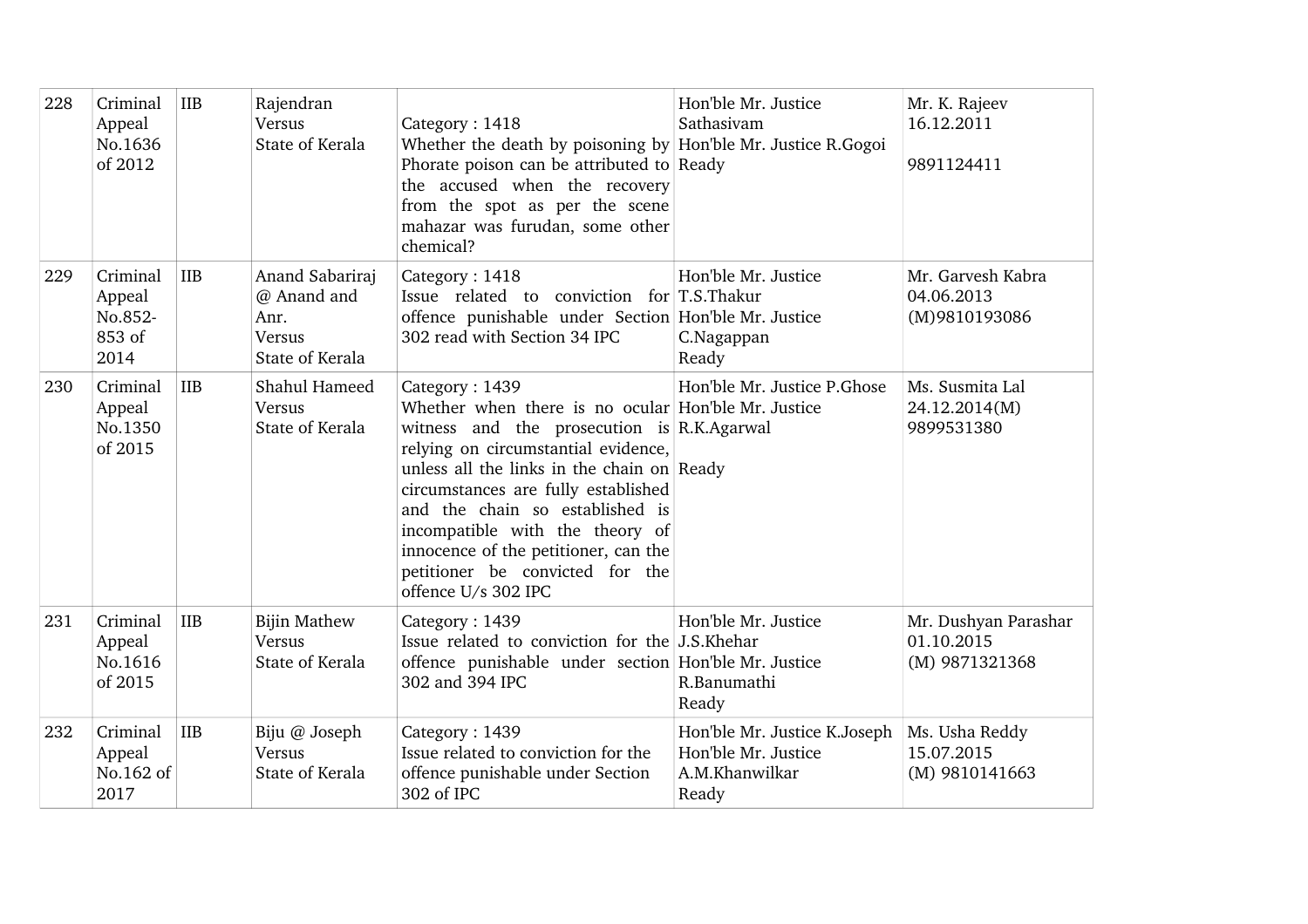| 233 | Criminal<br>Appeal<br>No.201 of<br>2012 | <b>IIB</b> | Tuhin @ Baban<br>Talukdar<br>Versus<br>State of West<br>Bengal | Category: 1404<br>Whether impugned judgment $\&$ A.K. Ganguly<br>order passed by the Hon'ble High Hon'ble Mr. Justice<br>Court confirming the conviction J.S.Khehar<br>and sentence upon the Petitioner is<br>liable to be set aside in view of the Ready<br>decision of this Hon'ble Court<br>reported as 2009 (15) SCC 83<br>passed in SLP(Crl.) No.3318 of<br>2011 in the facts and circumstances<br>of the present case? | Hon'ble Mr. Justice                                                           | Mr. Dinesh Chandra<br>Pandey<br>05.05.2011<br>(M) 9810124707 |
|-----|-----------------------------------------|------------|----------------------------------------------------------------|------------------------------------------------------------------------------------------------------------------------------------------------------------------------------------------------------------------------------------------------------------------------------------------------------------------------------------------------------------------------------------------------------------------------------|-------------------------------------------------------------------------------|--------------------------------------------------------------|
| 234 | SLP (Crl)<br>No.9187<br>of 2017         | <b>IIB</b> | Sumi<br>Versus<br>Roy Varghese and<br>Anr.                     | Category: 1429<br>Matters for/against quashing of Hon'ble Mr. Justice L.N.Rao<br>criminal proceedings.<br>Whether Bar of taking cognizance 20.07.2018<br>after lapse of the period of<br>limitation $u/s$ 468 is also for the<br>offences where punishment of<br>imprisonment<br>exceeded<br>three<br>years?                                                                                                                 | Hon'ble Mr. Justice R.Gogoi                                                   | Ms. Minakshi Vij<br>05.04.2017<br>(M) 9811132037             |
| 235 | SLP (Crl)<br>No.2801<br>of 2018         | <b>IIB</b> | Mathias<br>Versus<br>State of Kerala                           | Category: 1439<br>Criminal matters in which sentence R.K.Agarwal<br>awarded is life imprisonment.<br>Whether the Hon'ble High Court Sapre<br>below was justified in not realizing $15.03.2019$<br>that the petitioner has been<br>illegally convicted on the basis of<br>hearsay evidence?                                                                                                                                   | Hon'ble Mr. Justice<br>Hon'ble Mr. Justice A.M.                               | Col. Pahlad Singh<br>Sharma<br>07.04.2017<br>Tel: 23386175   |
| 236 | $SLP$ (Crl.) IIB<br>No.8762<br>of 2017  |            | Jafar<br>Versus<br>The State of<br>Kerala and Anr.             | Category: 1439<br>Issue related to the conviction for R.K.Agarwal<br>offence<br>the<br>Section 302, 449 and 397 of the Sapre<br><b>IPC</b>                                                                                                                                                                                                                                                                                   | Hon'ble Mr. Justice<br>punishable under Hon'ble Mr. Justice A.M.<br>3.08.2018 | Mrs. Nanita Sharma<br>06.04.2017<br>(M) 8010651475           |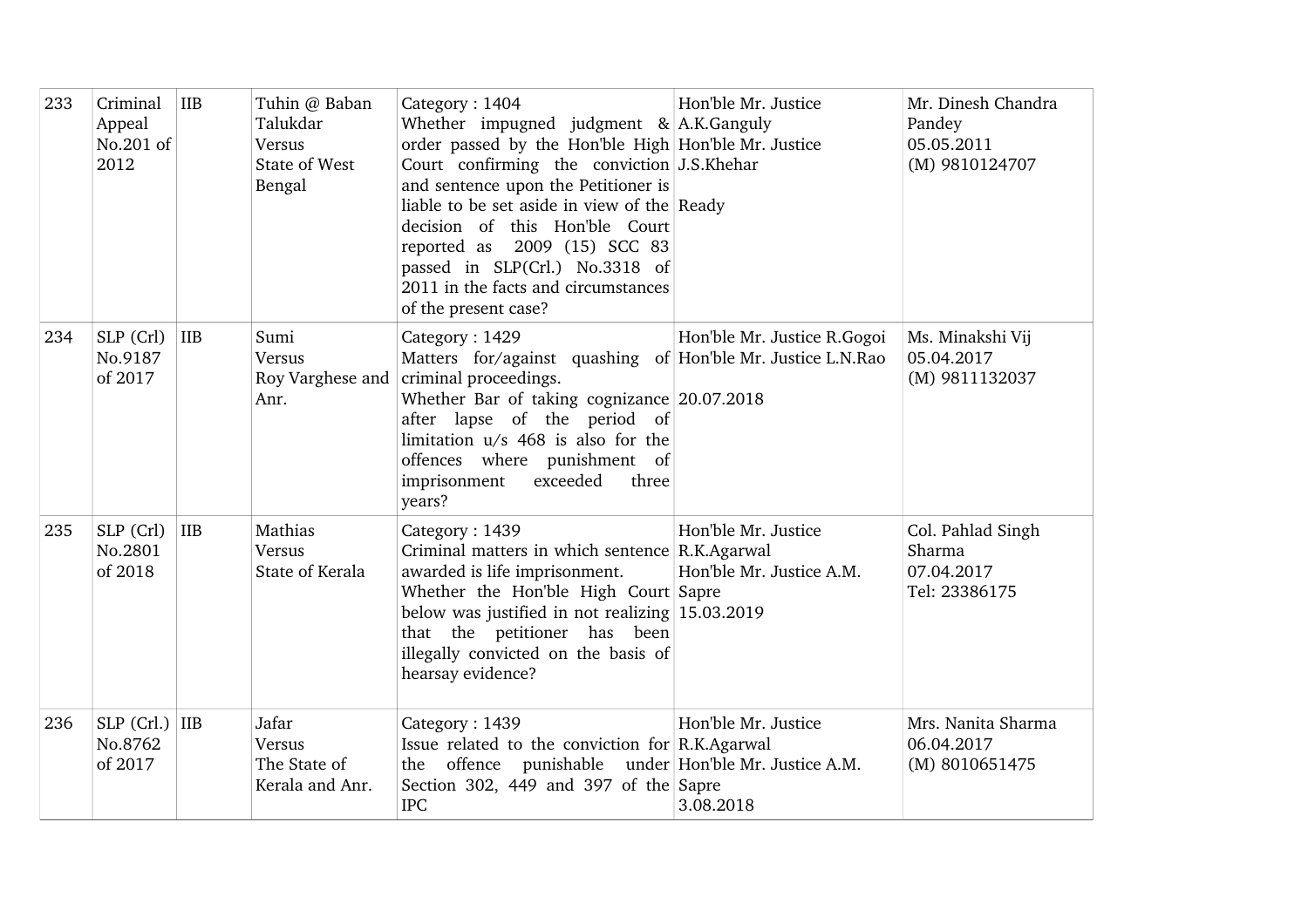| 237 | $SLP$ (Crl.) IIB<br>Nos.8933<br>$-8947$ of<br>2016 |            | State of Kerala<br>and Anr.<br>Versus<br>N.K.Rasheed and<br>Anr.               | Category: 1415<br>Related<br>Matter<br>To<br>Punishable Of The Prevention Of Hon'ble Mr. Justice A. Mishra Respondent in<br>Food Adulteration Act, 1954, (FOR 17.05.2018<br>Short, ;THE Act') Read With Rule<br>44a Of The Prevention Of Food<br>Adulteration Rules, 1955.                                                                                                         | Hon'ble Mr.<br>Offences JusticeJ.S.Khehar                                          | Ms. Nidhi<br>appointed for<br>SLP(Crl.)8939/2016<br>on 09.08.2017<br>Tel: 23381257 |
|-----|----------------------------------------------------|------------|--------------------------------------------------------------------------------|------------------------------------------------------------------------------------------------------------------------------------------------------------------------------------------------------------------------------------------------------------------------------------------------------------------------------------------------------------------------------------|------------------------------------------------------------------------------------|------------------------------------------------------------------------------------|
| 238 | <b>SLP</b><br>(Cr.)D<br>No.40131<br>of 2017        | <b>IIB</b> | Ramesan (D)<br>through Lr. Girija<br>$\mathbf{A}$<br>Versus<br>State of Kerala | Category: 1408<br>Issue related to conviction against J<br>the offence $u/s$ Section 55(a) and Hon'ble Mr. Justice<br>(g) of the Abkari Act.<br>Whether High Court rightly held<br>irregularity<br>in<br>that<br>collection and mutilated seal and<br>label on material objects which<br>were returned to Station House<br>officer for safe custody is of no<br>legal consequence? | Hon'ble Mr. Justice A.K.Sikri.<br>A.Bhushan<br>sample 17.08.2018                   | Ms. Anjani Kumar<br>Mishra<br>07.04.2017<br>(M) 9213145580                         |
| 239 | <b>SLP</b><br>(Cr.)D<br>No.34335<br>of 2017        | <b>IIB</b> | Sivadas<br>Versus<br>The State of<br>Kerala                                    | Category: 1438                                                                                                                                                                                                                                                                                                                                                                     | Hon'ble Mr. Justice Deepak<br>Gupta<br>(Chamber)<br>Defective Matter<br>14.05.2018 | Mr. Nitin Kumar Thakur<br>03.03.2016<br>9313944141                                 |
| 240 | <b>SLP</b><br>(Cr.)D<br>No.4115<br>of 2017         | <b>IIB</b> | Lalu<br>Versis<br>State of Kerala                                              | Category: 1438                                                                                                                                                                                                                                                                                                                                                                     | Hon'ble Mr. Justice Navin<br>Sinha<br>(Chamber)<br>Defective Matter<br>9.07.2018   | Mr. Parmanand Gaur<br>15.05.2015<br>9312242835                                     |
| 241 | <b>SLP</b><br>(Cr.)D<br>No.25012<br>of 2017        | <b>IIB</b> | Anuradha Bera<br>and Anr.<br>Versus<br>State of West<br>Bengal                 | Category: 1439<br>Issue related to conviction u/s 302 R.K.Agarwal<br>IPC.<br>Whether the prosecution could Sapre<br>prove the case against the petitoner                                                                                                                                                                                                                           | Hon'ble Mr. Justice<br>Hon'ble Mr. Justice A.M.                                    | Ms. Laxmi Arvind<br>11.04.2017<br>(M) 9910605059                                   |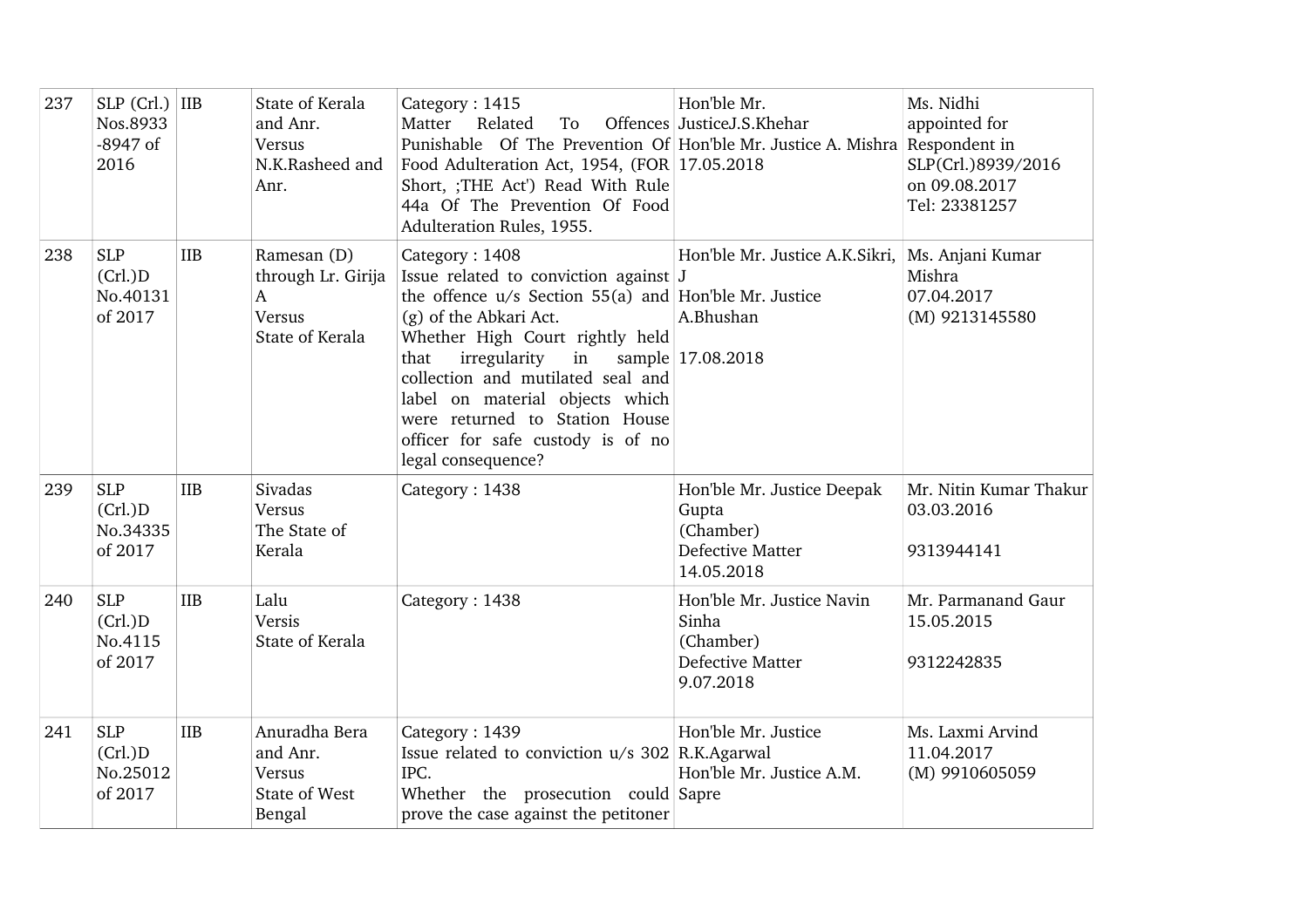|     |                                                                |            |                                            | by cogent reliable and trustworthy $27.08.2018$<br>evidence?                          |                                                                                                       |                                                         |
|-----|----------------------------------------------------------------|------------|--------------------------------------------|---------------------------------------------------------------------------------------|-------------------------------------------------------------------------------------------------------|---------------------------------------------------------|
| 242 | Criminal<br>Appeal<br>No. 1372<br>of 2010                      | <b>IIB</b> | Suresh and Anr.<br>V/s State of<br>Haryana | Category: 1414<br>ISSUE RELATED TO CONFIRMING<br>THE CONVICTION U/S 15 NDPS           | HON'BLE MR. JUSTICE D.K.<br><b>JAIN</b><br>HON'BLE MR. JUSTICE H.L.<br><b>DATTU</b><br>Ready          | Ajay Sharma<br>21.05.2009<br>9891026780                 |
| 243 | Criminal<br>Appeal<br>No. 986<br>of 2009<br>and 988<br>of 2009 | <b>IIB</b> | Laxmi Narain Vs.<br>State of Haryana       | Category: 1404<br>ISSUE RELATED TO ACQUITTAL<br>U/S 364A, 148,149 IPC                 | HON'BLE MR. JUSTICE<br><b>ALTMAS KABIR</b><br>HON'BLE MR. JUSTICE<br><b>CYRIAC JOSEPH</b><br>Ready    | Mr. Krishnanand<br>Pandey<br>13.06.2008<br>9810138294   |
| 244 | Criminal<br>Appeal<br>No. 456<br>of 2010                       | <b>IIB</b> | Maru Singh Vs<br>State of Haryana          | Category: 1418<br><b>ISSUE RELATED TO CONFIRMING</b><br>THE CONVICTION U/S 302 34 IPC | HON'BLE MR. JUSTICE<br>PINAKI CHANDRA GHOSE<br>HON'BLE MR. JUSTICE R.K.<br><b>AGRAWAL</b><br>Ready    | Mr. Milind Kumar<br>27.08.2008<br>9868161390            |
| 245 | Criminal<br>Appeal<br>No. 1790<br>of 2010                      | <b>IIB</b> | Ishwar Singh Vs<br>State of Haryana        | Category: 1418<br>ISSUE RELATED TO CONFIRMING<br>THE CONVICTION U/S 302 IPC           | HON'BLE MR. JUSTICE P.<br>SATHASIVAM<br>HON'BLE DR. JUSTICE B.S.<br><b>CHAUHAN</b><br>Ready           | Mr. R.V. Kameshwaran<br>27.07.2009<br>9810052313        |
| 246 | Criminal<br>Appeal<br>No. 1171<br>of 2010                      | IIB        | Inderjeet Vs State<br>of Haryana           | Category:<br><b>ISSUE RELATED TO CONFIRMING</b><br>THE CONVICTION U/S 18B NDPS        | HON'BLE MR. JUSTICE<br><b>DALVEER BHANDARI</b><br>HON'BLE MR. JUSTICE<br><b>DEEPAK VERMA</b><br>Ready | Mr. Harinder Singh<br>Mohan<br>03.03.2009<br>9810285363 |
| 247 | Criminal                                                       | IIB        | Satish Kumar Vs.                           | Category: 1418                                                                        | HON'BLE MR. JUSTICE D.K.                                                                              | Mr. Subro Sanyal                                        |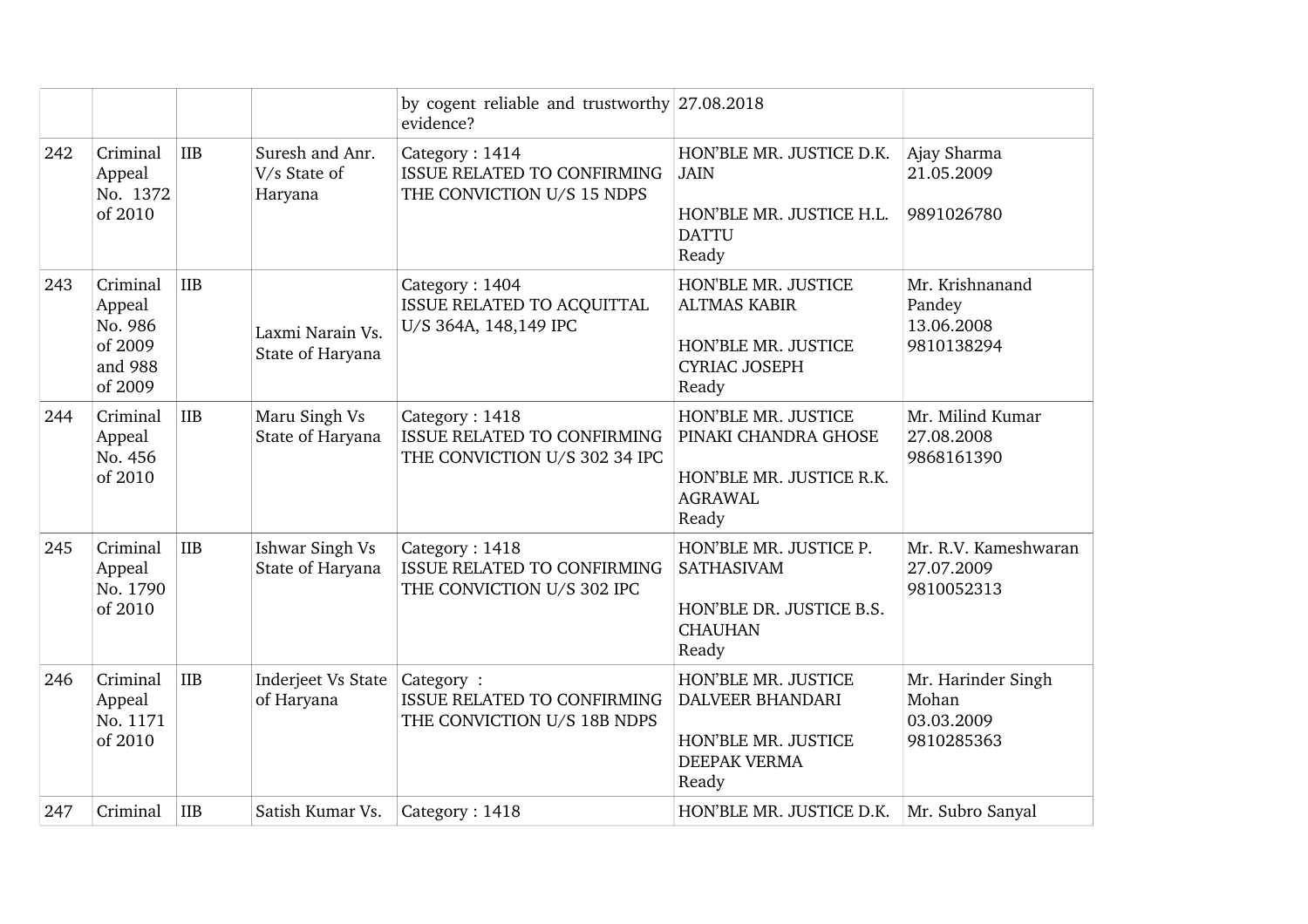|     | Appeal<br>No. 1835<br>of 2010                      |            | State of Haryana                                             | <b>ISSUE RELATED TO CONFIRMING</b><br>THE CONVICTION U/S<br>302,506,323 r/w 34 IPC                  | <b>JAIN</b><br>HON'BLE MR. JUSTICE H.L.<br><b>DATTU</b><br>Ready                                                                              | 14.05.2009<br>9871314996                        |
|-----|----------------------------------------------------|------------|--------------------------------------------------------------|-----------------------------------------------------------------------------------------------------|-----------------------------------------------------------------------------------------------------------------------------------------------|-------------------------------------------------|
| 248 | Criminal<br>Appeal<br>No. 553<br>of 2012           | <b>IIB</b> | Pradeep Vs.<br>Pradeep                                       | Category: 1418<br><b>ISSUE RELATED TO CONFIRMING</b><br>THE CONVICTION U/S 302, 34,<br>448, 324 IPC | HON'BLE MR. JUSTICE S.A.<br><b>BOBDE</b><br>HON'BLE MR. JUSTICE<br><b>ASHOK BHUSHAN</b><br>Ready                                              | Mr. Sunil Kr. Verma<br>01.02.2010<br>9811384198 |
| 249 | Criminal<br>Appeal<br>No. 696<br>of 2010           | <b>IIB</b> | Gaurav Mani Vs.<br>State of Haryana                          | Category: 1404<br>ISSUE RELATED TO CONFIRMING<br>THE CONVICTION U/S 302, 34,<br>448, 324 IPC        | HON'BLE MR. JUSTICE V.<br><b>GOPALA GOWDA</b><br>HON'BLE MR. JUSTICE<br>ADARSH KUMAR GOEL<br>Ready                                            | Mr. T.N. Singh<br>09.07.2009<br>9818340391      |
| 250 | Criminal<br>Appeal<br>No. 1298-<br>1299 of<br>2011 | IIB        | Gurmukh Singh<br>@ Binda and Ors.<br>Vs. State of<br>Haryana | Category: 1418<br><b>ISSUE RELATED TO CONFIRMING</b><br>THE CONVICTION U/S 302,324,34<br><b>IPC</b> | HON'BLE MR. JUSTICE<br><b>MADAN B. LOKUR</b><br>HON'BLE MR. JUSTICE C.<br><b>NAGAPPAN</b><br>Ready                                            | Mr. Gopal Prasad<br>16.09.2013<br>9810009087    |
| 251 | Criminal<br>Appeal<br>No. 1397<br>OF 2010          | IIB        | Hardeep Singh<br>Vs. State of<br>Haryana                     | Category: 1414<br><b>ISSUE RELATED TO CONFIRMING</b><br>THE CONVICTION U/S 15 NDPS<br><b>ACT</b>    | HON'BLE MR. JUSTICE T.S.<br><b>THAKUR</b><br>HON'BLE MR. JUSTICE<br>ADARSH KUMAR GOEL<br>HON'BLE MRS. JUSTICE R.<br><b>BANUMATHI</b><br>Ready | Mr. B.S. Banthia<br>29.07.2009<br>9811253870    |
| 252 | Criminal<br>Appeal                                 | <b>IIB</b> | Sunil @ Sheel Vs.<br>State of Haryana                        | Category: 1418<br><b>ISSUE RELATED TO CONFIRMING</b>                                                | HON'BLE MR. JUSTICE<br><b>AFTAB ALAM</b>                                                                                                      | Mr. A.Venayagam Balan<br>24.11.2009             |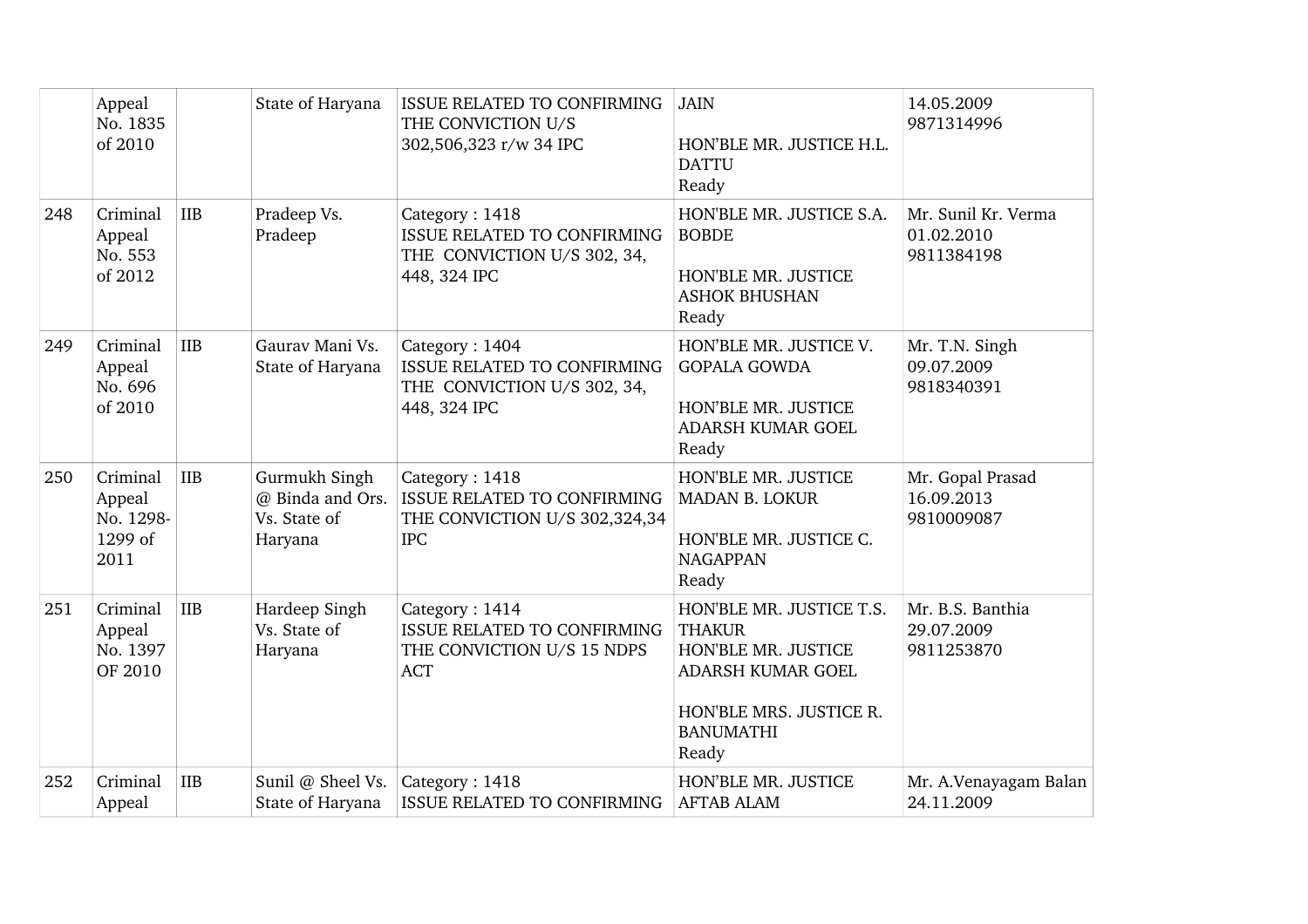|     | No. 2317<br>of 2010                       |            |                                                | THE CONVICTION U/S 307, 34 IPC HON'BLE MR. JUSTICE H.L.                                         | <b>GOKHALE</b><br>Ready                                                                                   | 9873874363                                          |
|-----|-------------------------------------------|------------|------------------------------------------------|-------------------------------------------------------------------------------------------------|-----------------------------------------------------------------------------------------------------------|-----------------------------------------------------|
| 253 | Criminal<br>Appeal<br>No. 1170<br>of 2010 | <b>IIB</b> | Surinder Singh<br>Vs. State of<br>Haryana      | Category: 1418<br>ISSUE RELATED TO CONFIRMING<br>THE CONVICTION U/S 302/201<br><b>IPC</b>       | HON'BLE MR. JUSTICE<br>DALVEER BHANDARI<br>HON'BLE MR. JUSTICE<br><b>DEEPAK VERMA</b><br>Ready            | Mr. Rishi Malhotra,<br>04.01.2010<br>9810110060     |
| 254 | Criminal<br>Appeal<br>No. 1555<br>of 2010 | <b>IIB</b> | Prakash @ Om<br>Prakash Vs. State<br>of Haryan | Category: 1418<br><b>ISSUE RELATED TO CONFIRMING</b><br>THE CONVICTION U/S 302, 120B,<br>34 IPC | HON'BLE MR. JUSTICE V.S.<br><b>SIRPURKAR</b><br>HON'BLE MR. JUSTICE<br><b>CYRIAC JOSEPH</b><br>Ready      | Mr. Rakhi Ray<br>21.11.2009<br>9868123374           |
| 255 | Criminal<br>Appeal<br>No. 1284<br>OF 2011 | IIB        | Phoola Singh Vs.<br>State of Haryan            | Category: 1418<br>ISSUE RELATED TO CONFIRMING<br>THE CONVICTION U/S<br>302,323,506,34 IPC       | HON'BLE MR. JUSTICE<br><b>MARKANDEY KATJU</b><br>HON'BLE MRS. JUSTICE<br><b>GYAN SUDHA MISRA</b><br>Ready | Mr. B.K. Satija<br>18.03.2012<br>9810347884         |
| 256 | Criminal<br>Appeal<br>No. 1043<br>of 2011 | <b>IIB</b> | Salwinder Singh<br>Vs. State of<br>Haryana     | Category: 1418<br>ISSUE RELATED TO CONFIRMING<br>THE CONVICTION U/S 302, 148,<br>149 IPC        | HON'BLE MR. JUSTICE V.S.<br><b>SIRPURKAR</b><br>HON'BLE MR. JUSTICE T.S.<br><b>THAKUR</b><br>Ready        | Mrs. Sudha Gupta<br>15.06.2010<br>9868579677        |
| 257 | Criminal<br>Appeal<br>No. 1888<br>of 2011 | <b>IIB</b> | Surinder Vs. State<br>of Haryana               | Category: 1418<br>ISSUE RELATED TO CONFIRMING<br>THE CONVICTION U/S 302, 34 IPC                 | HON'BLE MR. JUSTICE<br><b>ASOK KUMAR GANGULY</b><br><b>HON'BLE MRS. JUSTICE</b>                           | Capt. Karan Singh Bhati<br>27.09.2010<br>9811168948 |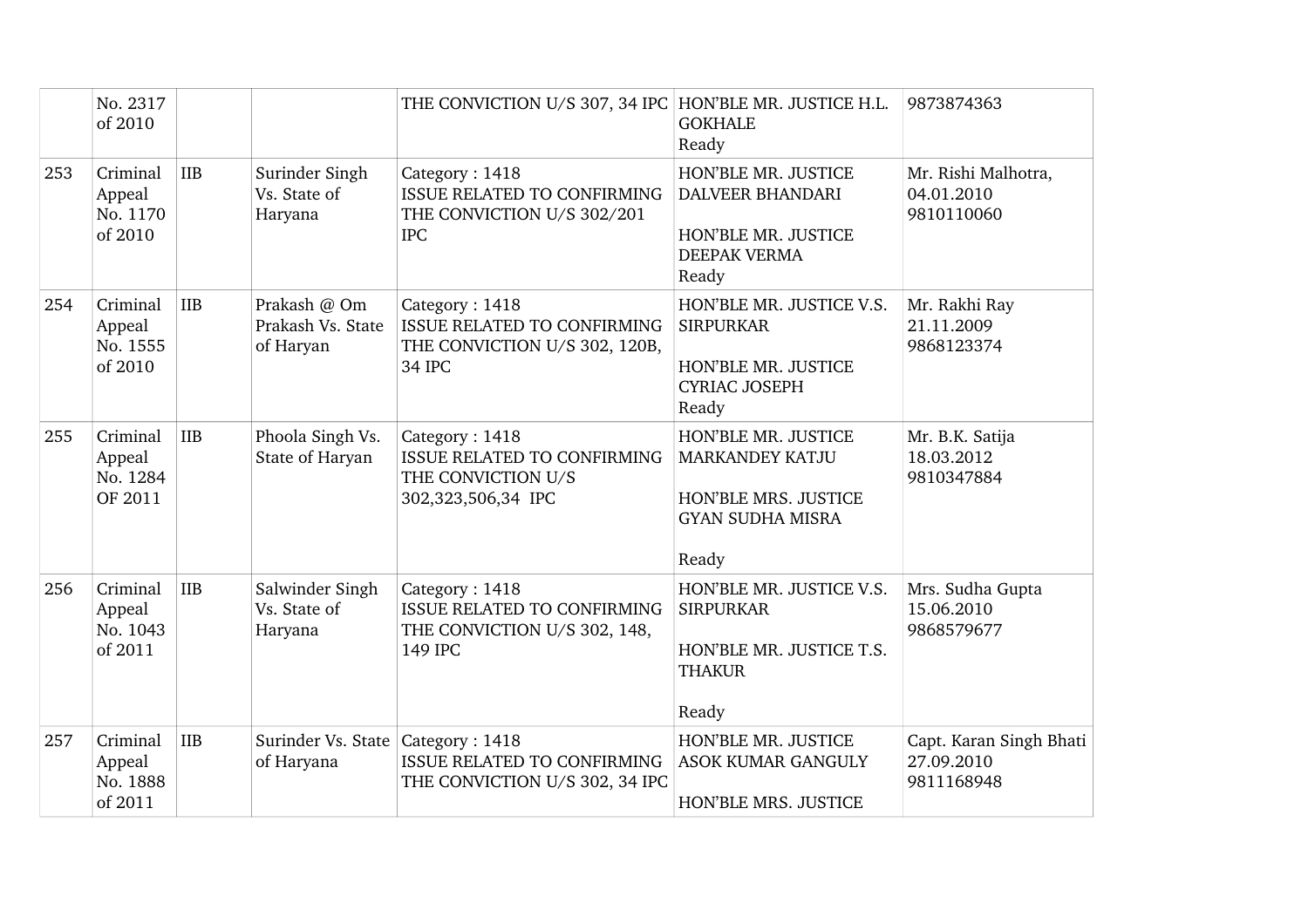|     |                                                    |            |                                                |                                                                                                     | <b>GYAN SUDHA MISRA</b><br>Ready                                                                          |                                                        |
|-----|----------------------------------------------------|------------|------------------------------------------------|-----------------------------------------------------------------------------------------------------|-----------------------------------------------------------------------------------------------------------|--------------------------------------------------------|
| 258 | Criminal<br>Appeal<br>No. 1797-<br>1798 of<br>2010 | <b>IIB</b> | State of Haryana<br>Vs. Anand Kindo<br>and Ors | Category: 1418<br>ISSUE RELATED TO ACQUITTAL<br>U/S 302 IPC                                         | HON'BLE MR. JUSTICE D.K.<br><b>JAIN</b><br>HON'BLE MR. JUSTICE H.L.<br><b>DATTU</b><br>Ready              | Mr. Rajesh Srivastava<br>08.09.2010<br>9716924036      |
| 259 | Criminal<br>Appeal<br>No. 1657<br>of 2010          | <b>IIB</b> | Jyoti Vs. State of<br>Haryana                  | Category: 1418<br>ISSUE RELATED TO CONFIRMING<br>THE CONVICTION U/S 302, 34<br><b>IPC</b>           | HON'BLE MR. JUSTICE<br><b>AFTAB ALAM</b><br>HON'BLE MR. JUSTICE R.M.<br><b>LODHA</b><br>Ready             | Mr. Praveen Aggarwal<br>19.07.2010<br>9811702850       |
| 260 | Criminal<br>Appeal<br>No. 2350<br>of 2011          | <b>IIB</b> | Mohd. Rizwan Vs.<br>State of Haryana           | Category: 1418<br><b>ISSUE RELATED TO CONFIRMING</b><br>THE CONVICTION U/S 302, 34 IPC              | HON'BLE MR. JUSTICE<br><b>SHIVA KIRTI SINGH</b><br>HON'BLE MR. JUSTICE A.M.<br><b>KHANWILKAR</b><br>Ready | Mr. Ruksana<br>Choudhury<br>20.09.2010<br>9810437527   |
| 261 | Criminal<br>Appeal<br>No. 439<br>of 2011           | IIB        | Sanjay Vs. State<br>of Haryana                 | Category: 1404<br><b>ISSUE RELATED TO CONFIRMING</b><br>THE CONVICTION U/S 376(2) (G)<br><b>IPC</b> | HON'BLE MR. JUSTICE<br><b>MARKANDEY KATJU</b><br>HON'BLE MRS. JUSTICE<br><b>GYAN SUDHA MISRA</b><br>Ready | Mr. V. Siva<br>Subramaniam<br>13.09.2010<br>9818060744 |
| 262 | Criminal<br>Appeal<br>No. 1480<br>of 2011          | IIB        | Harbhajan Singh<br>Vs. State of<br>Haryan      | Category: 1414<br><b>ISSUE RELATED TO CONFIRMING</b><br>THE CONVICTION U/S 15, 25<br><b>NDPS</b>    | HON'BLE MR. JUSTICE<br><b>CYRIAC JOSEPH</b><br>HON'BLE MR. JUSTICE T.S.<br><b>THAKUR</b><br>Ready         | Mr. Brij Bhushan<br>27.09.2009<br>9910509439           |
| 263 | Criminal                                           | <b>IIB</b> | Nand Kishore @                                 | Category: 1418                                                                                      | HON'BLE MR. JUSTICE                                                                                       | Mr. C.S. Ashri                                         |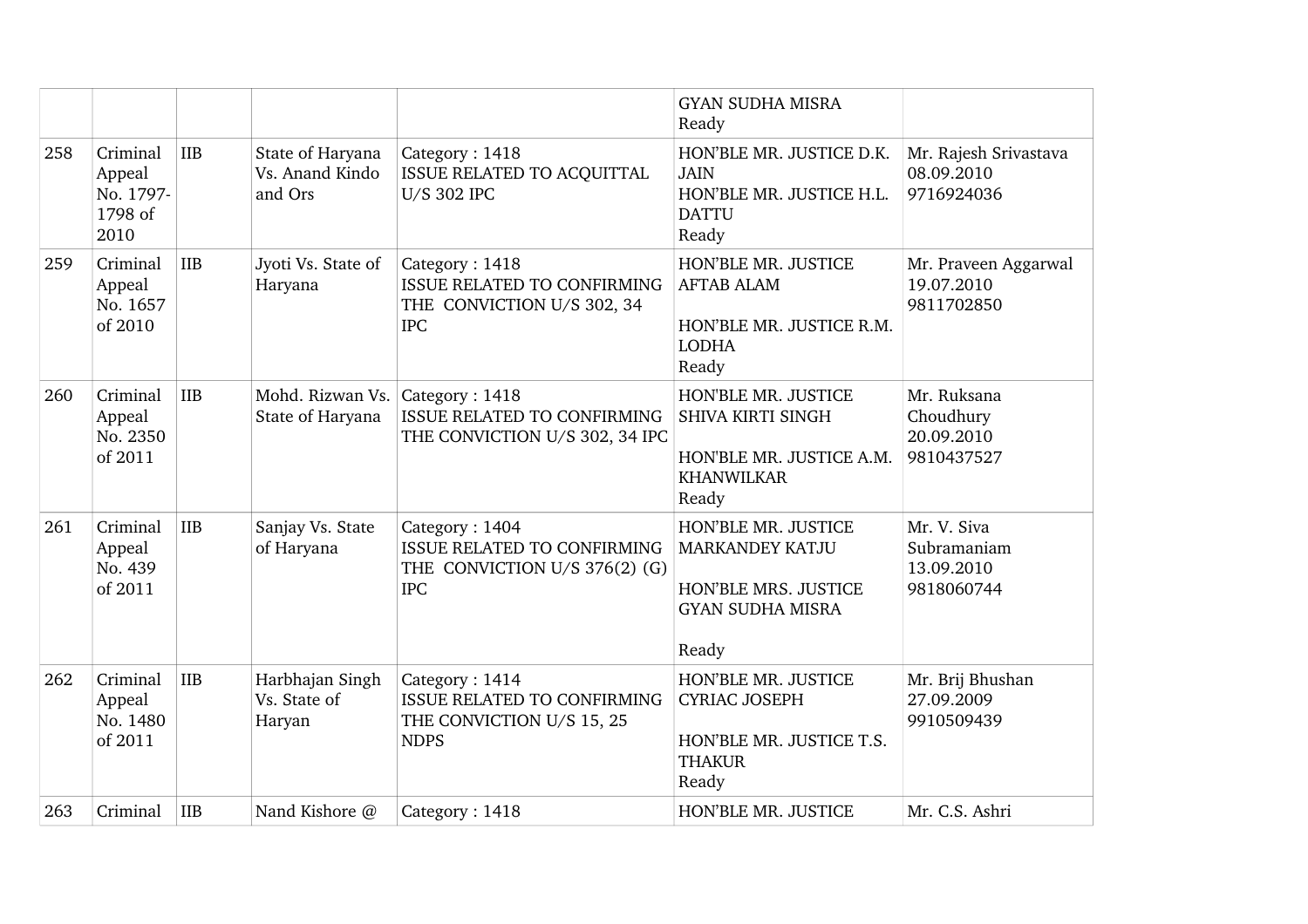|     | Appeal<br>No. 1201<br>of 2010             |            | Balli @ Ors Vs.<br>State of Haryana        | <b>ISSUE RELATED TO CONFIRMING</b><br>THE CONVICTION U/S<br>302,323,148 IPC                                  | <b>DALVEER BHANDARI</b><br>HON'BLE MR. JUSTICE<br>DEEPAK VERMA<br>Ready                                      | 30.04.2010<br>9818186026                         |
|-----|-------------------------------------------|------------|--------------------------------------------|--------------------------------------------------------------------------------------------------------------|--------------------------------------------------------------------------------------------------------------|--------------------------------------------------|
| 264 | Criminal<br>Appeal<br>No. 1866<br>of 2011 | <b>IIB</b> | Raju @ Rajinder<br>Vs. State of<br>Haryana | Category: 1418<br><b>ISSUE RELATED TO CONFIRMING</b><br>THE CONVICTION U/S 395,397<br>IPC and 25 of Arms Act | HON'BLE MR. JUSTICE<br><b>ASOK KUMAR GANGULY</b><br>HON'BLE MRS. JUSTICE<br><b>GYAN SUDHA MISRA</b><br>Ready | Mr. Gaurav Agrawal<br>02.02.2011<br>9811284039   |
| 265 | Criminal<br>Appeal<br>No. 398<br>of 2012  | <b>IIB</b> | Jagdish Vs. State<br>of Haryana            | Category: 1414<br>ISSUE RELATED TO CONFIRMING<br>THE CONVICTION U/S 15 NDPS<br><b>ACT</b>                    | HON'BLE MR. JUSTICE T.S.<br><b>THAKUR</b><br>HON'BLE MRS. JUSTICE<br><b>GYAN SUDHA MISRA</b><br>Ready        | Mrs. Sangeet Kumar<br>24.11.2011<br>9911767439   |
| 266 | Criminal<br>Appeal<br>No. 785<br>of 2012  | <b>IIB</b> | Mange Ram Vs.<br>State of Haryana          | Category: 1418<br>ISSUE RELATED TO CONFIRMING<br>THE CONVICTION U/S 302,449<br>IPC and 27 Arms Act           | HON'BLE MR. JUSTICE P.<br><b>SATHASIVAM</b><br>HON'BLE MR. JUSTICE J.<br><b>CHELAMESWAR</b><br>Ready         | Mr. Amit Kumar<br>09.08.2011<br>9312267089       |
| 267 | Criminal<br>Appeal<br>No. 672<br>of 2012  | <b>IIB</b> | Ram Prasad Vs.<br>State of Haryana         | Category: 1418<br>ISSUE RELATED TO CONFIRMING<br>THE CONVICTION U/S 302,449<br>IPC and 27 Arms Act           | HON'BLE MR. JUSTICE P.<br>SATHASIVAM<br>HON'BLE MR. JUSTICE J.<br><b>CHELAMESWAR</b><br>Ready                | Mr. Shekhar Prit Jha<br>04.05.2011<br>9811009625 |
| 268 | Criminal                                  | IIB        | Krishan Vs. State                          | Category: 1418                                                                                               | HON'BLE MR. JUSTICE A.K.                                                                                     | Mr. R.C. Kohli,                                  |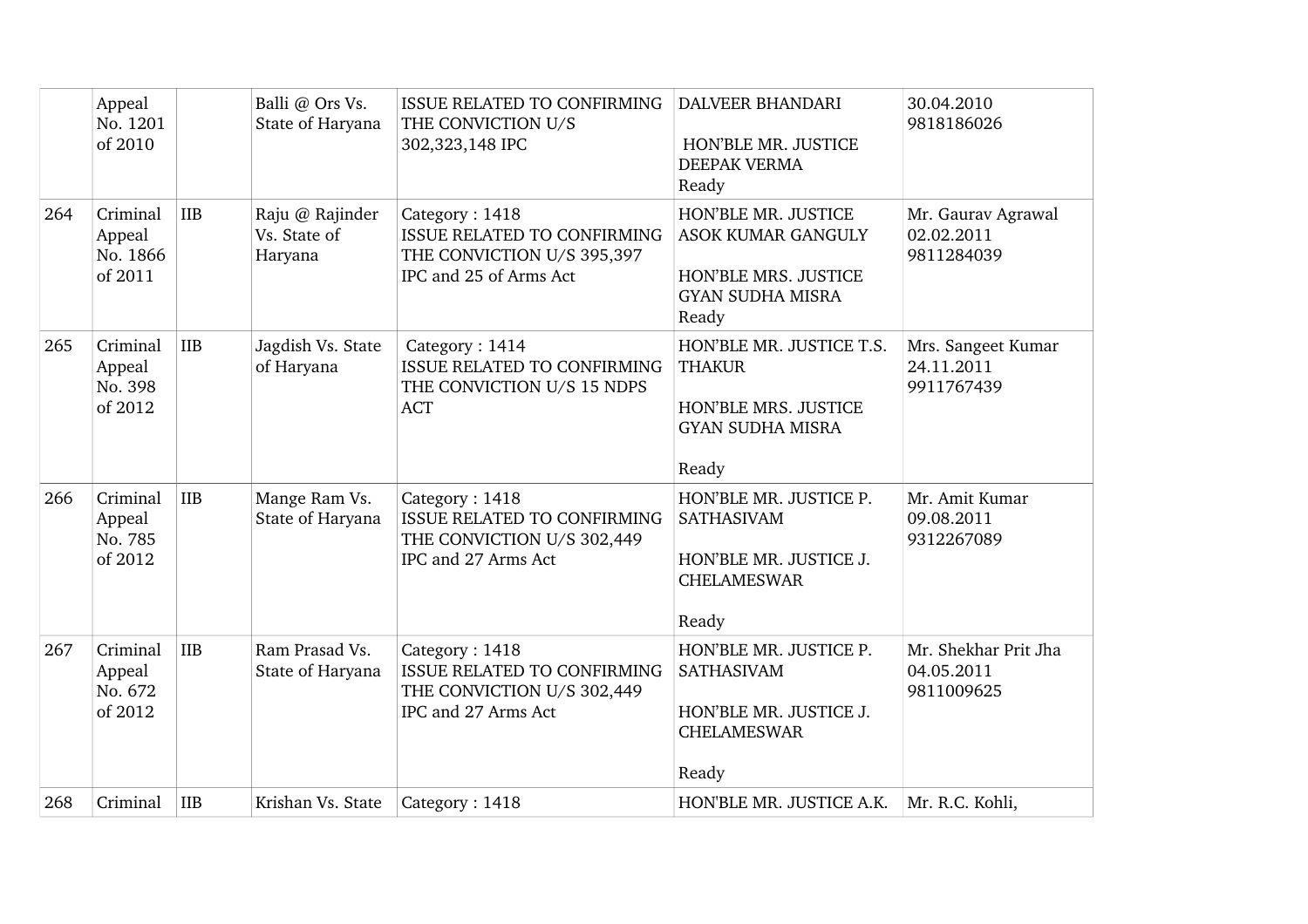|     | Appeal<br>No. 1721<br>of 2012             |            | of Haryan                                                       | ISSUE RELATED TO CONFIRMING<br>THE CONVICTION U/S 302,449<br>IPC and 27 Arms Act                                                                                                                                                                                                                                                        | <b>SIKRI</b><br>HON'BLE MR. JUSTICE<br><b>UDAY UMESH LALIT</b><br>Ready                            | 27.07.2011<br>011-23386286                                                   |
|-----|-------------------------------------------|------------|-----------------------------------------------------------------|-----------------------------------------------------------------------------------------------------------------------------------------------------------------------------------------------------------------------------------------------------------------------------------------------------------------------------------------|----------------------------------------------------------------------------------------------------|------------------------------------------------------------------------------|
| 269 | Criminal<br>Appeal<br>No. 1448<br>of 2012 | <b>IIB</b> | Vishav Kumar and Category: 1418<br>Anr. Vs. State of<br>Haryana | ISSUE RELATED TO CONFIRMING<br>THE CONVICTION U/S 302,449<br>IPC and 27 Arms Act                                                                                                                                                                                                                                                        | HON'BLE MR. JUSTICE<br><b>AFTAB ALAM</b><br>HON'BLE MRS. JUSTICE<br>RANJANA PRAKASH DESAI<br>Ready | Mr. Jitendra Kumar<br>09.12.2011<br>9811215039                               |
| 270 | Criminal<br>Appeal<br>No. 1175<br>of 2012 | <b>IIB</b> | Kamal Vs. State of Category: 1418<br>Haryana                    | <b>ISSUE RELATED TO CONFIRMING</b><br>THE CONVICTION U/S 302,449<br>IPC and 27 Arms Act                                                                                                                                                                                                                                                 | HON'BLE MR. JUSTICE<br><b>RANJAN GOGOI</b><br>HON'BLE MR. JUSTICE R.K.<br><b>AGRAWAL</b><br>Ready  | Mr. Balraj Dewan<br>15.02.2012<br>9717950643                                 |
| 271 | Criminal<br>Appeal<br>No.<br>437/14       | <b>IIB</b> | Jasbir Kaur<br><b>Vs</b><br>State of Punjab &<br>Ors.           | Category: 1418,<br>Whether the high court failed to<br>appreciate the material facts of the<br>matter that there were two<br>eyewitnesses and one of them is an<br>injured eyewitness and they have<br>deposed that the accused no. 1<br>along with the accused no. 2 and 3<br>had attacked the deceased and then<br>kill the deceased? | HON'BLE MR. JUSTICE H.L.<br><b>GOKHALE</b><br>HON'BLE MR. JUSTICE<br><b>DIPAK MISHRA</b><br>Ready  | Pukhramban Ramesh<br>Kumar,<br>Appointed date - 22-<br>04-2009<br>9811851800 |
| 272 | Criminal<br>Appeal                        | <b>IIB</b> | Avtar Singh & Anr Category: 1404,<br><b>Vs</b>                  | Against Conviction U/S                                                                                                                                                                                                                                                                                                                  | HON'BLE MR. JUSTICE H.L.<br><b>DATTU</b>                                                           | E.R. Sumathy,<br>Appointed date - 08-                                        |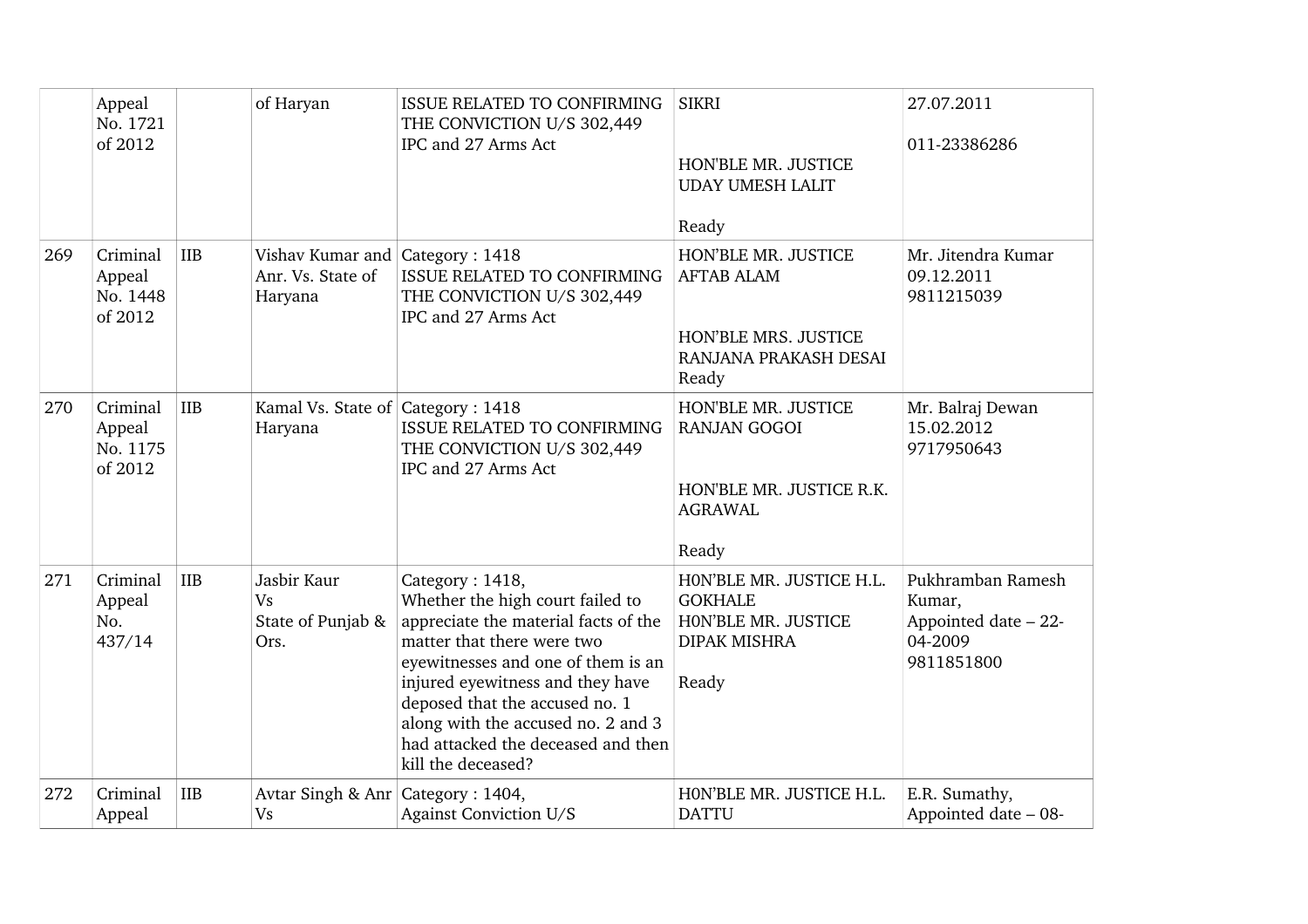|     | No.<br>1050/201<br>3                                                  | State of Punjab                                        | 366/506/342/376(2)(g) OF IPC.                                                                                                                                                                                                                                                                                          | HON'BLE MR. JUSTICE M.Y.<br><b>EQBAL</b><br>Ready                                             | 09-2011<br>9999009216                                                      |
|-----|-----------------------------------------------------------------------|--------------------------------------------------------|------------------------------------------------------------------------------------------------------------------------------------------------------------------------------------------------------------------------------------------------------------------------------------------------------------------------|-----------------------------------------------------------------------------------------------|----------------------------------------------------------------------------|
| 273 | IIB<br>Criminal<br>Appeal<br>No.<br>196/2013                          | Union of India &<br>Ors.<br><b>Vs</b><br>Karnail Chand | Category: 1418,<br>Whether the accused in court<br>martial system has the right to legal HON'BLE MR. JUSTICE<br>aid at state expenses during trial in<br>the absence of legal provisions in<br>this regard?                                                                                                            | HON'BLE MR. JUSTICE H.L.<br><b>DATTU</b><br><b>RANJAN GOGOI</b><br>Ready                      | V.P. Appan,<br>Appointed date - 02-<br>12-2011<br>9911125599, 26263085     |
| 274 | <b>IIB</b><br>Criminal<br>Appeal<br>No.789/2<br>016                   | Jasbir Singh<br><b>Vs</b><br>State of Punjab           | Category: 1418,<br>Against Conviction U/S 302 IPC<br>And 27 Of Arms Act.                                                                                                                                                                                                                                               | HON'BLE MR. JUSTICE<br>DIPAK MISRA,<br>HON'BLE MR. JUSTICE A.M.<br><b>KHANWILKAR</b><br>Ready | Shivram Sharma,<br>Appointed date - 19-<br>10-2012<br>9873825708           |
| 275 | Criminal<br><b>IIB</b><br>Appeal<br>No.<br>1348/201<br>5              | Daljit Kumar<br><b>Vs</b><br>State of Punjab           | Category: 1418,<br>Whether high court is justified in<br>dismissing the appeal of the<br>petitioner without considering that<br>he was declared as innocent by the<br>enquiry conducted by dw6                                                                                                                         | HON'BLE MR. JUSTICE<br>JAGDISH SINGH KHEHAR,<br>HON'BLE MR. JUSTICE R.<br>BANUMATHI.<br>Ready | K. Sarada Devi,<br>Appointed date - 21-12-<br>2012<br>9990880558           |
| 276 | Criminal<br><b>IIB</b><br>Appeal<br>No.<br>1391/201<br>$\overline{4}$ | Resham<br><b>Vs</b><br>State of Punjab                 | Category: 1418,<br>Whether In The Instant Case Based<br>On Circumstantial Evidence, The<br>Circumstances Form A Chain Of<br>Events From Which Only Irresistible PINAKI CHANDRA GHOSE.<br>Conclusion About The Guilt Of The<br>Accused May Be Safely Drawn And<br>No Other Hypothesis Against The<br>Guilt Is Possible? | HON'BLE MR. JUSTICE<br>CHANDRAMAULI KR.<br>PRASAD,<br>HON'BLE MR. JUSTICE<br>Ready            | Ratan Kumar<br>Choudhuri,<br>Appointed date - 17-12-<br>2012<br>9810097076 |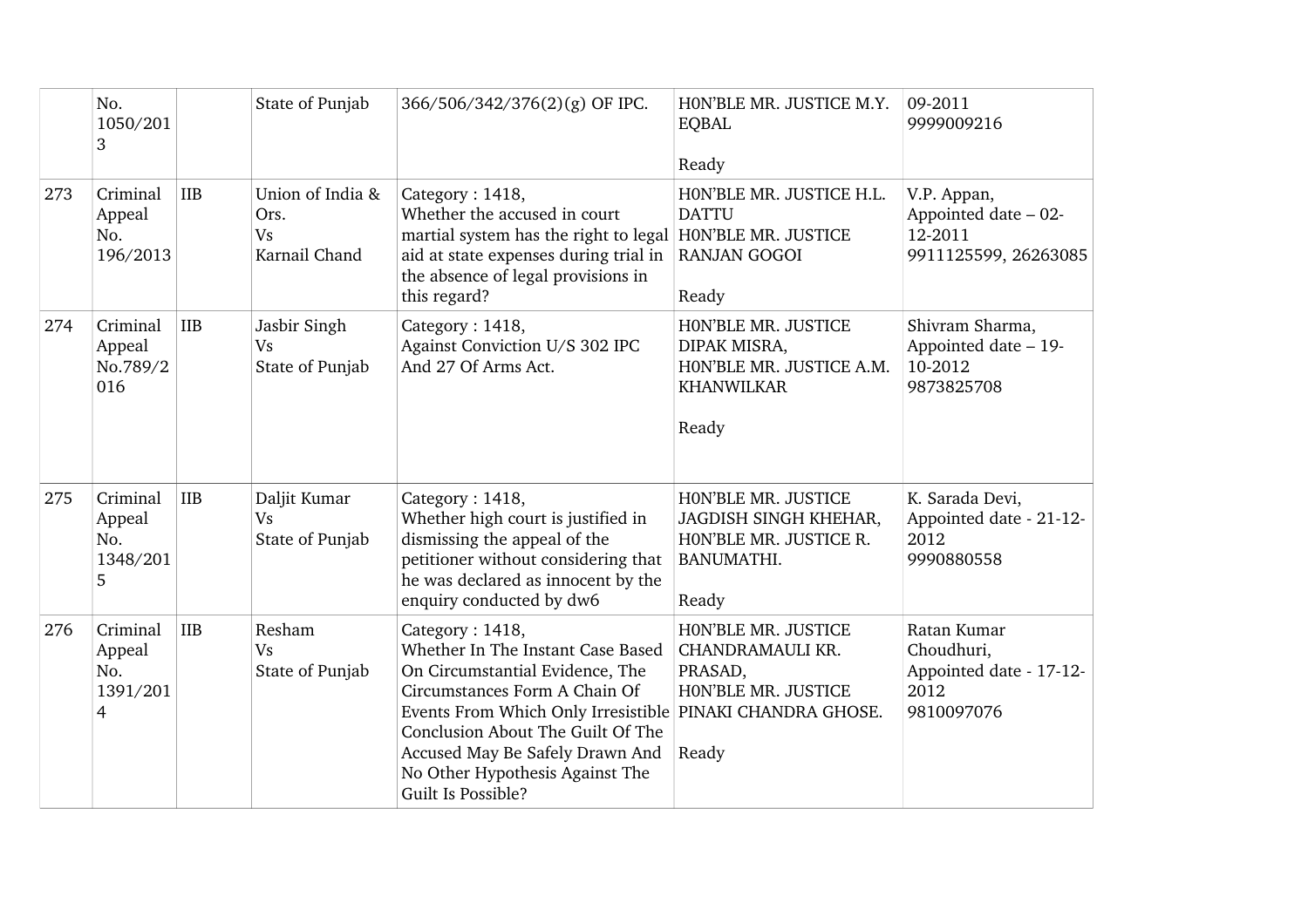| 277 | Criminal<br>Appeal<br>No.<br>588/2014                         | <b>IIB</b> | Honey Sharma<br><b>Vs</b><br>The Union<br>Territory of<br>Chandigarh | Category: 1404,<br>Whether the courts below has<br>considered that the petitioner who<br>is highly educated is trapped by the<br>prosecution and dubbed him as<br>part of "chota rajan" gang and<br>where no ransom was demanded in<br>abduction case?                                                                                                                                    | HON'BLE MR. JUSTICE<br>JAGDISH SINGH KHEHAR,<br>HON'BLE MR. JUSTICE<br>ARUN MISHRA.<br>Ready | Amlan Kumar Ghosh,<br>Appointed date - 06-03-<br>2013<br>9818696047 |
|-----|---------------------------------------------------------------|------------|----------------------------------------------------------------------|-------------------------------------------------------------------------------------------------------------------------------------------------------------------------------------------------------------------------------------------------------------------------------------------------------------------------------------------------------------------------------------------|----------------------------------------------------------------------------------------------|---------------------------------------------------------------------|
| 278 | Criminal<br>Appeal<br>No. 2301-<br>2302/201<br>$\overline{4}$ | <b>IIB</b> | Gurwinder Singh<br>@ Sonu & Etc.<br><b>Vs</b><br>State of Punjab     | Category: 1418,<br>Against conviction u/s 302/34 IPC.                                                                                                                                                                                                                                                                                                                                     | HON'BLE MR. JUSTICE<br>L.NAGESWARA RAO,<br>HON'BLE MR. JUSTICE<br><b>NAVIN SINH</b><br>Ready | Deepak Goel,<br>Appointed date - 24-06-<br>2013<br>9711838218       |
| 279 | Criminal<br>Appeal<br>No.<br>995/2015                         | <b>IIB</b> | Darshan Singh<br><b>Vs</b><br>State of Punjab &<br>Ors.              | Category: 1427,<br>Against Acquittal U/S<br>302/364/201/149 IPC                                                                                                                                                                                                                                                                                                                           | HON'BLE MR. JUSTICE<br>MADAN B. LOKUR,<br>HON'BLE MR. JUSTICE S.A.<br><b>BOBDE</b><br>Ready  | Purnima Bhat Kak,<br>Appointed date - 04-01-<br>2014<br>9811158342  |
| 280 | Criminal<br>Appeal<br>No. 816-<br>818/2015                    | <b>IIB</b> | State of Punjab<br><b>Vs</b><br>Tara Ram @ Tara<br>Etc.              | Category: 1426,<br>Whether The High Court Is<br>Justified In Observing That It Is Not   HON'BLE MR. JUSTICE<br>Possible To Believe That<br>Respondents Accused Were The<br>Same Persons Who Were At Place<br>Of Recovery And Escaped In The<br>Presence Of The Police Officials<br>Without Appreciating The Evidence<br>Adduced By The Prosecution To<br>Prove That Respondents Were Duly | HON'BLE MR. JUSTICE<br>DIPAK MISRA,<br>PRAFULLA C.PANT.<br>Ready                             | Vijay Kumar,<br>Appointed date - 16-<br>02-2015<br>9958706587       |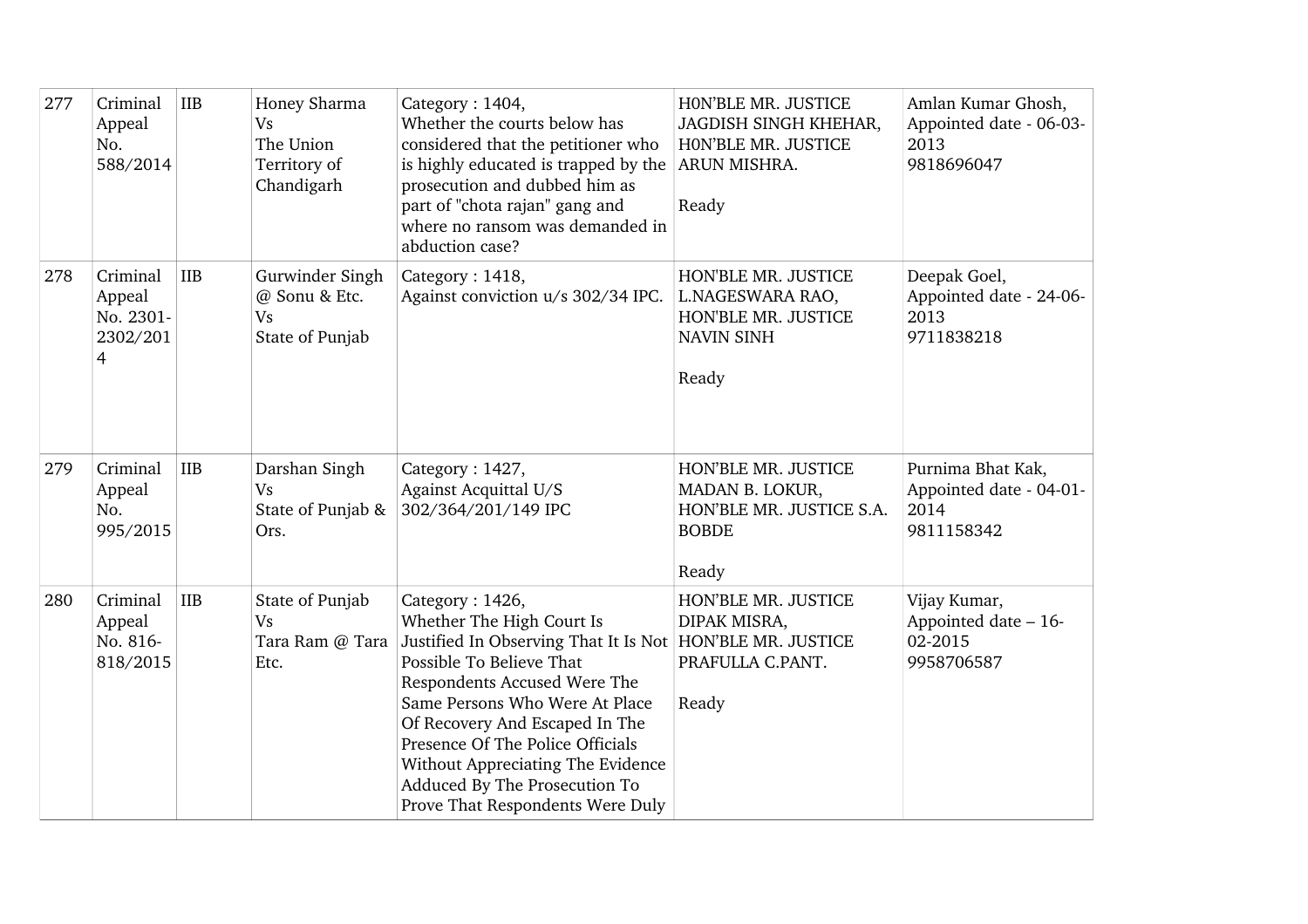|     |                                                         |            |                                                                   | Identified And Those Were Same<br>Persons Who Were Escaped From<br>The Place Of Recovery After Seeing<br>The Police Party?                                                                          |                                                                                                                                                      |                                                                           |
|-----|---------------------------------------------------------|------------|-------------------------------------------------------------------|-----------------------------------------------------------------------------------------------------------------------------------------------------------------------------------------------------|------------------------------------------------------------------------------------------------------------------------------------------------------|---------------------------------------------------------------------------|
| 281 | Criminal<br>Appeal<br>No.<br>98/2013                    | <b>IIB</b> | <b>DHARAMBIR VS</b><br><b>STATE OF</b><br><b>HARYANA</b>          | CATEGORY: 1418<br>WHETHER THE IMPUGNED<br>ORDER PASSED BY THE HIGH<br><b>COURT IS SUSTAINABLE IN VIEW</b><br>OF THE FACTS AS WELL AS LAW?<br>(AGAINST CONVICTION U/S 302<br>IPC AND 27 OF ARMS ACT) | HON'BLE MR. JUSTICE K.S.<br><b>RADHAKRISHNAN</b><br>MR. JUSTICE DIPAK MISRA<br><b>READY</b>                                                          | MD. FARMAN,<br><b>APPOINTED DATE -</b><br>19-07-2012<br>9313508135        |
| 282 | Criminal<br>Appeal<br>No.<br>2192/201<br>$\overline{4}$ | <b>IIB</b> | <b>VINOD VS STATE</b><br>OF HARYANA                               | CATEGORY: 1418<br><b>AGAINST CONVICTION U/S 302</b><br>IPC.                                                                                                                                         | HON'BLE MR. JUSTICE T.S.<br><b>THAKUR</b><br>HON'BLE MR. JUSTICE<br>ADARSH KUMAR GOEL<br>HON'BLE MRS. JUSTICE R.<br><b>BANUMATHI</b><br><b>READY</b> | R. GOPALAKRISHNAN,<br><b>APPOINTED DATE -</b><br>08-11-2012<br>9811502787 |
| 283 | Criminal<br>Appeal<br>No.<br>650/2015                   | <b>IIB</b> | <b>MANJIT SINGH</b><br><b>VS STATE OF</b><br><b>HARYANA</b>       | CATEGORY: 1414<br>AGAINST CONVICTION U/S 15 OF<br>NDPS ACT.                                                                                                                                         | HON'BLE MR. JUSTICE<br><b>JAGDISH SINGH KHEHAR</b><br>HON'BLE MR. S.A. BOBDE<br><b>READY</b>                                                         | SHEKHAR KUMAR,<br>APPOINTED DATE -<br>15-05-2013<br>9810763003            |
| 284 | Criminal<br>Appeal<br>No.<br>1483/201<br>7              | <b>IIB</b> | OMBIR @ OMI<br><b>VS STATE OF</b><br><b>HARYANA &amp;</b><br>ANR. | CATEGORY: 1418<br>WHETHER THE HIGH COURT<br>FAILED TO APPRECIATE THAT<br>THE INCIDENT REGARDING                                                                                                     | HON'BLE MR. JUSTICE R.K.<br><b>AGRAWAL</b><br>HON'BLE MR. JUSTICE<br>ABHAY MANOHAR SAPRE                                                             | <b>RAVI PRAKASH</b><br>MEHROTRA,<br><b>APPOINTED DATE -</b><br>07-05-2013 |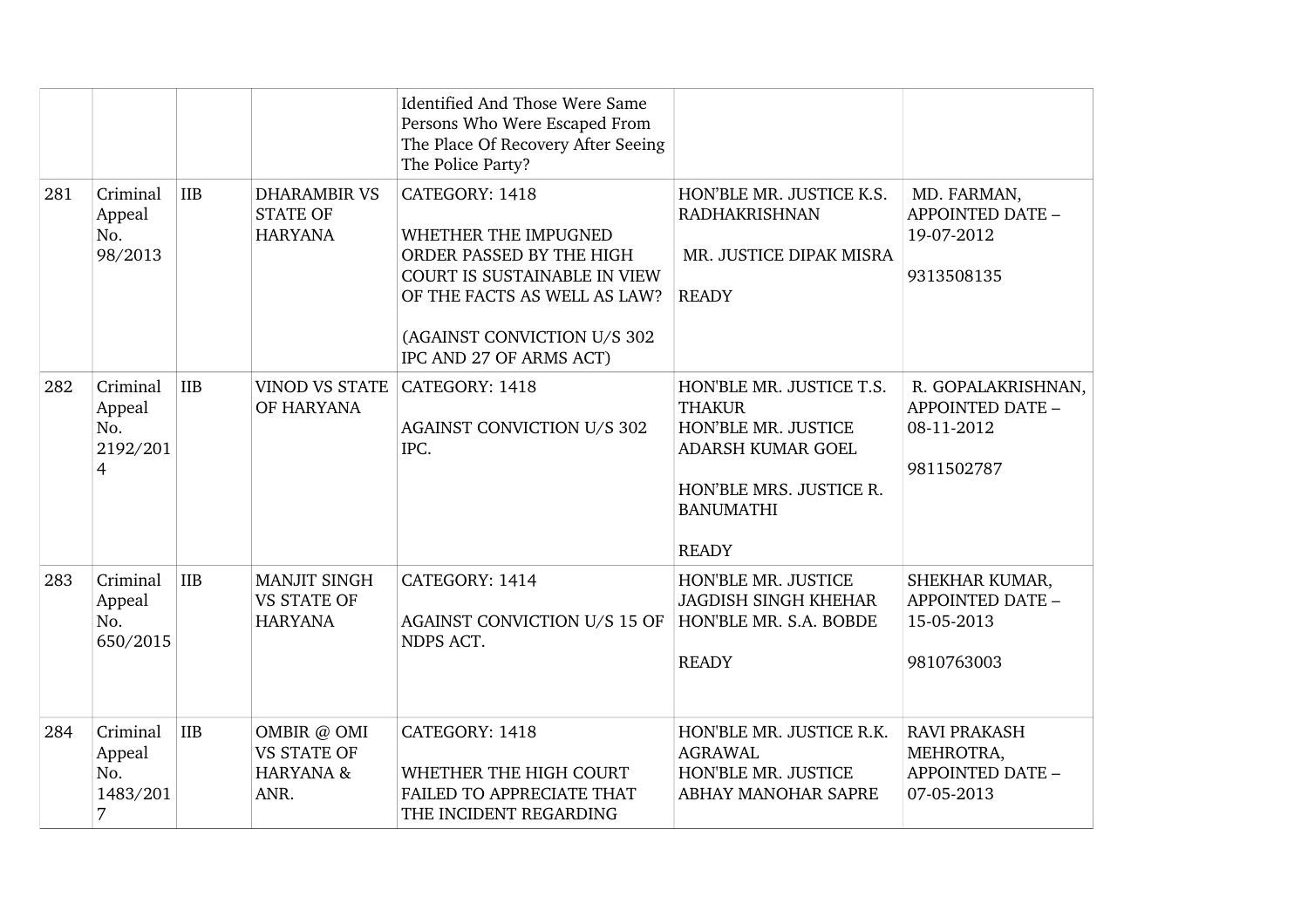|     |                                            |            |                                                                        | FIRING WAS CONCOCTED<br>BECAUSE NO PELLET MARKS<br>WERE PRESENT IN THE ROOM<br>WHERE FIRING HAD ALLEGEDLY<br><b>TAKEN PLACE?</b>                                                                                                                                                                                                                                                     | <b>READY</b>                                                                                          | 9810124642                                                                  |
|-----|--------------------------------------------|------------|------------------------------------------------------------------------|--------------------------------------------------------------------------------------------------------------------------------------------------------------------------------------------------------------------------------------------------------------------------------------------------------------------------------------------------------------------------------------|-------------------------------------------------------------------------------------------------------|-----------------------------------------------------------------------------|
| 285 | Criminal<br>Appeal<br>No.<br>882/2016      | <b>IIB</b> | <b>ANIL KUMAR VS</b><br><b>STATE OF</b><br><b>HARYANA</b>              | CATEGORY: 1418<br>WHETHER THE PETITIONER CAN<br>BE CONVICTED U/S 302 IPC<br>WHEN THE PROSECUTION HAS<br><b>FAILED TO PROVE THE</b><br><b>INTENTION OF THE PETITIONER</b><br>TO KILL THE VICTIM<br><b>CONSIDERING THE FACTS THAT</b><br>VICTIM HERSELF POURED<br>KEROSENE UPON HER AND THE<br>PETITIONER TRIED TO SAVE HER<br>AND DURING THAT HE HIMSELF<br><b>GOT BURN INJURIES?</b> | HON'BLE MR. JUSTICE A.K.<br><b>SIKRI</b><br>HON'BLE MR. JUSTICE N.V.<br><b>RAMANA</b><br><b>READY</b> | <b>ANJANI KUMAR</b><br>MISHRA, APPOINTED<br>DATE - 24-04-2017<br>9213145580 |
| 286 | Criminal<br>Appeal<br>No.<br>1904/201<br>4 | <b>IIB</b> | <b>ROOPWANTI VS</b><br><b>STATE OF</b><br><b>HARYANA &amp;</b><br>ORS. | CATEGORY: 1427<br>WHETHER THE HIGH COURT<br><b>OUGHT TO HAVE INTERFERED</b><br>WITH THE JUDGMENT OF THE<br>SESSIONS JUDGE UNDER THE<br>FACTS AND CIRCUMSTANCES OF<br>THE CASE AND THE EVIDENCE<br>ON RECORD?<br>(AGAINST ACQUITTAL U/S<br>148/149/323/324/307/302/506                                                                                                                | HON'BLE MR. JUSTICE H.L.<br><b>DATTU</b><br>HON'BLE MR. JUSTICE S.A.<br><b>BOBDE</b><br><b>READY</b>  | SHIV KUMAR SURI,<br>APPOINTED DATE -<br>04-04-2013<br>9810370732            |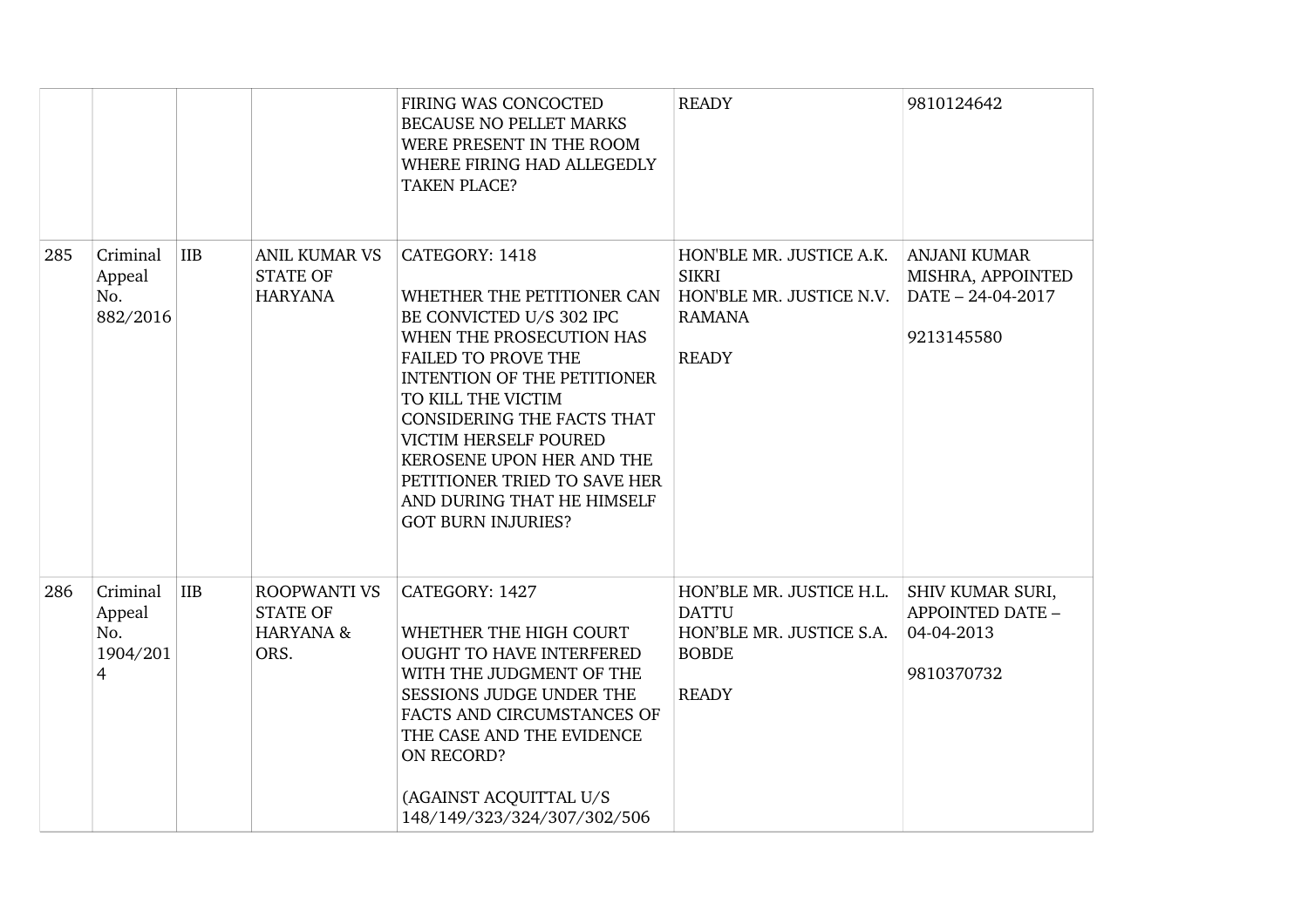|     |                                                                       |                                                                              | IPC)                                                                                                                                                                                                                                                                      |                                                                                                                              |                                                                      |
|-----|-----------------------------------------------------------------------|------------------------------------------------------------------------------|---------------------------------------------------------------------------------------------------------------------------------------------------------------------------------------------------------------------------------------------------------------------------|------------------------------------------------------------------------------------------------------------------------------|----------------------------------------------------------------------|
| 287 | Criminal<br><b>IIB</b><br>Appeal<br>No.<br>719/2014                   | <b>ROHTASH VS</b><br><b>STATE OF</b><br>HARYANA &<br>ANR.                    | CATEGORY: 1404<br>WHETHER THE COURTS CAN<br>PRESUME THE ACCUSED GUILTY<br>OF HAVING COMMITTED THE<br>OFFENCE OF RAPE ONLY ON THE<br>STATEMENT OF PROSECUTRIX<br>WHEN THERE IS NO CREDIBLE<br>MEDICAL EVIDENCE IN SUPPORT?<br>(AGAINST CONVICTION U/S 376<br>$(2)(G)$ IPC) | HON'BLE MRS. JUSTICE<br>RANJANA PRAKASH DESAI<br>HON'BLE MR. JUSTICE N.V.<br><b>RAMANA</b><br><b>READY</b>                   | PUNEET TANEJA,<br>APPOINTED DATE -<br>28-06-2013<br>9810208494       |
| 288 | Criminal<br><b>IIB</b><br>Appeal<br>No.<br>1450/201<br>$\overline{4}$ | RANBIR @ KAKA<br><b>VS STATE OF</b><br><b>HARYANA</b>                        | CATEGORY: 1418<br><b>AGAINST CONVICTION U/S</b><br>302/307/452/34 IPC                                                                                                                                                                                                     | HON'BLE MR. JUSTICE<br>SUDHANSU JYOTI<br>MUKHOPADHAYA HON'BLE<br>MR. JUSTICE PRAFULLA<br><b>CHANDRA PANT</b><br><b>READY</b> | SUSMITA LAL,<br><b>APPOINTED DATE -</b><br>13-02-2014<br>9899531380  |
| 289 | Criminal<br>IIB<br>Appeal<br>No.<br>1555/201<br>5                     | <b>JAIPAL VS THE</b><br><b>STATE OF</b><br><b>HARYANA</b>                    | CATEGORY: 1439<br>AGAINST CONVICTION U/S 302,<br>201 R/W 34 IPC.                                                                                                                                                                                                          | HON'BLE MR. JUSTICE N.V.<br><b>RAMANA</b><br>HON'BLE MR. JUSTICE<br>PRAFULLA C. PANT<br><b>READY</b>                         | RICHA KAPOOR,<br><b>APPOINTED DATE -</b><br>12-06-2015<br>9810400407 |
| 290 | Criminal<br><b>IIB</b><br>Appeal<br>No. 131-<br>135/2014              | KESHAV @<br><b>MUKESH &amp; ORS.</b><br><b>VS STATE OF</b><br><b>HARYANA</b> | CATEGORY: 1418<br>WHETHER THE HIGH COURT HAS   HON'BLE MR. JUSTICE S.<br>ERRED IN DISMISSING THE                                                                                                                                                                          | HON'BLE MR. JUSTICE N.V.<br><b>RAMANA</b><br><b>ABDUL NAZEER</b>                                                             | GAURAV AGRAWAL,<br><b>APPOINTED DATE -</b><br>23-09-2013             |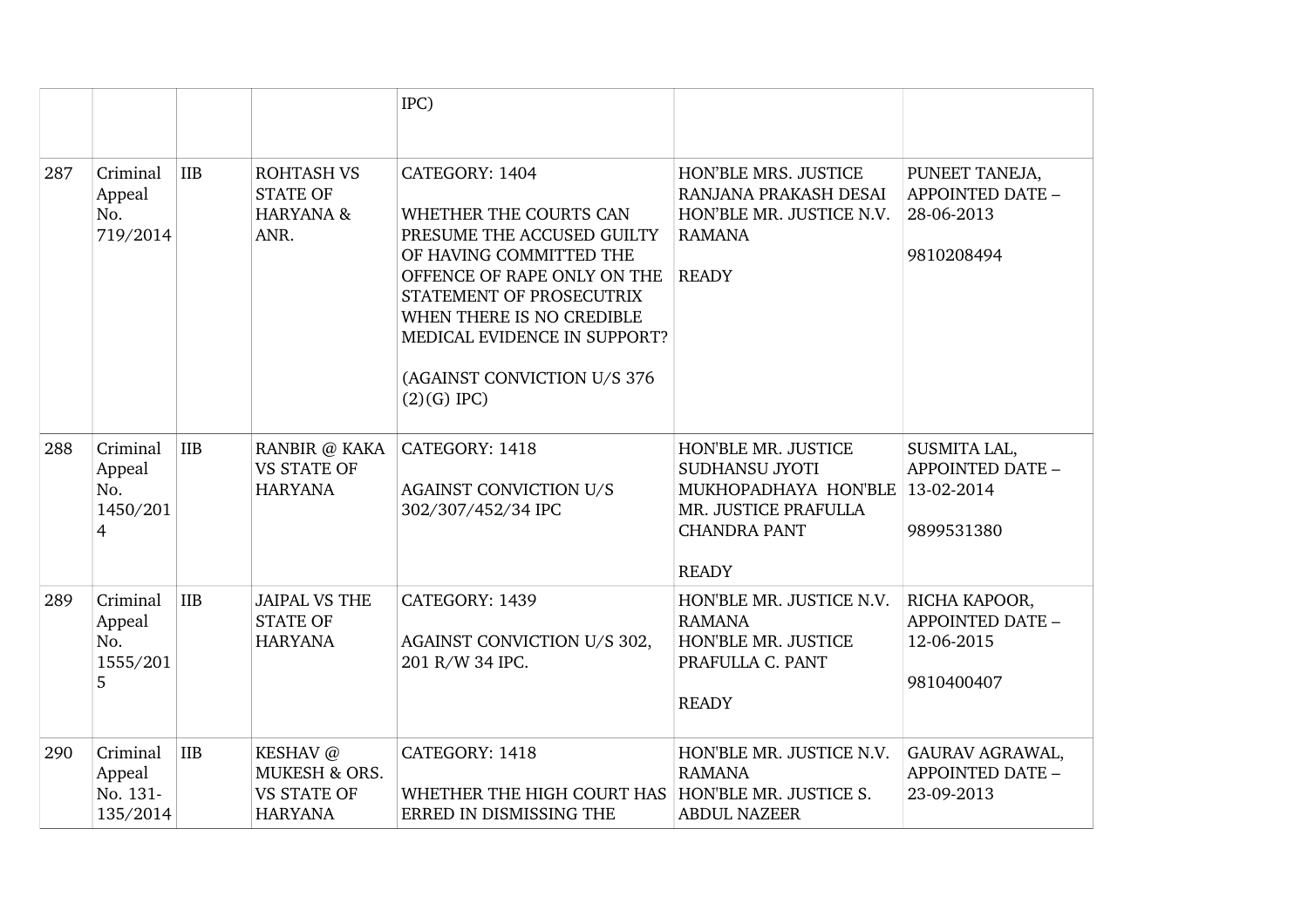|     |                                                          |            |                                                                                 | <b>CRIMINAL APPEALS OF THE</b><br>APPELLANTS?<br>(AGAINST CONVICTION U/S<br>302/452/324/323/148/149 IPC) | <b>READY</b>                                                                                                     | 9811284039                                                                |
|-----|----------------------------------------------------------|------------|---------------------------------------------------------------------------------|----------------------------------------------------------------------------------------------------------|------------------------------------------------------------------------------------------------------------------|---------------------------------------------------------------------------|
| 291 | Criminal<br>Appeal<br>No.<br>1734/201<br>5               | <b>IIB</b> | MUKESH @<br><b>MOTA VS STATE</b><br>OF HARYANA                                  | CATEGORY: 1439<br><b>AGAINST CONVICTION U/S</b><br>302/452/324/323/148/149 IPC                           | HON'BLE MR. JUSTICE V.<br><b>GOPALA GOWDA HON'BLE</b><br>MR. JUSTICE UDAY UMESH<br><b>LALIT</b><br><b>READY</b>  | C.S.ASHRI, APPOINTED<br>DATE - 04-08-2014<br>9818186026                   |
| 292 | Criminal<br>Appeal<br>No.<br>586/2015                    | <b>IIB</b> | <b>MEHAR SINGH</b><br><b>VS STATE OF</b><br><b>HARYANA</b>                      | CATEGORY: 1418<br><b>AGAINST CONVICTION U/S</b><br>302/201/34 IPC                                        | HON'BLE MR. JUSTICE T.S.<br><b>THAKUR</b><br>HON'BLE MR. JUSTICE M.Y. 16-04-2014<br><b>EQBAL</b><br><b>READY</b> | LAXMI ARVIND,<br>APPOINTED DATE -<br>9910605059                           |
| 293 | CRIMINA IIB<br><b>L APPEAL</b><br>1137-<br>1138/201<br>4 |            | NARESH VS<br><b>STATE OF</b><br><b>HARYANA</b>                                  | CATEGORY: 1418<br><b>AGAINST CONVICTION U/S</b><br>302/449/297/201/34 IPC                                | HON'BLE MRS. JUSTICE<br>RANJANA PRAKASH DESAI<br>HON'BLE MR. JUSTICE N.V.<br><b>RAMANA</b><br><b>READY</b>       | ANJANI AIYAGARI,<br>APPOINTED DATE -<br>18-12-2013<br>9811133627          |
| 294 | Criminal<br>Appeal<br>No.<br>608/2015                    | IIB        | SANJAY @<br>SANJU @ VINOD<br>& ORS. VS THE<br><b>STATE OF</b><br><b>HARYANA</b> | CATEGORY: 1418<br><b>AGAINST CONVICTION U/S</b><br>302/120-B IPC                                         | HON'BLE MR. JUSTICE<br>RANJAN GOGOI HON'BLE<br>MR. JUSTICE N.V. RAMANA<br><b>READY</b>                           | <b>ASHOK KUMAR</b><br>GUPTA, APPOINTED<br>DATE - 20-08-2014<br>9871110636 |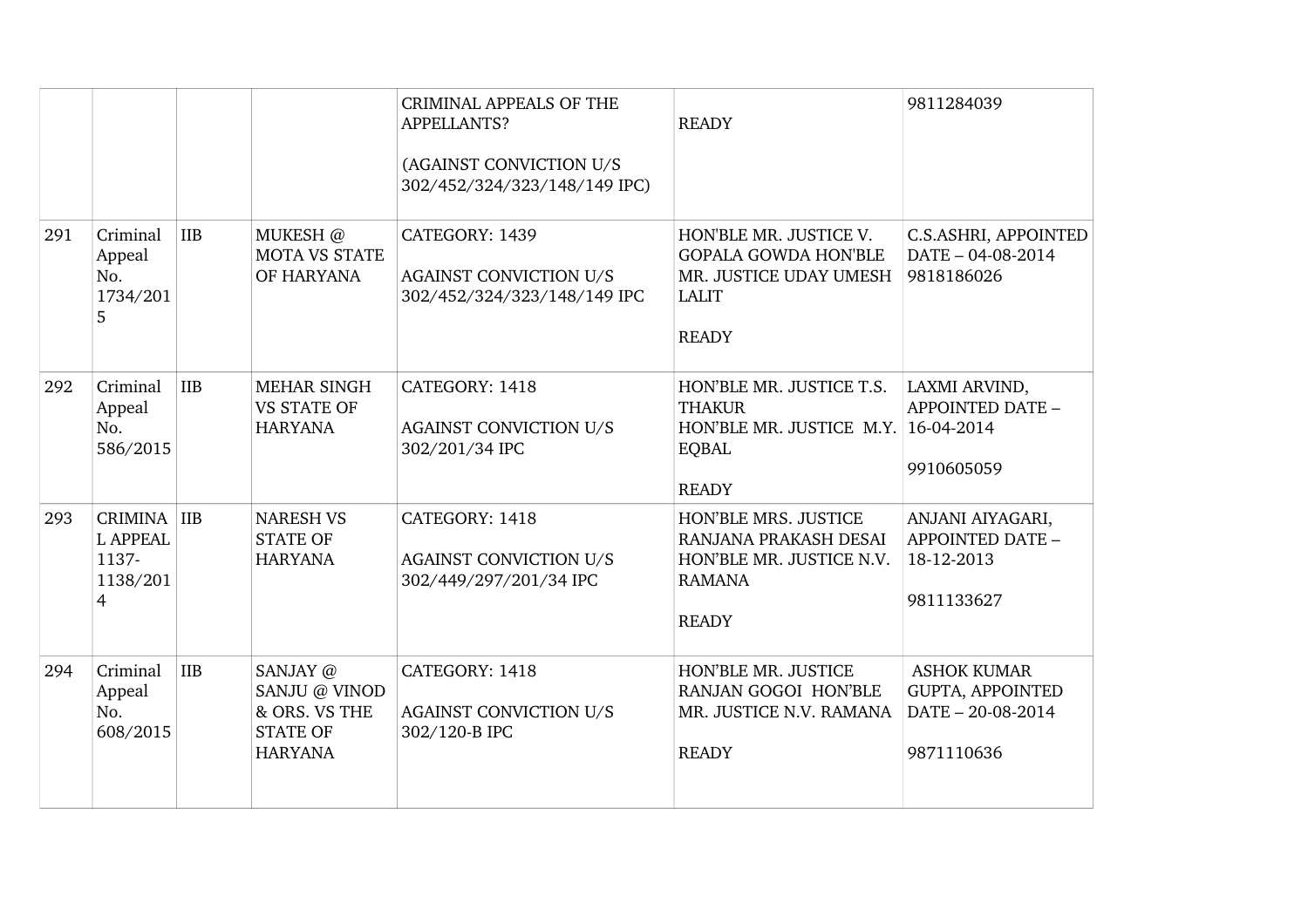| 295 | Criminal<br>Appeal<br>No.<br>1484/201<br>7 | IIB        | <b>SATISH VS</b><br><b>STATE OF</b><br><b>HARYANA</b>                   | CATEGORY: 1439<br>WHETHER FROM THE ENTIRE<br>EVIDENCE ON RECORD, CAN IT<br>BE HELD THAT THE<br>PROSECUTION CASE IS NEITHER<br>TRUTHFUL NOR BELIEVABLE? | HON'BLE MR. JUSTICE R.K.<br>AGRAWAL HON'BLE MR.<br><b>JUSTICE ABHAY MANOHAR</b><br><b>SAPRE</b><br><b>READY</b> | <b>KAMAL MOHAN</b><br><b>GUPTA, APPOINTED</b><br>DATE - 29-04-2015<br>9971800229 |
|-----|--------------------------------------------|------------|-------------------------------------------------------------------------|--------------------------------------------------------------------------------------------------------------------------------------------------------|-----------------------------------------------------------------------------------------------------------------|----------------------------------------------------------------------------------|
| 296 | Criminal<br>Appeal<br>No.<br>894/2015      | <b>IIB</b> | <b>CHAND RAM VS</b><br><b>STATE OF</b><br><b>HARYANA &amp;</b><br>ANR.  | CATEGORY: 1418<br><b>AGAINST CONVICTION U/S</b><br>302/34 IPC.                                                                                         | HON'BLE MR. JUSTICE<br>MADAN B. LOKUR HON'BLE DATE - 05-07-2014<br>MR. JUSTICE S.A. BOBDE<br><b>READY</b>       | NIDHI, APPOINTED<br>9810987418                                                   |
| 297 | Criminal<br>Appeal<br>No.<br>1685/201<br>5 | <b>IIB</b> | <b>BRAHAM SINGH</b><br>@ BRAHMA VS<br><b>STATE OF</b><br><b>HARYANA</b> | CATEGORY: 1420<br><b>AGAINST CONVICTION U/S 302</b><br>IPC AND 27, 54, 59 OF ARMS ACT.                                                                 | HON'BLE MR. JUSTICE<br><b>JAGDISH SINGH KHEHAR</b><br>HON'BLE MR. JUSTICE<br><b>ARUN MISHRA</b><br><b>READY</b> | BALRAJ DEWAN,<br><b>APPOINTED DATE - 11-</b><br>06-2015<br>9717950643            |
| 298 | Criminal<br>Appeal<br>No.<br>1202/201<br>5 | IIB        | KAPTAN @<br><b>CAPTAIN VS</b><br><b>STATE OF</b><br><b>HARYANA</b>      | CATEGORY: 1439<br><b>AGAINST MAINTAINING THE</b><br>CONVICTION U/S 302 R/W 34<br>IPC.                                                                  | HON'BLE MR. JUSTICE<br>MADAN B. LOKUR HON'BLE<br>MR. JUSTICE S.A. BOBDE<br><b>READY</b>                         | N.ANNAPOORANI,<br>APPOINTED DATE - 16-<br>03-2015<br>9810363045                  |
| 299 | Criminal<br>Appeal<br>No.<br>1673/201<br>7 | IIB        | <b>ASHOK KUMAR</b><br><b>VS STATE OF</b><br><b>HARYANA</b>              | CATEGORY: 1404<br>WHETHER THE JUDGMENT AND<br>ORDER OF CONVICTION AND<br>SENTENCE PASSED BY COURTS                                                     | HON'BLE THE CHIEF<br><b>JUSTICE</b><br>HON'BLE MR. JUSTICE A.M.<br><b>KHANWILKAR</b>                            | NITIN MOHAN POPLI,<br><b>APPOINTED DATE - 18-</b><br>05-2015<br>9868487642       |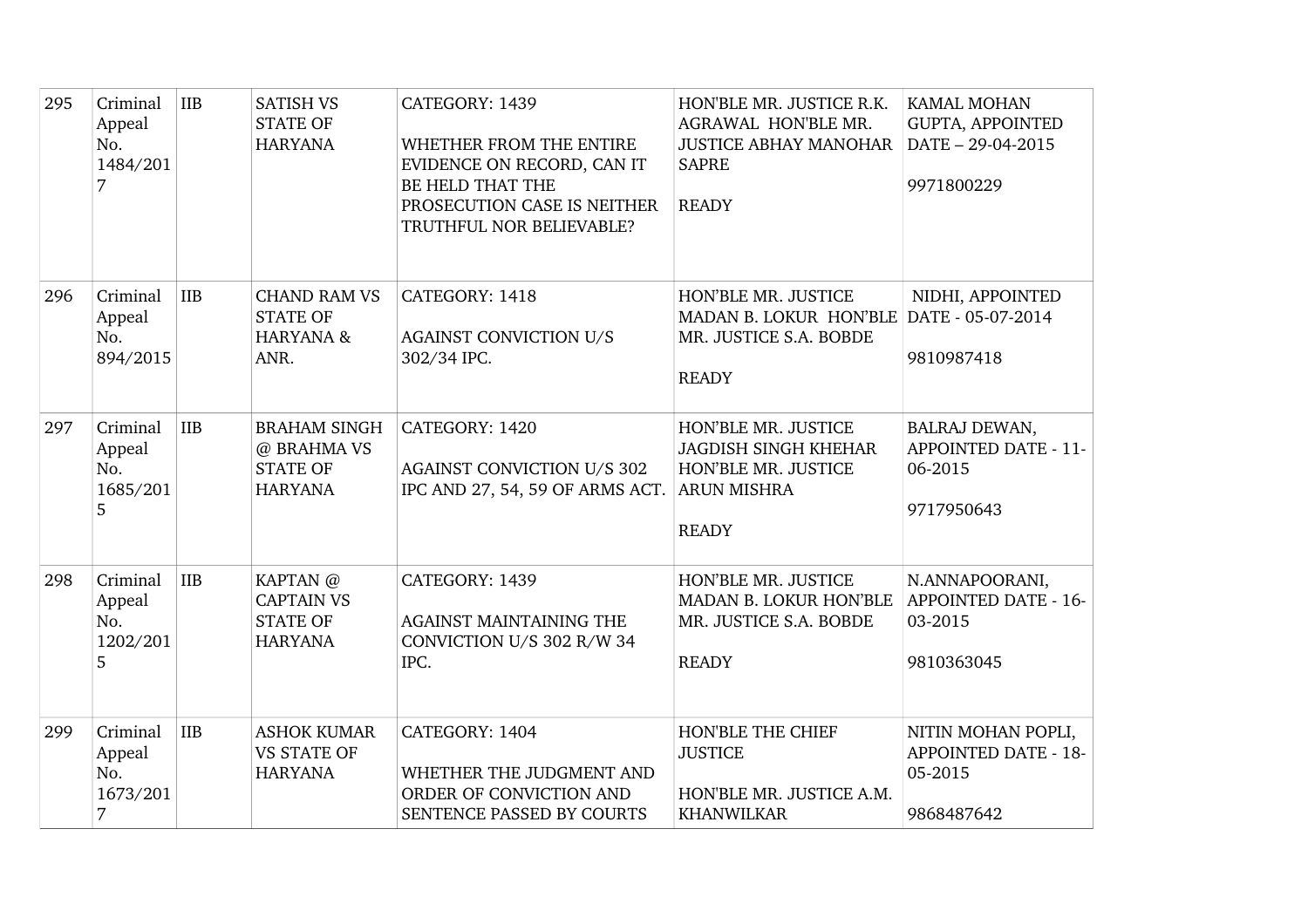|     |                                            |            |                                                       | BELOW ARE ILLEGAL,<br>ARBITRARY, AGAINST THE LAW<br>AND FACTS BORNE ON THE<br>RECORD OF THE CASE AND<br>BEING BIASED BASED ON<br>CIRCUMSTANTIAL EVIDENCE,<br>SURMISES AND CONJECTURES<br>ARE LIABLE TO BE SET ASIDE?                                                    | HON'BLE DR. JUSTICE D.Y.<br><b>CHANDRACHUD</b><br>TENTATIVE DATE:<br>05.07.2018                        | NIDHI (AOR)<br>9810987418                                                              |
|-----|--------------------------------------------|------------|-------------------------------------------------------|-------------------------------------------------------------------------------------------------------------------------------------------------------------------------------------------------------------------------------------------------------------------------|--------------------------------------------------------------------------------------------------------|----------------------------------------------------------------------------------------|
| 300 | Criminal<br>Appeal<br>No.<br>555/2016      | IIB        | <b>KULBIR VS</b><br><b>STATE OF</b><br><b>HARYANA</b> | CATEGORY: 1404<br>WHETHER CONFESSIONAL<br>STATEMENT OF THE PETITIONER<br>IS THE SOLE BASIS TO ESTABLISH<br><b>GUILT OF THE PETITIONER AND</b><br>ON THIS GROUND WHEN OTHER<br>ACCUSED PERSONS IS ALREADY<br>ACQUITTED, THE PETITIONER IS<br>NOT LIABLE TO BE ACQUITTED? | HON'BLE MR. JUSTICE<br><b>DIPAK MISRA</b><br>HON'BLE MR. JUSTICE C.<br><b>NAGAPPAN</b><br><b>READY</b> | <b>ANJANI KUMAR</b><br>MISHRA, APPOINTED<br>DATE - 12-06-2015<br>9213145580            |
| 301 | Criminal<br>Appeal<br>No.<br>1869/201<br>7 | IIB        | RAKESH & ANR.<br><b>VS STATE OF</b><br><b>HARYANA</b> | CATEGORY: 1438<br>WHETHER THE HIGH COURT HAS   MR. JUSTICE S. ABDUL<br>NOT COMMITTED AN ERROR OF<br>LAW IN CONFIRMING THE<br>JUDGMENT AND ORDER OF THE<br>TRIAL COURT WHEN THE<br>PETITIONERS WERE ARRESTED<br>ON SUSPICION?                                            | HON'BLE MR. JUSTICE J.<br><b>CHELAMESWAR HON'BLE</b><br><b>NAZEER</b><br><b>READY</b>                  | SATYAPAL KHUSHAL<br>CHAND PASI,<br><b>APPOINTED DATE -</b><br>18-09-2015<br>9811832575 |
| 302 | Criminal<br>Appeal<br>No.<br>1196/201      | <b>IIB</b> | AJAY @ NEETU<br><b>VS STATE OF</b><br><b>HARYANA</b>  | CATEGORY: 1404<br>WHETHER THE HIGH COURT<br>WAS RIGHT IN CONVICTING THE                                                                                                                                                                                                 | HON'BLE MR. JUSTICE S.A.<br><b>BOBDE</b><br>HON'BLE MR. JUSTICE<br><b>ASHOK BHUSHAN</b>                | APARNA JHA,<br>APPOINTED DATE -<br>30-11-2015                                          |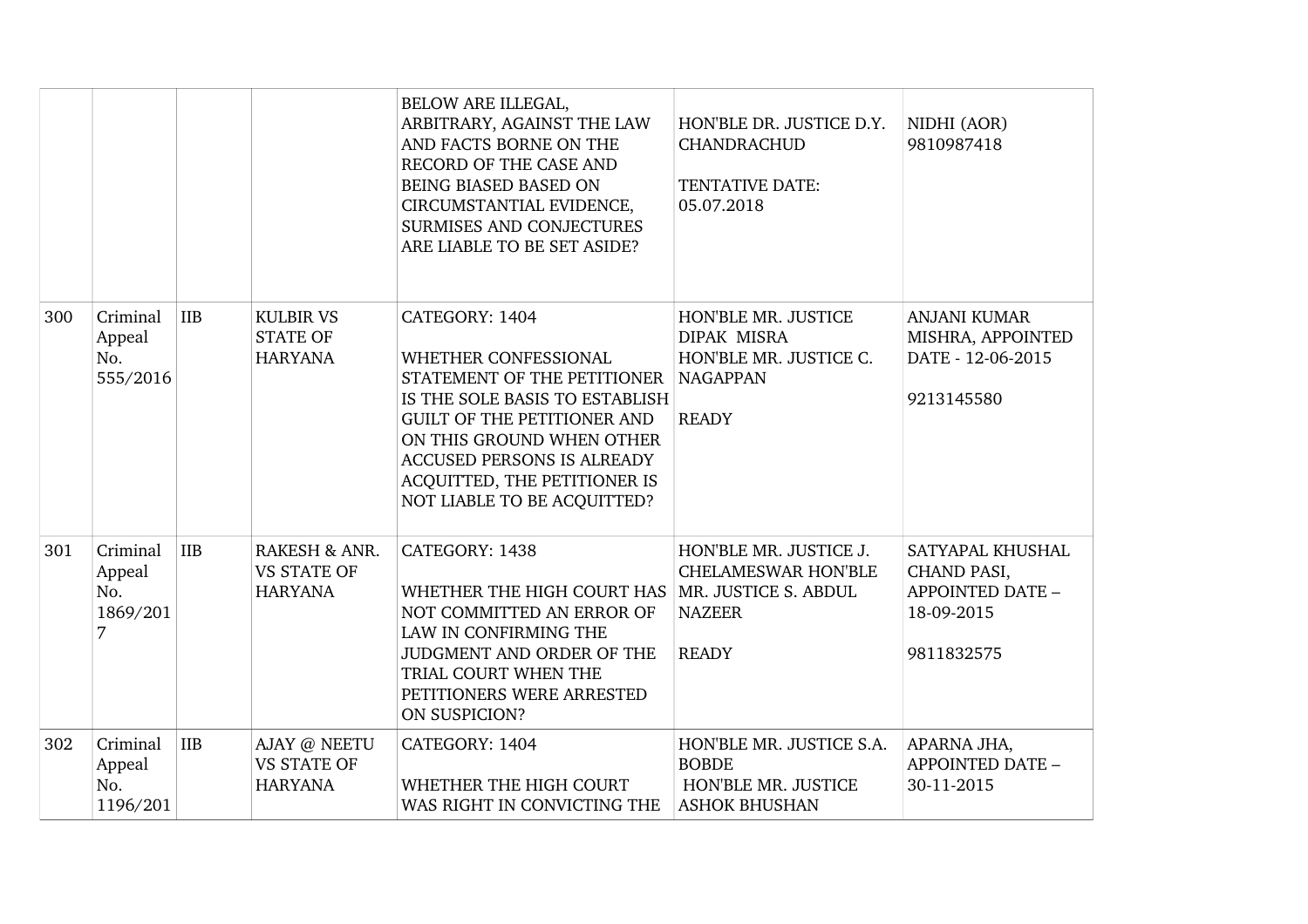|     | 6                                     |                |                                                               | PETITIONER HEREIN THOUGH<br>THE EVIDENCE OF THE<br>PROSECUTRIX IS FULL OF<br><b>DISCREPANCIES AND</b><br>EMBELLISHMENTS?                                                                                                                                                                                                                                                                          | <b>READY</b>                                                                                                                                           | 9910071345                                                            |
|-----|---------------------------------------|----------------|---------------------------------------------------------------|---------------------------------------------------------------------------------------------------------------------------------------------------------------------------------------------------------------------------------------------------------------------------------------------------------------------------------------------------------------------------------------------------|--------------------------------------------------------------------------------------------------------------------------------------------------------|-----------------------------------------------------------------------|
| 303 | Criminal<br>Appeal<br>No.<br>527/2016 | <b>IIB</b>     | <b>AJAY VS STATE</b><br>OF HARYANA                            | CATEGORY: 1404<br>WHETHER PETITIONER CAN BE<br>CONVICTED ON DOUBTFUL<br>EVIDENCE WHEN NO ENTRY HAS<br>BEEN MADE IN THE DAILY DIARY<br>REGISTER OF POLICE STATION,<br>JULANA ABOUT THE VISIT OF<br><b>INVESTIGATING OFFICER AND</b><br>HIS COMPANIONS TO THE AREA<br>OF POLICE STATION JULANA,<br>WHICH ALSO RENDERS THE<br>RECOVERIES DOUBTFUL?<br>(AGAINST CONVICTION U/S<br>302/364/201/34 IPC) | HON'BLE THE CHIEF<br><b>JUSTICE</b><br>HON'BLE MR. JUSTICE A.M.<br><b>KHANWILKAR</b><br>HON'BLE DR. JUSTICE D.Y.<br><b>CHANDRACHUD</b><br><b>READY</b> | LAXMI ARVIND,<br><b>APPOINTED DATE - 24-</b><br>04-2017<br>9910605059 |
| 304 | D. No.<br>3717/201<br>8               | <b>IIB</b>     | Vinod Devjibhai<br>Pansull(Chamar)<br>Vs. State of<br>Gujarat | CATEGORY: 1439<br>ISSUE RELATED TO CONVICTION<br>WHICH IS CONFIRMED BY THE<br><b>HIGH COURT</b>                                                                                                                                                                                                                                                                                                   | HON'BLE MR. JUSTICE S.A.<br><b>BOBDE</b><br>HON'BLE MR. JUSTICE L.<br>NAGESWARA RAO                                                                    | Mr. H.M. Singh,<br>$-31.01.2018$<br>Ph: 23070019                      |
| 305 | $SLP(Cr).$ IIB<br>No. 3898<br>of 2018 |                | Vijaybhai<br>Babubhai<br>Makwana Vs.<br>State of Gujarat      | CATEGORY: 1439<br>ISSUE RELATED TO CONVICTION BOBDE<br><b>CONFIRMED BY THE HIGH</b><br>COURT U/S 376, 33, 506 (2), 114,<br>365, 366, 313, 498A AND 120B                                                                                                                                                                                                                                           | HON'BLE MR. JUSTICE S.A.<br>HON'BLE MR. JUSTICE L.<br><b>NAGESWARA RAO</b>                                                                             | Mr. Gaurav Agrawal,-<br>19.12.2017<br>Ph: 01129218812                 |
| 306 | Dy. No.<br>5674 of<br>2018            | $\overline{I}$ | Bichhubhai<br>Rambhai Kathi<br>Vs. State of<br>Gujarat        | CATEGORY: 1439<br><b>ISSUE RELATED TO CONVICTION</b><br><b>CONFIRMED BY THE HIGH</b><br>COURT U/S 302 AND 504 OF                                                                                                                                                                                                                                                                                  | HON'BLE MR. JUSTICE N.V.<br><b>RAMANA</b><br>HON'BLE MR. JUSTICE S.<br><b>ABDUL NAZEER</b>                                                             | Shri PAHLAD SINGH<br><b>SHARMA</b><br>01.12.2017<br>Ph: 9871562025    |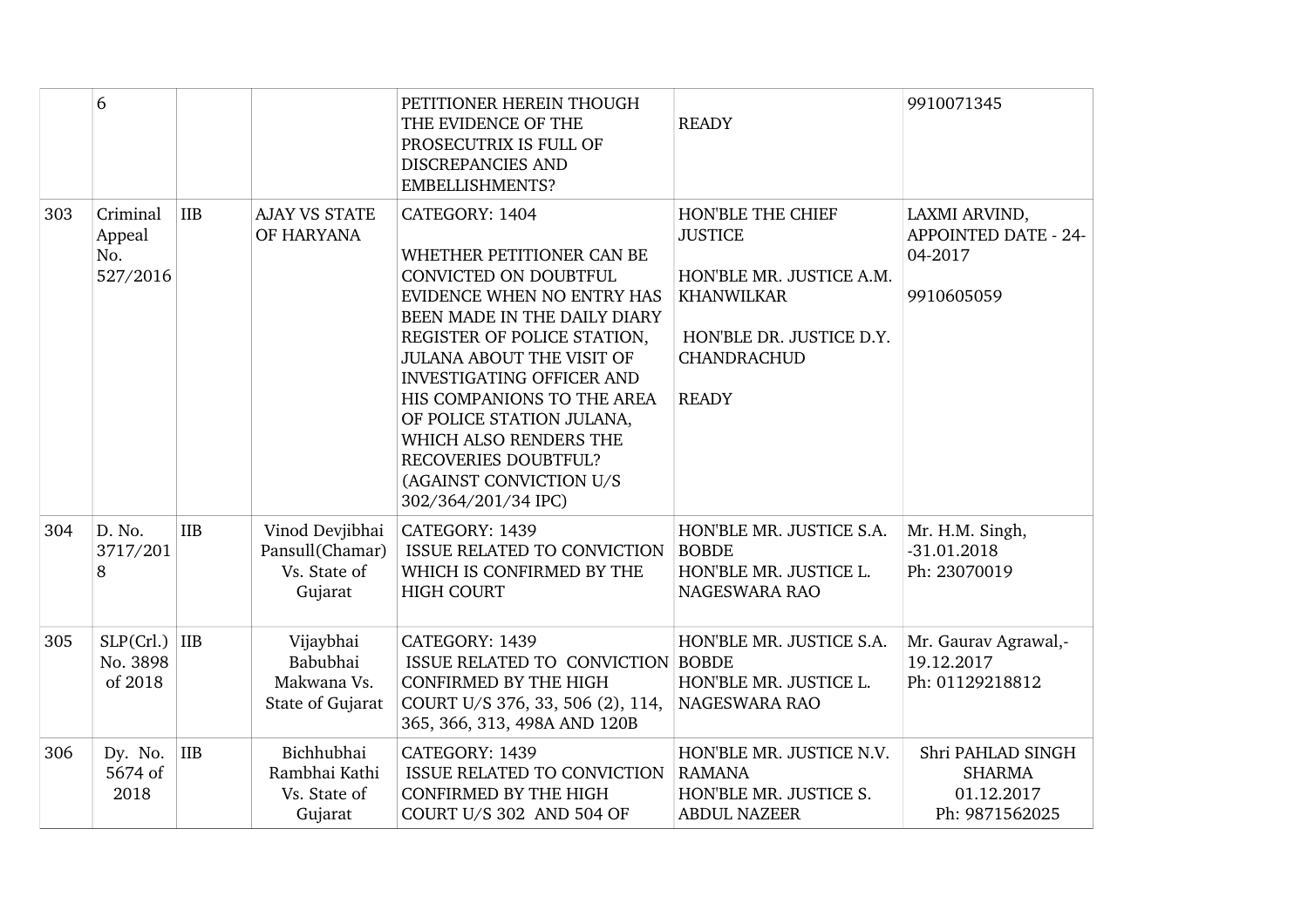|     |                                                    |                                                                          | I.P.C.                                                                                                                                                                                                                                                                                                                                           |                                                                                                                              |                                                               |
|-----|----------------------------------------------------|--------------------------------------------------------------------------|--------------------------------------------------------------------------------------------------------------------------------------------------------------------------------------------------------------------------------------------------------------------------------------------------------------------------------------------------|------------------------------------------------------------------------------------------------------------------------------|---------------------------------------------------------------|
| 307 | SLP(Crl.)<br>$\overline{I}$<br>No. 8729<br>of 2013 | Salim Abdul<br>Sattar Dhade vs.<br>State of Gujarat                      | CATEGORY: 1900 Whether a<br>person can be denied the right to<br>be defended by a pleader of his<br>choice which is his statutory right<br>u/s 303 of Crl.P.C.<br>Whether the petitioner can be<br>denied the services of best legal<br>brain of his choice to cross-examine<br>certain witnesses, thereby depriving<br>him of his legal rights. | HON'BLE MR. JUSTICE<br>RANJAN GOGOI, HON'BLE<br>MR. JUSTICE ARUN<br><b>MISHRA</b><br>HON'BLE MR. JUSTICE<br>PRAFULLA C. PANT | Ms. Purnima Bhat Kak,<br>23.09.2013<br>Ph: 01123384328        |
| 308 | <b>IIB</b><br>Dy. No.<br>38987 of<br>2017          | Prasad Kewat &<br>Anr. Vs. State of<br>Gujarat                           | Shiv Prasad Kanta CATEGORY: 8888<br>(Defective Stage) Defects have not<br>been cured.                                                                                                                                                                                                                                                            | <b>Updated for Chamber Listing</b>                                                                                           | Mr. Nitin Kr. Thakur,<br>N/A<br>9313944141                    |
| 309 | Dy. No.<br><b>IIB</b><br>7835 of<br>2018           | Ashokbhai @<br>Bhimabhai<br>Bhadarbhai<br>Vasava Vs. State<br>of Gujarat | CATEGORY: 1438<br>(Defective Stage) Defects have not<br>been cured.                                                                                                                                                                                                                                                                              | <b>Updated for Chamber Listing</b>                                                                                           | Shri Aftab Ali Khan<br>30.01.2016<br>Ph: 9811375917           |
| 310 | SLP(Crl.)<br><b>IIB</b><br>No. 9615<br>of 2017     | Paresh Kumar<br>Govind Lal modi<br>Vs. State of<br>Gujarat               | CATEGORY: 1439-<br>ISSUE RELATED TO CONVICTION                                                                                                                                                                                                                                                                                                   | HON'BLE MR. JUSTICE R.K.<br><b>AGRAWAL</b><br>HON'BLE MR. JUSTICE<br>ABHAY MANOHAR SAPRE                                     | Ms. RUKHSANA<br>CHOUDHURY,<br>25.10.2017<br>Ph: 8826813303    |
| 311 | Dy. No.<br><b>IIB</b><br>15605 of<br>2018          | Khalapbhai<br>Dhanjibhai<br>Rathod Vs. State<br>of Gujarat               | CATEGORY: 1439<br>(Defective Stage) Defects have not<br>been cured.                                                                                                                                                                                                                                                                              | File Not Received from                                                                                                       | Ms. Manika Tripathy<br>Pandey<br>24.04.2015<br>Ph: 9811831835 |
| 312 | SLP(Crl.)<br><b>IIB</b><br>No. 1087                | Rayjibhai Bhoi Vs.                                                       | Tribhovan @ Tilo CATEGORY: 1404<br>ISSUE RELATED TO CONVICTION RANJAN GOGOI HON'BLE                                                                                                                                                                                                                                                              | HON'BLE MR. JUSTICE                                                                                                          | Ms. ASHA GOPALAN<br><b>NAIR</b>                               |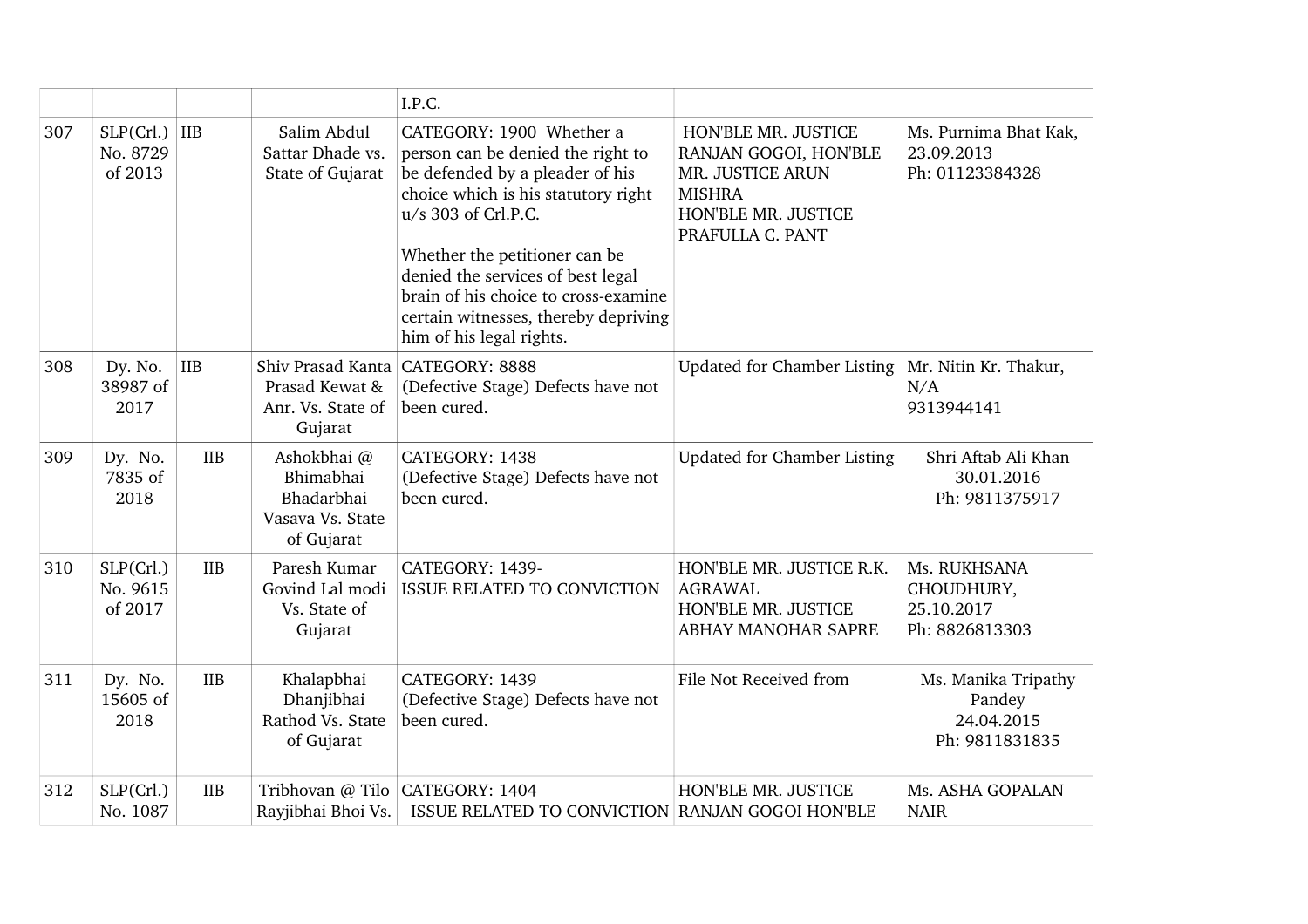|     | of 2018                          |            | State of Gujarat                                                                                                     | WHICH IS CONFIRMED BY THE<br>HIGH COURT PUNISHABLE U/S.<br>376                                                                                                                                                         | MRS. JUSTICE R.<br><b>BANUMATHI</b>                                                                  | 21.12.2017<br>Ph: 9810348981                                  |
|-----|----------------------------------|------------|----------------------------------------------------------------------------------------------------------------------|------------------------------------------------------------------------------------------------------------------------------------------------------------------------------------------------------------------------|------------------------------------------------------------------------------------------------------|---------------------------------------------------------------|
| 313 | SLP(Crl.)<br>No. 5464<br>of 2016 | <b>IIB</b> | Makwana<br>Mangaldas<br>Tulshidas Vs.<br>State of Gujarat                                                            | CATEGORY: 1431<br>Whether the petitioner can seek<br>compounding of offence u/s 138 NI<br>Act pursuant to the ratio laid down<br>in Damodar S. Prabhu (Supra) after<br>conviction.                                     | HON'BLE MR. JUSTICE S.A.<br><b>BOBDE</b><br>HON'BLE MR. JUSTICE L.<br>NAGESWARA RAO                  | Mr. AJIT SHARMA<br>17.06.2016<br>Ph: 9910940004               |
| 314 | Dy. No.<br>713 of<br>2018-       | <b>IIB</b> | Ramabhai<br>Vs. State of<br>Gujarat                                                                                  | CATEGORY: 1439-<br>bhurabhai Solanki ISSUE RELATED TO CONVICTION<br>WHICH IS CONFIRMED BY THE<br>HIGH COURT FOR OFFENCE<br>PUNISHABLE U/S 302 OF IPC                                                                   | HON'BLE MR. JUSTICE<br>RANJAN GOGOI HON'BLE<br>MRS. JUSTICE R.<br><b>BANUMATHI</b><br>02.07.2018     | Ms. NANITA SHARMA,<br>06.01.2018<br>Ph: 01123381100           |
| 315 | SLP(Crl.)<br>4116 No.<br>Of 2017 | <b>IIB</b> | Anilsinh<br><b>Bribhusansinh</b><br>Thakur Vs. State<br>of Gujarat                                                   | CATEGORY: 1414<br><b>ISSUE RELATED CONVICTION</b><br>WHICH IS CONFIRMED BY THE<br><b>HIGH COURT</b>                                                                                                                    | HON'BLE MR. JUSTICE A.K.<br><b>SIKRI</b><br>HON'BLE MR. JUSTICE<br><b>ASHOK BHUSAN</b><br>06.07.2018 | Ms. Manika Tripathy<br>Pandey<br>26.04.2017<br>Ph: 9811831835 |
| 316 | Dy. No.<br>10772 of<br>2018      | <b>IIB</b> | Hansaben<br>Sureshbhai<br>Punjabhai<br>Sagathiya Vs.<br>State of Gujarat                                             | CATEGORY: 1439<br><b>ISSUE RELATED TO CONVICTION</b><br>AND SENTENCED FOR THE<br>OFFENCE PUNISHABLE U/S 302<br>OF IPC                                                                                                  | HON'BLE MR. JUSTICE<br>RANJAN GOGOI HON'BLE<br>MRS. JUSTICE R.<br><b>BANUMATHI</b><br>07.05.2018     | Shri S.K.Pasi<br>23.02.2017<br>Ph: 9811832575                 |
| 317 | SLP(Crl.)<br>No. 451<br>of 2017  | <b>IIB</b> | Sandeep<br>Pramodrai Jani<br>Vs. State of<br>Gujarat & Ors.<br>(Ms. Madhavi<br>Sandeep Jani<br>Respondent No.<br>02) | CATEGORY: 1429<br>Issue related to against quashing of<br>criminal proceedings.<br>Whether Hon'ble High Court has<br>not wrongly interpreted Section<br>127 of the Criminal Procedure<br>Code regarding enhancement of | HON'BLE MR. JUSTICE S.A.<br><b>BOBDE</b><br>HON'BLE MR. JUSTICE L.<br>NAGESWARA RAO<br>17.08.2018    | Ms. Nidhi<br>27.02.2017<br>Ph: 01123381257                    |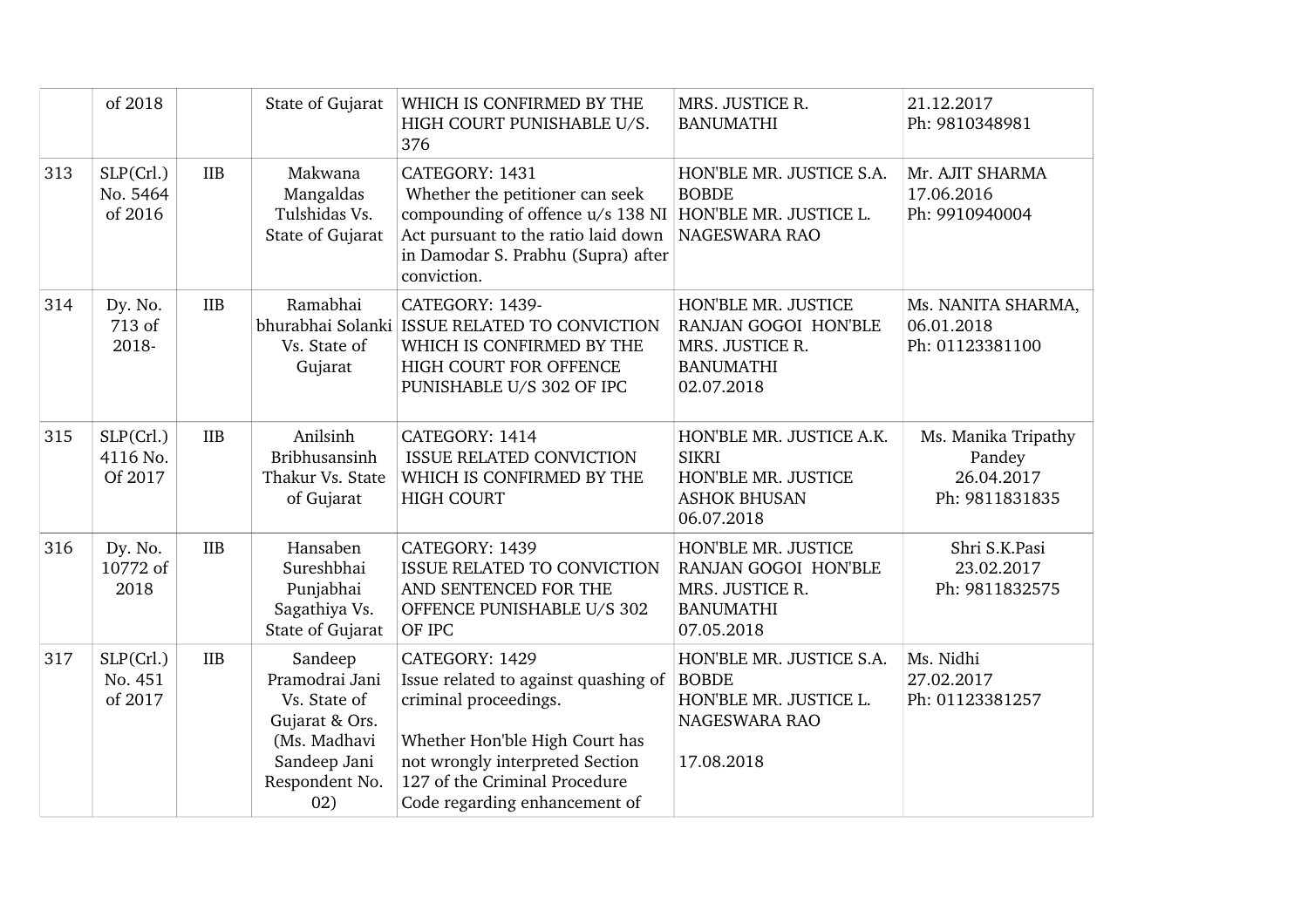|     |                                 |            |                                                                   | Maintenance?                                                                                                           |                                                                                                                                    |                                                          |
|-----|---------------------------------|------------|-------------------------------------------------------------------|------------------------------------------------------------------------------------------------------------------------|------------------------------------------------------------------------------------------------------------------------------------|----------------------------------------------------------|
| 318 | SLP(Crl.)<br>6882. No.<br>2017  | <b>IIB</b> | Maniben<br>Mulabhai<br>of Gujarat                                 | CATEGORY: 1418<br>ISSUE RELATED TO CONVICTION<br>Chandpa Vs. State PUNISHABLE U/S 302                                  | HON'BLE MR. JUSTICE<br><b>RANJAN GOGOI HON'BLE</b><br>MRS. JUSTICE R.<br><b>BANUMATHI</b><br>05.07.2018                            | DR. SUSHIL BALWADA<br>11.08.2017<br>Ph: 9810303906       |
| 319 | Dy.NO.<br>15022 of<br>2018      | IIB        | Lallubhai Vs.<br>State of Gujarat                                 | Vankar Ramabhai CATEGORY: 1427<br>(Defective Stage) Defects have not<br>been cured.                                    | File Not Received from                                                                                                             | Ms. Bharti Tyagi<br>06.05.2017<br>Ph: 01123388410        |
| 320 | Dy. No.<br>37326 of<br>2017     | <b>IIB</b> | <b>Bharat Singh</b><br>S.Solanki Vs.<br>State of Gujarat          | CATEGORY: 1439<br>(Defective Stage) Defects have not<br>been cured.                                                    | HON'BLE MR. JUSTICE<br><b>NAVIN SINHA</b><br>07.05.2018                                                                            | MR. NITIN KUMAR<br><b>THAKUR</b><br>N/A<br>Ph:9313944141 |
| 321 | Dy. No.<br>No. 9768<br>of 2018  | <b>IIB</b> | Vijaysinh<br>Shankarbhai<br>Vasava & Ors. Vs.<br>State of Gujarat | CATEGORY: 1439<br>FRESH MATTER FILE NOT<br>RECEIVED IN BRANCH                                                          | HON'BLE MR. JUSTICE J.<br>CHELAMESWAR HON'BLE<br>MR. JUSTICE SANJAY<br><b>KISHAN KAUL</b><br><b>LASTLY LISTED ON</b><br>27.04.2018 | Ms. Richa Kapoor<br>06.10.2018<br>Ph:9810400407          |
| 322 | Dy. No.<br>39523 of<br>2017     | <b>IIB</b> | Mochi Vs. State of<br>Gujarat                                     | Vinoddas Sibudas CATEGORY: 1439<br>ISSUE RELATED TO CONVICTION<br><b>CONFIRMED BY THE HIGH</b><br>COURT U/S 302 OF IPC | HON'BLE MR. JUSTICE<br>RANJAN GOGOI HON'BLE<br>MRS. JUSTICE R.<br><b>BANUMATHI</b><br>09.07.2018                                   | Shri vijay Kumar<br>07.10.2017<br>Ph:9211386523          |
| 323 | Dy. No.<br>658 of<br>2018       | <b>IIB</b> | Ashokbhai<br>Hakabhai Sakaria<br>Vs. State of<br>Gujarat          | CATEGORY: 1439<br><b>ISSUE RELATED TO CONVICTION</b><br><b>CONFIRMED BY THE HIGH</b><br><b>COURT</b>                   | HON'BLE MR. JUSTICE<br>RANJAN GOGOI HON'BLE<br>MRS. JUSTICE R.<br><b>BANUMATHI</b><br>10.09.2018                                   | Shri vijay Kumar<br>07.10.2017<br>Ph:9211386523          |
| 324 | SLP(Crl.)<br>No.9147<br>of 2017 | <b>IIB</b> | Sunil Vadibhai<br>Kapasi Vs. State<br>of Gujarat & Anr.           | CATEGORY: 1403<br><b>ISSUE RELATED TO</b><br>MAINTENANCE U/S 125                                                       | HON'BLE MR. JUSTICE<br>KURIAN JOSEPH HON'BLE<br>MR. JUSTICE AMITAVA ROY<br>04.07.2018                                              | Shri Ranbir Yadav<br>13.12.2017<br>Ph: 9868472079        |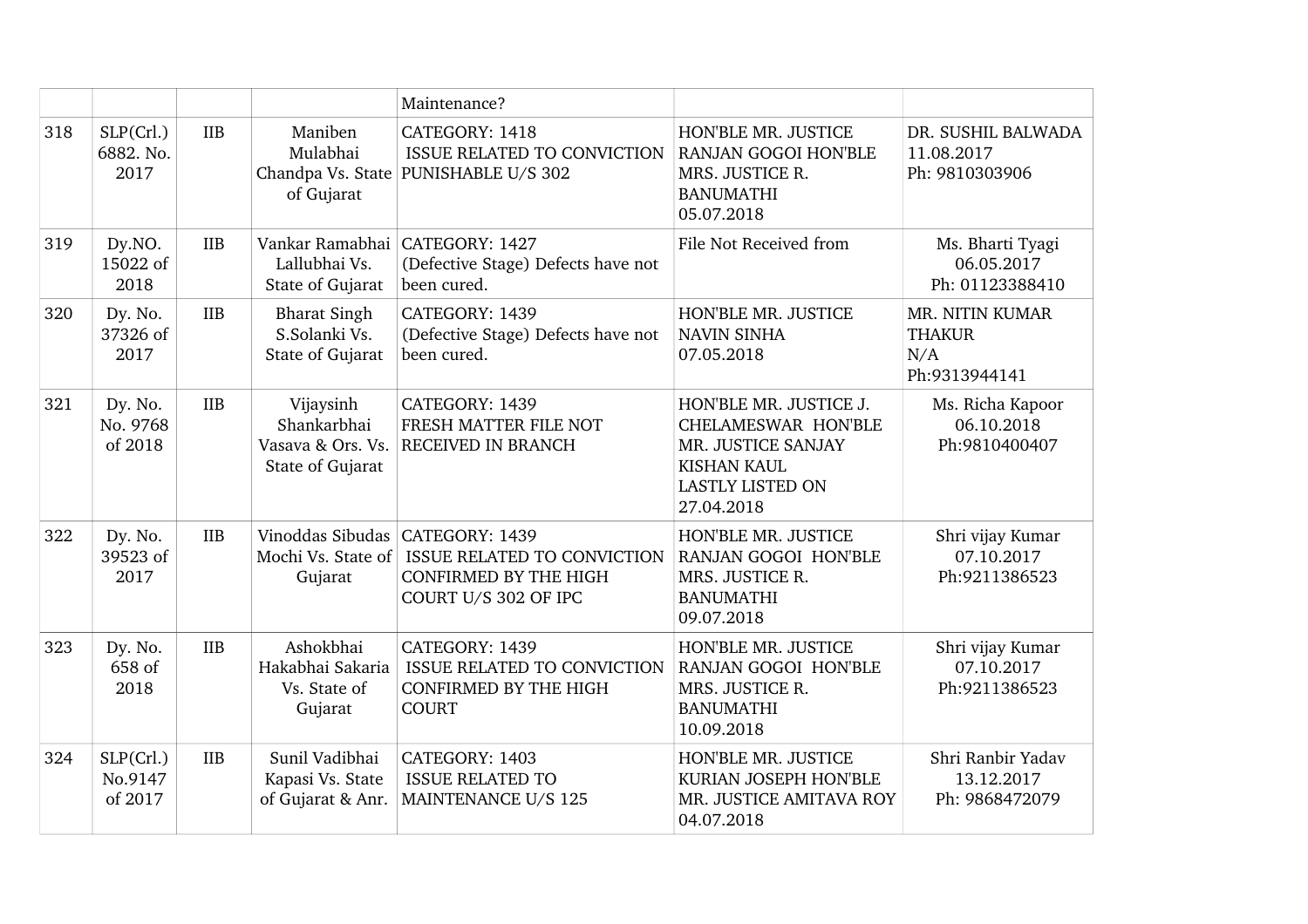| 325 | Dy. No.<br>13063 of<br>2018       | IIB        | Amjadkhan<br>Nasirkhan Pathan<br>Vs. State of<br>Gujarat                      | CATEGORY: 1439-<br>Fresh matter (File not received in<br>section)                                                      | HON'BLE MR. JUSTICE<br><b>ARUN MISHRA</b><br>HON'BLE MR. JUSTICE<br><b>UDAY UMESH LALIT</b><br>11.05.2018       | Ms. Manjeet Chawla<br>14.12.2017<br>Ph: 9811070099     |
|-----|-----------------------------------|------------|-------------------------------------------------------------------------------|------------------------------------------------------------------------------------------------------------------------|-----------------------------------------------------------------------------------------------------------------|--------------------------------------------------------|
| 326 | Dy. No.<br>799 of<br>2018         | <b>IIB</b> | Abbadanbhai<br>Arab & Anr. Vs.<br>State of Gujarat                            | Shabbir @ Gadbo CATEGORY: 1439<br><b>ISSUE RELATED TO CONVICTION</b><br>WHICH IS CONFIRMED BY THE<br><b>HIGH COURT</b> | HON'BLE MR. JUSTICE R.K.<br><b>AGRAWAL</b><br>HON'BLE MR. JUSTICE<br>ABHAY MANOHAR SAPRE<br>30.07.2018          | Ms. K.Sarada Devi<br>14.12.2017<br>Ph: 9891983915      |
| 327 | SLP(Crl.)<br>No. 1752<br>No. 2018 | <b>IIB</b> | Manjibhai<br>Lalabhai Bagada<br>Vs, Rasilaben &<br>Ors.                       | CATEGORY: 1429<br>ISSUE RELATED TO QUASHING<br>OF FIR/COMPLAINT                                                        | HON'BLE MR. JUSTICE R.K.<br><b>AGRAWAL</b><br>HON'BLE MR. JUSTICE<br>ABHAY MANOHAR SAPRE<br>16.07.2018          | Shri Aftab Ali Khan<br>07.10.2017<br>Ph: 9811375917    |
| 328 | Dy. No.<br>18039 of<br>2017       | <b>IIB</b> | Dafer Habib<br>Abdullbhai<br>Nathvani Vs.<br>State of Gujarat                 | CATEGORY: 1439<br>ISSUE RELATED TO CONVICTION<br><b>CONFIRMED BY THE HIGH</b><br>COURT U/S.302 OF IPC                  | HON'BLE MR. JUSTICE R.K.<br><b>AGRAWAL</b><br>HON'BLE MR. JUSTICE<br>ABHAY MANOHAR SAPRE<br>16.07.2018          | Shri Dushyant Parashar<br>24.04.2017<br>Ph: 9871321368 |
| 329 | Dy. No.<br>13991/20<br>18         | <b>IIB</b> | Lalitaben<br>Kannubhai<br>Takhubhai<br>Chauhan Vs. State<br>of Gujarat & Ors. | CATEGORY: 1410<br>Fresh matter (File not received in<br>section)                                                       | Fresh matter and tentative<br>date for listing is 01.05.2018<br>(Coram not assigned till<br>date)<br>01.05.2018 | Shri Gaurav Agarwal<br>17.03.2018<br>Ph: 9873184039    |
| 330 | Crl.<br>Appeal<br>2235 of<br>2011 | IIB        | <b>JOGESHWAR</b><br><b>GIRI VERSUS</b><br><b>STATE OF</b><br><b>ORISSA</b>    | CATEGORY: 1418<br>Issue relating against conviction<br>under Section 302 IPC                                           | Hon'ble Mr. Justice Aftab<br>Alam<br>Hon'ble Mr. Justice<br>Ranjana Prakash Desai                               | Mr.J.M. Khanna<br>10.02.2011<br>9910290470             |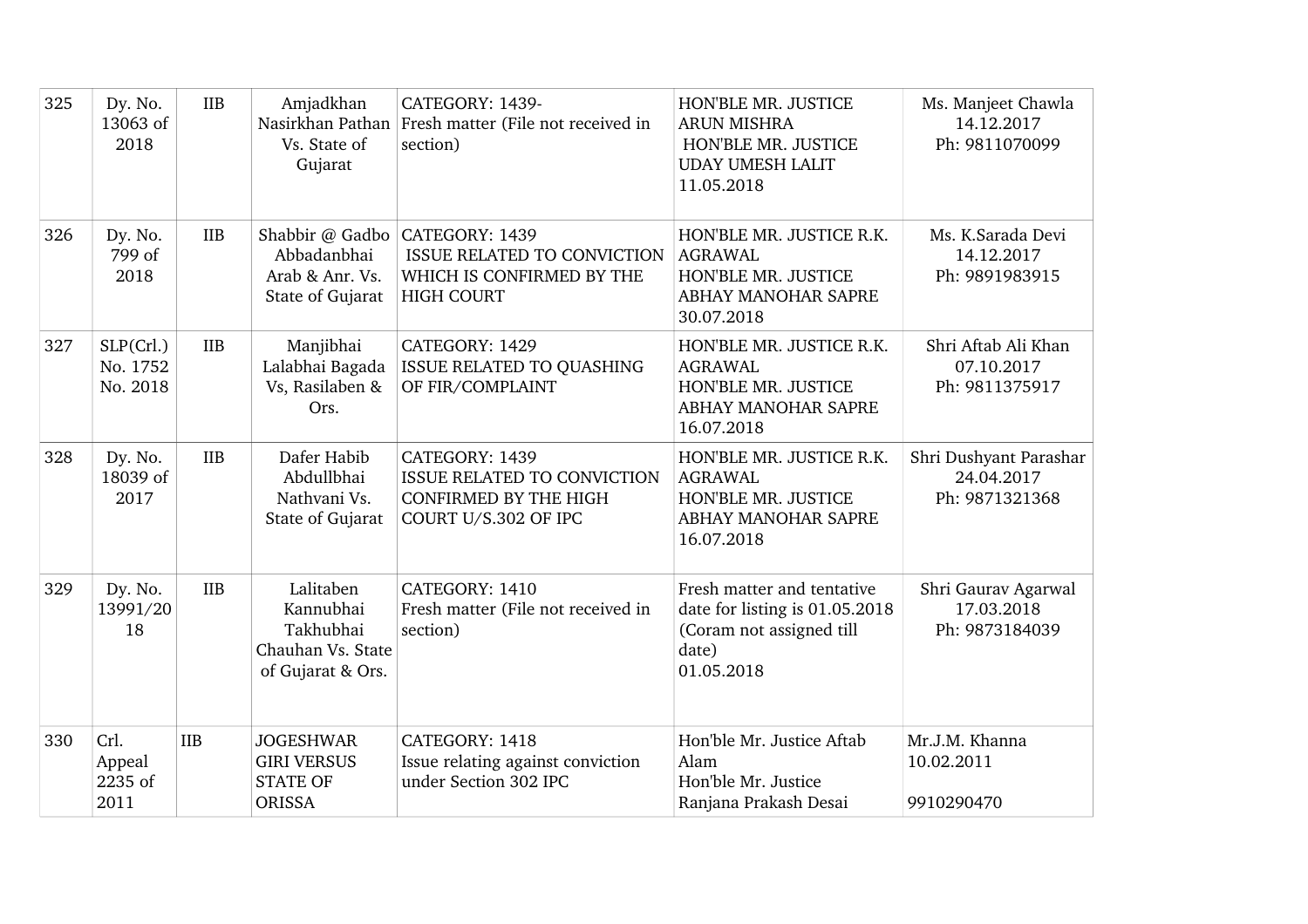|     |                                       |            |                                                                                       |                                                                                                                            | ready matter                                                                                    |                                                                              |
|-----|---------------------------------------|------------|---------------------------------------------------------------------------------------|----------------------------------------------------------------------------------------------------------------------------|-------------------------------------------------------------------------------------------------|------------------------------------------------------------------------------|
| 331 | SLP(Crl.)<br>1359-<br>1360 of<br>2018 | IIB        | RADHEY SHYAM<br><b>VERSUS</b><br><b>STATE OF</b><br><b>HARYANA</b>                    | CATEGORY: 1410<br>Against conviction under sections<br>279, 337, 338 and 304-A of IPC                                      | Hon'ble Mr. Justice Ranjan<br>Gagoi<br>Hon'ble Mrs. Justice<br>R. Bhanumati<br>9.07.2018        | Ms.Minakshi Viz<br>20.12.2017<br>9811132037                                  |
| 332 | D <sub>NO</sub> .<br>7458 OF<br>2018  | <b>IIB</b> | KULDEEP SINGH<br><b>VERSUS</b><br><b>STATE OF</b><br><b>HARYANA</b>                   | CATEGORY: 1404<br>against conviction                                                                                       | Hon'ble Mr. Justice<br>S.A. Bobde<br>Hon'ble Mr. Justice L.<br>Nageswara Rao<br>3.07.2018       | Ms. Manika Tripathy<br>Pandey<br>12.10.2017<br>9811831835                    |
| 333 | SLP(Crl.)<br>6652 of<br>2018          | IIB        | <b>SURENDER</b><br><b>SINGH</b><br><b>VERSUS</b><br><b>STATE OF</b><br><b>HARYANA</b> | CATEGORY: 1410<br>Against conviction under section<br>399 and 402 of IPC                                                   | Hon'ble Mr. Justice Madan<br><b>B.Lokuri</b><br>Hon'ble Mr. Justice<br>C.Nagappan<br>13.08.2018 | <b>Irshad Ahmad</b><br>9.02.2011<br>9868620024                               |
| 334 | <b>DNO.395</b><br>24 OF<br>2017       | IIB        | <b>OM PRAKASH</b><br>VERSUS STATE<br>OF HARYANA                                       | CATEGORY: 8888                                                                                                             | 14.05.2018                                                                                      | Nitin Kumar Thakur<br>18.09.2015<br>9313944141                               |
| 335 | Diary No. IIB<br>7014/201<br>8        |            | Shankar @ Rinku<br>Vs State of<br>Haryana                                             | CATEGORY: 1439<br>Against Conviction under section<br>302 of IPC                                                           | Hon'ble Mr. Justice<br>S.A. Bobde<br>Hon'ble Mr. Justice L.<br>Nageswara Rao<br>3.07.2018       | Manika Tripathy<br>Pandey, Appointed date<br>$-12 - 10 - 2017$<br>9811831835 |
| 336 | Diary No. IIB<br>26410/20<br>17       |            | Vijay Kumar Vs<br>State of Haryana                                                    | CATEGORY: 1439<br>Against conviction under sections<br>393, 397 and 302 read with section HON'BLE MR. JUSTICE<br>34 of IPC | HON'BLE MR. JUSTICE R.K.<br><b>AGRAWAL</b><br>ABHAY MANOHAR SAPRE<br>Ready                      | Sudha Madhup Gupta,<br>Appointed date - 25-09-<br>2013<br>9868579677         |
| 337 | Diary No.                             | IIB        | Sandeep Vs The<br>Director General                                                    | CATEGORY: 1418                                                                                                             | HON'BLE MR. JUSTICE<br><b>DEEPAK GUPTA</b>                                                      | Nitin Kumar Thakur,<br>Appointed date - 27-04-                               |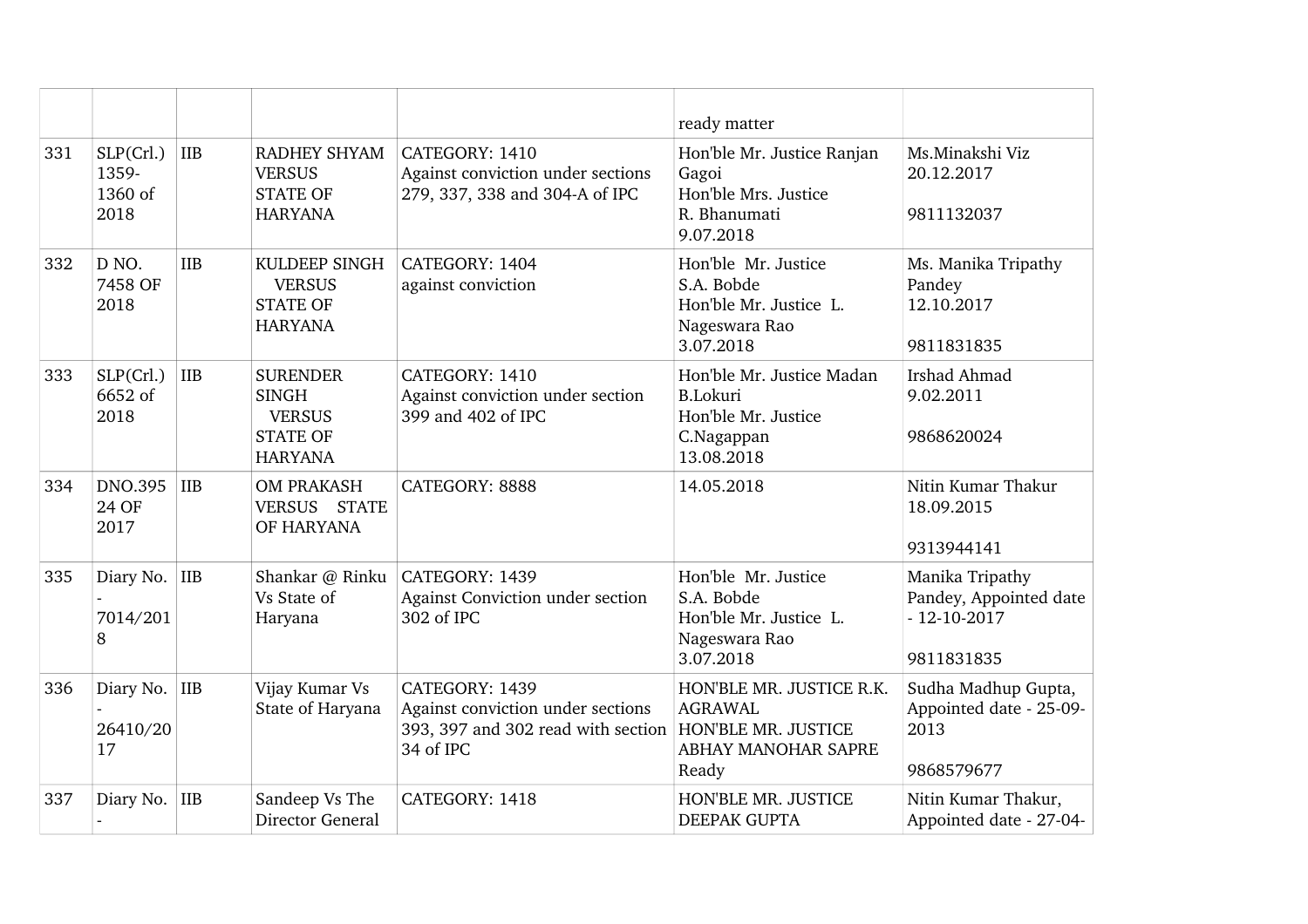|     | 37322/20                                              |            | of Police Haryana                                       |                                                                                                                                                                | 7.05.2018                                                                                                       | 2005                                                                                                                                      |
|-----|-------------------------------------------------------|------------|---------------------------------------------------------|----------------------------------------------------------------------------------------------------------------------------------------------------------------|-----------------------------------------------------------------------------------------------------------------|-------------------------------------------------------------------------------------------------------------------------------------------|
|     | 17                                                    |            |                                                         |                                                                                                                                                                |                                                                                                                 | 9313944141                                                                                                                                |
| 338 | Diary No. IIB<br>27673/20<br>17                       |            | Ashok Kumar Vs<br>The State of<br>Haryana               | CATEGORY: 8888                                                                                                                                                 | 18.05.2018                                                                                                      | Nitin Kumar Thakur,<br>Appointed date - 30-03-<br>2015<br>9313944141                                                                      |
| 339 | Diary No. IIB<br>38720/20<br>17                       |            | Sahabh Singh @<br>Sahbi and Anr. Vs<br>State of Haryana | CATEGORY: 1414                                                                                                                                                 | 7.05.2018                                                                                                       | 1. Nitin Kumar Thakur,<br>Appointed date - 21-04-<br>2015<br>9313944141                                                                   |
| 340 | Diary No. IIB<br>37913/20<br>17                       |            | Raj Kumar @<br>Raju Vs State of<br>Haryana              | CATEGORY: 8888                                                                                                                                                 | 18.05.2018                                                                                                      | Nitin Kumar Thakur,<br>Appointed date - 12-06-<br>2015<br>9313944141                                                                      |
| 341 | <b>SLP</b><br>(Criminal<br>009718/2<br>015            | <b>IIB</b> | Shesh Karan Vs<br>State of Haryana                      | CATEGORY: 1404<br>Against conviction under section<br>376 read with 506 of IPC                                                                                 | HON'BLE MR. JUSTICE<br>DIPAK MISRA HON'BLE MR.<br><b>JUSTICE SHIVA KIRTI</b><br><b>SINGH</b><br>8.10.2018       | 1. Jai Shankar<br>Agarwala, Appointed<br>date - 21-07-20152.<br>Col. Pahlad Singh<br>Sharma, Appointed<br>date - 01-09-2015<br>9871562025 |
| 342 | <b>SLP</b><br>(Criminal<br>008679-<br>008685/2<br>015 | <b>IIB</b> | C.B.I. Vs Sat<br>Bhushan Jain                           | CATEGORY: 1405<br>The contesting respondent<br>convicted u/s 420,468,471& 477A<br>of IPC<br>1. Whether the High Court can<br>reduce the sentence less than the | HON'BLE MR. JUSTICE<br><b>JAGDISH SINGH KHEHAR</b><br>HON'BLE MRS. JUSTICE R.<br><b>BANUMATHI</b><br>16.07.2018 | 1. Laxmi Arvind,<br>Appointed date - 21-11-<br>2015<br>9910605059                                                                         |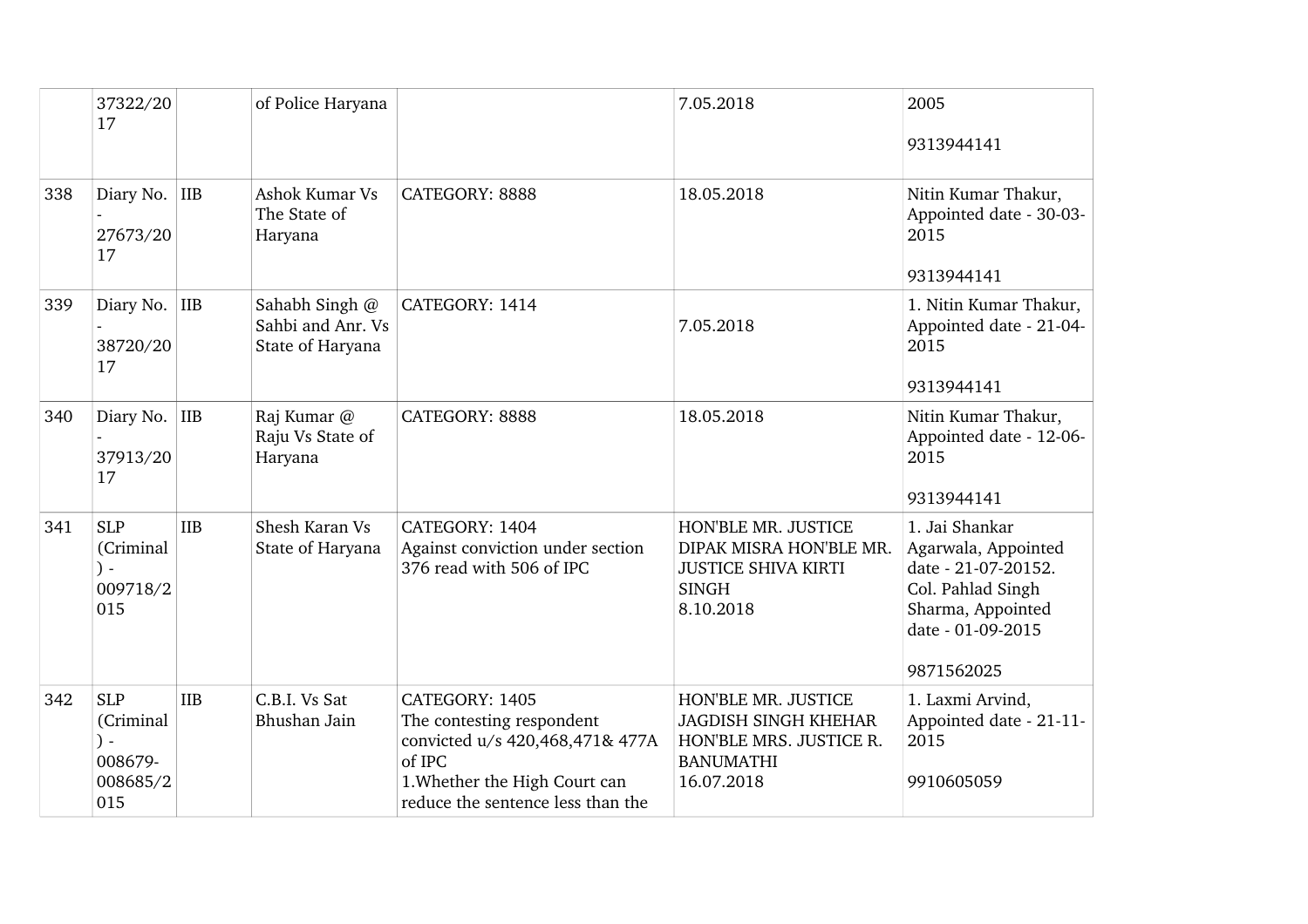|     |                                                           |            |                                             | period of sentence prescribed u/s<br>section $7,13(1)(d)$ of Prevention of<br>Corruption Act r/w<br>420,467,468,471,477A of IPC                  |                                                                                                                    |                                                                                                                                  |
|-----|-----------------------------------------------------------|------------|---------------------------------------------|--------------------------------------------------------------------------------------------------------------------------------------------------|--------------------------------------------------------------------------------------------------------------------|----------------------------------------------------------------------------------------------------------------------------------|
| 343 | <b>SLP</b><br>(Criminal<br>) -<br>007996/2<br>016         | <b>IIB</b> | Santosh Devi Vs<br>State of Haryana         | CATEGORY: 1439<br>Against conviction under sections<br>450, 302, 364, 201 read with<br>Section 34 of IPC                                         | HON'BLE MR. JUSTICE A.K.<br><b>SIKRI</b><br>HON'BLE MR. JUSTICE N.V.<br><b>RAMANA</b><br>30.07.2018                | 1. Balraj Dewan,<br>Appointed date - 06-09-<br>2016<br>9717950643                                                                |
| 344 | <b>SLP</b><br>(Criminal<br>$\mathcal{L}$<br>3958/201<br>6 | <b>IIB</b> | Dilbag Rai Vs<br>State of Haryana<br>& Ors. | CATEGORY: 1429<br>Issue related to quashing of FIR<br>No.210 dated 21.6.2014 registered<br>under Sections 406, 420, 467, 468,<br>471, 506 of IPC | HON'BLE MR. JUSTICE<br><b>JAGDISH SINGH KHEHAR</b><br>HON'BLE DR. JUSTICE D.Y.<br><b>CHANDRACHUD</b><br>19.11.2018 | 1. Vijay Kumar,<br>Appointed date - 06-09-<br>2016<br>9958706587                                                                 |
| 345 | <b>SLP</b><br>(Criminal<br>002832/2<br>017                | <b>IIB</b> | Sat Narain @<br>Santu and<br>of Haryana     | CATEGORY: 1438<br>Against conviction under sections<br>Narender Vs State 379,398, 401 and 411 IPC                                                | HON'BLE MR. JUSTICE<br>PINAKI CHANDRA GHOSE<br>HON'BLE MR. JUSTICE<br>PRAFULLA C. PANT<br>Ready                    | 1. Naresh kumar,<br>Appointed date - 20-12-<br>2016<br>9313056556                                                                |
| 346 | Diary No.<br>13841/20<br>18                               | IIB        | State of Haryana                            | Bintu @ Bindu Vs   CATEGORY: 1439                                                                                                                | <b>Fresh Matter Defective</b>                                                                                      | 1. Jyotika kalra,<br>Appointed date - 21-04-<br>20172. Anjani Kumar<br>Mishra, Appointed date<br>$-26 - 04 - 2017$<br>9213145580 |
| 347 | Diary No. IIB<br>9054/201<br>8                            |            | Ishwar Singh Vs<br>State of Haryana         | CATEGORY: 1427                                                                                                                                   | HON'BLE THE<br><b>CHIEF JUSTICE</b><br>HON'BLE MR. JUSTICE A.M.<br><b>KHANWILKAR</b><br>HON'BLE DR. JUSTICE D.Y.   | 1. Nanita Sharma,<br>Appointed date - 22-09-<br>2017<br>9811779112                                                               |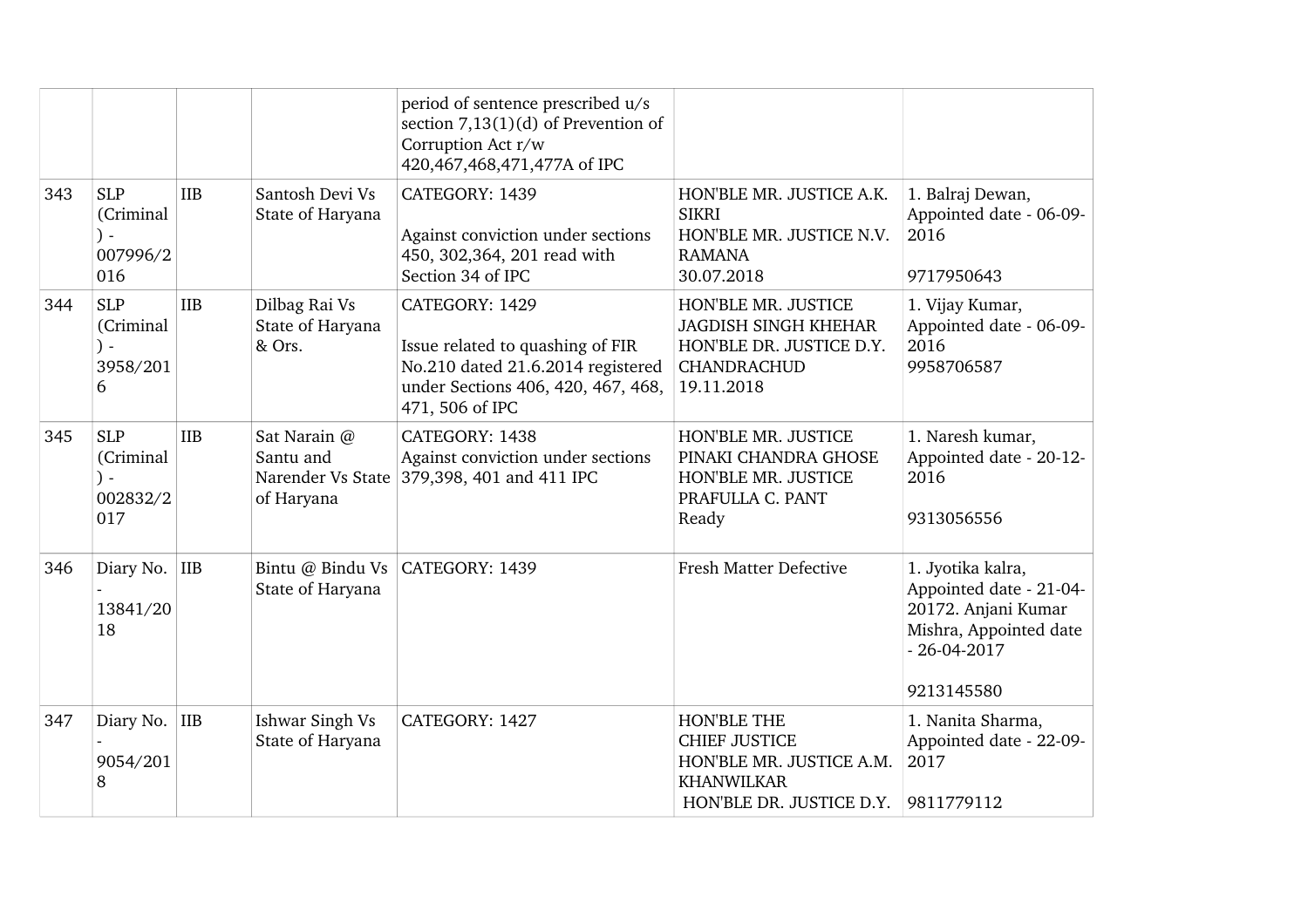|     |                                        |            |                                                   |                                                                                                            | <b>CHANDRACHUD</b><br>28.01.2018                                                                 |                                                                                  |
|-----|----------------------------------------|------------|---------------------------------------------------|------------------------------------------------------------------------------------------------------------|--------------------------------------------------------------------------------------------------|----------------------------------------------------------------------------------|
| 348 | Diary No. IIB<br>7638/201<br>8         |            | Pardeep Kumar<br>Vs State of<br>Haryana           | CATEGORY: 1439                                                                                             | <b>Fresh Defective Matters</b>                                                                   | 1. Rishi Malhotra,<br>Appointed date - 16-11-<br>2017<br>9810110060              |
| 349 | SLP(Crl.)<br>No.9914/<br>2017          | <b>IIB</b> | Bhagwan Singh &<br>Anr<br>Vs.<br>State of Haryana | CATEGORY: 1439<br>Against conviction under section 34 AGRAWAL<br>of IPC                                    | HON'BLE MR. JUSTICE R.K.<br>HON'BLE MR. JUSTICE<br>ABHAY MANOHAR SAPRE<br>25.02.2019             | K. Sharda Devi<br>Appointed date - 28-04-<br>2014<br>9990880558                  |
| 350 | Criminal<br>Appeal-<br>002252/2<br>010 | <b>IIB</b> | Dalip Kumar &<br>Anr Vs State of<br>Punjab        | CATEGORY: 1418<br>Issue relating to conviction under<br>Section 302/201 read with Section<br><b>34 IPC</b> | Hon'ble Mr. Justice<br>Madan B. Lokur<br>Hon'ble Mr. Justice<br>S.A. Bobde<br>ready matter       | Susmita Lal, Appointed<br>date - 05-06-2008<br>9899531380                        |
| 351 | Criminal<br>Appeal-<br>001774/2<br>009 | IIB        | Prit Pal Singh Vs<br>State of PUnjab              | CATEGORY: 1418<br>Issue relating to conviction of the<br>appellant under Section 302 of IPC                | Hon'ble Mr. Justice J.<br>Chelameswar<br>Hon'ble Mr. Justice<br>R.K. Agrawal<br>Ready matter     | B. Sridhar, Appointed<br>date - 05-07-2008<br>9811701874                         |
| 352 | Criminal<br>Appeal-<br>000693/2<br>010 | <b>IIB</b> | Gurjant Singh Vs<br>State of Punjab               | CATEGORY: 1418<br>Issue relating to conviction under<br>Section 302 IPC                                    | Hon'ble Mr. Justice Harjit<br>Singh Bedi<br>Hon'ble Mr. Justice J. M.<br>Panchal<br>Ready matter | Dipak Kumar Jena,<br>Appointed date - 11-07-<br>2008<br>9810078350<br>9868264630 |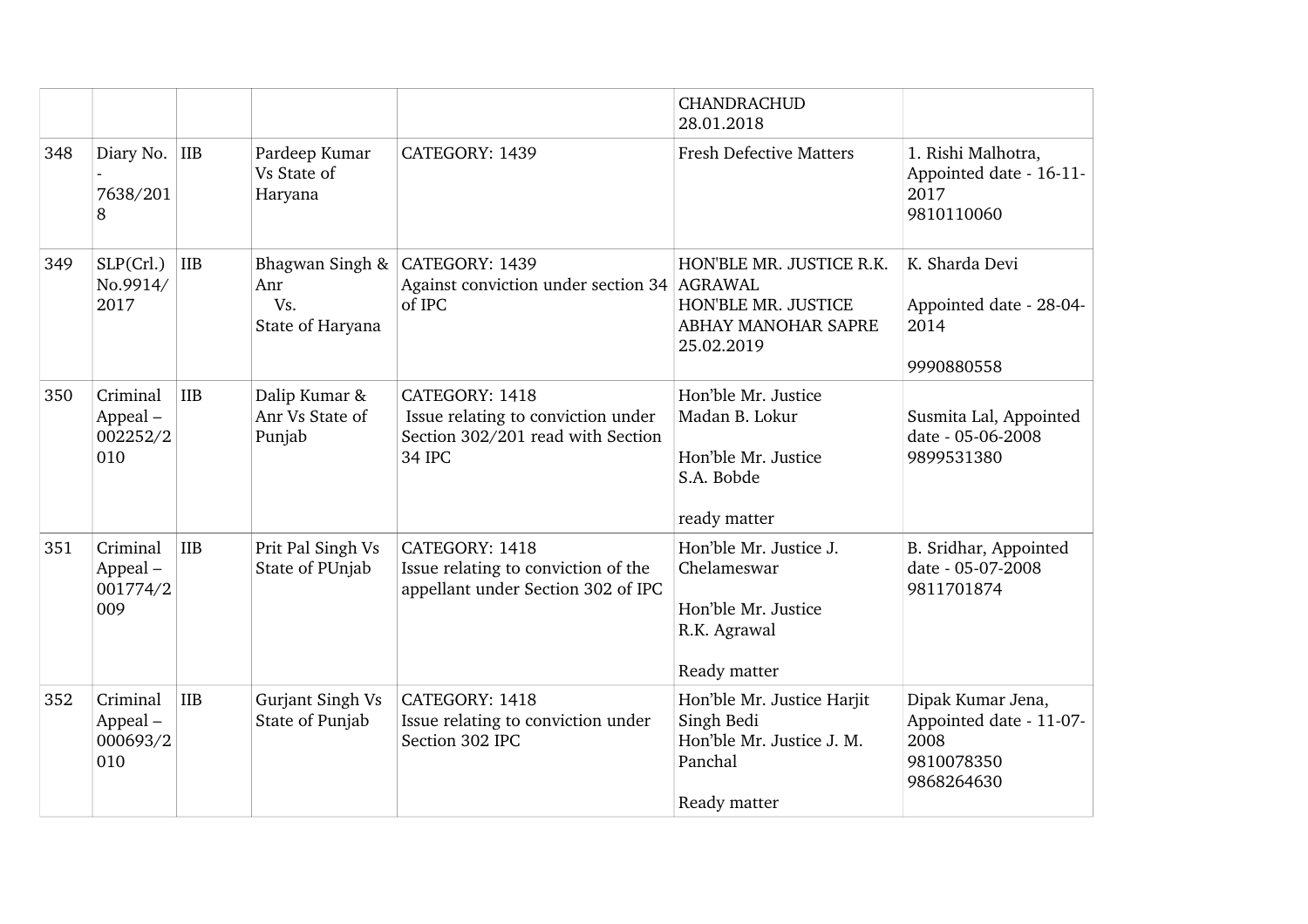| 353 | Criminal<br>Appeal-<br>001076/2<br>011  | IIB        | Sukhwinder<br>Singh Vs State of<br>Punjab       | CATEGORY: 1418<br>Issue relating to conviction u/s 302<br>r/w 149 IPC.                     | Hon'ble Mr. Justice<br>G.S. Singhvi<br>Hon'ble Mr. Justice Asok<br>Kumar Ganguli<br>Ready matter             | Vijay Panjwani,<br>Appointed date - 03-<br>12-2008<br>9871885906       |
|-----|-----------------------------------------|------------|-------------------------------------------------|--------------------------------------------------------------------------------------------|--------------------------------------------------------------------------------------------------------------|------------------------------------------------------------------------|
| 354 | Criminal<br>$Append -$<br>1026/201<br>0 | <b>IIB</b> | Kartar Singh Vs<br>State of Punjab              | CATEGORY: 1418<br>Issue relating to conviction under<br>Section 302 of IPC                 | Hon'ble Mr. Justice<br>Markandey Katju<br>Hon'ble Mr. Justice A.K.<br>Patnaik<br>Ready matter                | Rajiv Nanda, Appointed<br>date - 07-10-2009<br>9810048686              |
| 355 | Criminal<br>Appeal-<br>000728/2<br>010  | <b>IIB</b> | Gurinder Singh @<br>Monti Vs State of<br>Punjab | CATEGORY: 1418<br>Issue relating to conviction<br>u/s.302/34 IPC                           | Hon'ble Mr. Justice V.S.<br>Sirpurkar<br>Hon'ble Mr. Justice<br>Mukundakam Sharma<br>Ready matter            | Ansar Ahmed<br>Choudhary, Appointed<br>date - 03-03-2009<br>9868157353 |
| 356 | Criminal<br>Appeal-<br>000586/2<br>010  | <b>IIB</b> | Harinder Singh @<br>HIra Vs State of<br>Punjab  | CATEGORY: 1418<br>Issue relating to conviction under<br>Section 302 and 201 IPC            | Hon'ble Mr. Justice<br>Markandey Katju<br>Hon'ble Mr. Justice<br>R.M. Lodha<br>Ready matter                  | Sushil Balwada,<br>Appointed date - 07-07-<br>2009<br>9810303906       |
| 357 | Criminal<br>Appeal-<br>1802/201<br>0    | <b>IIB</b> | Balbir Singh &<br>Anr. Vs State of<br>Punjab    | CATEGORY: 1418 Issue relating to<br>conviction under Section 148,<br>302/149,325/149 IPC,, | Hon'ble Mr. Justice G.S.<br>Singhvi<br>Hon'ble Mr. Justice<br>Sudhansu Jyoti<br>Mukhopadhaya<br>Ready matter | Kamakshi S. mehwal,<br>Appointed date - 25-<br>08-2009<br>9810038724   |
| 358 | Criminal                                | <b>IIB</b> |                                                 | Ashwani Kumar & CATEGORY: 1418                                                             | Hon'ble Mr. Justice D.K. Jain                                                                                |                                                                        |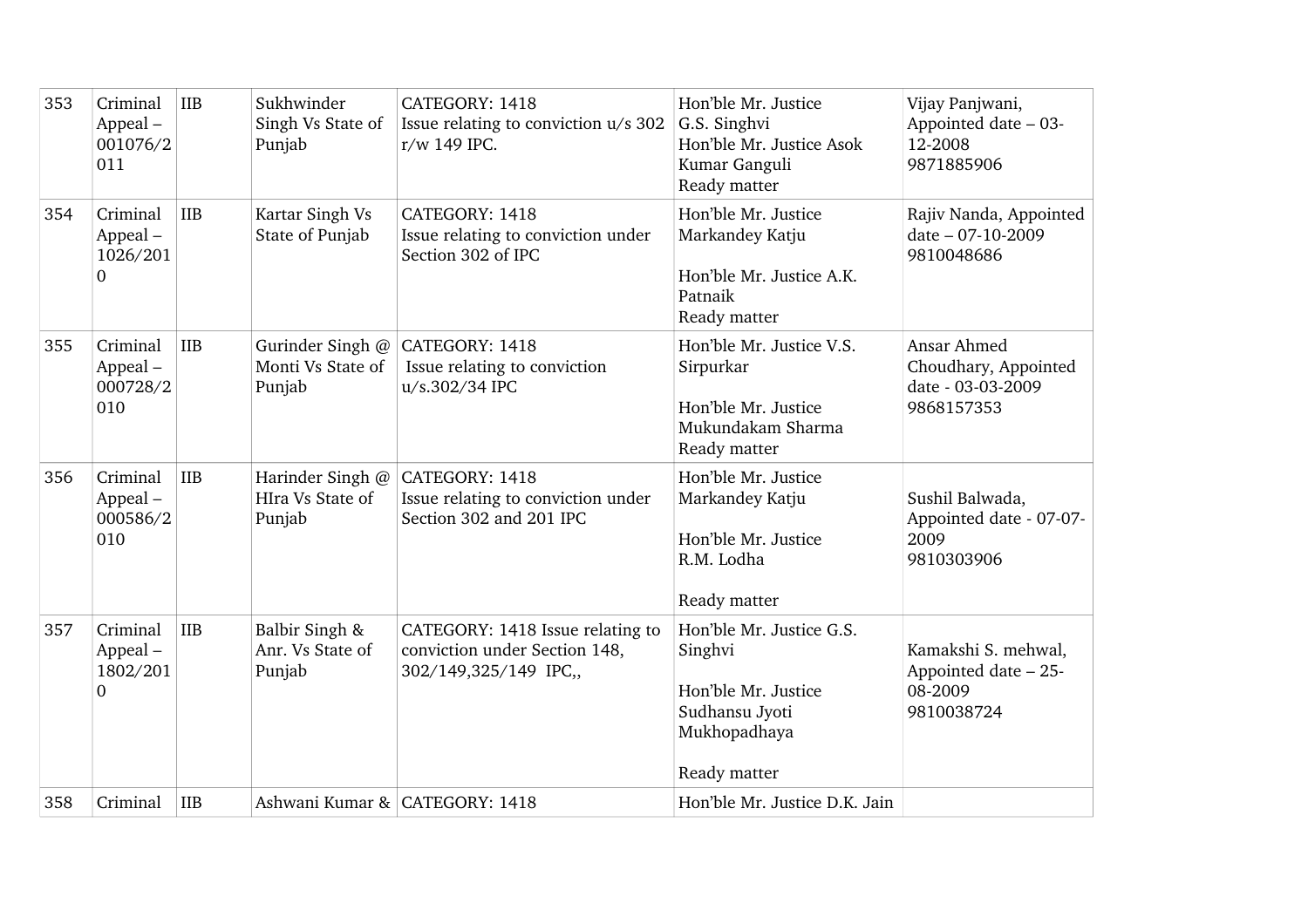|     | Appeal-<br>000580/2<br>010             |            | Anr. Vs State of<br>Punjab                   | Issue relating to conviction under<br>section 302 read with 34 of IPC                                     | Hon'ble Mr. Justice<br>T.S. Thakur<br>Ready matter                                                         | S.C. Patel, Appointed<br>date - 24-08-2009<br>9213217064       |
|-----|----------------------------------------|------------|----------------------------------------------|-----------------------------------------------------------------------------------------------------------|------------------------------------------------------------------------------------------------------------|----------------------------------------------------------------|
|     |                                        |            |                                              |                                                                                                           |                                                                                                            |                                                                |
| 359 | Criminal<br>Appeal-<br>002056/2<br>010 | <b>IIB</b> | Inderjit Singh Vs<br>State of Punjab         | CATEGORY: 1418<br>Issue relating to conviction under<br>section 302 IPC                                   | Hon'ble Mr. Justice<br>Markandey Katju<br>Hon'ble Mrs. Justice<br>Gyan Sudha Misra<br>Ready matter         | Minakshi Vig,<br>Appointed date - 02-<br>11-2009<br>9811132037 |
| 360 | Criminal<br>Appeal-<br>002152/2<br>010 | <b>IIB</b> | Rajbir Singh Vs<br>State of Punjab           | CATEGORY: 1418<br>Issue relating to conviction under<br>Section 302 IPC                                   | Hon'ble Mr. Justice<br>Markandey Katju<br>Hon'ble Mrs. Justice<br>Gyan Sudha Misra<br>Ready matter         | T. Mahipal, Appointed<br>date - 29-01-2010<br>9810005376       |
| 361 | Criminal<br>Appeal-<br>001340/2<br>010 | IIB        | Hardip Singh &<br>Anr. Vs State of<br>Punjab | CATEGORY: 1418<br>Issue relating to conviction under<br>section 302 IPC                                   | Hon'ble Mr. Justice Aftab<br>Alam<br>Hon'ble Mr. Justice R. M.<br>Lodha<br>Ready matter                    | V.P. Appan, Appointed<br>date - 04-02-2010<br>9911125599       |
| 362 | Criminal<br>Appeal-<br>001075/2<br>011 | <b>IIB</b> | Dara Singh Vs<br>State of Punjab             | CATEGORY: 1414<br>Issue relating to conviction of the<br>appellant under Section 15 of<br><b>NDPS Act</b> | Hon'ble Mr. Justice<br>Harjit Singh Bedi<br>Hon'ble Mr. Justice<br>Chandramauli Kr. Prasad<br>Ready matter | B.Sunita Rao,<br>Appointed date - 03-08-<br>2010<br>9811151499 |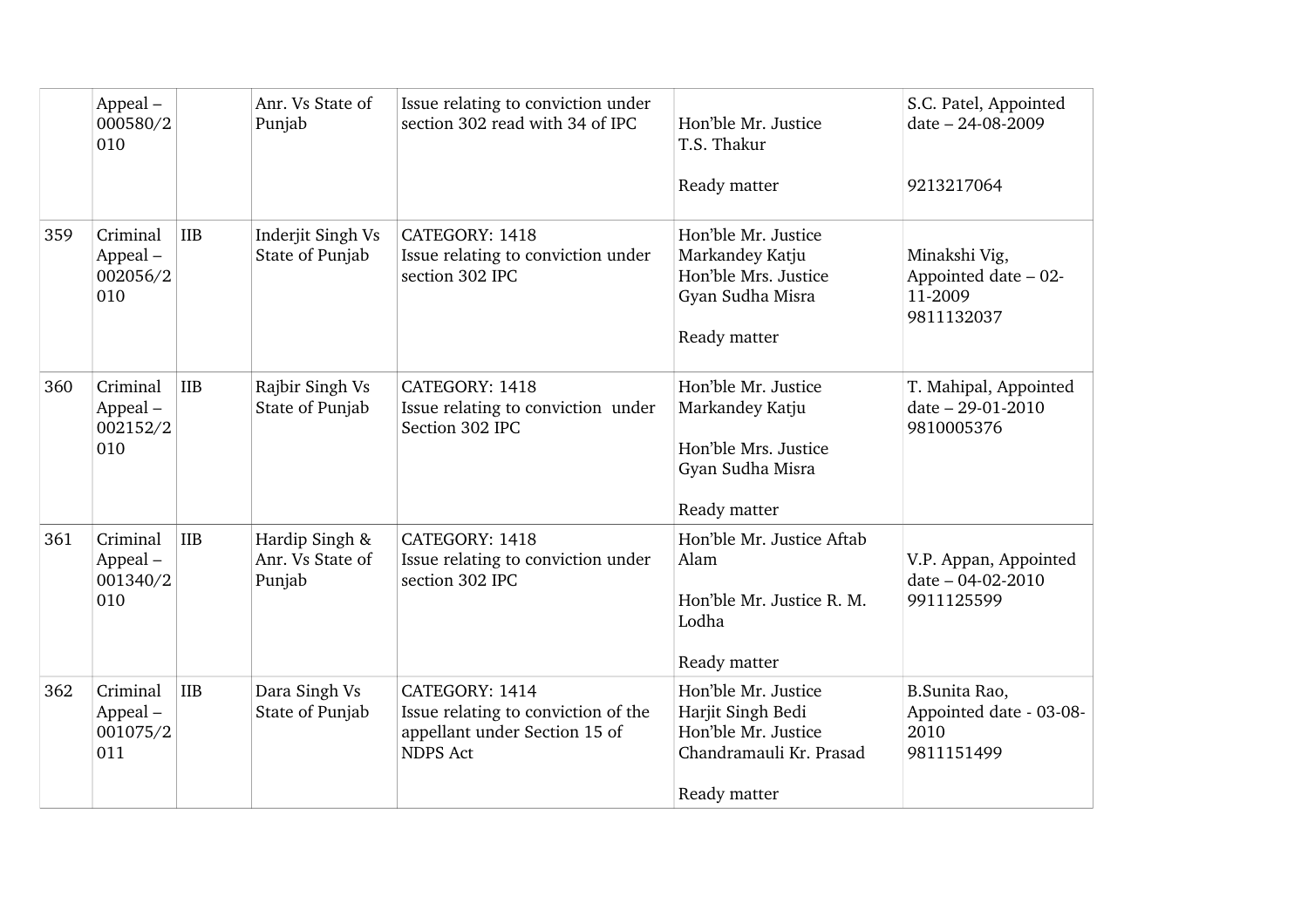| 363 | Criminal<br>Appeal-<br>001313/2<br>009   | <b>IIB</b> | Santokh Singh                                                               | State of Punjab Vs CATEGORY: 1425<br>Issue relating to the acquittal of<br>the respondent under Section 5 of<br>TADA Act, 1987 | Hon'ble Mr. Justice<br>Markandey Katju<br>Hon'ble Mr. Justice<br>Asok Kumar Ganguly<br>Ready matt        | Shipra Ghose,<br>Appointed date - 16-07-<br>2010<br>9810371533                                                       |
|-----|------------------------------------------|------------|-----------------------------------------------------------------------------|--------------------------------------------------------------------------------------------------------------------------------|----------------------------------------------------------------------------------------------------------|----------------------------------------------------------------------------------------------------------------------|
| 364 | Criminal<br>Appeal-<br>001465/2<br>011   | IIB        | Kishore & Ors Vs<br>State of Punjab                                         | CATEGORY: 1418<br>Issue relating to conviction under<br>Section 148/460/149 of IPC                                             | Hon'ble Mr. Justice<br>Markandey Katju<br>Hon'ble Mr. Justice<br>Chandramauli Kr. Prasad<br>Ready matter | Asha Gopalan Nair,<br>Appointed date - 30-<br>09-2010<br>9810348981                                                  |
| 365 | Criminal<br>Appeal-<br>001803/2<br>011   | IIB        | The State of<br>Punjab                                                      | Mukesh Kumar Vs   CATEGORY: 1418<br>Issue relating to conviction under<br>Section 302 of IPC                                   | Hon'ble Mr. Justice<br>Aftab Alam<br>and<br>Hon'ble Mr. Justice<br>R.M. Lodha<br>Ready matter            | Vijay Kumar, Appointed<br>date - 26-02-2011<br>9958706587                                                            |
| 366 | Criminal<br>Appeal-<br>002322/2<br>011   | IIB        | Amrik Singh                                                                 | State of Punjab Vs CATEGORY: 1418<br>Issue relating to acquittal of the<br>respondent under Section 304 of<br><b>IPC</b>       | Hon'ble Mr. Justice<br>R. M. Lodha<br>and<br>Hon'ble Mr. Justice H. L.<br>Gokhale<br>Ready matter        | Manjusha Wadhwa,<br>Appointed date - 02-12-<br>20112. Richa Kapoor,<br>Appointed date - 04-<br>03-2017<br>9811124478 |
| 367 | Criminal<br>Appeal<br>No. 283<br>of 2011 | <b>IIB</b> | Parminder Kaur<br>P.P.<br>$\omega$<br>Kaur @ Soni<br>Vs. State of<br>Punjab | CATEGORY: 1410<br>Issue relating to conviction under<br>Section 366 A IPC                                                      | Hon'ble Mr. Justice<br>V.S. Sirpurkar<br>and<br>Hon'ble Mr. Justice<br>T.S. Thakur<br>Ready matter       | Mr. Dushyant<br>Parashar, Advocate date<br>03-2-2018<br>9817321368                                                   |
| 368 | Criminal<br>Appeal                       | IIB        | Mohan Lal Vs.<br>State of Punjab                                            | CATEGORY: 1414<br>Issue relating to conviction under                                                                           | Hon'ble Mr. Justice<br>Dalveer Bhandari and                                                              | Mr. Chanchal Kumar<br>Ganuli, Advocate                                                                               |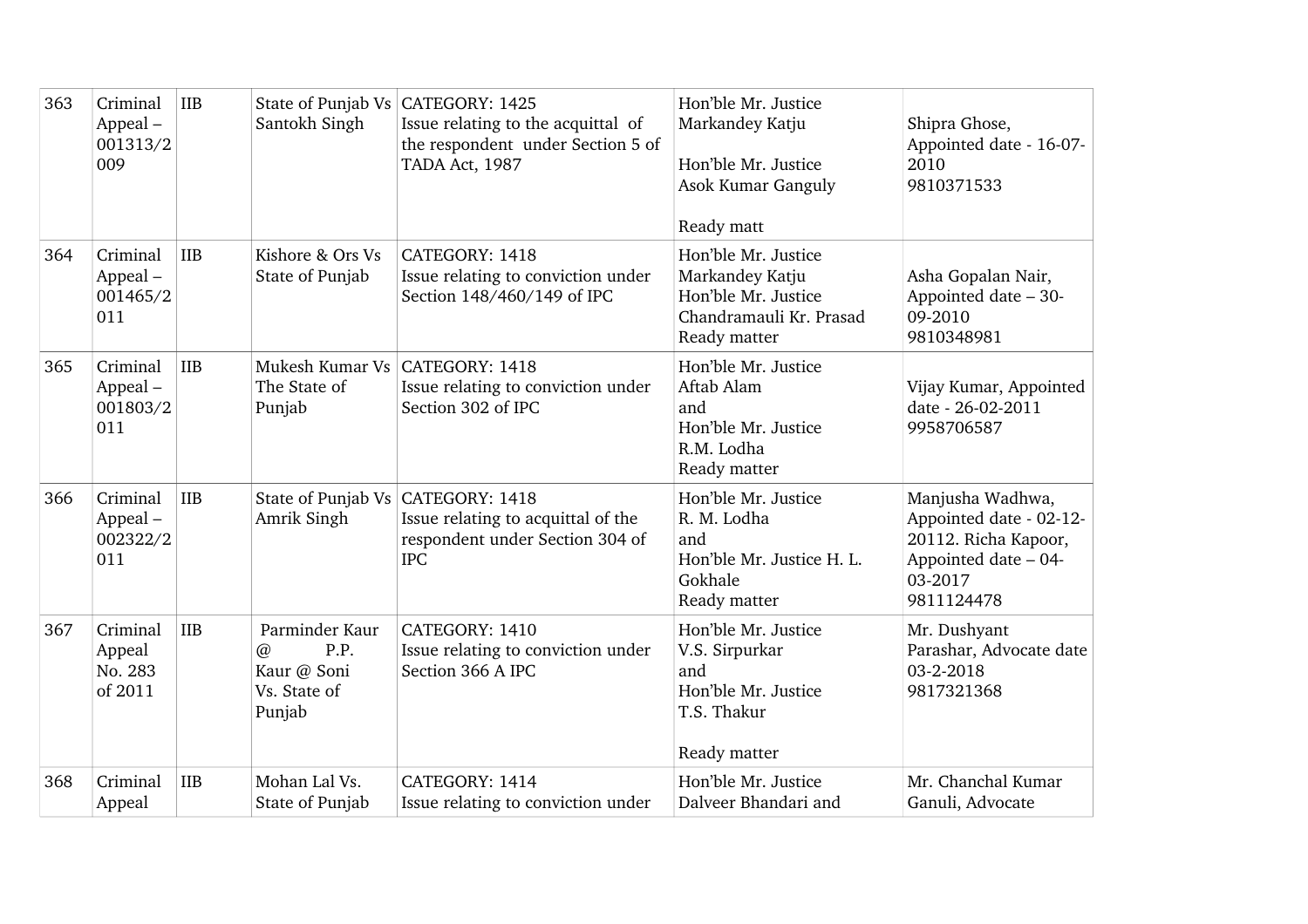|     | No. 1880<br>of 2011                                   |                                                                               | Section 18 of NDPS Act                                                                                                                     | Hon'ble Mr. Justice Deepak<br>Verma<br>Ready matter                                                                                                                       | appointed date<br>07/07/2009<br>9811192770                                                                                       |
|-----|-------------------------------------------------------|-------------------------------------------------------------------------------|--------------------------------------------------------------------------------------------------------------------------------------------|---------------------------------------------------------------------------------------------------------------------------------------------------------------------------|----------------------------------------------------------------------------------------------------------------------------------|
| 369 | Criminal<br><b>IIB</b><br>Appeal<br>No. 60 of<br>2011 | Surinder Kaur Vs.<br>State of Punjab                                          | CATEGORY: 1418<br>Issue relating to conviction under<br>section 302/34                                                                     | Hon'ble Mr. Justice P.<br>Sathasivam and<br>Hon'ble Mr. Justice B. S.<br>Chauhan<br>Ready matter                                                                          | Ms. Meenakshi Viz<br>Advocate appointed<br>dated 29.9.2009<br>9811132037                                                         |
| 370 | D.38209/ IIB<br>2017                                  | <b>GURCHARAN</b><br>SINGH VS.<br><b>STATE OF</b><br><b>PUNJAB AND</b><br>ANR. | CATEGORY: 8888<br>MATTER IS AT DEFECTIVE STAGE                                                                                             | OFFICE REPORT ON<br>DEFAULT IS TO BE LISTED<br>BEFORE HON'BLE JUDGE IN<br><b>CHAMBERS</b><br>07.05.2018                                                                   | MR. NITIN KUMAR<br>THAKUR, ADVOCATE<br>20.08.2014<br>9313944141                                                                  |
| 371 | $SLP(CHL)$ IIB<br>NO.<br>5608-10 /<br>2014            | <b>KIRTAN SINGH</b><br>VS. SUKHDEV                                            | CATEGORY: 1418<br>SINGH AND ORS. AGAINST ACQUITTAL ( SECTIONS   HON'BLE MR. JUSTICE<br>148,302 READ WITH SECTION 149 KURIAN JOSEPH<br>IPC) | HON'BLE MR. JUSTICE<br><b>MADAN B. LOKUR</b><br>18.05.2018                                                                                                                | MRS. LAXMI ARVIND,<br><b>ADVOCATE FOR</b><br>RESPONDENT NO. 1 IN<br>SLP(CRL.) NO. 5610 OF<br>2014.<br>15.10.2014<br>011-23387292 |
| 372 | $SLP(CHL)$ IIB<br>NO.<br>3898/201<br>7                | <b>GURDHIAN</b><br>SINGH VS.<br><b>STATE OF</b><br><b>PUNJAB</b>              | CATEGORY: 1438<br>Issue relating to conviction under<br>Section 306 IPC                                                                    | HON'BLE MR. JUSTICE<br>N.V.RAMANA<br>HON'BLE MR. JUSTICE<br>PRAFULLA C. PANT<br>OFFICE REPORT ON<br>DEFAULT IS TO BE LISTED<br>BEFORE HON'BLE JUDGE IN<br><b>CHAMBERS</b> | MS. NANITA SHARMA,<br><b>ADVOCATE</b><br>22.03.2016<br>8010651475                                                                |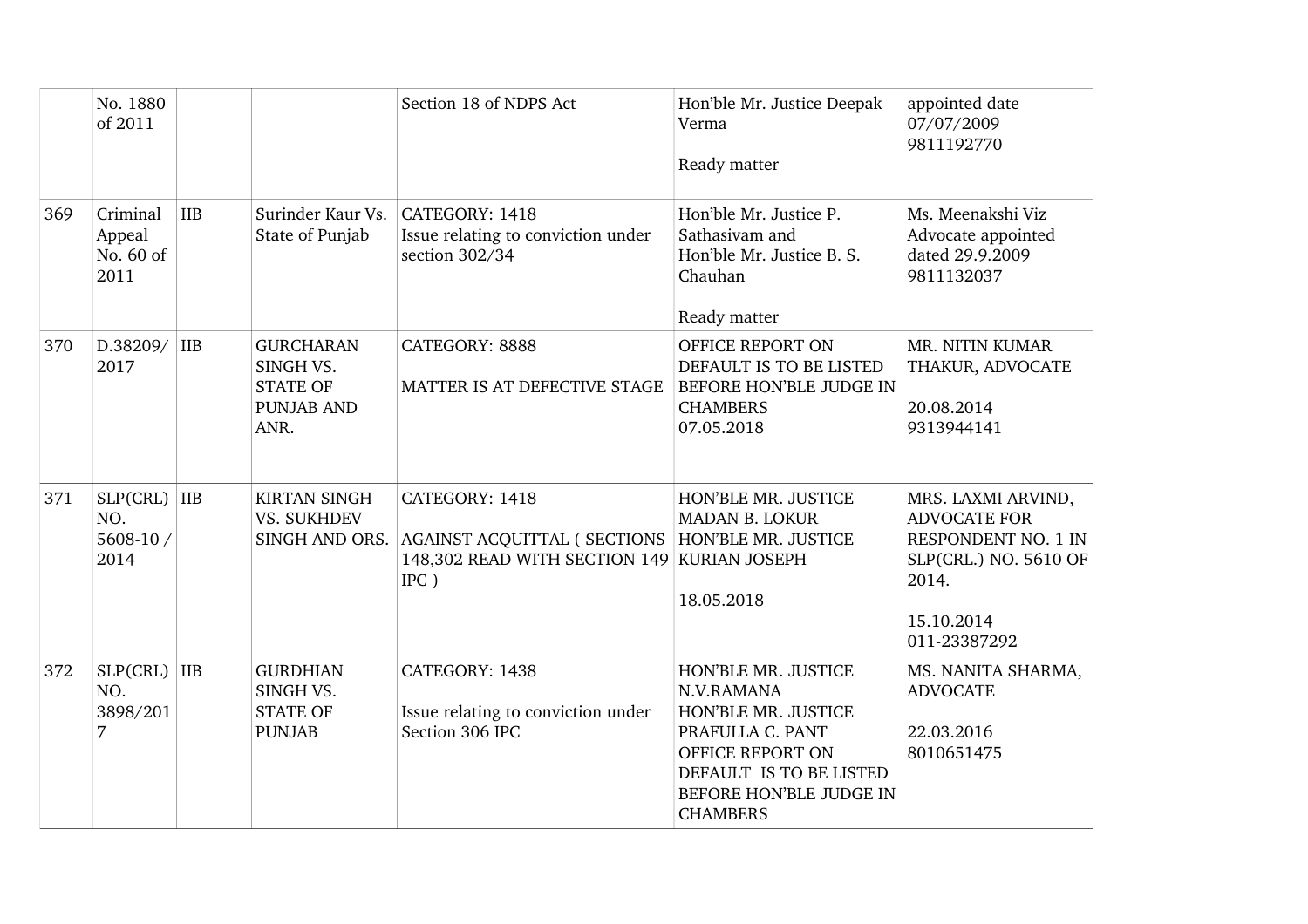|     |                                     |                |                                                                                |                                                                                                                         | 07.05.2018                                                                                             |                                                                  |
|-----|-------------------------------------|----------------|--------------------------------------------------------------------------------|-------------------------------------------------------------------------------------------------------------------------|--------------------------------------------------------------------------------------------------------|------------------------------------------------------------------|
| 373 | SLP(CRL)<br>NO.5264<br>/2016        | <b>IIB</b>     | UNION OF INDIA<br>AND ORS.<br>VS.<br>H.C.<br><b>SUKHWINDER</b><br><b>SINGH</b> | CATEGORY: 1426<br>ISSUE RELATED TO AGAINST THE<br><b>CONVICTION</b>                                                     | HON'BLE MR. JUSTICE S. A.<br><b>BOBDE</b><br>HON'BLE MR. JUSTICE<br><b>ASHOK BHUSHAN</b><br>27.07.2018 | MRS. NIDHI,<br><b>ADVOCATE</b><br>06.03.2017<br>01123381257      |
| 374 | SLP(CRL)<br>NO.4984<br>/2017        | <b>IIB</b>     | NIRMAL SINGH<br>VS.<br><b>STATE OF</b><br><b>PUNJAB</b>                        | CATEGORY: 1414<br>Issue relating to conviction under<br>section 18 of the NDPS Act                                      | HON'BLE MR. JUSTICE A.K.<br><b>SIKRI</b><br>HON'BLE MR. JUSTICE<br><b>ASHOK BHUSHAN</b><br>18.05.2018  | MR. GOPAL PRASAD,<br><b>ADVOCATE</b><br>20.05.2016<br>9810009087 |
| 375 | SLP(CRL)<br>NO.<br>8840-<br>41/2017 | <b>IIB</b>     | <b>SEWAK SINGH</b><br>VS.<br><b>STATE OF</b><br><b>PUNJAB</b>                  | CATEGORY: 1414<br>Against conviction under section 15<br>of the Narcotic Drugs and<br>Psychotropic Substances Act 1985. | HON'BLE MR. JUSTICE R.K.<br><b>AGRAWAL</b><br>HON'BLE MR. JUSTICE<br>ABHAY MANOHAR SAPRE<br>18.05.2018 | MR. JOGY SCARIA,<br><b>ADVOCATE</b><br>06.03.2017<br>9953001696  |
| 376 | SLP(CHL)<br>NO.9416<br>/2017        | IIB            | <b>JASOBANTA</b><br><b>SAHU</b><br>VS.<br><b>STATE OF</b><br><b>ORISSA</b>     | CATEGORY: 1439<br>Issue relating to conviction under<br>Section 302 IPC                                                 | HON'BLE MR. JUSTICE<br>S.A.BOBDE<br>HON'BLE MR. JUSTICE L.<br><b>NAGESWARA RAO</b><br>18.05.2018       | MS. VANITA MEHTA,<br><b>ADVOCATE</b><br>27.01.2016<br>9818009152 |
| 377 | SLP(CRL)                            | $\overline{I}$ | <b>RAMESH</b>                                                                  | CATEGORY: 1439                                                                                                          | HON'BLE MR. JUSTICE R.K.                                                                               | MS. BHARTI TYAGI,                                                |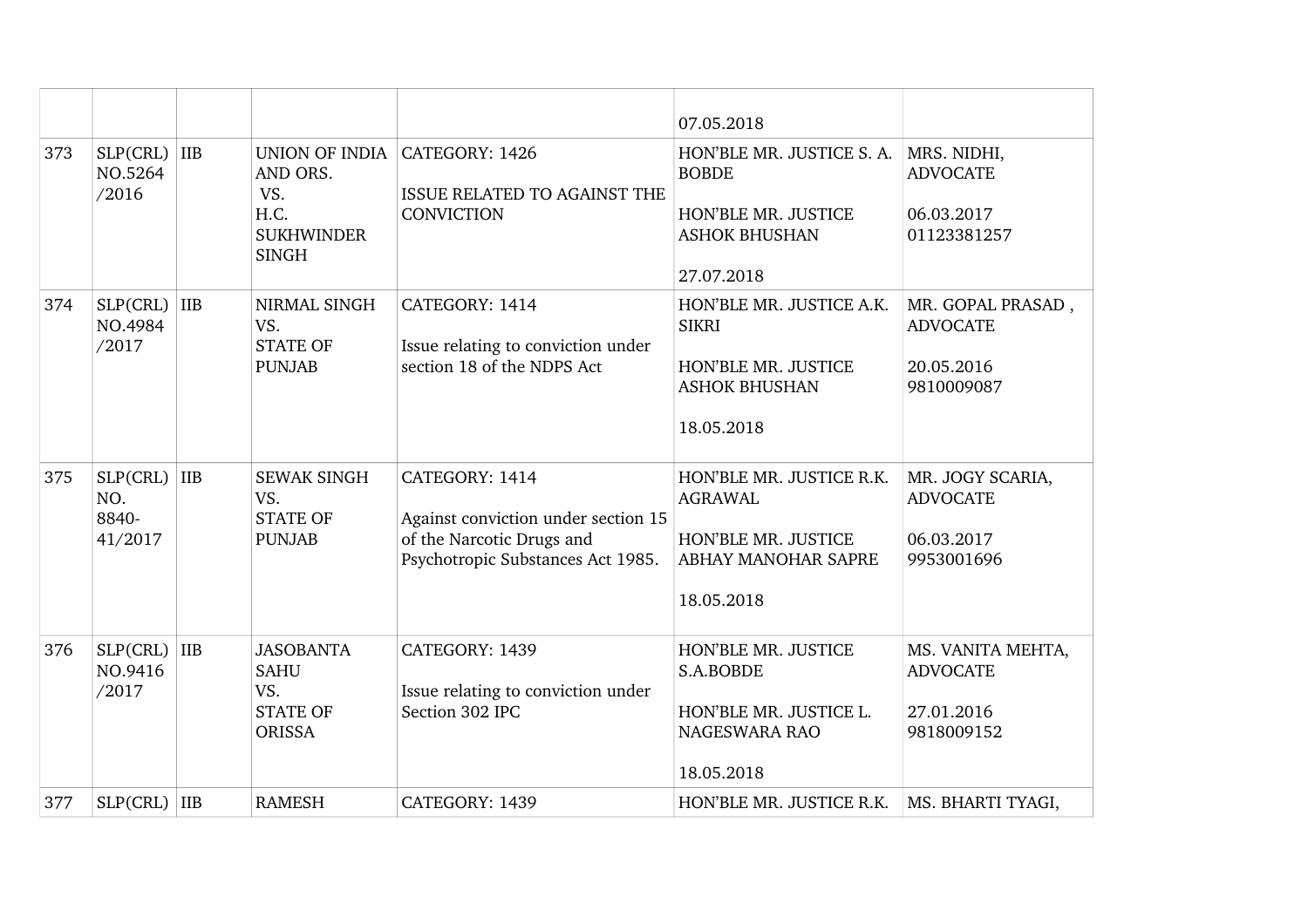|     | NO.<br>8843/201<br>7                           |            | <b>KUMAR</b><br>VS.<br><b>STATE OF</b><br><b>PUNJAB</b>                   | Issue related to conviction under<br>Section 302 IPC                                                  | <b>AGRAWAL</b><br>HON'BLE MR. JUSTICE<br>ABHAY MANOHAR SAPRE<br>14.05.2018                                                                                                                         | <b>ADVOCATE</b><br>06.09.2016<br>01123388410                        |
|-----|------------------------------------------------|------------|---------------------------------------------------------------------------|-------------------------------------------------------------------------------------------------------|----------------------------------------------------------------------------------------------------------------------------------------------------------------------------------------------------|---------------------------------------------------------------------|
| 378 | $SLP(CHL)$ IIB<br>. NO.<br>5086/201<br>6       |            | <b>STATE OF</b><br><b>PUNJAB AND</b><br>ORS.<br>VS.<br><b>VIJAY KUMAR</b> | CATEGORY: 1418<br>issue related for against the<br>quashing of the impugned order<br>dated 05.12.2013 | HON'BLE MR. JUSTICE A.K.<br><b>SIKRI</b><br>HON'BLE MR. JUSTICE N.V.<br>RAMANA 18.05.2018                                                                                                          | MRS. MANJEET<br>CHAWLA, ADVOCATE<br>29.06.2017<br>9811070099        |
| 379 | SLP(CHL)<br>. NO.<br>1928/201<br>5             | <b>IIB</b> | <b>STATE OF</b><br><b>PUNJAB</b><br>VS.<br><b>GURDEEP SINGH</b>           | CATEGORY: 1418<br>Against reduction of sentence<br>under section 307 of IPC                           | HON'BLE MR. JUSTICE N.V.<br><b>RAMANA</b><br>HON'BLE MR. JUSTICE<br><b>AMITAVA ROY</b><br>17.05.2018                                                                                               | MR. RANBIR YADAV,<br><b>ADVOCATE</b><br>20.12.2017<br>9868472079    |
| 380 | SLP(CRL)<br>NO.6338<br>/2015                   | IIB        | <b>RAM NIWAS</b><br>VS.<br><b>STATE OF</b><br><b>PUNJAB</b>               | CATEGORY: 1414<br>Issue relating to conviction under<br>section 15 of the NDPS Act, 1985              | HON'BLE MR. JUSTICE<br><b>JAGDISH SINGH KHEHAR</b><br>HON'BLE MR. JUSTICE V.<br><b>GOPALA GOWDA</b><br>HON'BLE MR. JUSTICE<br><b>ARUN MISHRA</b><br>TAGGED WITH CRIMINAL<br>APPEAL NO. 152 OF 2013 | MRS. K. SARADA DEVI,<br><b>ADVOCATE</b><br>28.04.2015<br>9990880558 |
| 381 | $SLP(CHL)$ IIB<br>. DIARY<br>NO.1840<br>9/2017 |            | DEV GOSWAMI<br>VS.<br><b>USHA SHARMA</b>                                  | CATEGORY: 1704<br>Whether the Courts below were<br>justified in holding that no                       | HON'BLE MR. JUSTICE<br><b>KURIAN JOSEPH</b><br>HON'BLE MRS. JUSTICE R.                                                                                                                             | MS. E.R. SUMATHY,<br><b>ADVOCATE</b><br>15.09.2015                  |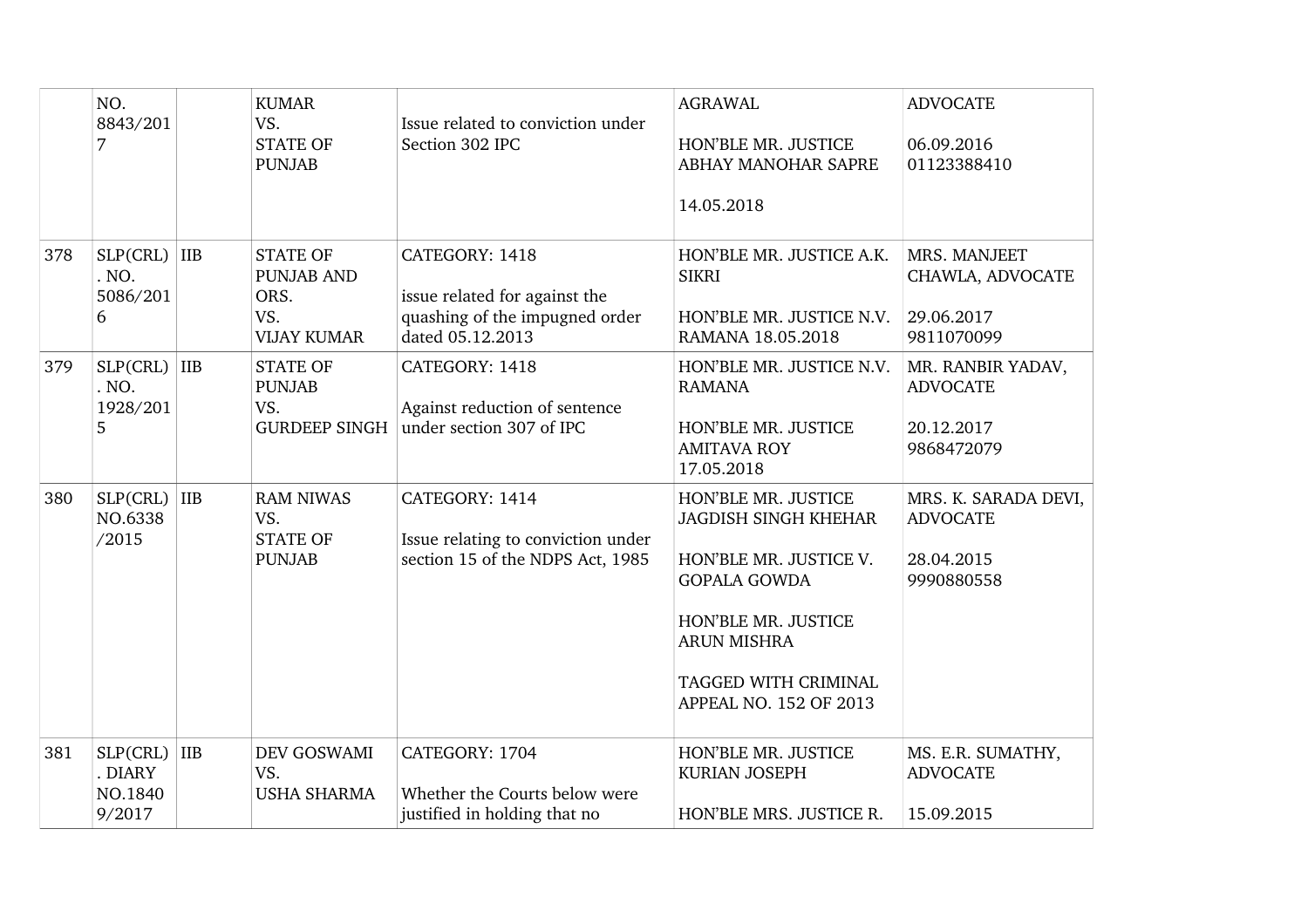|     |                                       |            |                                                                                                                                          | contempt is made out. (COCP No.<br>1373 of 2015) Sections 10-12 of<br>Contempt of Courts Act, 1971                                                       | <b>BANUMATHI</b><br>03.07.2018                                                                                                                 | 9999009216                                                       |
|-----|---------------------------------------|------------|------------------------------------------------------------------------------------------------------------------------------------------|----------------------------------------------------------------------------------------------------------------------------------------------------------|------------------------------------------------------------------------------------------------------------------------------------------------|------------------------------------------------------------------|
| 382 | SLP(CHL)<br>NO.9816<br>/2017          | IIB        | <b>SURINDER</b><br><b>KUMAR KHANNA</b><br>VS.<br><b>INTELLIGENCE</b><br>OFFICER,<br>DIRECTOR OF<br><b>REVENUE</b><br><b>INTELLIGENCE</b> | CATEGORY: 1414<br>Issue relating to conviction under<br>section 29 of NDPS Act                                                                           | HON'BLE MR. JUSTICE R.K.<br><b>AGRAWAL</b><br>HON'BLE MR. JUSTICE<br>ABHAY MANOHAR SAPRE<br>04.07.2018                                         | MR. PAHLAD SINGH<br>SHARMA, ADVOCATE<br>22.09.2017<br>9871562025 |
| 383 | Criminal<br>Appeal<br>No.<br>777/2015 | <b>IIB</b> | State of Punjab<br><b>VS</b><br><b>Bhupal Man</b><br>Damai @ Yusuf<br>Nepali & Anr.                                                      | CATEGORY: 1426<br>Against the setting Aside the<br>Convications U/S 302, 307, 363,<br>342, 467, 506, R/W 120Bof IPC<br>and U/S 4 of anti hijacking, 1982 | HON'BLE MR. JUSTICE<br>PINAKI CHANDRA GHOSE<br>HON'BLE MR. JUSTICE<br>ROHINTON FALI NARIMAN<br>Matter not ready, but already<br>in Weekly list | Urmila Sirur<br>Appointed date<br>23.12.2017<br>9810055994       |
| 384 | Crl.<br>Appeal<br>No. 545<br>of 2018  | <b>IIB</b> | Bahadur<br>T.Vaghela Vs.<br>State of Gujarat                                                                                             | Category: 1403<br>Issued Related To The Conviction<br>Confirmed By The High Court U/S<br>498-A and 302                                                   | Hon'ble Mr. Justice R.K.<br>Agrawal<br>Hon'ble Mr. Justice Abhay<br>Manohar Sapre<br>List before Ld. Registrar<br>Court on 27.07.2018          | Mr. Naresh Kumar<br>M-9810419298<br>19.11.2008                   |
| 385 | Crl.Appea<br>1 No. 206<br>of 2012     | <b>IIB</b> | Mer Jiva Ranwal<br>Keshwala Vs.<br>State of Gujarat                                                                                      | Category: 1418<br><b>Issue Related To Conviction For</b><br>Offence Punishable U/S 302, 323<br>and 506(2) Of IPC                                         | Hon'ble Mr. Justice H.L.<br>Dattu<br>Hon'ble Mr. Justice<br>Chandramauli Kr. Prasad<br>Ready for listing                                       | Mr. Gp. Capt. Karan<br>Singh Bhati<br>M-9811168948<br>15.09.2011 |
| 386 | Crl.Appea<br>1 No. 946                | <b>IIB</b> | Sunilbhai<br>Dhahiya Kharva                                                                                                              | Category: 1417                                                                                                                                           | Hon'ble Mr. Justice Aftab<br>Alam                                                                                                              | Mr. Sandeep Narain<br>M-9818149549                               |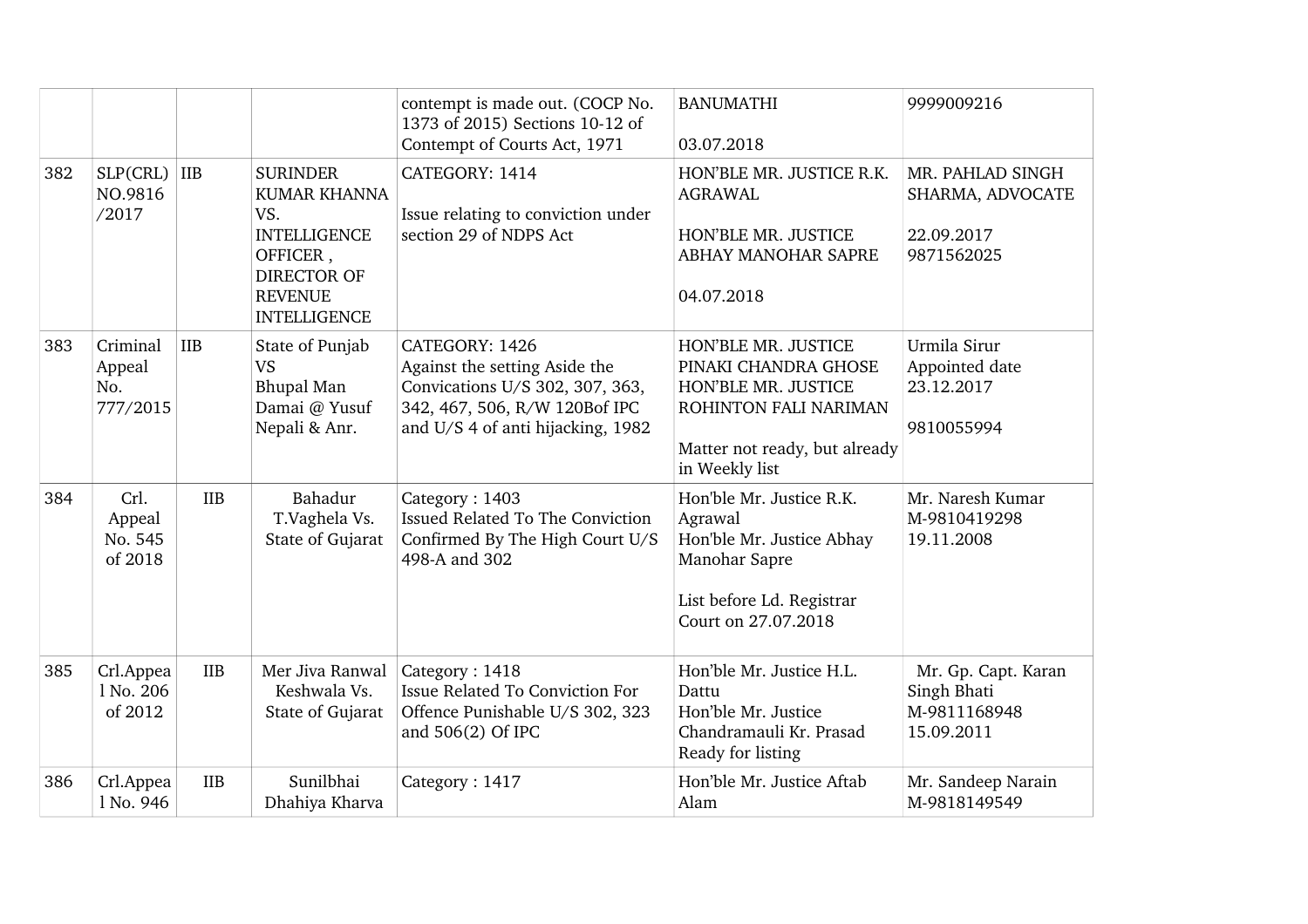|     | of 2012                                         |            | Vs. State of<br>Gujarat                                           | Whether the conviction of the<br>Petitoner can be upheld on the<br>bvasis of the testimony of a miner<br>victim alone? | Hon'ble Mr. Justice H.L.<br>Gokhale<br>Ready for listing                                                                                | 06.10.2010                                                   |
|-----|-------------------------------------------------|------------|-------------------------------------------------------------------|------------------------------------------------------------------------------------------------------------------------|-----------------------------------------------------------------------------------------------------------------------------------------|--------------------------------------------------------------|
| 387 | Crl<br>Appeal<br>No. 2199-<br>$2200$ of<br>2017 | <b>IIB</b> | Jalimsingh<br>Musaisingh<br>Rajput Vs. State<br>of Gujarat & Anr. | Category: 1427<br>Issue related to conviction under<br>section 302                                                     | Hon'ble Mr. Justice Arun<br>Mishra<br>Hon'ble Mr. Justice Mohan<br>M. Shantanagouda<br>List before Ld. Registrar<br>Court on 16.02.2018 | Ms. Richa Kapoor<br>M-9810400407<br>15.04.2017               |
| 388 | Crl.A.No.<br>1179 of<br>2012                    | <b>IIB</b> | Narendrasingh<br>Keshubhai Zala<br>Vs. State of<br>Gujarat        | Category: 1418<br>Issue related to conviction under<br>section 302 IPC                                                 | Hon'ble Mr. Justice A.K. Sikri   Mr. Ravi Prakash<br>Hon'ble Mr. Justice Ashok<br>Bhusha<br>List before Hon'ble Court on<br>03.07.2018  | Mehrotra<br>M-9810124642<br>28.06.2017                       |
| 389 | Crl.A.No.<br>1009 of<br>2008                    | <b>IIB</b> | Samantbhai N.<br>Parmar Vs. State<br>of Gujarat                   | Category: 1418<br>Issue related to under section 302,<br>498A IPC - against conviction                                 | Hon'ble Mr. Justice Ashok<br>Bhan<br>Hon'ble Mr. Justice V.S.<br>Sirpurkar<br>List before Hon'ble Court on<br>02.05.2018                | MR. S. C. Patel<br>M-9213217064<br>14.03.2008                |
| 390 | Crl.A.No.<br>504 of<br>2012                     | <b>IIB</b> | Ibrahim Isamail<br>Bhat Vs. State of<br>Gujarat                   | Category: 1418<br>Issue related to conviction under<br>section 302 IPC                                                 | Hon'ble Mr. Justice Altamas<br>Kabir<br>Hon'ble Mr. Justice Surinder<br>Singh Nijjar<br>Ready for listing                               | Mr. Pukhrambam<br>Ramesh Kumar<br>M-9811851800<br>19.08.2011 |
| 391 | Crl.A.No.<br>1359-<br>1361 of                   | <b>IIB</b> | State of Gujarat<br>Vs. Anwar Osman                               | Category: 1425<br>Sumbhaniya etc.   Issue related conviction under                                                     | Hon'ble Mr. Justice R.K.<br>Agrawal<br>Hon'ble Mr. Justice Abhay                                                                        | Ms. Nidhi<br>M-9810987418<br>29.7.2013                       |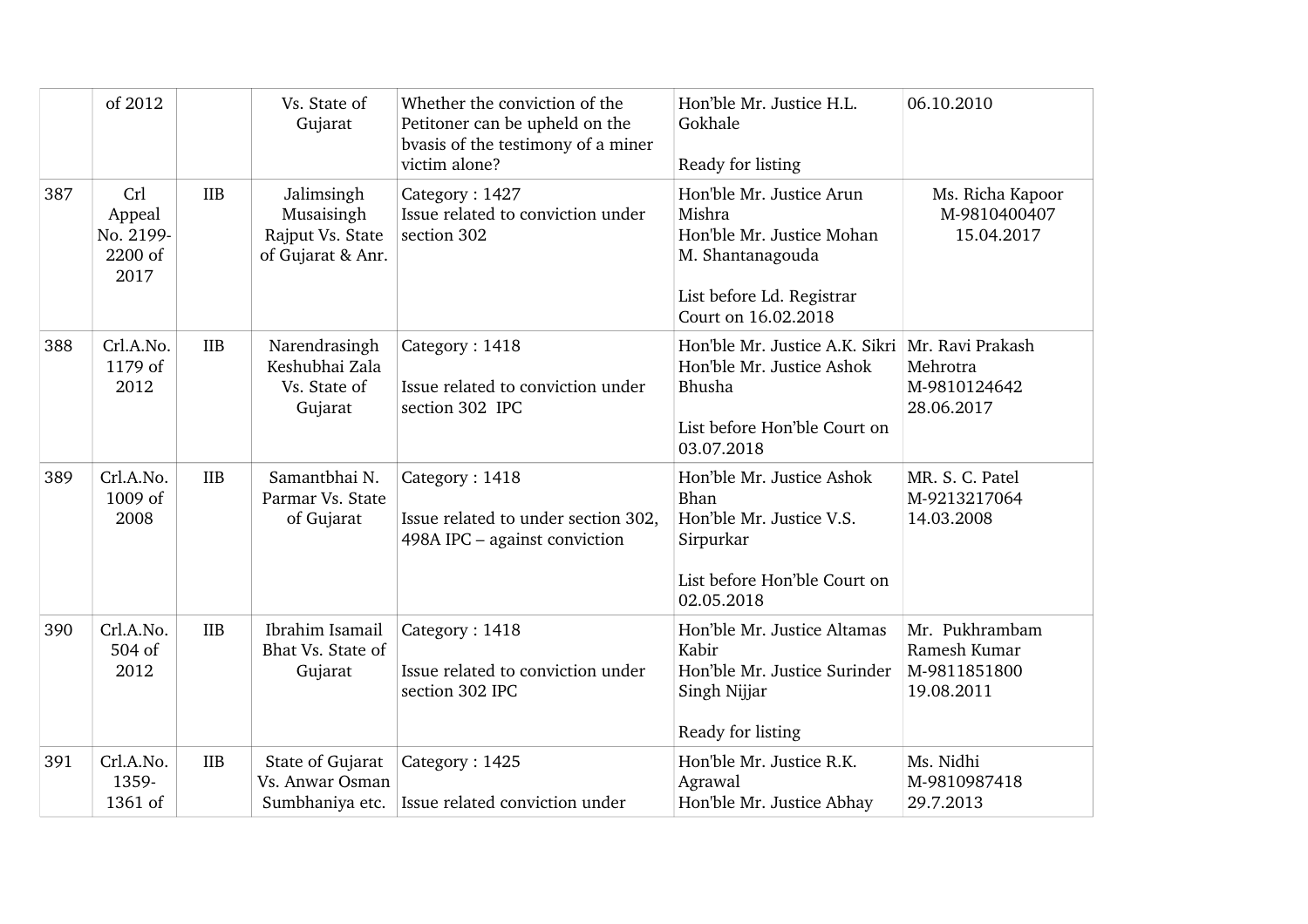|     | 2007                         |            |                                                                | section 121, 121 (A) IPC                                                                                                                     | Manohar Sapr<br>Ready for listing                                                                                       |                                                           |
|-----|------------------------------|------------|----------------------------------------------------------------|----------------------------------------------------------------------------------------------------------------------------------------------|-------------------------------------------------------------------------------------------------------------------------|-----------------------------------------------------------|
| 392 | Crl.A.No.<br>2426 of<br>2009 | <b>IIB</b> | Mohan<br>Mandubhai Patel<br>Vs. State of<br>Gujarat            | Category: 1418<br>Issue Related To Conviction Which<br>Is Confirmed By The High Court<br>For The Offence Punishable U/S<br>302 Of Ipc        | Hon'ble Mr. Justice V.S.<br>Sirpurkar<br>Hon'ble Dr. Justice<br>Mukundakam Sharma<br>Ready for listing                  | Ms. C. K. Sucharita<br>M-9810469738<br>25.03.2009         |
| 393 | Crl.A. No.<br>517 of<br>2013 | <b>IIB</b> | Rakesh Mansingh<br>Gant Vs. State of<br>Gujarat                | Category: 1418<br>Issue related to conviction which is<br>confirmed by the high court for a<br>offence punishable u/s section 302<br>of ipc. | Hon'ble The Chief Justice<br>Hon'ble Mr. Justice A.K. Sikri<br>Hon'ble Mrs. Justice R.<br>Banumath<br>Ready for listing | Ms. Rachna Joshi Issar<br>M-9910127323<br>14.05.2009      |
| 394 | Crl.A.No.<br>1926/201<br>1   | <b>IIB</b> | Prabhatbhai<br>Attabhai Vs. State<br>of Gujarat                | Category: 1418<br>Issue related to the conviction for<br>the offence punishable u/s 302 of<br>ipc.                                           | Hon'ble Dr. Justice B.S.<br>Chauhan<br>Hon'ble Mr. Justice H.L.<br>Gokhale<br>Ready for listing                         | Ms. Aishwarya Bhati<br>M-9350852003<br>25.04.2011         |
| 395 | Crl.A.No.<br>212 of<br>2012  | <b>IIB</b> | Mitesh @ Tino<br>Vihaji Vaghela Vs.<br>State of Gujarat        | Category: 1418<br>Issue Related To Conviction For<br>Offence Punishable U/S 302 Of Ipc                                                       | Hon'ble Mr. Justice Altamas<br>Kabir<br>Hon'ble Mr. Justice J.<br>Chelameswar<br>Ready for listing                      | Mr. Balraj Dewan<br>M-9717950643<br>30.09.2009            |
| 396 | Crl.A.No.<br>599 of<br>2012  | <b>IIB</b> | Ahir Bhimjibhai<br>Desurbhai<br>Kuvadia & Anr.<br>Vs. State of | Category: 1418<br>Whether the High Court was right<br>in confirming the conviction of the<br>petitioners when there is no                    | Hon'ble Mr. Justice P.<br>Sathasivam<br>Hon'ble Mr. Justice J.<br>Chelameswar                                           | Mr. K. Rajeev<br>M-9711224682<br>0-23382873<br>29.11.2011 |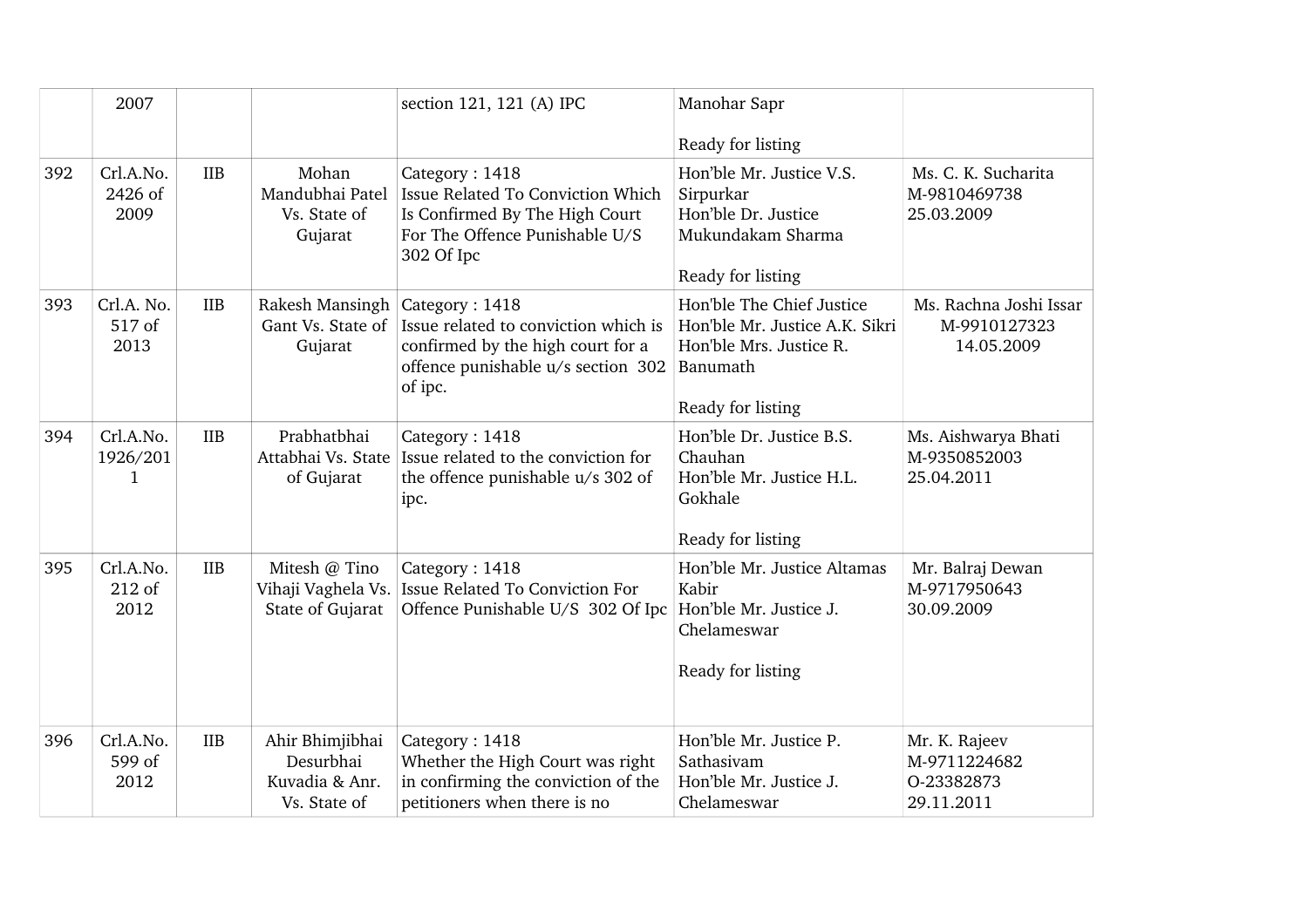|     |                              |            | Gujarat                                                                      | evidence to connect them with the<br>crime?                                                                                                                      | Ready for listing                                                                                                         |                                                                 |
|-----|------------------------------|------------|------------------------------------------------------------------------------|------------------------------------------------------------------------------------------------------------------------------------------------------------------|---------------------------------------------------------------------------------------------------------------------------|-----------------------------------------------------------------|
| 397 | Crl.A.No.<br>1941 of<br>2011 | <b>IIB</b> | Pradeep<br>Parasnath Varma<br>Vs. State of<br>Gujarat                        | Category: 1414<br>Issue Related To Conviction For A<br>Offence Punishable U/S 17 (B) Of<br>Ndps Act, 1985                                                        | Hon'ble Mr. Justice Aftab<br>Alam<br>Hon'ble Mrs. Justice Ranjana<br>Prakash Desai<br>Ready for listing                   | Mr. Narendra Kumar<br>M-9811333948<br>09.02.2011                |
| 398 | Crl.A.No.<br>731 of<br>2012  | <b>IIB</b> | Shishil @ Guddu<br>Vs. State of<br>Gujarat                                   | Category: 1418<br>Whether the Hon'ble High Court<br>has erred in law and facts while<br>upholding the petitioner as guilty of Mukhopadhaya<br>offence of murder. | Hon'ble The Chief Justice<br>Hon'ble Mr. Justice<br>Sudhansu Jyoti<br>Hon'ble Mr. Justice A.K. Sikri<br>Ready for listing | Mr. Rajiv Nanda<br>M-9810048686<br>12.10.2011                   |
| 399 | Crl.A.No.<br>1266 of<br>2014 | <b>IIB</b> | Nandkumar @<br>Nandu Manilal<br>Mudaliar Vs.<br>State of Gujarat             | Category: 1418<br>Issue related to conviction under<br>section 302 and 504 IPC                                                                                   | Hon'ble Dr. Justice B.S.<br>Chauhan<br>Hon'ble Mr. Justice M.Y.<br>Eqbal<br>Ready for listing                             | Mr. Mithilesh Kumar<br>Singh<br>M-9868040314<br>19.02.2013      |
| 400 | Crl.A.No.<br>1879 of<br>2014 | <b>IIB</b> | Mohd Yunis<br>Gulam Hyder<br>Shaikh Vs. State<br>of Gujarat                  | Category: 1418<br>Issue related to conviction under<br>sections 300 and 302 IPC                                                                                  | Hon'ble Mr. Justice<br>Vikramajit Sen<br>Hon'ble Mr. Justice R.K.<br>Agrawal<br>Ready for listing                         | Mr.Gp. Capt. Karan<br>Singh Bhati<br>M-9811168948<br>22.01.2014 |
| 401 | Crl.A.No.<br>33 of<br>2016   | <b>IIB</b> | Kalpesh @<br>Akshay<br>Khenchandjoitara<br>m Panchal Vs.<br>State of Gujarat | Category: 1439<br>Issue related to conviction under<br>sections 302,392 read with section<br>34 of the IPC and under section                                     | Hon'ble Mr. Justice Pinaki<br>Chandra Ghose<br>Hon'ble Mr. Justice Amitava<br>Roy                                         | Ms. Minakshi Vij<br>M-9811132037<br>25.10.2015                  |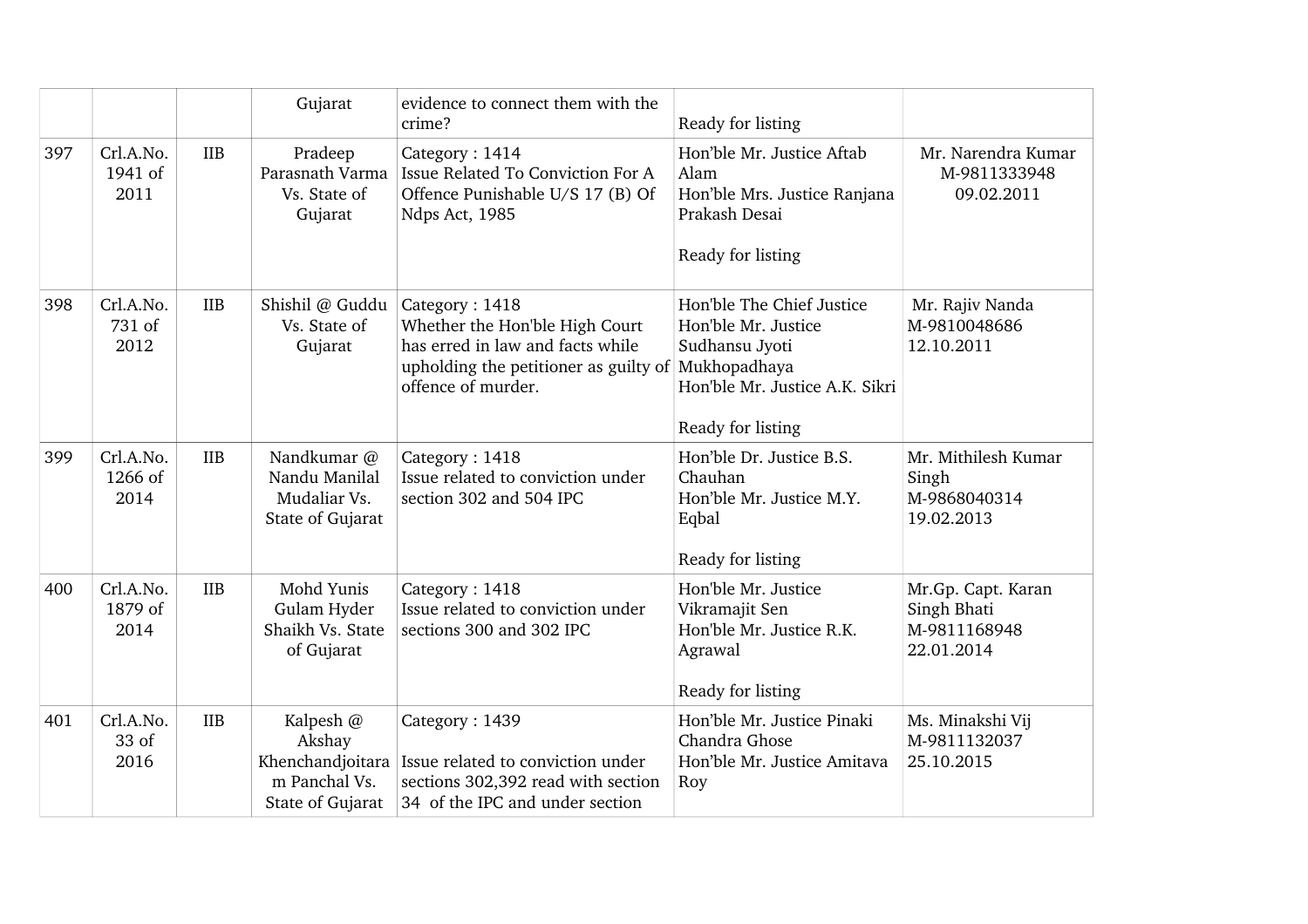|     |                               |            |                                                                           | 392, 411 IPC                                                                                                                                                                                                                                                                                                                                        | Ready for listing                                                                                      |                                                            |
|-----|-------------------------------|------------|---------------------------------------------------------------------------|-----------------------------------------------------------------------------------------------------------------------------------------------------------------------------------------------------------------------------------------------------------------------------------------------------------------------------------------------------|--------------------------------------------------------------------------------------------------------|------------------------------------------------------------|
| 402 | Crl.A.No.<br>365 of<br>2017   | <b>IIB</b> | Sityabhai<br>Ramubhai<br>of Gujarat                                       | Category: 1439<br>Kunwrar Vs. State Issue related to conviction under<br>section 302 & 201 IPC                                                                                                                                                                                                                                                      | Hon'ble Mr. Justice J.<br>Chelameswar<br>Hon'ble Mr. Justice S. Abdul<br>Nazeer<br>Ready for listing   | Mr. S. Mahendran<br>M-9871136190<br>03.02.2017             |
| 403 | Crl.A.No.<br>880 of<br>2009   | <b>IIB</b> | Nagji Odhavji<br>Kumbhar &<br>Kantilal Odhavji<br>Vs. State of<br>Gujarat | Category: 1418<br>Issue related to conviction under<br>section 302, 324 IPC                                                                                                                                                                                                                                                                         | Hon'ble Mr. Justice Altamas<br>Kabir<br>Hon'ble Mr. Justice B.Sude<br>Rshan Reddy<br>Ready for listing | Mr. Ravi Prakash<br>Mehrotra<br>M-9810124642<br>12.04.2017 |
| 404 | Crl.A.No.<br>1151-52<br>/2015 | <b>IIB</b> | State of Gujarat<br>Manilal Etc.                                          | Category: 1404<br>Vs. Patel Atulbhai   Issue related to acquittal under<br>section 376                                                                                                                                                                                                                                                              | Hon'ble Mr. Justice Ranjan<br>Gogoi<br>Hon'ble Mr. Justice Prafulla<br>C. Pant<br>Ready for listing    | Mr. Gopal Prasad<br>M-9810009087<br>13.04.2015             |
| 405 | Crl. A.<br>No. 481<br>of 2017 | <b>IIB</b> | Parbotbhai<br>Rajabhai Ahir Vs.<br>State of Gujarat                       | Category: 1403<br>Whether the Division Bench of the<br>High Court was not under legal<br>obligation to re-appreciate the<br>testimonies and evidence brought<br>on record by the prosecution before Ready for listing<br>confirming the conviction and<br>sentence as passed by the court of<br>Additional Sessions Judge in a case<br>of 302, IPC? | Hon'ble Mr. Justice Pinaki<br>Chandra Ghose<br>Hon'ble Mr. Justice Rohinton<br>Fali Narima             | Mr. Vijay Kumar<br>M-9958706587<br>07.08.2015              |
| 406 | Crl. A.<br>No. 97 of<br>2018  | <b>IIB</b> | Kashinath Lingraj<br>Pradhan & ors.<br>Vs. State of                       | Category: 1439<br>Whether the High Court was right                                                                                                                                                                                                                                                                                                  | Hon'ble Mr. Justice A.K. Sikri<br>Hon'ble Mr. Justice Ashok<br>Bhushan                                 | Mr. Manika Tripathy<br>Pandey<br>M-9811130947              |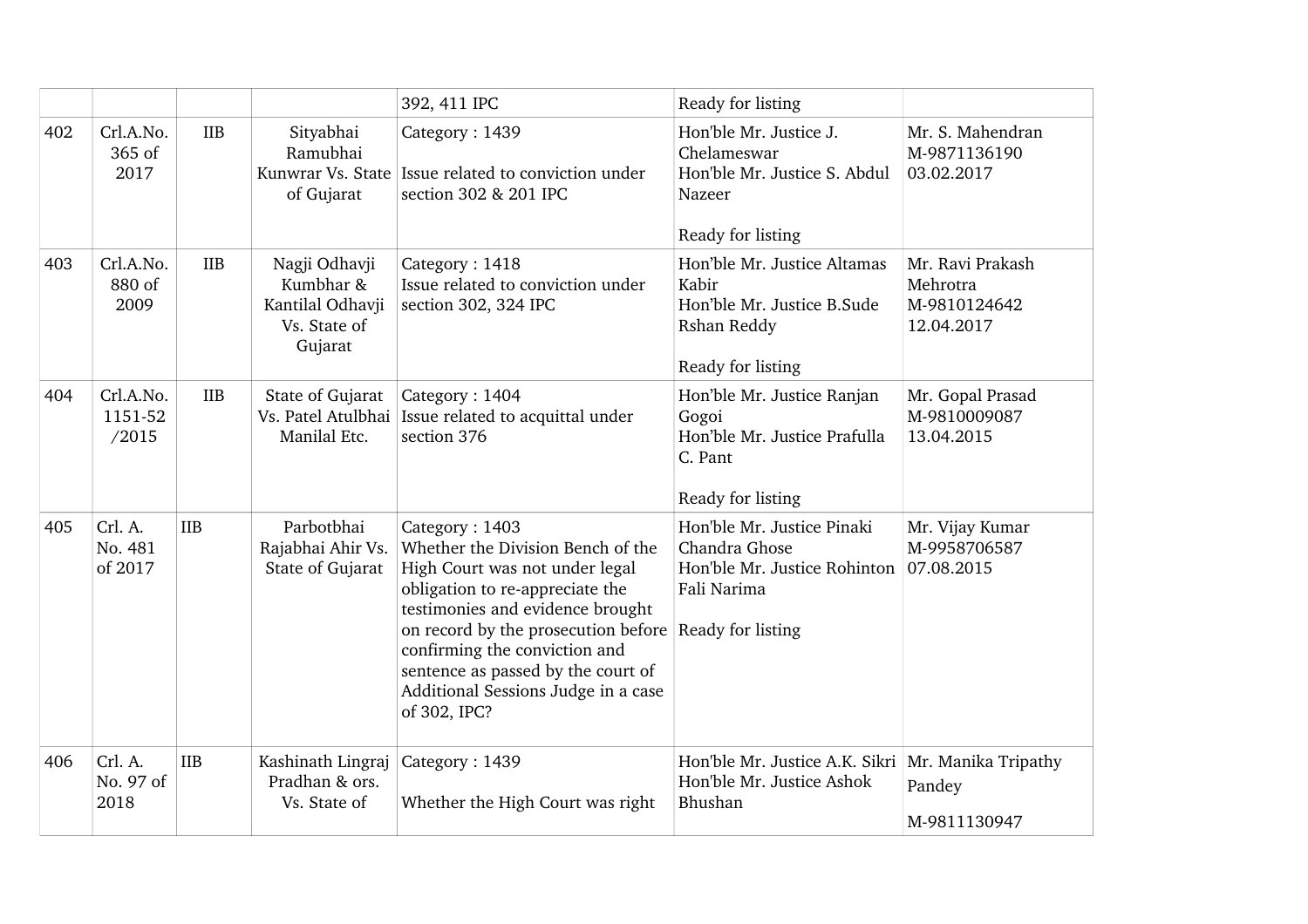|     |                                |            | Gujarat                                                    | in up holding the order of<br>conviction                                  | List before Ld. Registrar<br>Court on 04.07.2018                                                                   | 18.05.2017                                   |
|-----|--------------------------------|------------|------------------------------------------------------------|---------------------------------------------------------------------------|--------------------------------------------------------------------------------------------------------------------|----------------------------------------------|
| 407 | Crl. A.<br>No. 1899<br>of 2017 | <b>IIB</b> | Dineshbhai<br>Jayantibhai Tadvi<br>Vs. State of<br>Gujarat | Category: 1439<br>Issue related to conviction under<br>section 302        | Hon'ble Mr. Justice J.<br>Chelameswar<br>Hon'ble Mr. Justice S. Abdul<br>Nazee<br>Ready for listing                | Mr. B. Sridhar<br>M-9811701874<br>11.10.2017 |
| 408 | Crl. A.<br>No. 696<br>of 2015  | <b>IIB</b> | Maheshbhai<br>Ishwarlal Nai Vs.<br>State of Gujarat        | Category: 1418<br>Issue related to conviction under<br>section 302 of IPC | Hon'ble Mr. Justice Madan B. Ms. Minakshi Vij<br>Lokur<br>Hon'ble Mr. Justice Deepak<br>Gupta<br>Ready for listing | M-9811132037<br>20.01.2014                   |

| 409 | <b>CRIMINAL</b><br>APPEAL NO.<br>1621/2009 | II-C   | <b>TAMIL NADU</b><br><b>THIMMARAYAPPA</b><br>vs. THE STATE OF<br><b>TAMIL NADU</b><br><b>HOME</b><br><b>DEPARTMENT</b><br><b>DEPUTY</b><br><b>INSPECTOR</b><br><b>GENERAL</b> | 1418 – Appellant challenges the<br>conviction for an offence punishable<br>under Section 302 IPC                 | HON'BLE MR. JUSTICE R.V.<br>RAVEENDRAN AND HON'BLE<br>MR. JUSTICE B. SUDERSHAN<br><b>REDDY</b> | MS. RAKHI RAY(SCLSC)<br>6TH FEBRUARY, 2009,<br>9868123374   |
|-----|--------------------------------------------|--------|-------------------------------------------------------------------------------------------------------------------------------------------------------------------------------|------------------------------------------------------------------------------------------------------------------|------------------------------------------------------------------------------------------------|-------------------------------------------------------------|
| 410 | <b>CRIMINAL</b><br>APPEAL NO.<br>1373/2010 | $II-C$ | MUTHU @<br>MUTHUPIYAN vs.<br>STATE OF T.NADU<br>IP.S.                                                                                                                         | 1418 – Appellant challenges the<br>conviction for an offence punishable<br>TR.ATTAYYAMPATT under Section 302 IPC | <b>HON'BLE MR. JUSTICE</b><br>ALTAMAS KABIR AND HON'BLE<br>MR. JUSTICE A.K. PATNAIK            | MR. R.V.<br>KAMESHWARAN, 8TH<br>AUGUST, 2008,<br>9810052313 |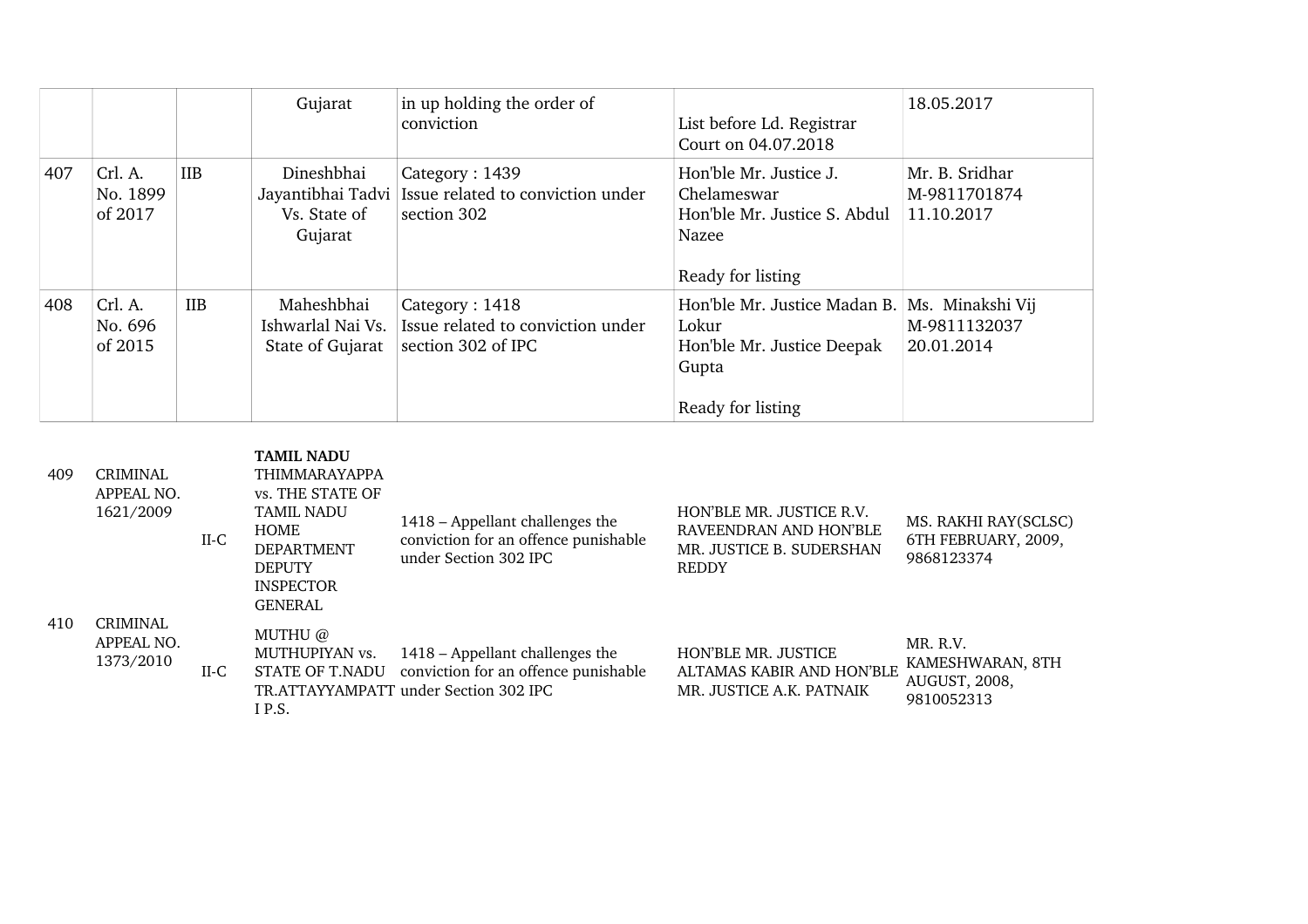| 411 | <b>CRIMINAL</b><br>APPEAL NO.<br>900/2010  | $II-C$               | SHANMUGAM vs.<br><b>STATE OF T.NADU</b><br>TR.INSP. OF<br><b>POLICE</b> | 1418 - Appellant challenges the<br>conviction for an offence punishable<br>under Section 302 IPC and under<br>Sections 224 r/w 511 of I.P.C. | HON'BLE MR. JUSTICE V.S.<br>SIRPURKAR AND HON'BLE DR.<br><b>JUSTICE B.S. CHAUHAN</b>                 | MR.V.<br>RAMASUBRAMANIAN,<br>6TH MAY, 2009, 011-<br>23385809          |
|-----|--------------------------------------------|----------------------|-------------------------------------------------------------------------|----------------------------------------------------------------------------------------------------------------------------------------------|------------------------------------------------------------------------------------------------------|-----------------------------------------------------------------------|
| 412 | <b>CRIMINAL</b><br>APPEAL NO.<br>1060/2011 | $II-C$               | CHANDRAN vs.<br><b>STATE OF T.NADU</b>                                  | 1418 - Appellant challenges the<br>conviction for an offence punishable<br>under Section 374(2) of the Code of<br><b>Criminal Procedure</b>  | HON'BLE MR. JUSTICE HARJIT<br>SINGH BEDI AND HON'BLE<br>MRS. JUSTICE GYAN SUDHA<br><b>MISRA</b>      | MR. SHIV RAM SHARMA,<br>13TH JULY, 2010<br>9873825708                 |
| 413 | <b>CRIMINAL</b><br>APPEAL NO.<br>1891/2010 | $II-C$               | ELUMALAI vs.<br>STATE REP. BY<br><b>INSPECTOR OF</b><br><b>POLICE</b>   | 1418 - Appellant challenges the<br>conviction for an offence punishable<br>under Sections 302, 307 r/w. 34 of<br>I.P.C.                      | HON'BLE MR. JUSTICE R.V.<br>RAVEENDRAN AND HON'BLE<br>MR. JUSTICE B. SUDERSHAN<br><b>REDDY</b>       | MR. NARENDERA KUMAR<br>VERMA, 2ND JULY, 2010<br>9910088632            |
| 414 | <b>CRIMINAL</b><br>APPEAL NO.<br>161/2010  | $_{\rm II\text{-}C}$ | M.KARIAPPA vs.<br>THE STATE OF<br><b>TAMIL NADU</b>                     | 1418 - Appellant challenges the<br>conviction for an offence punishable<br>under Section 302 of I.P.C.                                       | HON'BLE MR. JUSTICE PINAKI<br><b>CHANDRA GHOSE AND</b><br>HON'BLE MR. JUSTICE R.K.<br><b>AGRAWAL</b> | MR. S. MAHENDRAN, 5TH<br>OCTOBER, 2009,<br>9871136190                 |
| 415 | <b>CRIMINAL</b><br>APPEAL NO.<br>1296/2011 | $II-C$               | SIVANADAM vs.<br>THE STATE OF<br><b>TAMIL NADU</b>                      | 1418 - Appellant challenges the<br>conviction for an offence punishable<br>under Section 302 IPC                                             | HON'BLE MR. JUSTICE R.V.<br>RAVEENDRAN AND HON'BLE<br>MR. JUSTICE B. SUDERSHAN<br><b>REDDY</b>       | MR. NARESH BAKSHI,<br>12TH JANUARY, 2010,<br>9818381152               |
| 416 | <b>CRIMINAL</b><br>APPEAL NO.<br>1570/2011 | $II-C$               | <b>SHANKAR vs. THE</b><br><b>STATE OF TAMIL</b><br><b>NADU</b>          | 1418 - Appellant challenges the<br>conviction for an offence punishable<br>under Section 302 IPC                                             | HON'BLE MR. JUSTICE P.<br>SATHASIVAM AND HON'BLE<br>MR. JUSTICE RANJAN GOGOI                         | GP. CAPT. KARAN SINGH<br>BHATI, 22ND FEBRUARY,<br>2011, 9811168948    |
| 417 | <b>CRIMINAL</b><br>APPEAL NO.<br>1457/2011 | $II-C$               | THOMAS vs. THE<br><b>STATE OF TAMIL</b><br><b>NADU</b>                  | 1418 – Appellant challenges the<br>conviction for an offence punishable<br>under Section 302 IPC r/w Section 34<br>of I.P.C.                 | HON'BLE MR. JUSTICE<br>MARKANDEY KATJU AND<br>HON'BLE MR. JUSTICE<br>CHANDRAMAULI KR. PRASAD         | MR. BALAJI<br>SRINIVASAN(SCLSC),<br>28TH OCTOBER, 2009,<br>9868120258 |
| 418 | <b>CRIMINAL</b><br>APPEAL NO.<br>975/2011  | II-C                 | MOORTHY vs.<br><b>STATE OF T.NADU</b>                                   | 1418 - Appellant challenges the<br>conviction for an offence punishable<br>under Sections 302 and 201 IPC                                    | HON'BLE MR. JUSTICE V.S.<br>SIRPURKAR AND HON'BLE MR. DECEMBER, 2010,<br><b>JUSTICE T.S. THAKUR</b>  | MS. T. ANAMIKA, 2ND<br>9999717175                                     |
| 419 | <b>CRIMINAL</b><br>APPEAL NO.<br>2004/2011 | $II-C$               | BALU @<br>N vs. THE STATE<br>OF TAMIL NADU                              | 1418 - Appellant challenges the<br>BALASUBRAMANIA conviction for an offence punishable<br>under Section 302 and 394 r/w 397 of<br>I.P.C.     | HON'BLE MR. JUSTICE B.S.<br>CHAUHAN AND HON'BLE MR.<br><b>JUSTICE JAGDISH SINGH</b><br><b>KHEHAR</b> | MR. SHAKEEL AHMED,<br>08TH DECEMBER, 2010,<br>9899794839              |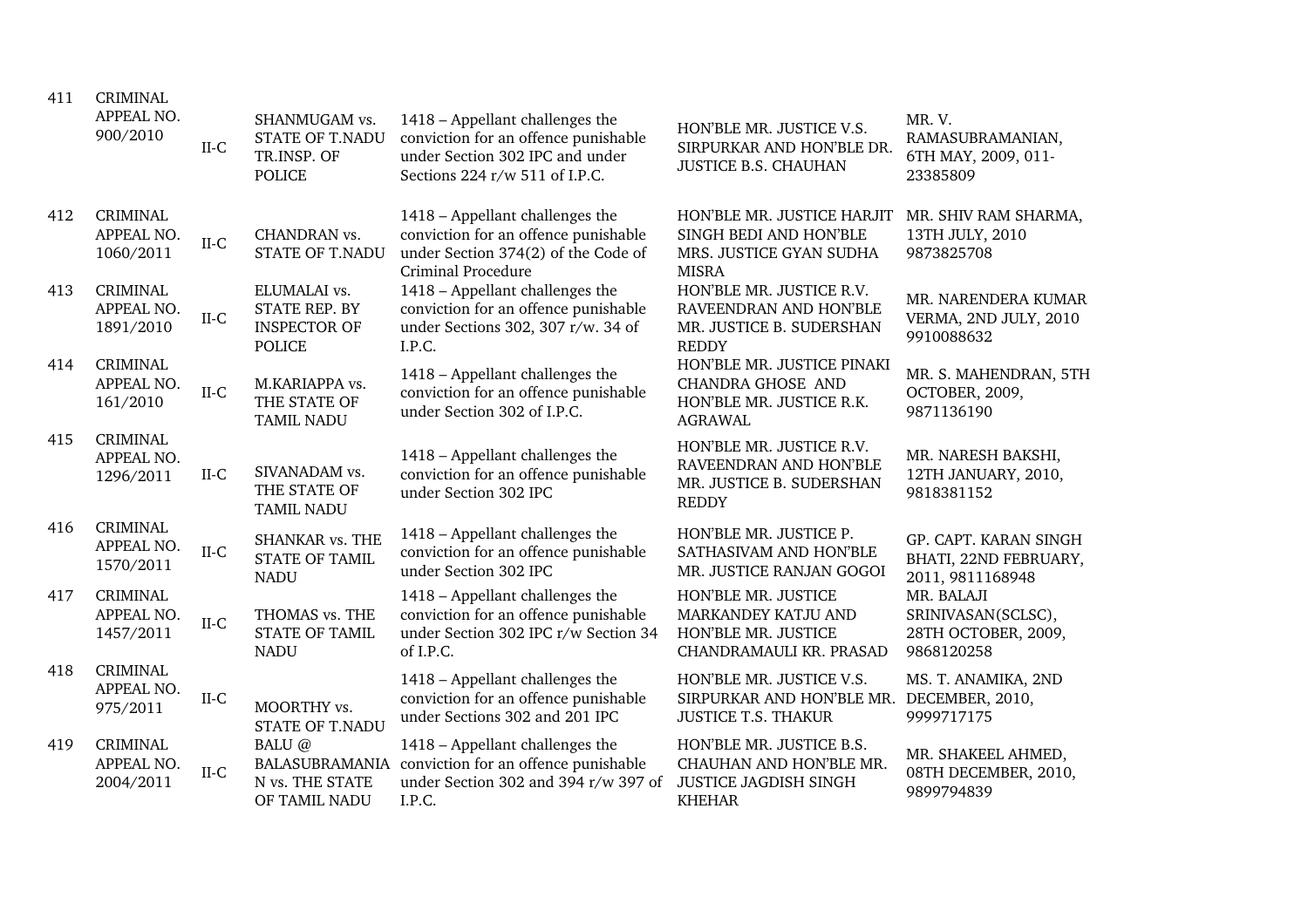| 420 | <b>CRIMINAL</b><br>APPEAL NO.<br>1212/2011     | $II-C$ | GANGARAM vs.<br>THE STATE OF                                   | 1418 - Appellant challenges the<br>conviction for an offence punishable<br>MADHYA PRADESH under Section 302 IPC r/w Section 34<br>of I.P.C. | HON'BLE MR. JUSTICE DEEPAK MS. N. ANNAPOORANI,<br>VERMA AND HON'BLE MR.<br><b>JUSTICE FAKKIR MOHAMED</b><br><b>IBRAHIM KALIFULLA</b> | 09TH FEBRUARY, 2011,<br>9810165468                                                      |
|-----|------------------------------------------------|--------|----------------------------------------------------------------|---------------------------------------------------------------------------------------------------------------------------------------------|--------------------------------------------------------------------------------------------------------------------------------------|-----------------------------------------------------------------------------------------|
| 421 | <b>CRIMINAL</b><br>APPEAL NO.<br>1630/2011     | $II-C$ | DEIVENDRAN vs.<br>THE STATE OF<br><b>TAMIL NADU</b>            | 1418 - Appellant challenges the<br>conviction for an offence punishable<br>under Section 302 IPC r/w 34 I.P.C.                              | HON'BLE MR. JUSTICE P.<br>SATHASIVAM AND HON'BLE<br>MR. JUSTICE B.S. CHAUHAN                                                         | MR. PARMANAND<br>PANDEY, 15TH<br>FEBRUARY, 2011,<br>9868553507                          |
| 422 | <b>CRIMINAL</b><br>APPEAL NO.<br>1317/2012     | $II-C$ | SIVASANKAR vs.<br>THE STATE OF<br><b>TAMIL NADU</b>            | 1418 – Appellant challenges the<br>conviction for an offence punishable<br>under Section 302 IPC                                            | HON'BLE MR. JUSTICE A.K.<br>PATNAIK AND HON'BLE MR.<br><b>JUSTICE A.K. SIKRI</b>                                                     | MR. VIJAY KUMAR, 22ND<br>MARCH, 2012, 011-<br>23070012                                  |
| 423 | <b>CRIMINAL</b><br>APPEAL NO.<br>1800/2012     | $II-C$ | V. VAIRAVAN vs.<br>THE STATE OF<br><b>TAMIL NADU</b>           | 1418 – Appellant challenges the<br>conviction for an offence punishable<br>under Section 302 IPC                                            | HON'BLE MR. JUSTICE K.S.<br>RADHAKRISHNAN AND<br>HON'BLE MR. JUSTICE DIPAK<br><b>MISRA</b>                                           | MR. A. VENAYAGAM<br>BALAN, 12TH MARCH,<br>2012<br>9873874363                            |
| 424 | <b>CRIMINAL</b><br>APPEAL NOS.<br>585-588/2012 | $II-C$ | <b>INTELLIGENCE</b><br><b>SALEEM RASITTU</b>                   | 1414 – Appeal against the conviction<br>OFFICER vs. ABDUL and sentence under NDPS Act                                                       | HON'BLE MR. JUSTICE H.L.<br>DATTU AND HON'BLE MR.<br>JUSTICE CHANDRAMAULI KR.<br><b>PRASAD</b>                                       | MR. VIJAY<br>KUMAR(SCLSC), 18TH<br>NOVEMBER, 2014,<br>VAKALATNAMA AWAITED<br>9958706587 |
| 425 | <b>CRIMINAL</b><br>APPEAL NO.<br>1392/2012     | $II-C$ | JEEVA@<br>JEEVANATHAM vs.<br>THE STATE OF<br><b>TAMIL NADU</b> | 1418 - Appellant challenges the<br>conviction for an offence punishable<br>under Sections 397 and 401 of Cr.P.C.                            | HON'BLE MR. JUSTICE H.L.<br>DATTU AND HON'BLE MR.<br>JUSTICE CHANDRAMAULI KR.<br><b>PRASAD</b>                                       | MR. SHUVODEEP ROY,<br>5TH JULY, 2011,<br>9818182688                                     |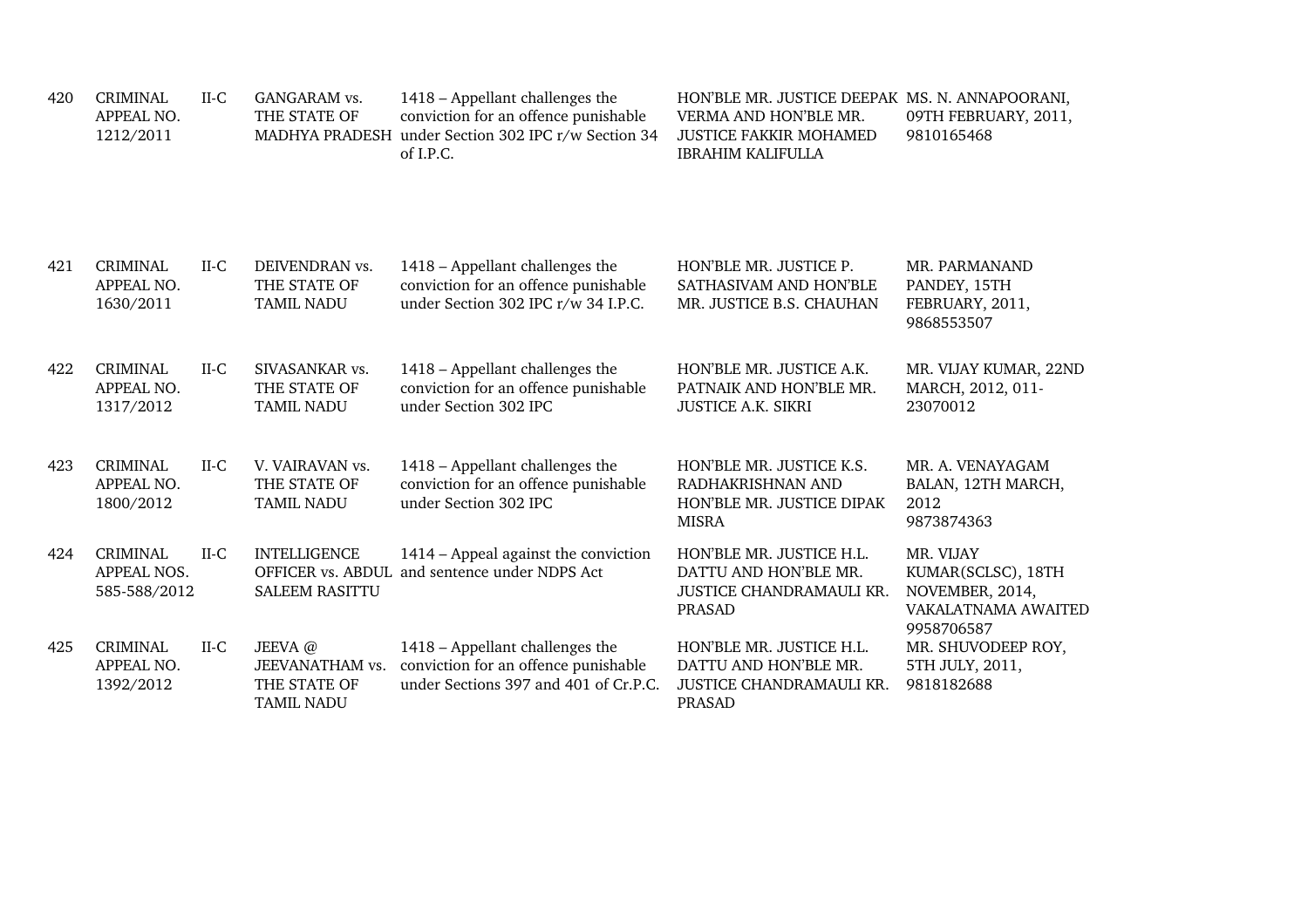| 426 CRIMINAL | II-C | KANNAN vs. THE | 1418 – Appellant challenges the      | HON'BLE MR. JUSTICE A.K. | MR. BALRAJ DEWAN, |
|--------------|------|----------------|--------------------------------------|--------------------------|-------------------|
| APPEAL NO.   |      | STATE OF TAMIL | conviction for an offence punishable | PATNAIK AND HON'BLE MR.  | 08TH JULY, 2015,  |
| 1641/2012    |      | NADU           | under Sections 364, 302 and 201 IPC  | . JUSTICE H.L. GOKHALE   | 9582098620        |

| 427 | <b>CRIMINAL</b> | $II-C$ | KOLAPANDI             | 1418 – Appellant challenges the                   | HON'BLE MR. JUSTICE        | MR. VIVEK GUPTA, 06TH |
|-----|-----------------|--------|-----------------------|---------------------------------------------------|----------------------------|-----------------------|
|     | APPEAL NO.      |        | DURAISAMY vs.         | conviction for an offence punishable              | SUDHANSU JYOTI             | SEPTEMBER, 2013,      |
|     | 1385/2014       |        | THE STATE OF          | under Sections 302 and 404 IPC                    | MUKHOPADAYA AND HON'BLE    | 9871065420            |
|     |                 |        | <b>TAMIL NADU</b>     |                                                   | MR. JUSTICE RANJAN GOGOI   |                       |
| 428 | <b>CRIMINAL</b> | $II-C$ | KOLAPANDI             | 1418 – Appellant challenges the                   | HON'BLE MR. JUSTICE H.L.   | MR. B. SRIDHAR, 21ST  |
|     | APPEAL NO.      |        | DURAISAMY vs.         | conviction for an offence punishable              | DATTU MUKHOPADAYA AND      | AUGUST, 2013,         |
|     | 1462/2014       |        | THE STATE OF          | under Sections 302 and 392 IPC                    | HON'BLE MR. JUSTICE ARUN   | 9811701874            |
|     |                 |        | <b>TAMIL NADU</b>     |                                                   | MISHRA                     |                       |
| 429 | <b>CRIMINAL</b> | $II-C$ | LAKSHMANAN vs.        | 1418 – Appellant challenges the                   | HON'BLE MR. JUSTICE PINAKI | MRs. NANITA SHARMA,   |
|     | APPEAL NO.      |        | THE STATE OF          | conviction for an offence punishable              | CHANDRA GHOSE AND          | 11TH AUGUST, 2014,    |
|     | 896/2012        |        | <b>TAMIL NADU</b>     | under Sections 302 r/w S.34 IPC                   | HON'BLE MR. JUSTICE        | 011-23381100          |
|     |                 |        |                       |                                                   | <b>AMITAVA ROY</b>         |                       |
| 430 | <b>CRIMINAL</b> | $II-C$ |                       | JOTHIMANI vs. THE 1418 - Appellant challenges the | HON'BLE MR. JUSTICE P.     | MS. N. ANNAPOORANI,   |
|     | APPEAL NO.      |        | <b>STATE OF TAMIL</b> | conviction for an offence punishable              | SATHASIVAM AND HON'BLE     | 11TH JANUARY, 2012,   |
|     | 1108/2012       |        | <b>NADU</b>           | under Sections 302 IPC                            | MR. JUSTICE RANJAN GOGOI   | 9810363045            |
|     |                 |        |                       |                                                   |                            |                       |
|     |                 |        |                       |                                                   |                            |                       |

| 431 | CRIMINAL.  | $II-C$ | C.VILVANATHAN     | 1418 – Appellant challenges the                       | HON'BLE MR. JUSTICE AFTAB MS. SANGEETA KUMAR, |                     |
|-----|------------|--------|-------------------|-------------------------------------------------------|-----------------------------------------------|---------------------|
|     | APPEAL NO. |        |                   | vs. THE STATE OF conviction for an offence punishable | ALAM AND HON'BLE MR.                          | 29TH OCTOBER, 2010, |
|     | 2418/2010  |        | <b>TAMIL NADU</b> | under Section 302 IPC                                 | JUSTICE R.M. LODHA                            | 9211386523          |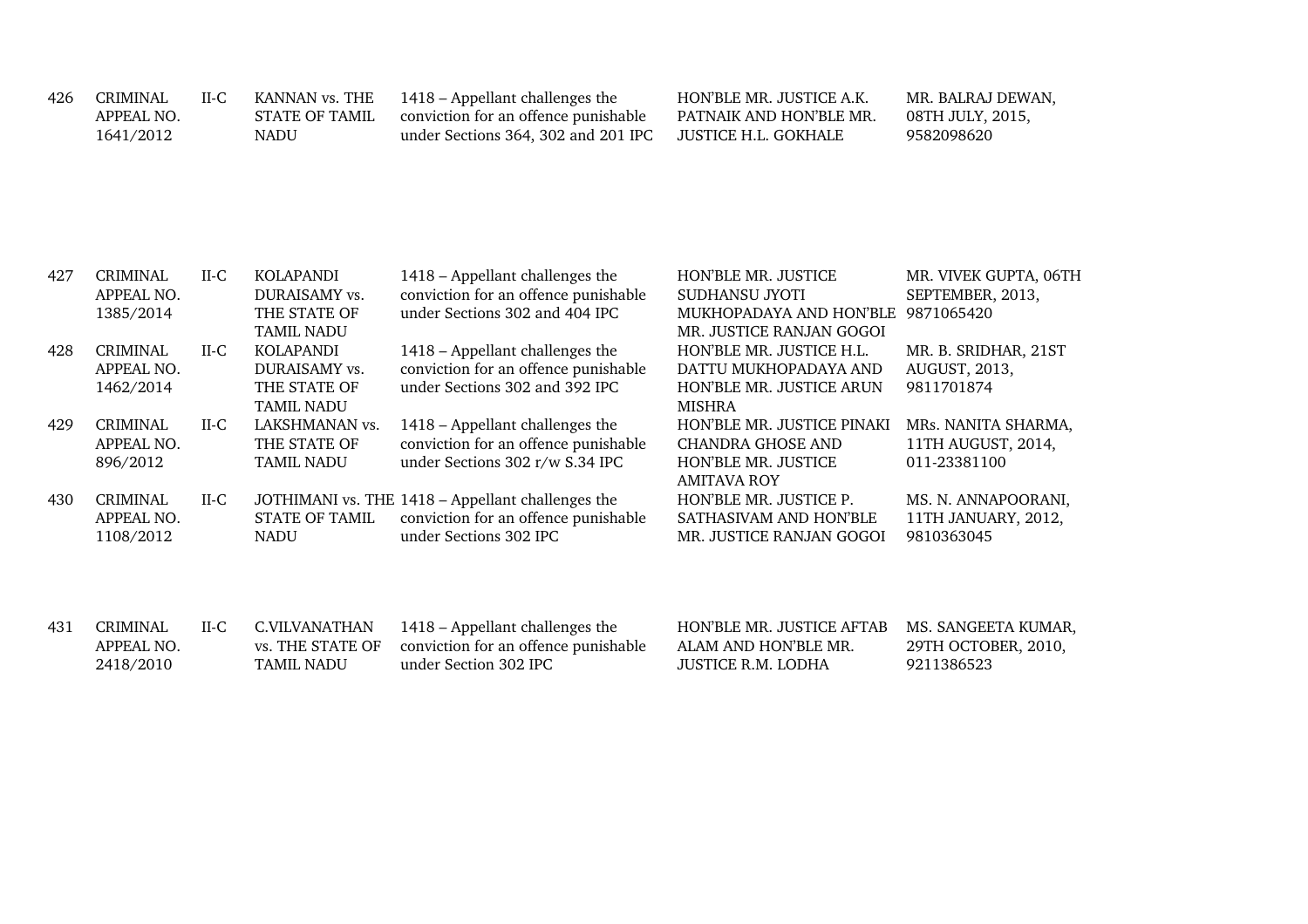| 432 | <b>CRIMINAL</b><br>APPEAL NO.<br>468/2013  | $II-C$ | <b>KATHIRESAN</b><br>SAMIAR vs. THE<br><b>STATE OF TAMIL</b><br><b>NADU</b>                        | 1418 - Appellant challenges the<br>conviction for an offence punishable<br>under Sections 120-B r/w 302 IPC and<br>302 r/w 109 IPC  | <b>HON'BLE MR. JUSTICE AFTAB</b><br>ALAM AND HON'BLE MR.<br><b>JUSTICE R.M. LODHA</b> | MS. SANGEETA KUMAR,<br>29TH OCTOBER, 2010,<br>9211386523   |
|-----|--------------------------------------------|--------|----------------------------------------------------------------------------------------------------|-------------------------------------------------------------------------------------------------------------------------------------|---------------------------------------------------------------------------------------|------------------------------------------------------------|
| 433 | <b>CRIMINAL</b><br>APPEAL NO.<br>1747/2009 | $II-C$ | <b>KARUPPASAMY</b><br>CONVICT NO.<br>14511 vs. THE<br><b>STATE OF TAMIL</b><br><b>NADU</b>         | 1418 – Appellant challenges the<br>conviction for an offence punishable<br>under Sections 448, 506(iii), 302 and<br>324 I.P.C.      | <b>HON'BLE THE CHIEF JUSTICE</b><br>AND HON'BLE MR. JUSTICE<br>A.K. SIKRI             | MR. B. SRIDHAR, 18TH<br>AUGUST, 2009, 011-<br>23381009     |
| 434 | <b>CRIMINAL</b><br>APPEAL NO.<br>502/2013  | $II-C$ | MURUGAN @<br><b>THAKKADI</b><br>MURUGAN vs. THE<br><b>STATE OF TAMIL</b><br><b>NADU</b>            | 1418 – Appellant challenges the<br>conviction for an offence punishable<br>under Sections 302 and 201 I.P.C.                        | HON'BLE MR. JUSTICE T.S.<br>THAKUR AND HON'BLE MR.<br>JUSTICE GYAN SUDHA MISRA        | MR. DIPAK KUMAR JENA<br>28TH FEBRUARY, 2011,<br>9810078350 |
| 435 | <b>CRIMINAL</b><br>APPEAL NO.<br>906-12/17 | $II-C$ | <b>STATE</b><br>REPRESENTED BY<br><b>SUPREINTENDENT</b><br>OF POLICE V/S J<br><b>DURAIMUNUSWAM</b> | 1405- Appellant challenges the<br>judgement and order of the High Court CHELAMEWAR AND HON'BLE<br>Passed in Revision no. 197-202/14 | HON'BLE MR. JUSTICE J.<br>MR. JUSTICE ABDUL NAZEER                                    | MR. DINESH KUMAR<br>GARG<br>02th May, 2017<br>9810273788   |

Y ETC ETC.

KARNATAKA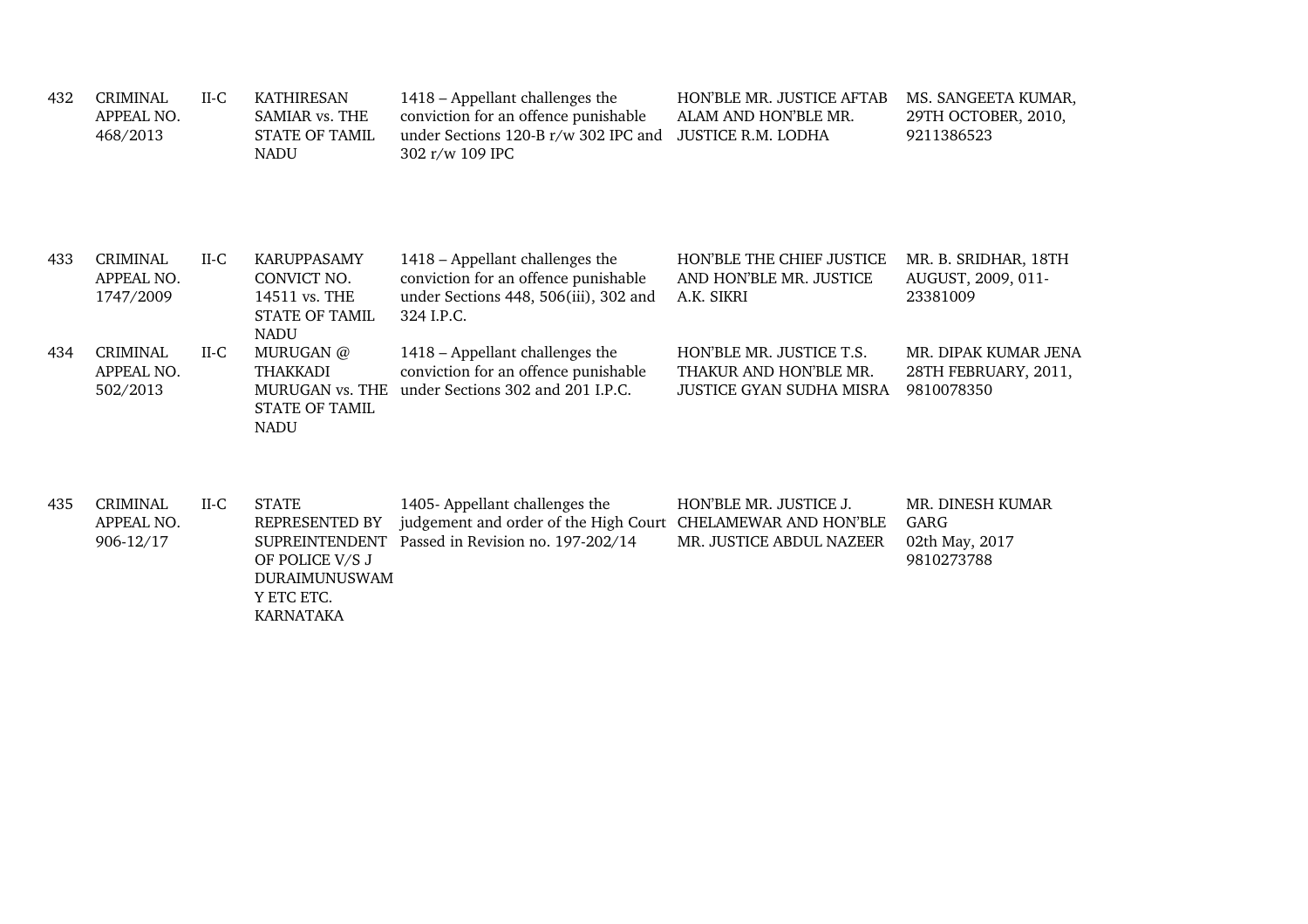| 436 | <b>CRL APPEAL</b><br>NO, 1473-<br>1474 OF 2017 | $II-C$ | Irappa Siddappa<br>Murganavar<br>Versus<br>The State of<br>Karnataka | 1401: Challenging High Court's order<br>for confirming the death sentence<br>pronounced by the trial court for the<br>offence punishable under 364,366A,201 Ready<br>and Sec 376 of the IPC                      | Hon'ble Mr. Justice CJI, Hon'ble<br>Mr. Justice Kurian Joseph and<br>Hon'ble Mr. Justice Amitava Roy Adv. | Mr. Gauray<br>Aggarwal<br>11.7.2017<br>9811284039<br>29218812         |
|-----|------------------------------------------------|--------|----------------------------------------------------------------------|------------------------------------------------------------------------------------------------------------------------------------------------------------------------------------------------------------------|-----------------------------------------------------------------------------------------------------------|-----------------------------------------------------------------------|
| 437 | <b>CRL APPEAL</b><br>NO,686 OF<br>2015         | $II-C$ | M.R.Jafrulla<br><b>Versus</b><br>Khadarkhan & Anr                    | 1429: Challenging High Court's order<br>for quashing of the proceedings<br>pending on the file of the trial court                                                                                                | Hon'ble Mr. Justice Vikramajit<br>Sen and , Hon'ble Mr. Justice<br>Abhay Manohar Sapre - Ready            | Ms.A.Sumathi, Adv.<br>16.8.2014 9810912370                            |
| 438 | <b>CRL.APPEAL</b><br>NO.1265 OF<br>2012        | $II-C$ | T.G.Rishnamurthy<br>Versus<br>State Of Karnataka<br>& Ors.           | 1418: Challenging High Court's order<br>for convicting the petitioner and<br>sentenced to imprisonment for life for<br>the offence punishable under section<br>143,148,447,326,307 and 302 r/w 149<br><b>IPC</b> | Hon'ble Mr. Justice H.L.Dattu<br>Hon'ble Mr. Justice<br>Chandramauli Kr. Prasad -<br>Ready                | Dr. Aman<br>Hingorani, Advocate<br>13.1.2012 9810006829               |
| 439 | <b>CRL.APPEAL</b><br>NO.573 OF<br>2016         | $II-C$ | Lachma S/O<br>Chandyanaika &<br>Anr. Versus State Of<br>Karnataka    | 1420: Challenging High Court's order<br>for convicting the appellants and<br>sentenced to life imprisonment for the<br>offence punishable under Section 302<br>r/w section 34 of IPC                             | Hon'ble Mr. Justice Jagdish<br>Singh Khehar and Hon'ble Mr.<br>Justice Arun Mishra-Ready                  | Mr Vijay<br>Kumar, Advocate. 116.3.20<br>16<br>9211386523,23070012--- |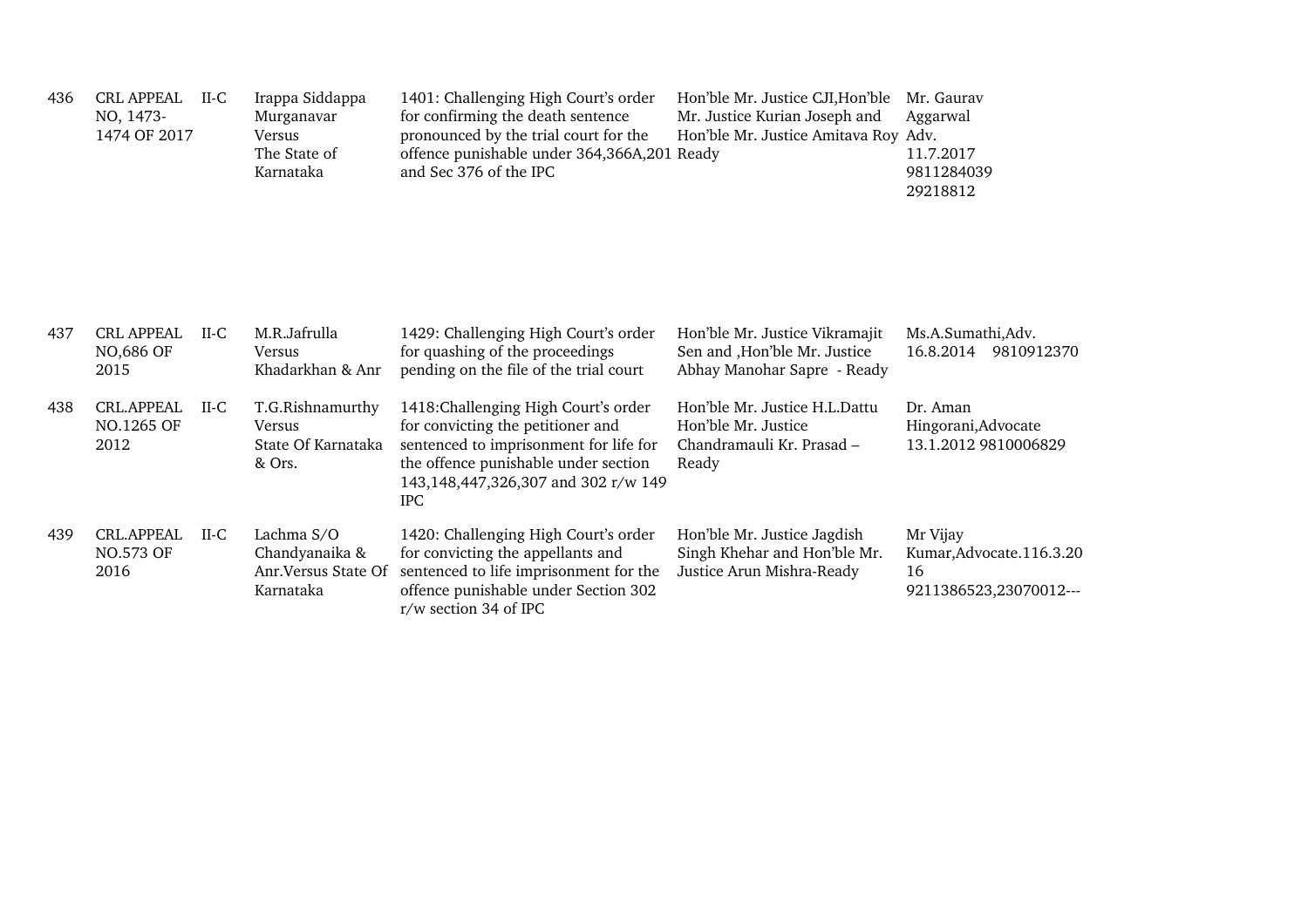| 440 | <b>CRL APPEAL</b><br>NO.1697 OF<br>2011               | $II-C$ | Rambora @<br>Ramaboraiah &<br>Anr. Versus State Of<br>Karnataka | 1420: Challenging High Court's order<br>for convicting the appellant for offence<br>punishable under the provision of<br>Section 302 of IPC and sentenced to<br>imprisonment for life.                                      | Hon'ble Mr. Justice Jagjit Singh<br>Bedi Hon'ble Mrs. Justice Gyan<br>Sudha Misra. Ready                               | Mr.Krishna Pal<br>Singh, Advocate 31.3.2010<br>9213950080 |
|-----|-------------------------------------------------------|--------|-----------------------------------------------------------------|-----------------------------------------------------------------------------------------------------------------------------------------------------------------------------------------------------------------------------|------------------------------------------------------------------------------------------------------------------------|-----------------------------------------------------------|
| 441 | <b>CRL.APPEAL</b><br><b>NO.885 OF</b><br>2010         | $II-C$ | Prakash<br><b>Versus</b><br>State Of Karnataka                  | 1418: Challenging High Court's order<br>for reversing the acquittal order of the<br>trial court and convicted under Section Ready<br>324 of IPC and sentenced to undergo<br>R.I. For a period of six months                 | Hon'ble Mr.Justice D.K.Jain and MR. VISHNU SHARMA<br>Hon'ble Mr. Justice C.K. Prasad- ADV. 16.2.2009                   | 9811111454                                                |
| 442 | <b>CRL.APPEAL</b><br>NO667-669<br>OF 2010             | $II-C$ | Nadeem@Madeem<br>Pasha & Ors.<br>Versus<br>State Of Karnataka   | 1418: Challenging High Court's order<br>for confirming the conviction of the<br>appellant for offence punishable under<br>the provision of Section 302 r/w<br>Section 149 of IPC and sentenced to<br>imprisonment for life. | Hon'ble Mr. Justice Sudhansu<br>Jyoti Mukhopadhya Hon'ble Mr. Ahmed, Advocate<br>Justice S.A. Bobde<br>Ready           | Mr.Shakeel<br>31.3.2009<br>23385122                       |
| 443 | <b>CRL APPEAL</b><br>NO.<br>193/2018@D.<br>17385/2017 | $II-C$ | Suresh v/s THE<br><b>STATE OF</b><br><b>KARNATAKA</b>           | 1420: Challenging High Court's order<br>for setting aside the acquittal order<br>passed by the trial court for the offence<br>punishable under Section 302 IPC                                                              | Hon'ble Mr. Justice Rohinton<br>Fali Nariman, Hon'ble Mr.<br>Justice Navin Sinha<br>Not Ready                          | MR. A. VENAYAGAM<br>BALAN, 07TH JUNE, 2017<br>9873874363  |
| 444 | CRL 134-135<br>OF 2018                                | $II-C$ | Murugesham@<br>muruga<br>Versus<br>State Of Karnataka           | 1401: Challenging High Court's order<br>for confirming the deathsentencey for<br>offence punishable under the provision<br>of Section 302 of IPC and sentenced to<br>imprisonment for life. - Ready                         | Hon'ble The Chief Justice.,<br>Hon'ble Mr. Justice<br>A.M.Khanwilkar, Hon'ble Dr.<br>Justice D.Y. Chandrachud<br>Ready | Mr Gaurav<br>Aggarwal, Advocate<br>18.12.2017--9811284039 |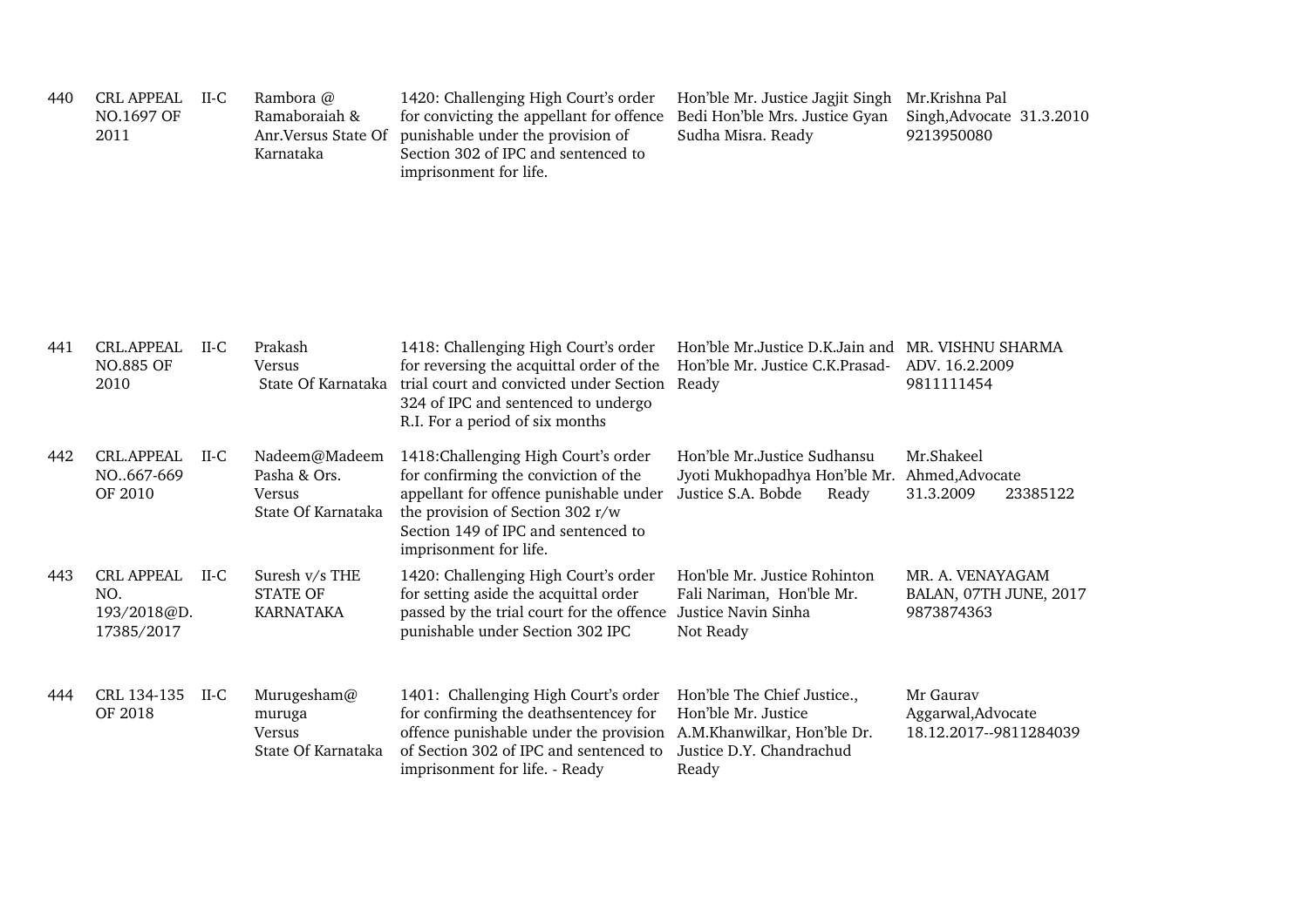| 445 | CRL          | $II-C$ | Rambora @ | 1420: Challenging High Court's order                                                                                                        | Hon'ble Mr. Justice Harjit Singh Mr.K.P.Singh, Advocate |                        |
|-----|--------------|--------|-----------|---------------------------------------------------------------------------------------------------------------------------------------------|---------------------------------------------------------|------------------------|
|     | A.NO.1697 OF |        |           | Ramaboraiah& Anr. for reversing the order of acquittal and                                                                                  | Bedi and Hon'ble Mrs.Justice                            | 31.3.2010 9910750093 & |
|     | 2011         |        | Versus    | convicting the appellants for offence<br>State Of Karnataka punishable under Section 302 IPC and<br>are sentenced to imprisonment for life. | Gyan Sudha Mishra - Ready                               | 9213950080             |

| 446 | Criminal<br>Appeal No.<br>1392/2011 | $II-C$ | State Of<br>Chhattisgarh             | Chunthuram Vs. The 1418 - Against the Order of High Court, Hon'ble Mr. Justice Adarsh<br>convicted sentence u/s 498-A, 323, 516 Kumar Goel<br>of IPC |                                          | Ms. Susmita Lal,<br>18.11.2009<br>9899531380 |
|-----|-------------------------------------|--------|--------------------------------------|------------------------------------------------------------------------------------------------------------------------------------------------------|------------------------------------------|----------------------------------------------|
|     |                                     |        |                                      |                                                                                                                                                      | Hon'ble Mr. Justice L.<br>Nageshwar Rao  |                                              |
|     |                                     |        |                                      |                                                                                                                                                      | Ready                                    |                                              |
| 447 | Criminal<br>Appeal No.<br>331/2011  | $II-C$ | Laxminath Vs State<br>Of Chhatisgarh | 1418- Against the order of the High<br>Court confirming the conviction and<br>sentence u/s 302 IPC                                                   | Hon'ble Mr. Justice Markandey<br>Katju   | Mr. D. N. Goburdhun<br>011-23384494          |
|     |                                     |        |                                      |                                                                                                                                                      | Hon'ble Mrs. Justice Gyan Sudha<br>Misra |                                              |
|     |                                     |        |                                      |                                                                                                                                                      | Ready                                    |                                              |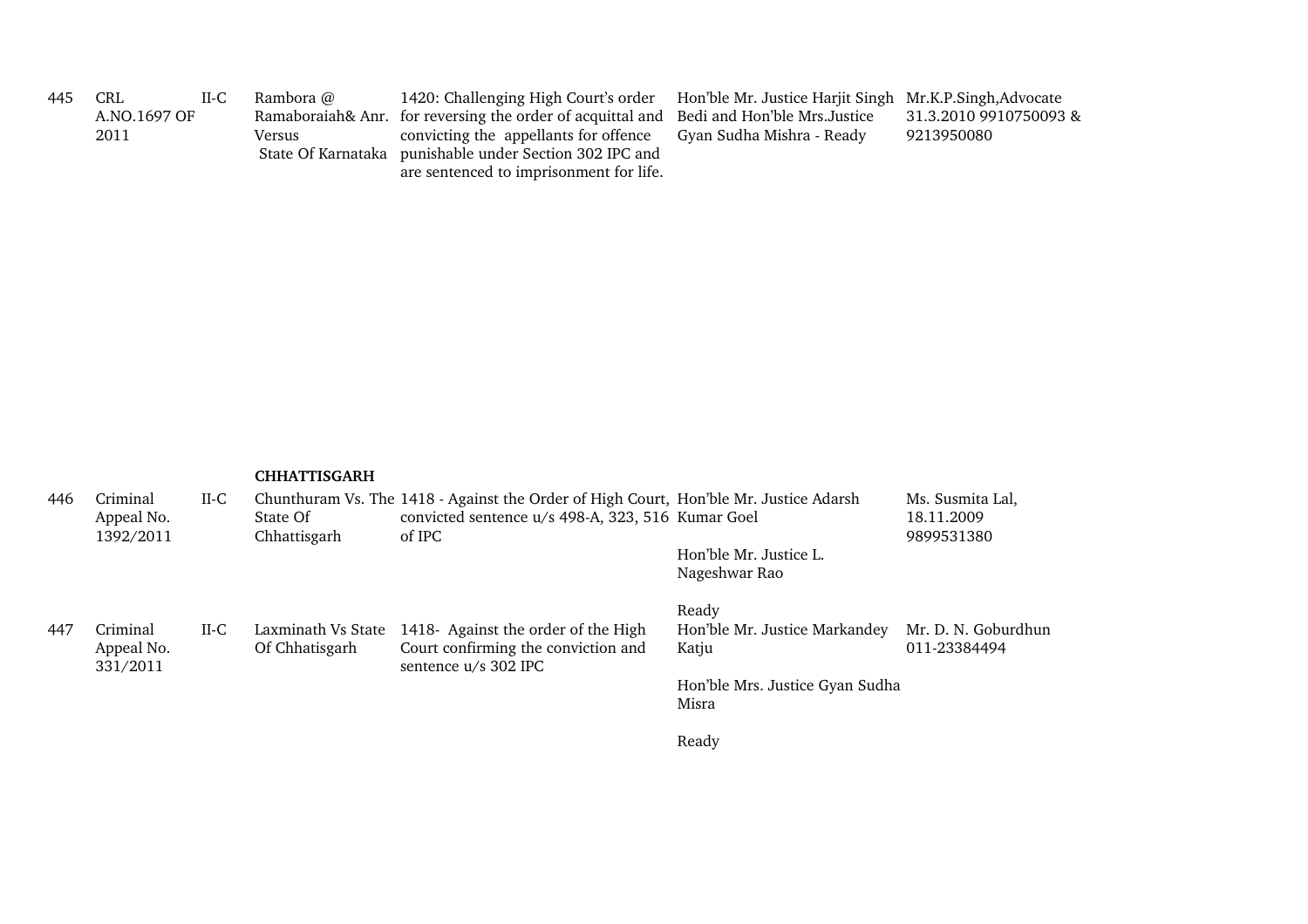| 448 | Criminal<br>Appeal no.<br>1058/2011 | $II-C$ | Podiyami Ando vs.<br>The state of<br>Chhattisgarh       | 1418 – Against the High Court, which<br>has confirmed the conviction of the<br>appellant passed by the Trial court for<br>the offence punishable u/s 302 of IPC | Hon'ble Mr. Justice D.K. JAIN<br>Hon'ble Mr. Justice H.L. DATTU                               | Mr. P. Ramesh Kumar,<br>16.12.2010<br>9811851800 |
|-----|-------------------------------------|--------|---------------------------------------------------------|-----------------------------------------------------------------------------------------------------------------------------------------------------------------|-----------------------------------------------------------------------------------------------|--------------------------------------------------|
|     |                                     |        |                                                         |                                                                                                                                                                 | Ready                                                                                         |                                                  |
| 449 | Criminal<br>Appeal no.<br>1571/2008 | $II-C$ | Amit Kumar Dhruv<br>VS.<br>State of Chhatis<br>garh     | 1414 – Against the High Court order<br>dismissing the Appeal $u/s$ 20(b)(ii)(C)<br>of of Narcotics Drugs and Psychotropic<br>Substances Act, 1985               | Hon'ble Mr. Justice S.B. Sinha<br>Hon'ble Mr. Justice Cyriac<br>Joseph                        | Ms. Anu Gupta,<br>05.09.2008<br>9899871110       |
|     |                                     |        |                                                         |                                                                                                                                                                 | Ready                                                                                         |                                                  |
| 450 | Criminal<br>Appeal no.<br>458/2013  | $II-C$ | Budhram & Anr.<br>VS.<br>State of Chhatisgarh           | -1418 - Against the High Court order<br>u/s 302 r/w 34 of IPC                                                                                                   | Hon'ble Mr. Justice G.S.<br>Singhavi<br>Hon'ble Mr. Justice Kurian<br>Joseph                  | Mr. Subhro Sanyal,<br>02.02.2011<br>9871314996   |
|     |                                     |        |                                                         |                                                                                                                                                                 | Ready                                                                                         |                                                  |
| 451 | Criminal<br>Appeal no.<br>887/2012  | $II-C$ | Salbam Kanna vs.<br>State of Chhatisgarh u/s 302 of IPC | -1418 - Against the High Court order                                                                                                                            | Hon'ble Mr. Justice Aftab Alam Mr. Ram lal Roy<br>Hon'ble Mr. Justice H.L. Gokhale 30.08.2011 | 011-23384987                                     |
|     |                                     |        |                                                         |                                                                                                                                                                 | Ready                                                                                         |                                                  |
| 452 | Criminal<br>Appeal no.<br>789/2011  | $II-C$ | Amar(Minor) vs.<br>Chaturbhuj                           | 1402- Against the High Court order u/s Hon'ble Mr. Justice J.M. Panchal Mr. Ambar qamaruddin,<br>125 of the crpc                                                | Hon'ble Mr. Justice H.L. Gokhale 18.02.2014                                                   | 9899049190                                       |
|     |                                     |        |                                                         |                                                                                                                                                                 | Ready                                                                                         |                                                  |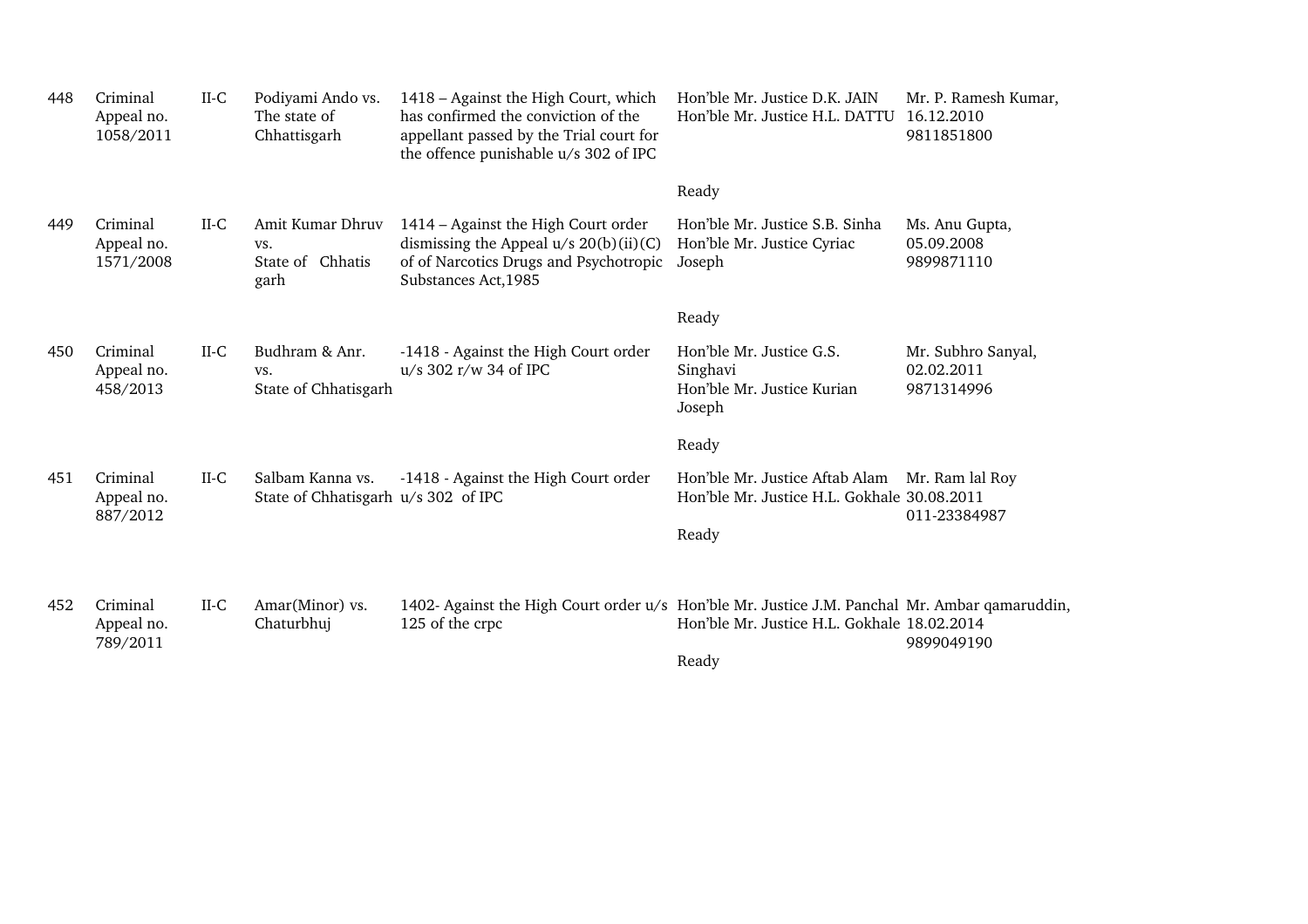| 453 | Criminal<br>Appeal no.<br>717/2011  | $II-C$ | Munna Gupta vs.<br>State of<br>Chhattisgarh       | 1418 – Against the High Court order<br>$u/s$ 395 of IPC                                                               | Hon'ble Mr. Justice Aftab Alam<br>Hon'ble Mr. Justice R.M. Lodha<br>Ready                                                 | Ms. A. Sumathi,<br>19.07.2010<br>9810912370                        |
|-----|-------------------------------------|--------|---------------------------------------------------|-----------------------------------------------------------------------------------------------------------------------|---------------------------------------------------------------------------------------------------------------------------|--------------------------------------------------------------------|
| 454 | Criminal<br>Appeal no.<br>1682/2010 | $II-C$ | Dhulgo vs.<br>State of Chhatisgarh u/s 395 of IPC | 1418 – Against the High Court order                                                                                   | Hon'ble Mr. Justice Aftab Alam<br>Hon'ble Mr. Justice R.M. Lodha<br>Ready                                                 | Ms. Mridula Ray Bhardwaj<br>16.01.2010<br>9811206116<br>9312243081 |
| 455 | Criminal<br>Appeal no.<br>2342/2009 | $II-C$ |                                                   | Podiyami Lakho vs. 1418 – Against the Judgment of the<br>State of Chhatisgarh High Court u/s 302 of IPC               | Hon'ble Mr. Justice D.K. Jain<br>Hon'ble Mr. Justice T.S. Thakur<br>Ready                                                 | Mr. Ajay Sharma<br>12.08.2008<br>011-23381586                      |
| 456 | Criminal<br>Appeal no.<br>751/2010  | $II-C$ | Sudru vs.<br>State of<br>Chhattisgarh             | 1418 – Against the Judgment of the<br>High Court u/s 302 of IPC                                                       | Hon'ble Mr. Justice Markandey<br>Katju<br>Hon'ble Mr. Justice A. K. Patnaik 011-29217437<br>Ready                         | Mr. Shipra Ghose<br>16.02.2009<br>9810371533                       |
| 457 | Criminal<br>Appeal no.<br>510/2018  | $II-C$ | Ajay Minj vs.<br>The State of<br>Chhattisgarh     | -1439 - Against the Judgment of the<br>High Court affirming the sentence and<br>conviction u/s 302 and 201 of the IPC | Hon'ble Mr. Justice Adarsh<br>Kumar Goel<br>Hon'ble Mr. Justice R.F.<br>Nariman<br>To be listed during summer<br>vacation | Ms. Usha Reddy<br>17.11.2017<br>9810141663                         |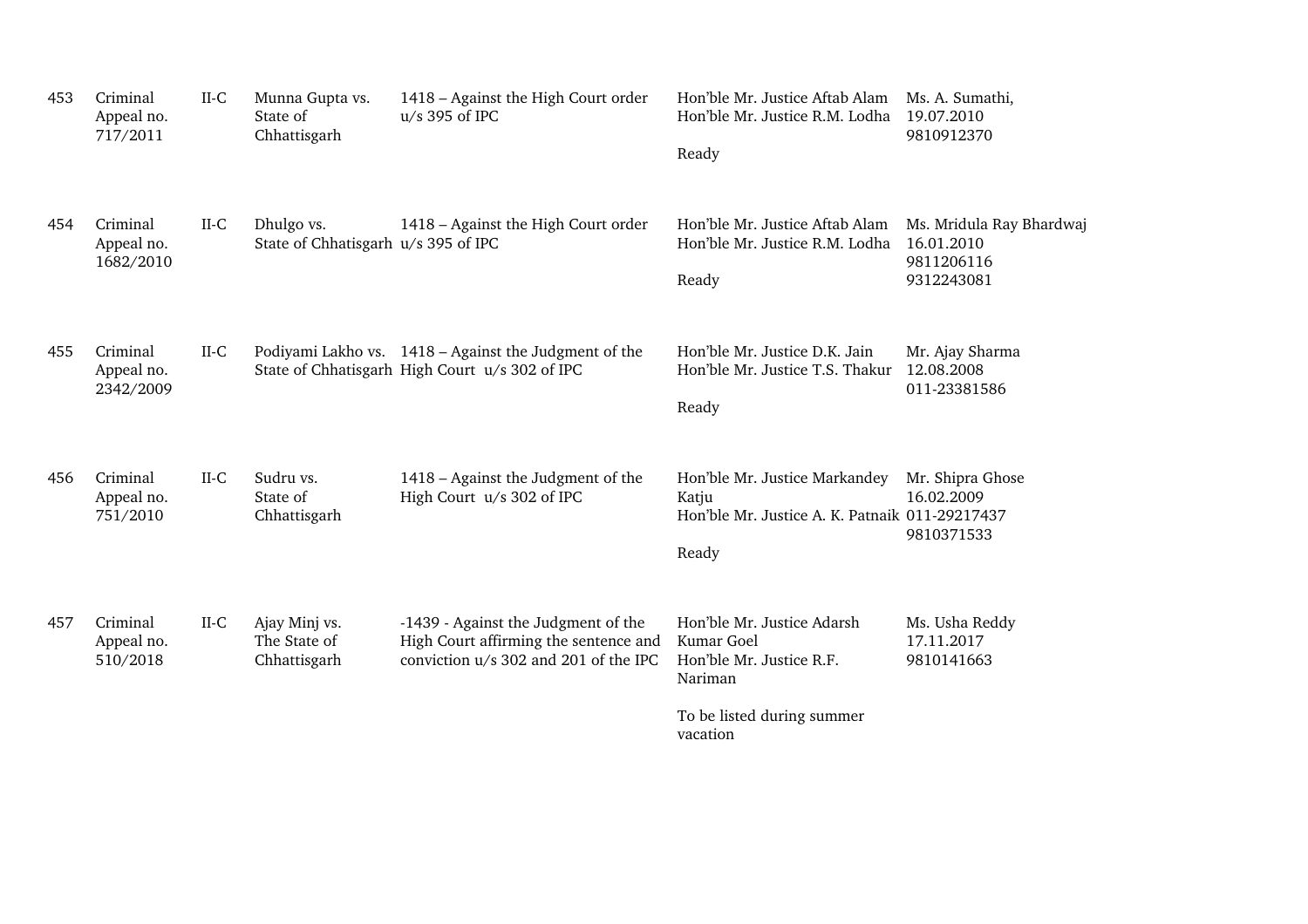| 458 | Crl.A. No.<br>001730 /<br>2012 | <b>IIC</b> | Indrakunwar Vs.<br>The State Of<br>Chhattisgarh                    | 1418<br>Appellant is challenging the conviction Hon'ble Mrs. Justice Gyan Sudha<br>$u/s$ 302 of IPC | Hon'ble Mr. Justice T.S. Thakur Mr. Ajit Kumar Pande<br>Mishra<br>Ready                              | 5.10.2010<br>9811032946                                                 |
|-----|--------------------------------|------------|--------------------------------------------------------------------|-----------------------------------------------------------------------------------------------------|------------------------------------------------------------------------------------------------------|-------------------------------------------------------------------------|
| 459 | Crl.A. No.<br>001387/<br>2012  | IIC        | Hansraj Vs. The<br>State Of<br>Chhattisgarh                        | 1418<br>Appellant is challenging the conviction Hon'ble Mrs. Justice Ranjana<br>$u/s$ 302 of IPC    | Hon'ble Mr. Justice Aftab Alam<br>Prasad Desai<br>Ready                                              | Ms. Rukhsana Choudhury<br>11.08.2012<br>9810437527                      |
| 460 | Crl.A. No.<br>002077 /<br>2013 | IIC        | Shiv Kumar @<br>Chhagan Vs. State<br>Of M.P. (Now<br>Chhattisgarh) | 1418<br>Appellant is challenging the conviction<br>u/s 302 & 342 of IPC                             | Hon'ble Mr. Justice S.A. Bobde Mr. Ravindra Bana<br>Hon'ble Mr. Justice L.<br>Nageswara Rao<br>Ready | 23.01.2013<br>9811771802                                                |
| 461 | Crl.A. No.<br>000660 /<br>2010 | IIC        | Jaitun Bee Vs. The<br>State Of<br>Chhattisgarh And<br><b>Ors</b>   | 1427<br>Appellant is challenging the acquital<br>u/s 302 r/w 34 of IPC                              | Hon'ble Mr. Justice Altamas<br>Kabir<br>Hon'ble Mr. Justice Cyriac<br>Joseph                         | Gp. Capt. Karan Singh<br>Bhati<br>2.12.2008<br>9811168948<br>9350887879 |
| 462 | Crl.A.No.<br>1582/2010         | IIC        | Mehtu Ram<br>Vs<br>State Of<br>Chhattisgarh                        | 1418<br>Appellant is challenging the conviction<br>$u/s$ 302 of IPC                                 | Ready<br>Hon'ble Mr. Justice Markandey<br>Katju<br>Hon'ble Mr. Justice T.S. Thakur<br>Ready          | Ms. Promila<br>2.9.2009<br>9810137217                                   |
| 463 | Crl.A.No.<br>455/2012          | IIC        | Sukti Bai<br>Vs<br>State Of<br>Chhattisgarh                        | 1418<br>Appellant is challenging the conviction<br>$u/s$ 302 of IPC                                 | Hon'ble Mr. Justice H.L. Dattu<br>Hon'ble Mr. Justice Jagdish<br>Singh Khehar<br>Ready               | Mr. Gopal Prasad<br>4.6.2012<br>997131436                               |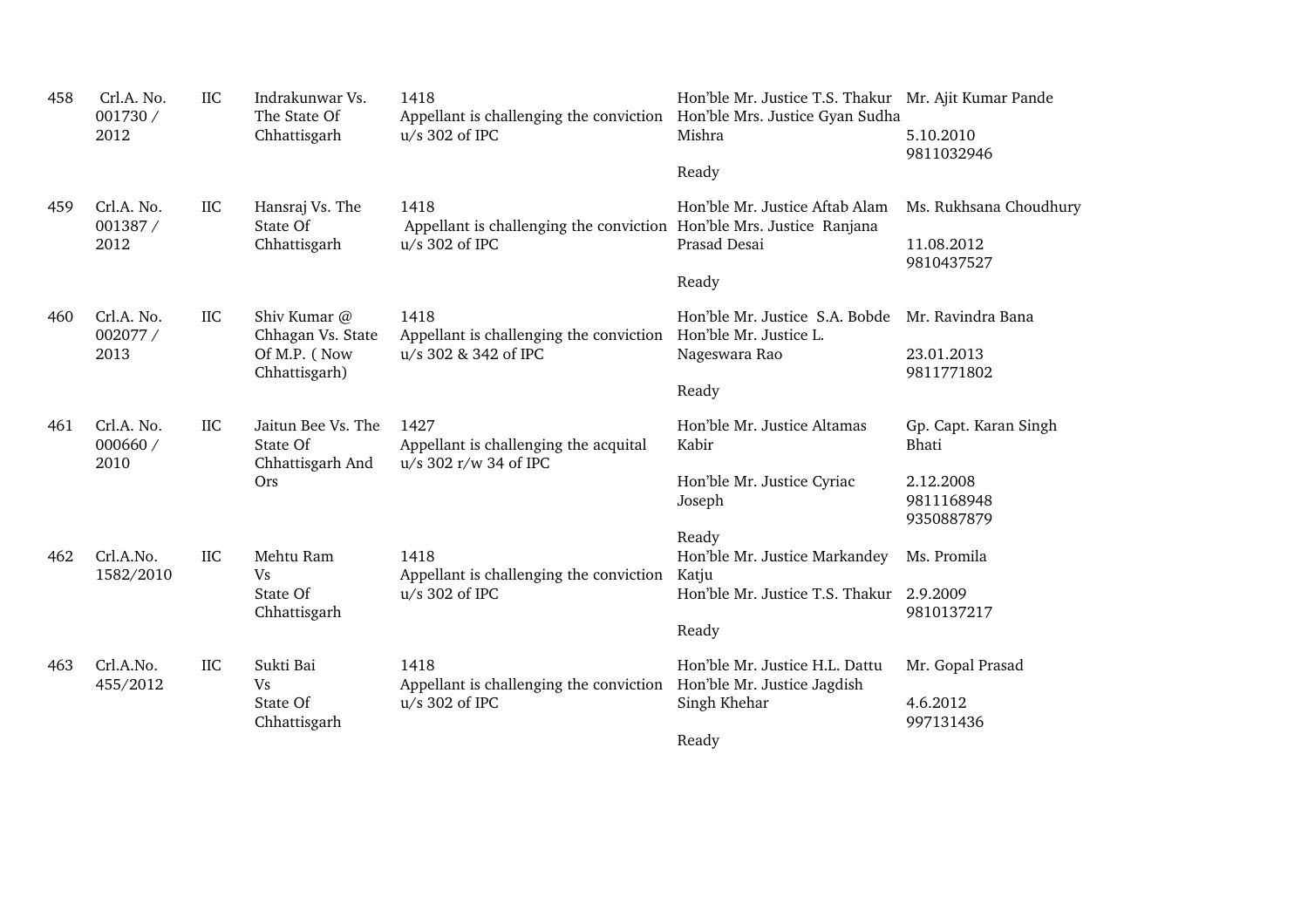| 464 | Crl.A. No.<br>2620/2014             | <b>IIC</b> | <b>Bhav Singh</b><br>Vs<br>State Of<br>Chhattisgarh         | 1418<br>Appellant is challenging the conviction Hon'ble Mr. Justice Uday Umesh<br>$u/s$ 302 of IPC                                                                         | Hon'ble Mr. Justice Dipak Misra Mr. Dushyant Parashar<br>Lalit<br>Ready                                                                                                  | 5.1.2017<br>9871321368                                             |
|-----|-------------------------------------|------------|-------------------------------------------------------------|----------------------------------------------------------------------------------------------------------------------------------------------------------------------------|--------------------------------------------------------------------------------------------------------------------------------------------------------------------------|--------------------------------------------------------------------|
| 465 | Crl.A.No.1056 IIC<br>/2014          |            | Atma Ram<br>Vs                                              | 1418<br>Appellant is challenging the conviction                                                                                                                            | Hon'ble Mr. Justice A.K. Patnaik Mr. V.Siva Subramanian                                                                                                                  |                                                                    |
|     |                                     |            | State Of<br>Chhattisgarh                                    | and sentece u/s 302 & 201 of IPC                                                                                                                                           | Hon'ble Mr. Justice Fakkir<br>Mohamed Ibrahim Kalifulla                                                                                                                  | 8.10.2013<br>9818060744                                            |
| 466 | Crl.A.No. 278/ IIC<br>2014          |            | Belwanti<br>Vs                                              | 1418<br>Appellant is challenging the conviction                                                                                                                            | Ready<br>Hon'ble Mr. Justice Ranjana<br>Prakash Desai                                                                                                                    | Mr. Rohit Minocha                                                  |
|     |                                     |            | State Of<br>Chhattisgarh                                    | u/s 302, 302, 302 & 302 of IPC                                                                                                                                             | Hon'ble Mr. Justice Madan B.<br>Lokur                                                                                                                                    | 21.7.2011<br>9810034724                                            |
| 467 | Crl.A.No.<br>1139/2014              | <b>IIC</b> | Ram Kumar Yadav<br>& Ors.<br>Vs<br>State Of<br>Chhattisgarh | 1418<br>Appellants No. 1 & 3 are challenging<br>the conviction u/s 302 r/w 34 IPC, 201<br><b>IPC</b><br>Appellant No. 2 is challenging the<br>conviction u/s 302 & 201 IPC | Ready<br>Hon'ble Mr. Justice H.L. Dattu<br>Hon'ble Mr. Justice R.K. Agrawal Bhati<br>Ready                                                                               | Gp. Capt. Karan Singh<br>20.03.2013<br>9811168948<br>9350887879    |
|     |                                     |            | <b>J&amp;K AND HIMACHAL PRADESH</b>                         |                                                                                                                                                                            |                                                                                                                                                                          |                                                                    |
| 468 | Criminal<br>Appeal No.<br>1080/2010 | <b>IIC</b> | Tek Singh Vs. State<br>of H.P.                              | 1414 The Appellant is challenging the Hon'ble Mr. Justice D.K. Jain<br>conviction for offence under section 20 and Hon'ble Mr. Justice H.L.<br>of the NDPS Acat, 1985      | Dattu and Ready for listing                                                                                                                                              | Mr. B.S. Bantia, Advocate,<br>$01.02.2010 / 011$ -<br>23313599 (O) |
| 469 | Criminal<br>Appeal No.<br>795/2011  | <b>IIC</b> | Manoj Kumar Vs.<br>State of H.P.                            | 1418 The appellant is challenging the<br>conviction under section 302, 341 and<br>323 r/w section 34 of the IPC                                                            | Hon'ble Mr. Justice N.V. Ramana Mr/ Shiv Ram Sharma,<br>and Hon'ble Mr. Justice S. Abdul Advocate. 31.05.2010 /<br>Nazeer Judgment Reserved on 011-3782279<br>19.04.2018 |                                                                    |
| 470 | Criminal<br>Appeal No.<br>796/2011  | IIC        | Surinder Singh Vs.<br>State of H.P.                         | 1418 The appellant is challenging the<br>conviction under section 302, 341 and<br>323 r/w section 34 of the IPC                                                            | Hon'ble Mr. Justice N.V. Ramana Mr. Gopal Prasad,<br>and Hon'ble Mr. Justice S. Abdul Advocate, 22.11.2013,/<br>Nazeer Judgment Reserved on<br>19.04.2018                | 98100-09087                                                        |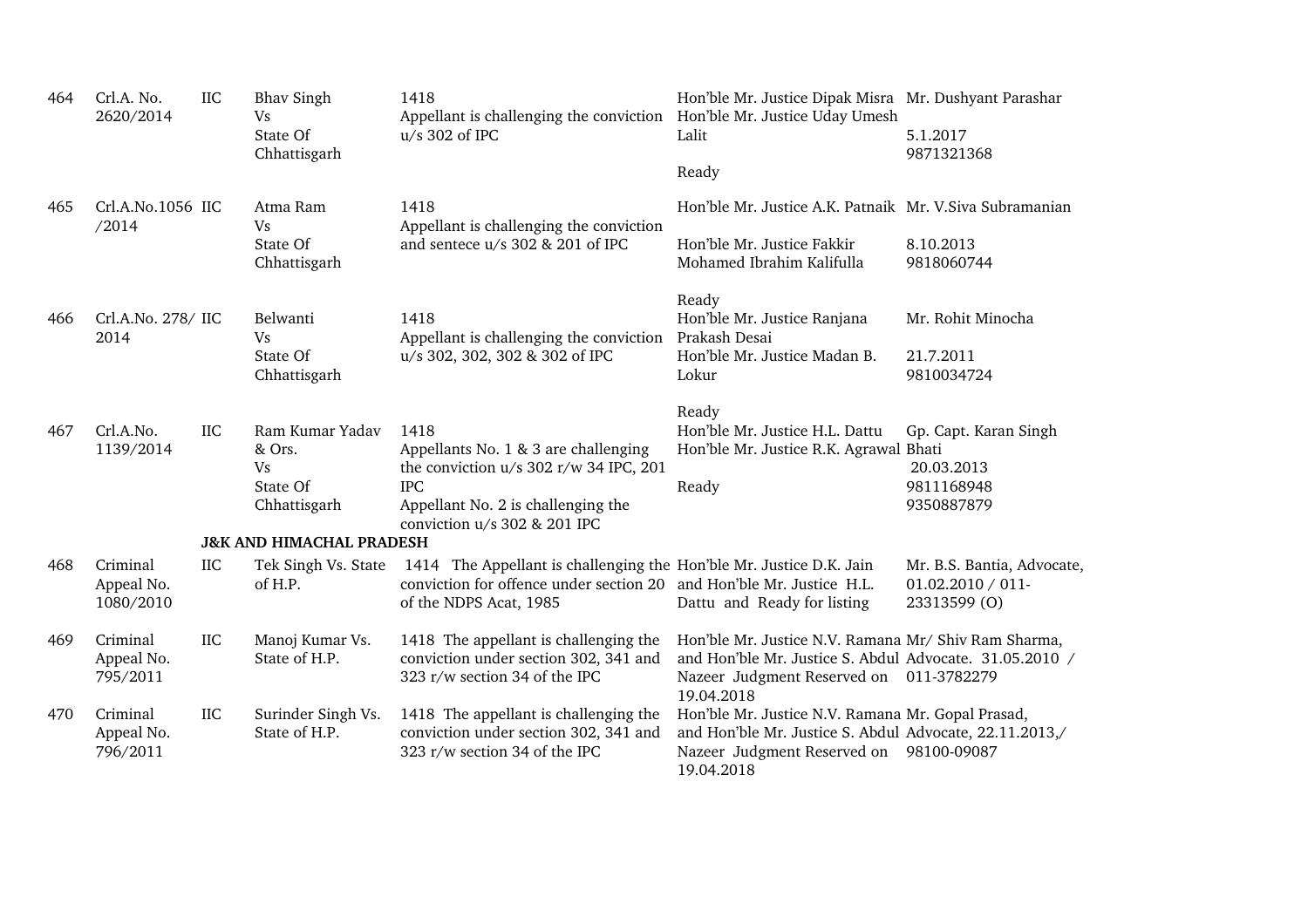| 471 | Criminal<br>Appeal No.<br>797/2011   | <b>IIC</b> | Rangeel Singh Vs.<br>State of H.P.           | 1418 The appellant is challenging the<br>conviction under section 302, 341 and<br>323 r/w section 34 of the IPC                                                                      | Hon'ble Mr. Justice N.V. Ramana Mr. P. Ramesh Kumar,<br>and Hon'ble Mr. Justice S. Abdul Advocate, 03.08.2010 /.<br>Nazeer Judgment Reserved on 9811851800<br>19.04.2018 |                                                                  |
|-----|--------------------------------------|------------|----------------------------------------------|--------------------------------------------------------------------------------------------------------------------------------------------------------------------------------------|--------------------------------------------------------------------------------------------------------------------------------------------------------------------------|------------------------------------------------------------------|
| 472 | Criminal<br>appeal No.<br>767/2013   | <b>IIC</b> | Man Bahadur Vs.<br>State of H.P.             | 1418 The Appellant is challenging the<br>conviction for offence under section<br>302 IPC                                                                                             | Hon'ble Mr. Justice G.S. Singhvi, Mr. Ambar Qamaruddin,<br>Hon'ble Mrs. Justice Ranjana<br>Prakash Desai and Mr. Justice<br>Sharad Arvind Bobde and Ready<br>for listing | Advocate, 12.12.2012 /<br>011-23389465                           |
| 473 | Criminal<br>Appeal No.<br>1051/2013  | IIC        | of H.P.                                      | Soma Ram Vs. State 1414 The Appellant is challenging the<br>conviction under section 20(b)(ii)(B) of and Hon'ble Mr. Justice Jagdish Advocate, $21.07.2012 /$<br>the NDPS /Act, 1985 | Hon'ble Mr. Justice A.K. Patnaik Mr. C.N. Sreekumar,<br>Singh Khehar, and Ready for<br>Listing                                                                           | 9312282480                                                       |
| 474 | Criminal<br>Appeal No.<br>17-19/2015 | <b>IIC</b> | State of H.P. Vs.<br>Kuldeep Kumar &<br>Ors. | 1426 The contesting Respondents are<br>convicted under sections 302,382 201<br>r/w 34 IPC                                                                                            | Hon'ble The Chief Justice,<br>Hon'ble Mr. Justice A.K. Sikri<br>and Hon'ble Mr. Justice R.K.<br>Agrawal and Ready for Listing                                            | Mr. Rajiv Nanda,<br>Advocate, 23.08.2013<br>Contact No. Nil      |
| 475 | Criminal<br>Appeal No.<br>22/2015    | <b>IIC</b> | State of H.P. Vs.<br>Usha Guleria            | 1418 The contesting Respondent are<br>convicted under section 302,382, 201<br>$r/w$ 34 IPC                                                                                           | Hon'ble The Chief Justice,<br>Hon'ble Mr. Justice A.K. Sikri<br>and Hon'ble Mr. Justice R.K.<br>Agrawal and Ready for Listing                                            | Mr. Rajiv Nanda,<br>Advocate, 23.08.2013<br>Contact No. Nil      |
| 476 | Criminal<br>Appeal No.<br>1249/2015  | <b>IIC</b> | Prakash                                      | State of H.P. Vs. Om 1426 The contesting Respondent is<br>convicted under sections 302IPC                                                                                            | Hon'ble The Chief Justice and<br>Hon'ble Mr. Justice Amitava<br>Roy and Ready for Listing                                                                                | Mr. Chanchal K. Ganguli,<br>Advocate, 04.09.2015 /<br>9811192770 |
| 477 | Criminal<br>Appeal<br>No.476/2015    | IIC        | State of H.P. Vs.<br>Shamsher Singh          | 1418 The contesting Respondent is<br>convicted under section 307 IPC and<br>27 of the Arms Act, 1959                                                                                 | Hon'ble Mr. Justice J.<br>Chelameswar and Hon'ble Mr.<br>Justice R.K. Agrawal and Ready 9810348981<br>of Listing                                                         | Mr. Asha G. Nair,<br>Advocate, 14.07.2015 /                      |
| 478 | Criminal<br>Appeal No.<br>2097/2014  | <b>IIC</b> | State of H.P. Vs.<br>Rajesh Kumar @<br>Munnu | 1426 The contesting Respondent is<br>convicted under sections 452 and 376<br>of IPC                                                                                                  | Hon'ble Mr. Justice T.S. Thakur, Mr. Jogy Scaria, Advocate,<br>and Hon'ble Mrs. Justice R.<br>Banumathi and Ready for<br>listing                                         | 13.01.2014 / 9953001696,<br>9868801696                           |
| 479 | Criminal<br>Appeal No.<br>1052/2017  | <b>IIC</b> | State of H.P. Vs.<br>Mast Ram                | 1426 The contesting Respondent is<br>convicted under sections 376 and 506<br><b>IPC</b>                                                                                              | Hon'ble Mr. Justice Rohinton<br>Fali Nariman and Hon'ble Mr.<br>Justice Sanjay Kishan Kaul and<br>Ready for Listing                                                      | Ms. Nidhi, Advocate<br>20.01.2016 / 9871502666                   |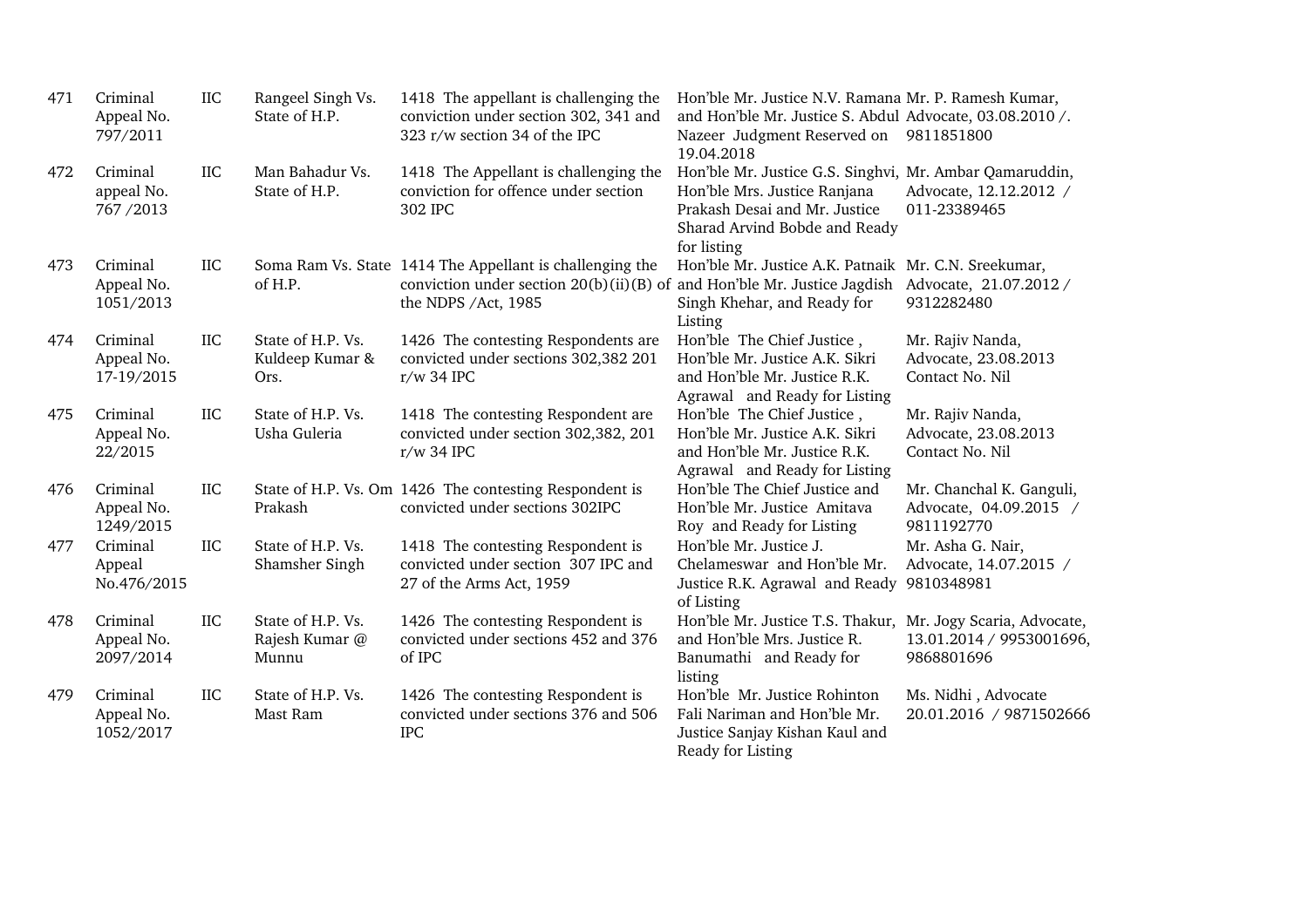| 480        | Criminal<br>Appeal No.<br>781/2016             | IIC        | State of H.P. Vs.<br>Ashish Kumar                | 1426 The contesting Respondent is<br>convicted under sections 302 and 201<br>r/w section 34 IPC                                               | Hon'ble Mr. Justice V. Gopala<br>Gowda and Hon'ble Mr. Justice<br>Adarsh Kumar Goel, and Listing 9013336175<br>for 10.5.2018 before the Ld.<br>Registrar Court. | Ms. S. Usha Reddy,<br>Advocate, 11.07.2016 /                     |
|------------|------------------------------------------------|------------|--------------------------------------------------|-----------------------------------------------------------------------------------------------------------------------------------------------|-----------------------------------------------------------------------------------------------------------------------------------------------------------------|------------------------------------------------------------------|
| 481        | Criminal<br>Appeal No.<br>858/2015             | <b>IIC</b> | State of H.P. Vs.<br>Inder Singh                 | 1426 The contesting Respondent is<br>convicted under sections 20 of the<br>NDPS Act, 1985                                                     | Hon'ble Mr. Justice Dipak Misra<br>(Hon'ble CJI) and Hon'ble Mr.<br>Justice Prafulla C. Pant and<br>Ready for listing                                           | Mr. Balaji Srinivasan,<br>Advocate, 27.01.2016 /<br>011-23386651 |
| 482        | Criminal<br>Appeal No.<br>135/2016             | <b>IIC</b> | Sant Ram @ Santy<br>H.P.                         | 1420 The Appellants is challenging the<br>and Anr. Vs. State of conviction under section 302 and 201<br>$r/w$ 34 of IPC                       | Hon'ble Mr. Justice Dipak Misra<br>(Hon'ble CJI) and Hon'ble Mr.<br>Justice Shiva Kirti Singh and<br>Ready for listing                                          | Mr. Balaji Srinivasan,<br>Advocate, 31.03.2015 /<br>011-23386651 |
| 483<br>484 | Criminal<br>Appeal<br>No.1305/2017<br>Criminal | IIC        | Gaitri Devi Vs. The<br>State of H.P.             | 1439 The Appellant is challenging the<br>conviction under section 302 and 201<br>$r/w$ 34 of IPC                                              | Hon'ble Mr. Justice A.K Sikri and Mr. Gaurav Agrawal,<br>Hon'ble Mr. Justice Ashok<br>Bhushan And Ready for listing<br>Hon'ble Mr. Justice Adarsh               | Advocate 19.5.2017 /<br>9811284039<br>Mr. Krishna Pal Singh,     |
|            | Appeal No.<br>430/2018                         | <b>IIC</b> | State of H.P. Vs.<br>Chaman Lal                  | 1426 The contesting Respondent is<br>convicted under sections 302 IPC                                                                         | Kumar Goel Vs. Uday Umesh<br>Listing for 18.07.2018<br>Lalit<br>before the Ld. Registrar Court.                                                                 | Advocate, 08.03.2018 /<br>9213950080, 011-<br>23073070           |
| 485        | Criminal<br>Appeal No.<br>373/2018             | <b>IIC</b> | Gian Chand Vs. The<br>State of H.P.              | 1420 The Appellants is challenging the<br>conviction under section 20 of NDPS<br>Act. 1985                                                    | Hon'ble Mr. Justice S.A. Bobde,<br>and Hon'ble Mr. Justice L.<br>Nageswara Rao Listing for<br>02.07.2018 before the Ld.<br>Registrar Court                      | Mrs. N. Annapoorani,<br>Advocate 06.01.2018 /<br>9810363045      |
| 486        | Criminal<br>Appeal No.<br>1062/2011            | IIC        | State of H.P. Vs. Raj<br>Kumar @ Raju            | 1426 The contesting Respondent is<br>convicted under sections 20 of the<br>NDPS Act, 1985                                                     | Hon'ble Mr. Justice A.K. Sikri<br>and Hon'ble Mr. Justice N.V.<br>Ramana Ready for listing                                                                      | Mr. Ritesh Agrawal,<br>Advocate. 15.09.2010 /<br>9310118870      |
| 487        | Criminal<br>Appeal No.<br>1090/2016            | <b>IIC</b> | State of H.P. Vs.<br>Jeet Ram                    | 1426 The contesting Respondent is<br>convicted under sections 20 of the<br>NDPS Act, 1985                                                     | Hon'ble Mr. Justice A.K. Sikri<br>and Hon'ble Mr. Justice N.V.<br>Ramana Ready for listing                                                                      | Ms. Nidhi, Advocate<br>11.09.2014/01123381257                    |
| 488        | Criminal<br>Appeal No.<br>1085/2016            | <b>IIC</b> | State of H.P. Vs.<br>Deen Mohd.                  | 1426 The contesting Respondent is<br>convicted under sections 20 of the<br>NDPS Act, 1985                                                     | Hon'ble Mr. Justice A.K. Sikri<br>and Hon'ble Mr. Justice N.V.<br>Ramana Ready for listing                                                                      | Mr. C.S. Ashri, Advocate,<br>05.05.2015 / 9818186026             |
| 489        | Criminal<br>Appeal No.<br>1140/2012            | IIC        | Bashir Ahmad Mir &<br>Ors. Vs. Rubeena<br>Akhtar | 1604 The Appellant came against<br>Impugned High Court Order and<br>aggrieved with the order of the<br>subregistrar Under section 100 of CrPC | Hon'ble Mr. Justice D.K. Jain<br>and Hon'ble Mr. Justice Madan<br>B. Lokur Ready for listing                                                                    | Mr. Anil Kumar Mishra-I,<br>Advocate, 08.08.2012 /<br>9990600682 |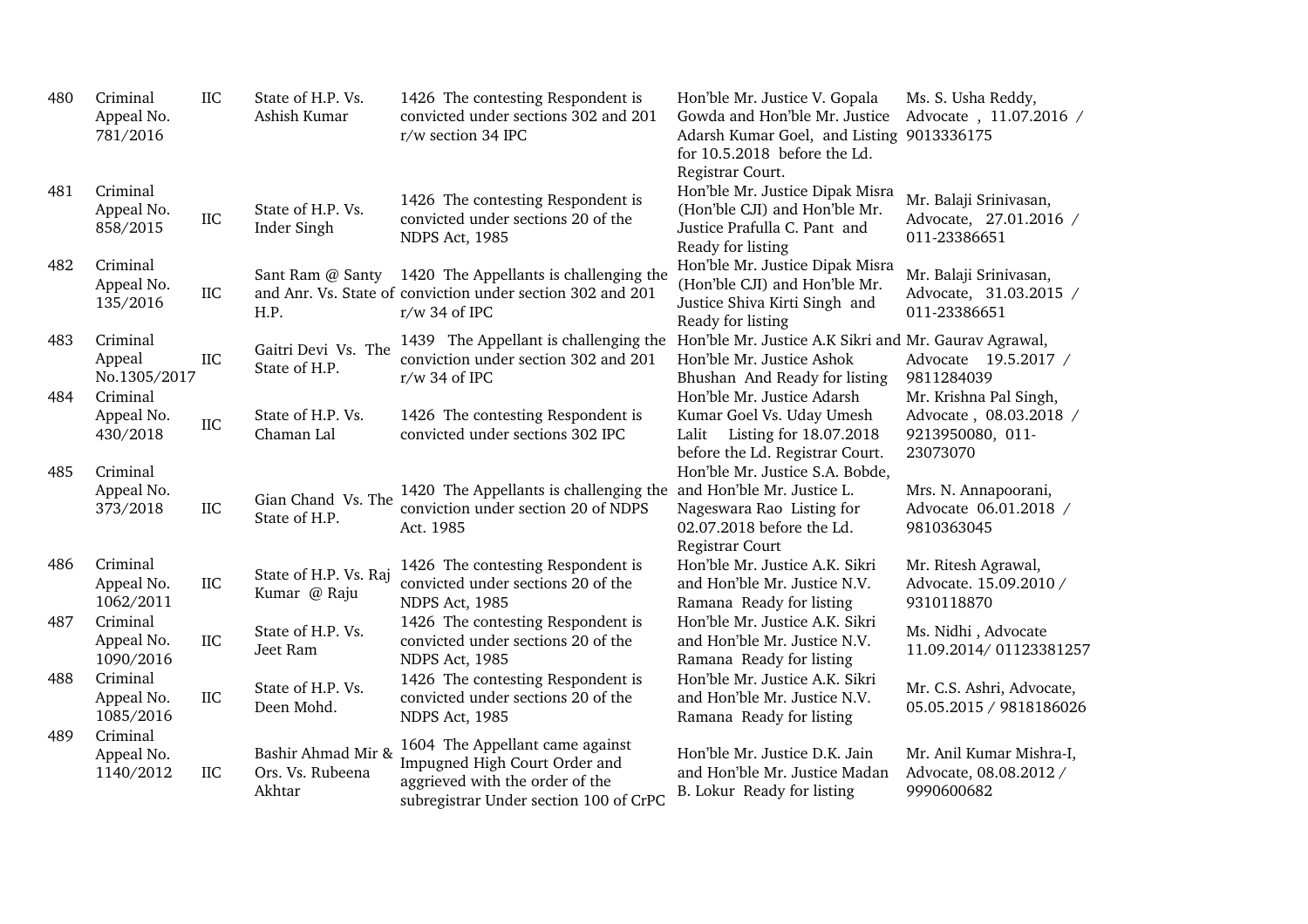| 490 | AR 1292/2012        | <b>IIC</b> | KULDEEP SINGH VS<br><b>STATE OF</b><br><b>HIMACHAL</b><br><b>PRADESH</b> | 1420: The appellant is challenging the<br>conviction for offence punishable under<br>Section 302 of the I.P.C.                                  | Hon'ble Mr. Justice Aftab Alam<br>Hon'ble Mr. Justice Ranjana<br>Prakash Desai<br>Appeal ready for hearing.                                  | Mr. S. Mahendran,<br>Advocate 16.07.2012,<br>Ph: 9871136190    |
|-----|---------------------|------------|--------------------------------------------------------------------------|-------------------------------------------------------------------------------------------------------------------------------------------------|----------------------------------------------------------------------------------------------------------------------------------------------|----------------------------------------------------------------|
| 491 | AR 1162/2014        | IIC        | PURAN KUMAR<br><b>GAUTAM VS STATE</b><br>OF H.P.                         | 1414: The Appellant convicted u/s<br>$20(b)(ii)(B)$ of the Narcotic Drugs and<br>Psychotropic Substances Act                                    | Hon'ble Mr. Justice A.K. Patnaik<br>Hon'ble Mr. Justice Fakkir<br>Mohammed Ibrahim Kalifulla<br>Appeal ready for hearing.                    | Mr. Ajay Sharma,<br>23.04.2013<br>Advocate<br>9891026780       |
| 492 | AR 1975-<br>76/2013 | IIC        | SATYA DEVI VS.<br><b>ISHWAR DASS &amp;</b><br>ANR.                       | 1418: Against order of the High Court<br>challenging the reduction of sentence<br>under Section 304 Part-I I.P.C.                               | Hon'ble Mr. Justice R.M. Lodha<br>Hon'ble Mr. Justice Shiva Kirti<br>Singh<br>Appeals<br>ready for hearing.                                  | Mrs. Anjana Aiyagri,<br>Advocate<br>20.01.2012, 9811133627     |
| 493 | AR 107/2017         | <b>IIC</b> | <b>STATE OF</b><br><b>HIMACHAL</b><br>PRADESH VS.<br><b>RAMESH LAL</b>   | 1418: The sole respondent convicted of Hon'ble Mr. Justice L.<br>an offence under Section 20 read with<br>Section 29 of the N.D.P.S. Act, 1985. | Hon'ble Mr. Justice S.A. Bobde<br>Nageswara Rao<br>Appeal<br>listed before the Court of<br>Registrar on 11.7.2018.                           | Mr. Anil Shrivasatav,<br>Advocate<br>30.11.2010,<br>9810291281 |
| 494 | AR 600/2016         | <b>IIC</b> | STATE OF H.P. VS<br><b>RAJEEV KUMAR</b>                                  | 1426: Challenging the order of the High Gowda<br>Court under Section 498-A and 306<br>read with Section 34 I.P.C.                               | Hon'ble Mr. Justice Gopala<br>Hon'ble Mr. Justice<br>Adarsh Kumar Goel Appeal<br>listed before the Court of<br>Registrar on 09.5.2018.       | Mr. Ambar Qamaruddin,<br>Advocate 12.02.2014<br>9899049190     |
| 495 | AR 1489/2017        | IIC        | SHER SINGH VS<br>STATE OF H.P.                                           | 1404: The appellant convicted u/s 120-<br>B of the IPC.                                                                                         | Hon'ble Mr. Justice Arun Mishra<br>Hon'ble Mr. Justice Navin Sinha<br>Appeal ready for listing.                                              | Mrs. Aparna Jha, Advocate<br>24.08.2015 9810087694             |
| 496 | AR 597/2016         | <b>IIC</b> | STATE OF H.P. VS<br>RANJEET SINGH                                        | 1426: Challenging the order of the High<br>Court under Section 20 of the N.D.P.S.<br>Act, 1985.                                                 | Hon'ble Mr. Justice Jagdish<br>Singh Khehar Hon'ble Mr.<br>Justice Arun Mishra<br>Appeal ready for listing.                                  | Mr.S.K.Pasi, Advocate<br>17.02.2016<br>9811667404              |
| 497 | AR 780/2016         | <b>IIC</b> | STATE OF H.P. VS<br><b>ASHISH KUMAR</b>                                  | 1426: Against Acquittal u/s 302 and<br>201 read with section 34 IPC.                                                                            | Hon'ble Mr. Justice V. Gopala<br>Hon'ble Mr. Justice<br>Gowda<br>Adarsh Kumar Goel Listed for<br>10.05.2018 before the Court of<br>Registrar | Ms. Shipra Ghose,<br>Advocate<br>18.07.2016<br>8130211125      |
| 498 | AR 559/2016         | IIC        | STATE OF H.P. VS<br>KISHORI LAL                                          | 1426: Against acquittal u/s 20 of the<br>Narcotic Drugs and Psychotropic<br>Substance Act                                                       | Hon'ble Mr. Justice V. Gopala<br>Hon'ble Mr. Justice<br>Gowda<br>Adarsh Kumar Goel Ready for<br>listing.                                     | Mrs. S. Usha Reddy,<br>Advocate<br>02.09.2016<br>9810141663    |
|     |                     |            |                                                                          |                                                                                                                                                 |                                                                                                                                              |                                                                |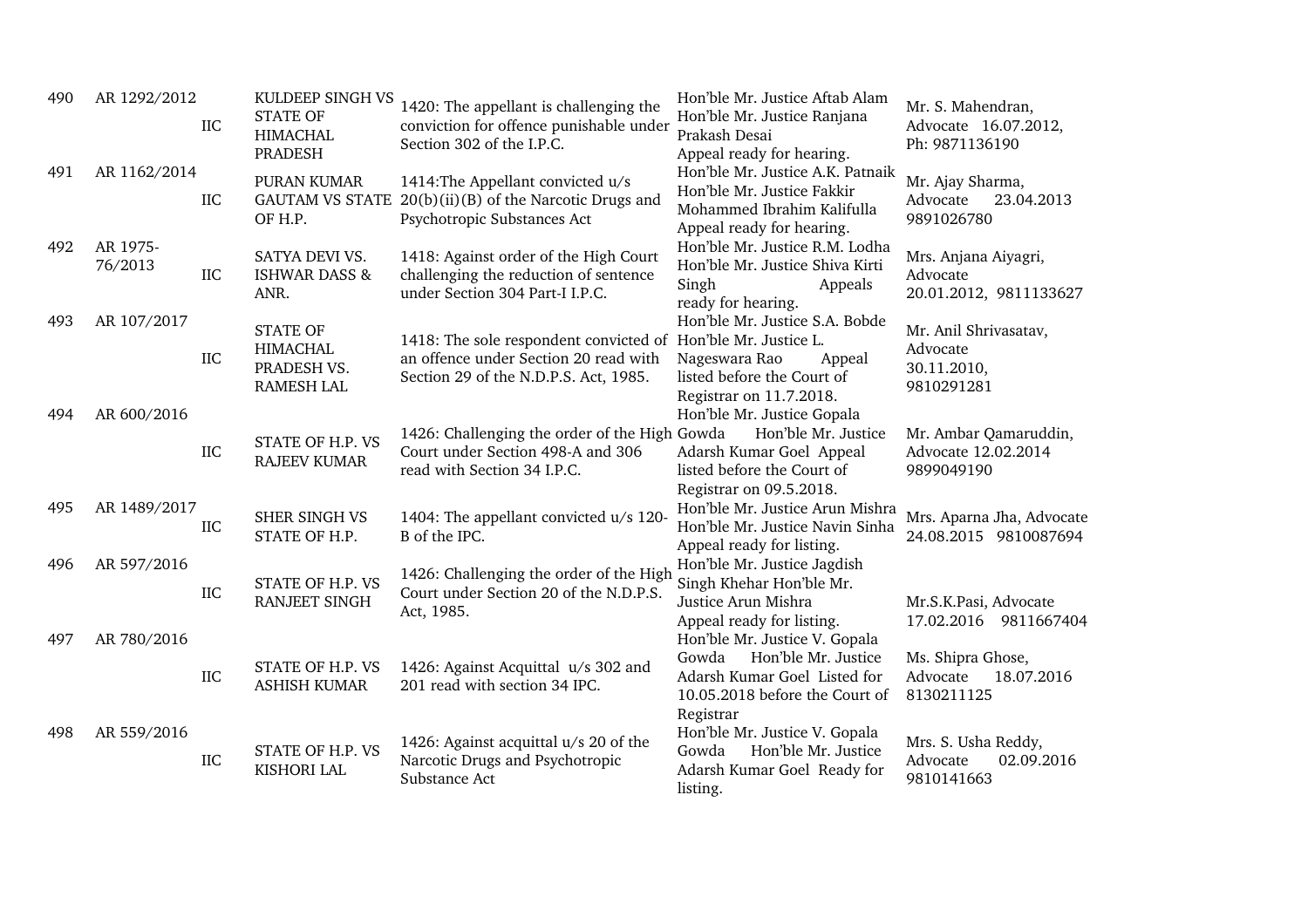| 499 | AR 254/2017                | <b>IIC</b> | RAGHUBIR SINGH<br>VS STATE OF H.P.    | 1439: The appellant convicted u/s<br>302,664, 120-B and 201 of IPC                                       | Hon'ble Mr. Justice Adarsh<br>Kumar Goel Hon'ble Mr. Justice<br>Uday Umesh Lalit<br>Ready<br>for listing. | Mr. Dushyant Parashar,<br>23.01.2017<br>Advocate<br>9871321368 |
|-----|----------------------------|------------|---------------------------------------|----------------------------------------------------------------------------------------------------------|-----------------------------------------------------------------------------------------------------------|----------------------------------------------------------------|
| 500 | AR 1091/2016               | <b>IIC</b> | STATE OF H.P. VS<br><b>BABLU DEEN</b> | 1426: The respondent convicted u/s 20<br>of the N.D.P.S Act, 1985.                                       | Hon'ble Mr. Justice A.K. Sikri<br>Hon'ble Mr. Justice N.V. Ramana 30.03.2016<br>Ready for listing.        | Ms. Nidhi, Advocate<br>9810987418                              |
| 501 | AR 957/2012                | IIC        | STATE OF H.P. VS<br><b>BAGGA</b>      | 1426: Against conviction u/s 15 of<br>BHAG SINGH ALIAS Narcortic Drugs and Psychotropic<br>Substance Act | Hon'ble Mr. Justice K.S.<br>Radhakrishnan<br>Hon'ble Mr.<br>Justice Dipak Misra<br>Ready for listing.     | Mr. R. Nedumaran,<br>28.10.2009<br>Advocate<br>9968388768      |
| 502 | AR 959/2012                | IIC        | STATE OF H.P. VS<br>ANGREJO DEVI      | 1426: Against conviction u/s 15 of<br>Narcortic Drugs and Psychotropic<br>Substance Act, 1985            | Hon'ble Mr. Justice K.S.<br>Radhakrishnan<br>Hon'ble Mr.<br>Justice Dipak Misra<br>Ready for listing.     | Ms. Nidhi, Advocate<br>16.10.2012<br>23381257                  |
|     |                            |            | <b>DELHI</b>                          |                                                                                                          |                                                                                                           |                                                                |
| 503 | Criminal                   |            | Mohd. Shahid Alam                     |                                                                                                          | Hon'ble Mr. Justice P                                                                                     |                                                                |
|     | Appeal No.<br>1251 of 2012 |            | Vs. State of NCT of                   |                                                                                                          | Sathasivam, Hon'ble Mr. Justice Mr. Rohit Minocha /                                                       |                                                                |
| 504 | Criminal                   | IIC        | Delhi<br>Mukesh Kumar Vs.             | $1418 - u/s$ 302 IPC                                                                                     | Ranjan Gogoi / Ready<br>Hon'ble Mr. Justice P.                                                            | 20.11.2011 / 9810034724                                        |
|     | Appeal No.                 |            | State of NCT of                       |                                                                                                          | Sathasivam, Hon'ble Mr. Justice Mr. Shiv Ram Sharma /                                                     |                                                                |
|     | 1343Of 2012                | <b>IIC</b> | Delhi                                 | $1403 - u/s$ 302IPC                                                                                      | Ranjan Gogoi / Ready                                                                                      | 8.10.2010 / 9873825708                                         |
| 505 | Criminal                   |            |                                       |                                                                                                          | Hon'ble Mr. Justice T.S. Thakur,                                                                          |                                                                |
|     | Appeal No.                 |            |                                       |                                                                                                          | Ho'ble Mr. Justice Fakkir                                                                                 |                                                                |
|     | 1189 of 2012               |            | Naresh Vs. State                      |                                                                                                          | Mohamed Ibrahim Kalifulla /                                                                               | Mr. Bimal Roy Jad /                                            |
|     |                            | IIC        | NCT of Delhi                          | $1418 - u/s$ 302 IPC                                                                                     | Ready                                                                                                     | 24.5.11 / 9810132086                                           |
| 506 | Crl.A.No. 533              |            |                                       | 1418:                                                                                                    |                                                                                                           | Shri Shekhar Kumar                                             |
|     | of 2011                    |            |                                       | Against High Court order of Conviction Hon'ble Mr. Justice Aftab Alam                                    |                                                                                                           | 24.03.2009                                                     |
|     |                            |            | Urmila Vs. State of                   | and Sentence for offences u/s                                                                            | Hon'ble Mr. Justice R.M. Lodha                                                                            | 9313135775                                                     |
|     |                            | <b>IIC</b> | Delhi                                 | 365/302/120B IPC                                                                                         | Ready for Hearing                                                                                         |                                                                |
| 507 | Crl.A. No. 575             |            | Santosh @ Bhure Vs 1418:              |                                                                                                          | Hon'ble Mr. Justice V.S.                                                                                  | Shri Ajay Sharma                                               |
|     | of                         |            | State Of NCT of                       | Appellant convicted u/s 120-B and 302                                                                    | Sirpurkar                                                                                                 | 08.04.2009                                                     |
| 508 | 2011<br>Crl.A. No. 422     | <b>IIC</b> | Delhi                                 | $r/w$ 34 IPC                                                                                             | Hon'ble Mr. Justice T.S. Thakur                                                                           | 23381586                                                       |
|     | of                         |            | Mohd Kamal                            | 1418:                                                                                                    | Hon'ble Mr. Justice Aftab Alam                                                                            | Shri E.C.Vidyasagar                                            |
|     | 2011                       |            |                                       | Hussain Vs. State of Against conviction and sentence for                                                 | Hon'ble Mr. Justice R.M. Lodha                                                                            | 12.06.2009                                                     |
|     |                            | <b>IIC</b> | NCT of Delhi                          | offences u/s 302 IPC.                                                                                    | Ready for Hearing                                                                                         | 9810064644                                                     |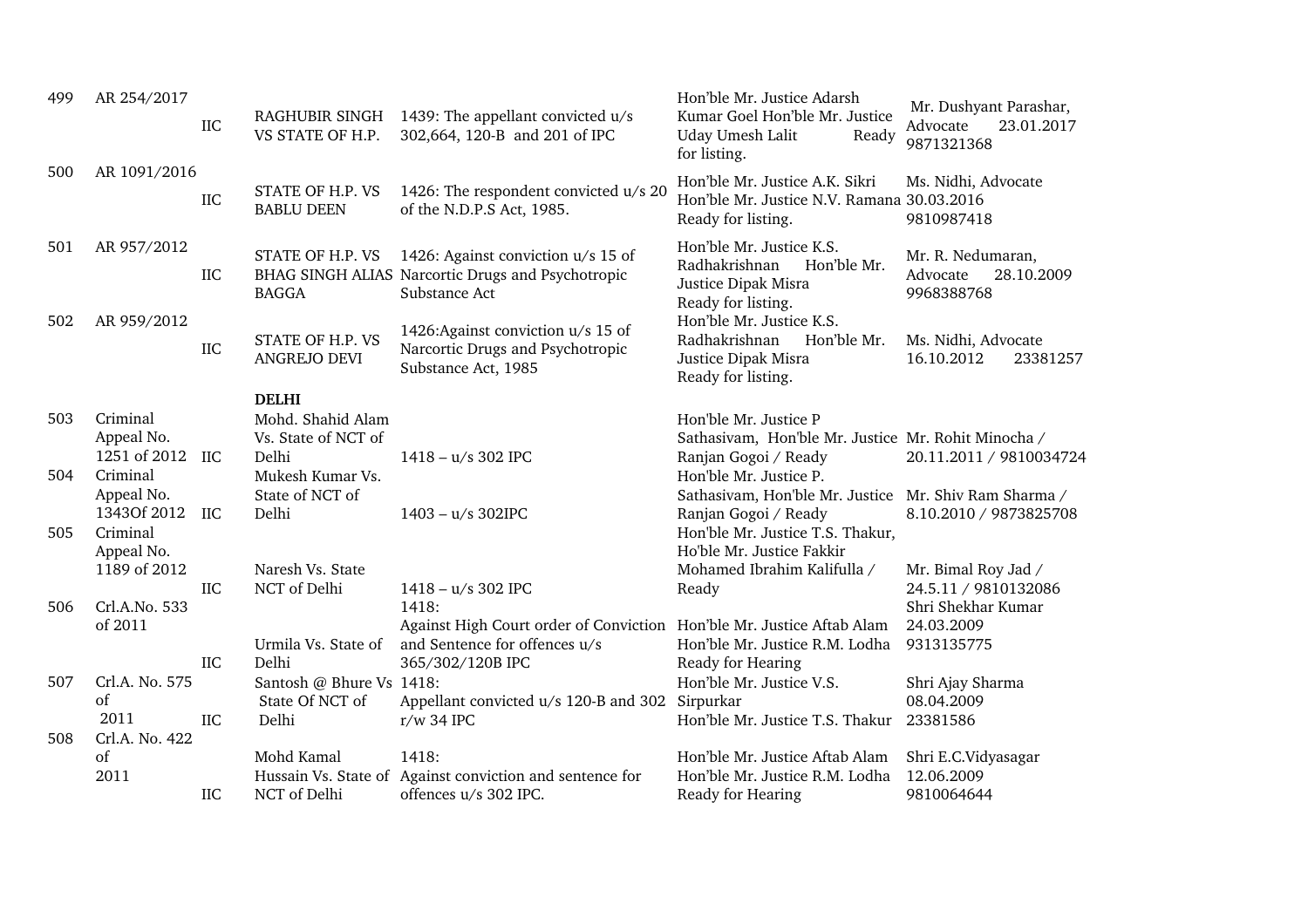| 509 | Crl.A.No.<br>1050 of |            | Satbir Singh @      | 1418:                                                                 | HON'BLE MR. JUSTICE                     | Shri D.N.Goburdhan      |
|-----|----------------------|------------|---------------------|-----------------------------------------------------------------------|-----------------------------------------|-------------------------|
|     | 2010                 |            | Gattu Vs. State of  | Against High Court order of Conviction MARKANDEY KATJU HON'BLE        |                                         | 24.08.2009              |
|     |                      | <b>IIC</b> | NCT of Delhi        | and Sentence for offences u/s 302 IPC.                                | MR. JUSTICE A.K. PATNAIK                | 23384494                |
| 510 | Crl.A.No.            |            |                     |                                                                       | Hon'ble Mr. Justice P.                  |                         |
|     | 1527 of              |            |                     | 1418:                                                                 | Sathasivam                              |                         |
|     | 2011                 |            |                     | Against High Court order of Conviction Hon'ble Mr. Justice B.S.       |                                         | Shri A.Sumathi          |
|     |                      |            | Jagram Vs. State of | and Sentence for offences u/s 302 r/w                                 | Chauhan                                 | 11.11.2009              |
|     |                      | IIC        | NCT of Delhi        | Section 34 IPC.                                                       | Ready for Hearing                       | 9810912370              |
| 511 | Crl.A. No. 184       |            |                     |                                                                       | Hon'ble Mr. Justice Altamas             |                         |
|     | of 2011.             |            | State of NCT of     |                                                                       | Kabir                                   |                         |
|     |                      |            | Delhi Vs. Bishan @  | 1418:                                                                 | Hon'ble Mr. Justice Cyriac              | Shri C.S.Ashri          |
|     |                      |            | Binny & Bagga &     | Against High Court order of acquittal                                 | Joseph                                  | 27.09.2013              |
|     |                      | <b>IIC</b> | Anr.                | for the offences u/s 27 of the ARms Act. Ready for Hearing            |                                         | 9818186026              |
| 512 | Crl.A. No. 518       |            |                     |                                                                       | Hon'ble Mr. Justice P.                  |                         |
|     | of 2011              |            |                     |                                                                       | Sathasivam                              |                         |
|     |                      |            | Ubesh Khan Vs.      | 1418: Against High Court order of                                     | Hon'ble Mr. Justice Ranjan              | Shri Senthil Jagadeesan |
|     |                      |            | State of NCT of     | Conviction and Sentence for offences                                  | Gogoi                                   | 01.02.2010              |
|     | Crl.A.No. 687        | IIC        | Delhi               | u/s 302, 324 and 307 IPC.                                             | Ready of Hearing<br>Hon'ble Mr. Justice | 7838614407              |
| 513 | of 2011              |            |                     | 1418:                                                                 | Chandramaulti Kr. Prasad                |                         |
|     |                      |            |                     | Hira Lal @ Toni Vs. Against High Court order of Conviction            | Hon'ble Mr. Justice Pinaki              | Mrs. M. Qamaruddin      |
|     |                      |            | State of NCT of     | and Sentence for offences u/s 148 and                                 | Chandra Ghose                           | 25.01.2011              |
|     |                      | <b>IIC</b> | Delhi               | 149 IPC.                                                              | Ready for Hearing                       | 9899049190              |
| 514 | Crl.A.No. 320        |            |                     | 1418:                                                                 |                                         | Shri Ansar Ahmed        |
|     | of 2013              |            |                     | Against High Court order of Conviction HON'BLE MR. JUSTICE T.S.       |                                         | Choudhary               |
|     |                      |            | Basir Vs. State of  | and Sentence for offences u/s 313                                     | THAKUR HON'BLE MR. Justice              | 22.06.2010              |
|     |                      | IIC        | Delhi               | Cr.P.C.                                                               | Sudhansu Jyoti Mukhopadhaya             | 23389485                |
| 515 | Crl.A.No.            |            |                     |                                                                       | Hon'ble Mr. Justice Asok Kumar          |                         |
|     | 2003 of 2011         |            |                     | 1418:                                                                 | Ganguly                                 | Shri Pukhrambam Ramesh  |
|     |                      |            |                     | Shyam Raj Singh Vs. Against High Court order of Conviction            | Hon'ble Mrs. Justice Gyan Sudha Kumar   |                         |
|     |                      |            | State of NCT of     | and Sentence for offences u/s                                         | Misra                                   | 29.10.2010              |
|     |                      | <b>IIC</b> | Delhi               | 143/395/302 r/s Section 149 IPC.                                      | Ready for Hearing                       | 9871318514              |
| 516 | Crl.A. No.           |            |                     |                                                                       |                                         |                         |
|     | 1161/2011            |            |                     | 1418:                                                                 |                                         |                         |
|     |                      |            |                     | Against High Court order of Conviction Hon'ble Mr. Justice Aftab Alam |                                         | Ms. Aishwarya Bhati     |
|     |                      |            | Bunda Vs. State of  | and Sentence for offences u/s 302 r/w                                 | Hon'ble Mr. Justice R.M. Lodha          | 12.02.2011              |
|     |                      | IIC        | Delhi               | Section 34 IPC.                                                       | Ready for Hearing                       | 9350852003              |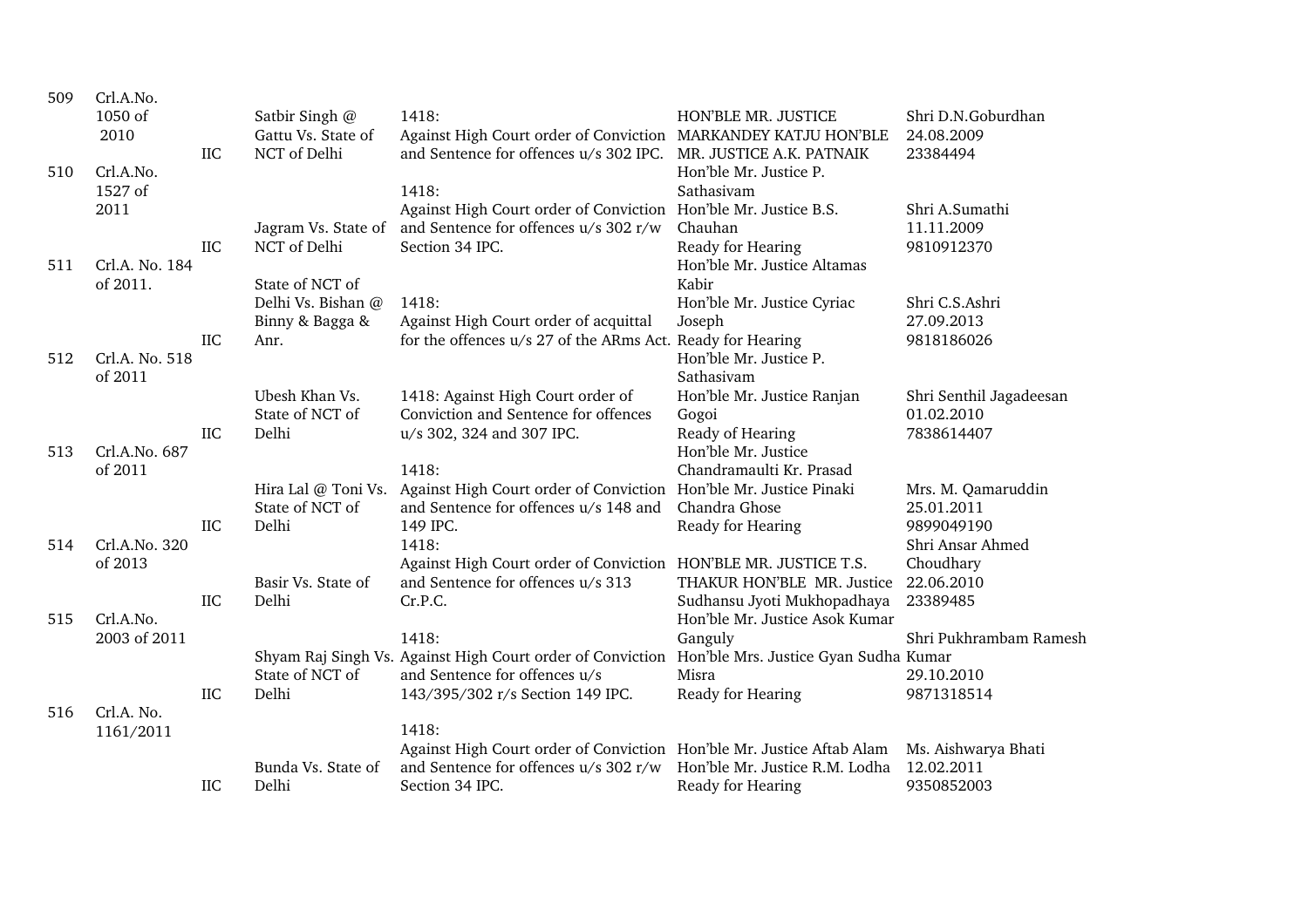| 517 | Crl.A.No.<br>1452 of 2013 |            |                     | 1404:                                                                             | HON'BLE MR. JUSTICE<br>SURINDER SINGH NIJJAR       |                                |
|-----|---------------------------|------------|---------------------|-----------------------------------------------------------------------------------|----------------------------------------------------|--------------------------------|
|     |                           |            |                     | Against High Court order of Conviction HON'BLE MR. JUSTICE FAKKIR                 |                                                    | Shri Nirmal Choptra            |
|     |                           |            | Mohsin Vs. State of | and Sentence for offences u/s 376 IPC, MOHAMED IBRAHIM                            |                                                    | 18.08.2011                     |
|     |                           | IIC        | Delhi               | 1860.                                                                             | <b>KALIFULLA</b>                                   | 9868177227                     |
| 518 | Crl.A. No. 234            |            |                     |                                                                                   |                                                    |                                |
|     | of 2013                   |            | Kiran Kumar vs.     | 1418:                                                                             | HON'BLE MR. JUSTICE H.L.                           | Shri Sunil Kumar Verma         |
|     |                           |            | State of NCT of     | Against High Court order of Conviction DATTU HON'BLE MR. JUSTICE                  |                                                    | 09.12.2011                     |
|     |                           | IIC        | Delhi               | and Sentence for offences u/s 302 IPC. RANJAN GOGOI                               |                                                    | 9811384198                     |
| 519 | Crl.A.                    |            |                     |                                                                                   |                                                    |                                |
|     | No.1645 of                |            |                     | 1418:                                                                             |                                                    |                                |
|     | 2013                      |            |                     | Against High Court order of Conviction HON'BLE MR. JUSTICE H.L.                   |                                                    | Ms. Puneet Taneja              |
|     |                           |            | Sanjay Vs. State of | and Sentence for offences u/s 302 IPC                                             | DATTU HON'BLE MR. JUSTICE                          | 23.07.2012                     |
|     |                           | IIC        | NCT of Delhi        | and $u/s$ 27 of the Arms Act.                                                     | M.Y. EQBAL                                         | 9810208494                     |
| 520 | Crl.A. No. 168            |            |                     | 1418:                                                                             |                                                    |                                |
|     | of 2013                   |            | Jogender @          | Against High Court order of Conviction HON'BLE MR. JUSTICE AFTAB                  |                                                    | Shri Mohd. Hanif<br>18.01.2012 |
|     |                           | IIC        | of NCT of Delhi     | Jogeshwar Vs. State and Sentence for offences u/s 302 of<br>IPC.                  | ALAM HON'BLE MRS. JUSTICE<br>RANJANA PRAKASH DESAI | 9810041811                     |
| 521 | Crl.A. No.                |            |                     |                                                                                   | Hon'ble Mr. Justice J.                             |                                |
|     | 1393 of 2017              |            |                     | 1439:                                                                             | Chelameswar                                        |                                |
|     |                           |            | Pratap Singh Vs.    | Against High court order of conviction                                            | Hon'bel Mr. Justice S. Abdul                       | Ms. Shipra Ghose               |
|     |                           |            | State of NCT of     | and sentence for offences u/s                                                     | Nazeer                                             | 03.09.2015                     |
|     |                           | IIC        | Delhi               | 302/506/201 IPC.                                                                  | Ready for hearing                                  | 9810371533                     |
| 522 | Crl.A.No.                 |            |                     |                                                                                   | Hon'ble Mr. Justice J.                             |                                |
|     | 1502 of 2017              |            |                     | 1439:                                                                             | Chelameswar                                        |                                |
|     |                           |            | Bharat Aneja @      | Against High Court order of conviction                                            | Hon'bel Mr. Justice S. Abdul                       | Shri S.Mahendran               |
|     |                           |            | Bunty Vs. State of  | and sentence for offences u/s 302, 392                                            | Nazeer                                             | 15.04.2017                     |
|     |                           | $\rm IIC$  | NCT of Delhi        | r/w 397 IPC.                                                                      | Ready for hearing                                  | 9871136190                     |
| 523 | Crl.A. Nos.               |            |                     |                                                                                   | HON'BLE MR. JUSTICE T.S.                           |                                |
|     | 1884-1887 of              |            | State of NCT of     | 1418:                                                                             | <b>THAKUR</b>                                      | Ms. Nidhi                      |
|     | 2010                      |            | Delhi Vs. Rakesh    | Against High Court order of Acquittal                                             | HON'BLE MRS. JUSTICE R.                            | 28.07.2014                     |
|     |                           | IIC        | Kumar & Anr.        | for offences $u/s$ 302 r/w 120-B IPC.                                             | <b>BANUMATHI</b>                                   | 23381257                       |
| 524 | Crl.A. No.                |            |                     |                                                                                   |                                                    |                                |
|     | 2489 of 2014              |            |                     | 1418:                                                                             |                                                    |                                |
|     |                           |            |                     | Against High Court order of Conviction HON'BLE MR. JUSTICE L.                     |                                                    | Shri Balraj Dewan              |
|     |                           |            |                     | Kishan Lal Vs. State and Sentence for offences u/s 302, 396, NAGESWARA RAOHON'BLE |                                                    | 30.08.2014                     |
|     |                           | <b>IIC</b> | of NCT of Delhi     | 201 and 120B IPC.                                                                 | MR. JUSTICE NAVIN SINHA                            | 9717950643                     |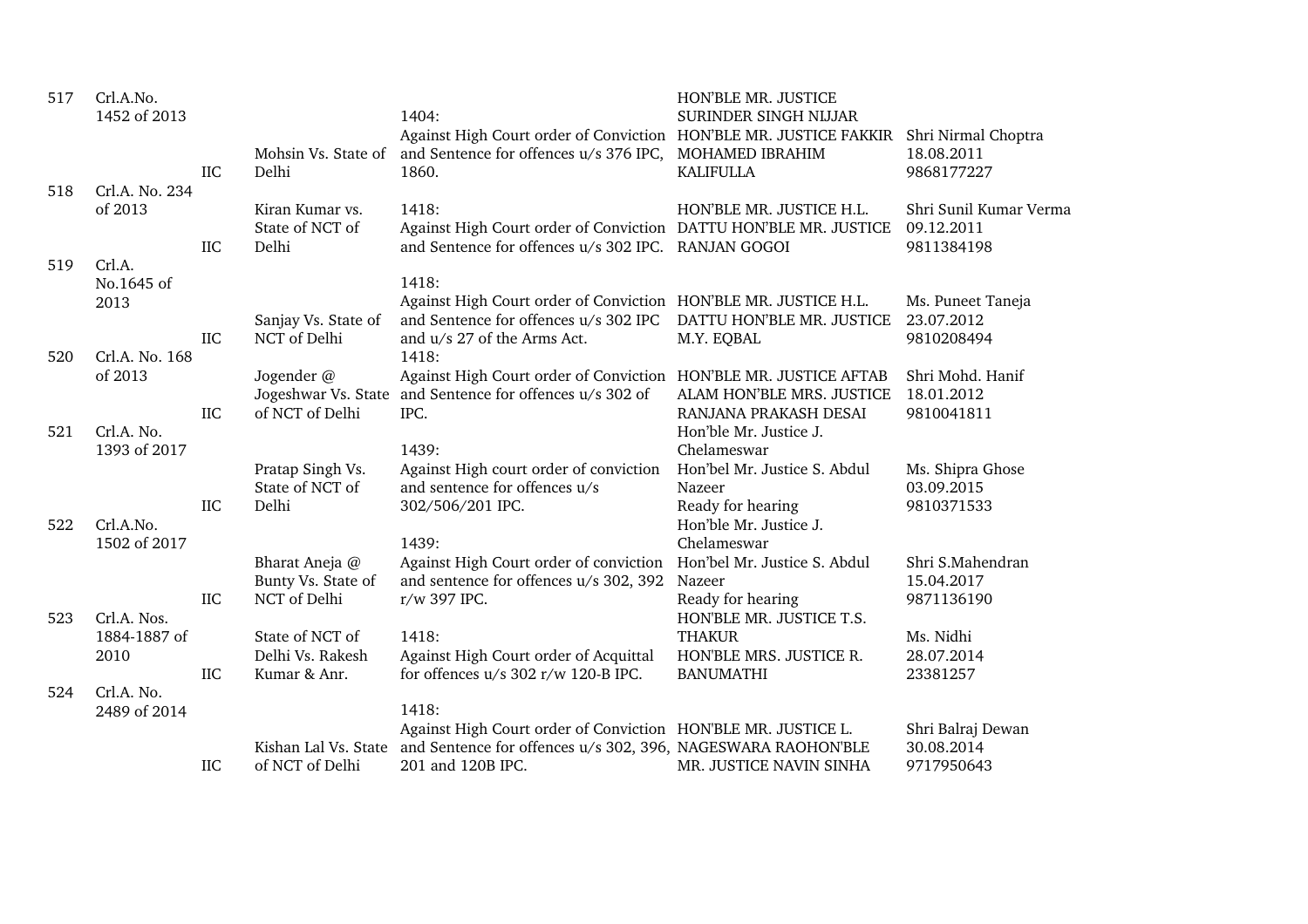| 525 | Crl.A. No.<br>2485 of 2014<br>Crl.A. No. | <b>IIC</b> | Radhey Shyam Vs.<br>State of NCT of<br>Delhi                                 | 1418:<br>Against High Court order of Conviction MISRAHON'BLE MR. JUSTICE<br>and Sentence for offences u/s 302 IPC. UDAY UMESH LALIT                                                                                         | HON'BLE MR. JUSTICE DIPAK                                                    | Shri B.Sridhar<br>2.09.2014<br>9811701874          |
|-----|------------------------------------------|------------|------------------------------------------------------------------------------|-----------------------------------------------------------------------------------------------------------------------------------------------------------------------------------------------------------------------------|------------------------------------------------------------------------------|----------------------------------------------------|
| 526 | 1732 of 2015                             |            | State of NCT of<br>Delhi Vs. Sapan                                           | 1418:<br>The state challenging High court order<br>whereby an investigating officer cannot HON'BLE MR. JUSTICE MADAN<br>obtain a handwriting sample or a<br>signature sample from a person accused HON'BLE MR. JUSTICE S.A. | <b>B. LOKUR</b>                                                              | Ms. Aishwarya Bhati<br>11.09.2015                  |
| 527 | Crl.A. No. 920<br>of 2006                | IIC        | Haldar & Ors<br>Kuldeep<br>Mansukhani Vs.                                    | of having committed an offence.                                                                                                                                                                                             | <b>BOBDE</b>                                                                 | 9350852003                                         |
|     |                                          | IIC        | Court on its own<br>Motion, through<br>Registrar, Delhi<br><b>High Court</b> | 1705:<br>Against High Court order of conviction HON'BLE MR. JUSTICE NAVIN<br>and Sentence u/s 420/409/120-B IPC.                                                                                                            | HON'BLE MR. JUSTICE MOHAN<br>M. SHANTANAGOUDAR<br><b>SINHA</b>               | Ms. Minakshi Vig<br>06.05.2017<br>9811132037       |
| 528 | Crl.A. No.<br>1211-1212 of<br>2016       |            |                                                                              | 1418:<br>Challenging the HIgh Court Order of                                                                                                                                                                                | HON'BLE MR. JUSTICE DIPAK                                                    | Ms. Nidhi                                          |
| 529 | Crl.A. No. 718                           | <b>IIC</b> |                                                                              | Ram Pal Vs. State of Modifying the Sentence of Respondent<br>NCT of Delhi & Ors. Nos. 1 awarded by Trial Court.                                                                                                             | MISRA HON'BLE MR. JUSTICE<br><b>AMITAVA ROY</b><br>HON'BLE THE CHIEF JUSTICE | 08.02.2018<br>23381257                             |
| 530 | of 2014<br>Crl. A. No.                   | <b>IIC</b> | Mukesh Kumar Vs.<br>State of NCT of<br>Delhi                                 | 1418:<br>Against High Court order of Conviction BOBDE HON'BLE MR. JUSTICE<br>and Sentence for offences u/s 302 IPC.                                                                                                         | HON'BLE MR. JUSTICE S.A.<br><b>AMITAVA ROY</b><br>Hon'ble The Chief Justice  | Shri John Masthew<br>25.09.2012<br>9891278195      |
|     | 402 of 2014                              |            |                                                                              | 1418:<br>Against High Court order of Conviction Khanwilkar<br>Samunder Vs. State, and Sentence for offences u/s 374(2) of Hon'ble Mr. Justice D.Y.                                                                          | Hon'ble Mr. Justice A.M.                                                     | Mr. A. Venayagam Balan<br>23.12.2013               |
| 531 | Crl. A. No.                              | IIC        | NCT of Delhi                                                                 | the Cr.P.C.<br>1439:                                                                                                                                                                                                        | Chandrachud                                                                  | 9879874363                                         |
|     | 1095 of 2017                             | IIC        | AJAY KUMAR @<br>AJJU vs. STATE<br>(GNCT) OF DELHI                            | Against High Court order of Conviction HON'BLE MR. JUSTICE S.A.<br>and Sentence for offences u/s 302/34<br>and 201 IPC                                                                                                      | BOBDE HON'BLE MR. JUSTICE<br>L. NAGESWARA RAO                                | Ms. Rachna Joshi Issar<br>17.11.2015<br>9810127323 |
| 532 | Crl. A. No. 44<br>of 2017                |            | MOHD. VAKIL vs.<br>STATE(GOVT. OF                                            | 1439:<br>Against High Court order of Conviction SIKRIHON'BLE MR. JUSTICE                                                                                                                                                    | HON'BLE MR. JUSTICE A.K.                                                     | Mr. Aftab Ali Khan<br>08.09.2016                   |
|     |                                          | IIC        | <b>NCT OF DELHI)</b>                                                         | and Sentence for offences u/s 302 IPC. R.K. AGRAWAL                                                                                                                                                                         |                                                                              | 9811375917                                         |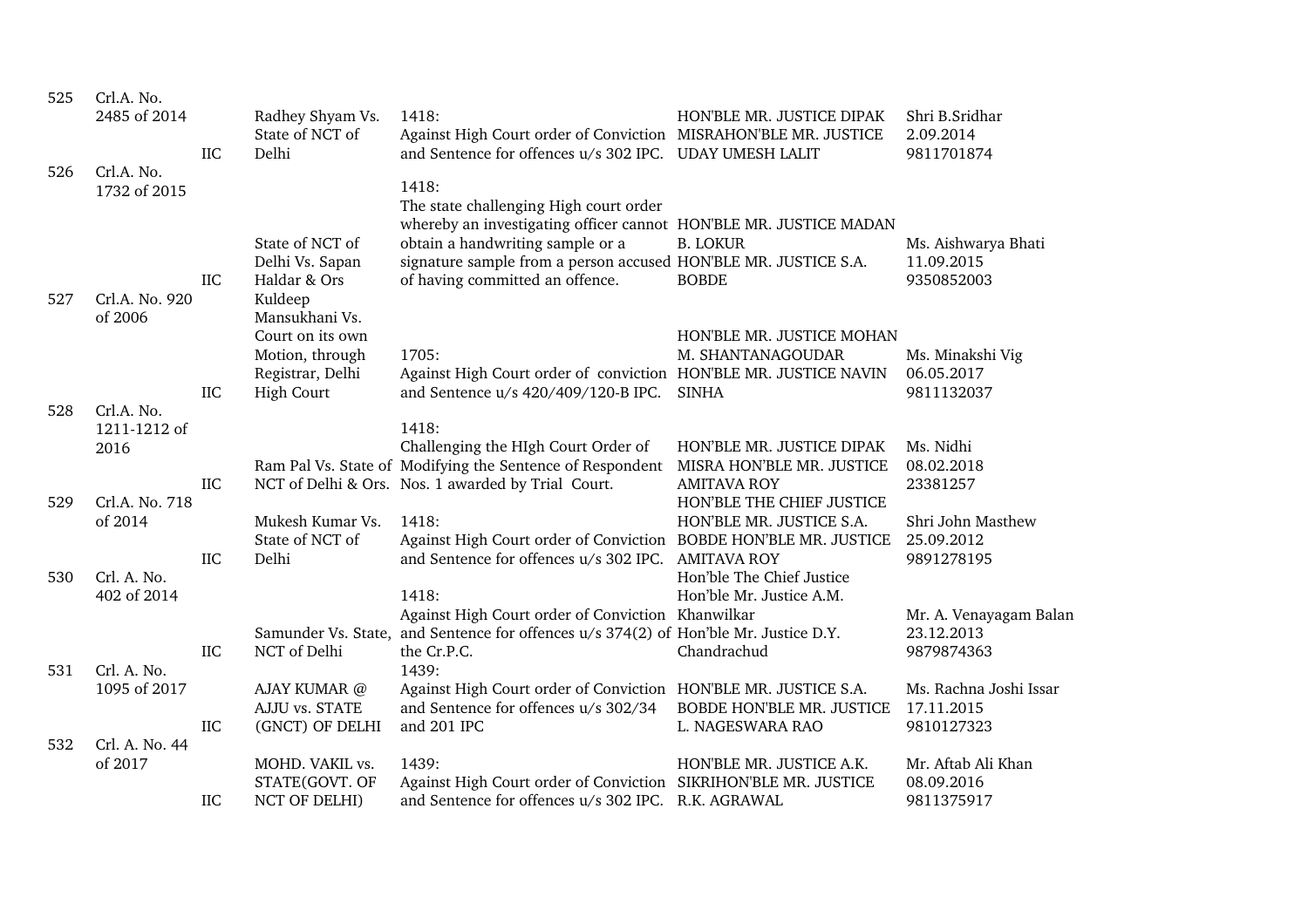| 533 | Crl. A. No.<br>1395 of 2017         | IIC | STATE OF NCT OF<br><b>DELHI</b> | 1439:<br>KESU @ PAWAN vs. Against High Court order of Convicton<br>and Sentence for offences u/s 302/34<br><b>IPC</b> | HON'BLE MR. JUSTICE R.K.<br>AGRAWAL HON'BLE MR.<br><b>JUSTICE ABHAY MANOHAR</b><br><b>SAPRE</b> | Mr. Ashok Kumar Gupta II<br>24.08.2016<br>9871110636 |
|-----|-------------------------------------|-----|---------------------------------|-----------------------------------------------------------------------------------------------------------------------|-------------------------------------------------------------------------------------------------|------------------------------------------------------|
| 534 | Criminal<br>Appeal no.              |     |                                 |                                                                                                                       | Hon'ble Mr. Justice Aftab Alam                                                                  |                                                      |
|     | 788/2012                            |     | Chandan<br><b>Vs</b>            | -1418 - Against the High Court<br>order/Judgment, having been convicted Prakash Desai                                 | Hon'ble Mrs. Justice Ranjana                                                                    | Mrs Usha Reddy,                                      |
| 535 | Criminal                            | IIC | The State (Delhi<br>Admin.)     | for the offence punishable $\rm u/s$ 302 of<br>IPC, was dismissed                                                     | Ready<br>Hon'ble Mr. Justice N.V. Ramana                                                        | 1.10.2011<br>9810141663                              |
|     | Appeal no.<br>2015/2017             |     | State of NCT of<br>Delhi        | -1426 - Against the High Court order                                                                                  | Hon'ble Mr. Justice S. Abdul                                                                    |                                                      |
|     |                                     |     | <b>Vs</b><br>Kumari Mubin       | allowing the appeal of the Respondent<br>for the offence punishable $u/s$ 302 r/w                                     | Nazeer                                                                                          | Mr. Anjani Kumar Mishra,<br>23.02.2016               |
| 536 | Criminal<br>Appeal no.<br>2065/2017 | IIC | Fatima & Ors                    | 34 of the IPC                                                                                                         | Ready<br>Hon'ble Mr. Justice Adarsh<br>Kumar Goel                                               | 9213145580                                           |
|     |                                     |     | Rajeev @ Bobby<br>VS.           | -1420 - Against the High Court order                                                                                  | Hon'ble Mr. Justice Uday Umesh<br>Lalit                                                         | Mr. B. Sridhar,                                      |
| 537 | Criminal<br>Appeal no.<br>958/2017  | IIC | State of NCT of<br>Delhi        | convicting and sentencing u/s 302 r/w<br>120B and u/s 396 r/w 120 of IPC                                              | Ready<br>Hon'ble Mr. Justice Adarsh<br>Kumar Goel                                               | 10.11.2017<br>9811701874                             |
|     |                                     |     | Sonvir @ Somvir<br>VS.          | -1439 - Against the High Court order                                                                                  | Hon'ble Mr. Justice Uday Umesh<br>Lalit                                                         | Mr. Harinder Singh Yadav,                            |
|     |                                     | IIC | State of NCT of<br>Delhi        | convicting and sentencing $u/s$ 302 r/w<br>120B and u/s 396 r/w 120 of IPC                                            | To be list in the month of August 23.09.2016<br>2017 for final Hearing                          | 23070019                                             |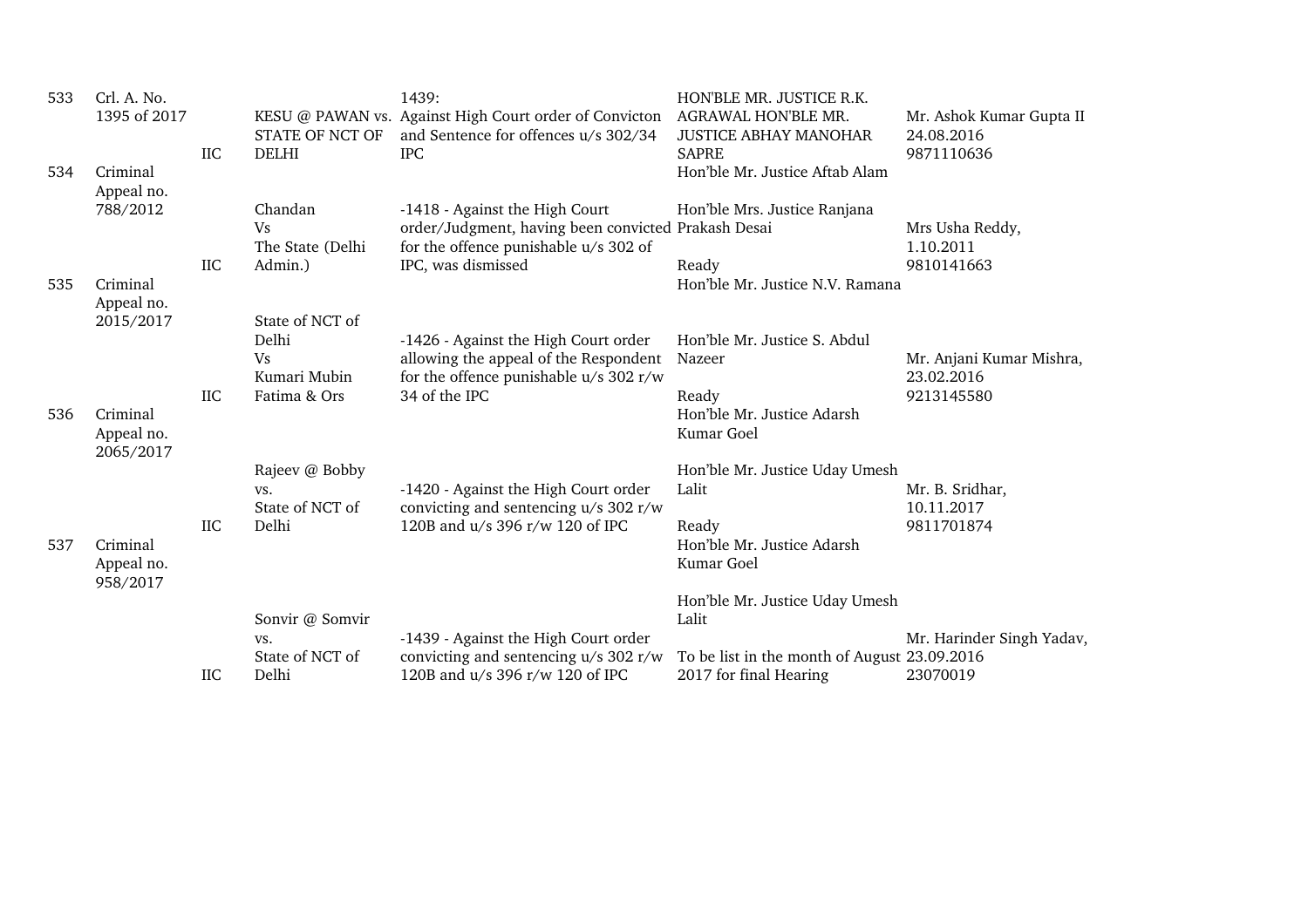|     |                       |        | <b>DELHI</b>                                                                    |                                                                                     |                                                                                                                                                                             |                                                            |
|-----|-----------------------|--------|---------------------------------------------------------------------------------|-------------------------------------------------------------------------------------|-----------------------------------------------------------------------------------------------------------------------------------------------------------------------------|------------------------------------------------------------|
| 538 | SR NO. 3171-<br>72/15 | $II-C$ | RAVI VS. STATE OF<br><b>NCT DELHI</b>                                           | 1401-Against the High<br>Court order affirming<br>the sentence under<br>Section 302 | HON'BLE THE CHIEF JUSTICE,<br>HON'BLE MR. JUSTICE S.A. BOBDE<br>AND HON'BLE MR. JUSTICE ARUN<br>MISHRA, AS PER COMPUTER<br>NEXT DATE OF HEARING IS<br>11.05.2018            | MR.H.M.SINGH, 06.01.2015<br>9810285363                     |
| 539 | SR NO.3371/16         | $II-C$ | RAJ PAL & ORS. Vs<br>S.S. SINGH                                                 | -1429-Petitioner<br>convicted U/s<br>323/341/506/34 IPC                             | HON'BLE A.K.SIKRI AND HON'BLE<br>MR.JUSTICE C. NAGAPPAN, NDH IS<br>06.07.2018 BEFORE REGISTRAR<br><b>COURT</b>                                                              | <b>MR.DUSHYANT</b><br>PARASHAR, 04.04.2016, 987<br>1321368 |
| 540 | SR NO.7225/15         | $II-C$ | <b>NANIK RAM</b><br>CHANDWANI & ANR.<br><b>VS.STATE(NCT OF</b><br>DELHI) & ANR. | 1429-1. Petitioner<br>convicted under section<br>482 Cr.PC                          | HON'BLE MR. JUSTICE S.A.BOBDE<br>AND HON'BLE MR. JUSTICE L.<br>NAGESWARA RAO, NDH IS<br>09.07.2018                                                                          | MS.NIDHI,17.01.2017,<br>011-23381257                       |
| 541 | SR NO.1136/18         | $II-C$ | MOHD. MUMTAZ<br>VS.STATE (GOVT. OF<br>NCT) OF DELHI                             | 1404-The petitioner<br>convicted u/s<br>328/376(2) (f) of IPC                       | HON'BLE MR. JUSTICE KURIAN<br>JOSEPH, HON'BLE MR. JUSTICE<br>MOHAN M. SHANTANAGOUDAR<br>AND HON'BLE MR. JUSTICE NAVIN<br>SINHA, NDH IS 02.07.2018<br>BEFORE REGISTRAR COURT | MR.PARMANAND<br>GAUR, 08.12.2017,<br>9312242835            |
| 542 | SR NO.3146/18         | $II-C$ | SURESH @ SURESH<br>SINGH VS.STATE OF<br><b>NCT OF DELHI</b>                     | 1439-Petitioner<br>302 I.P.C.                                                       | HON'BLE MR. JUSTICE<br>J.CHELAMESWAR AND HON'BLE<br>MR. JUSTICE SANJAY KISHAN<br>convicted under Section KAUL, NDH IS 11.05.2018 BEFORE<br><b>COURT</b>                     | <b>MS.SUDHA</b><br>GUPTA, 20.09.2017,<br>9968777564        |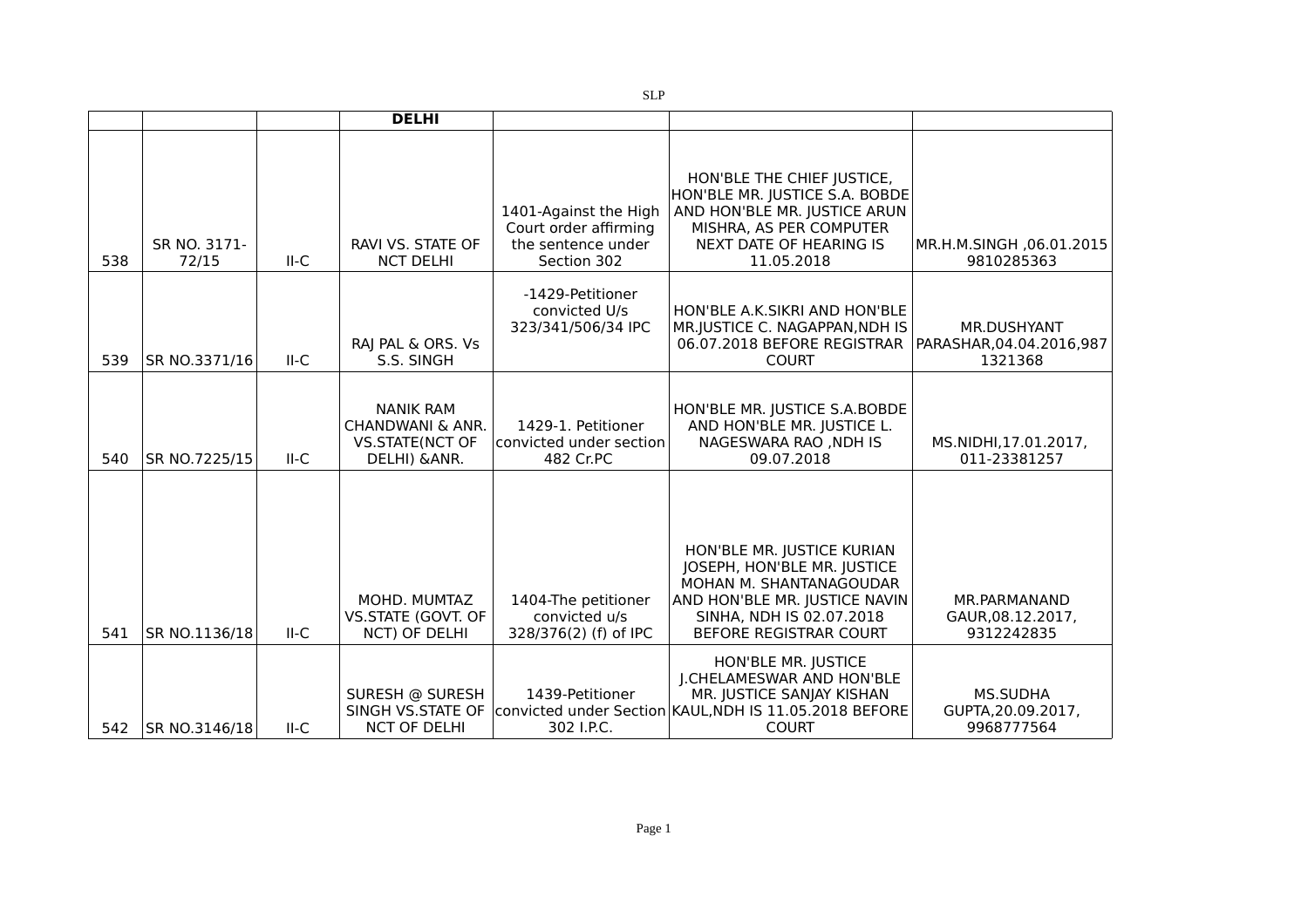| 543 | SLP (Crl.)<br>No.674 of 2017         | <b>IIC</b> | Prem Chand Vs.<br>State NCT of Delhi &<br>Anr.          | 1439 - u/s 302 IPC as<br>also u/s 25 read with<br>Section 27 of the Arm<br>Act. | Hon'ble Mr. Justice S.A. Bobde,<br>Hon'ble Mr. Justice L. Nageswara<br>Rao / as per computer listed on<br>02.07.2018 | Ms. Anjani Aiyagari /<br>02.12.2016 / 981133627,<br>01123386871                                                                 |
|-----|--------------------------------------|------------|---------------------------------------------------------|---------------------------------------------------------------------------------|----------------------------------------------------------------------------------------------------------------------|---------------------------------------------------------------------------------------------------------------------------------|
|     |                                      |            |                                                         |                                                                                 |                                                                                                                      |                                                                                                                                 |
| 544 | Dy. No.38979<br>of 2017              | IIC        | Ishwar Vs. State of<br>NCT of Delhi                     | 90 days default matter                                                          | Under process                                                                                                        | Mr. Nitin Kumar Thakur<br>9313944141                                                                                            |
|     |                                      |            |                                                         |                                                                                 |                                                                                                                      |                                                                                                                                 |
| 545 | Dy.No.38721 of<br>2017               | <b>IIC</b> | Mahesh Vs. State<br>(NCT of Delhi)                      | 90 days default matter                                                          | under process                                                                                                        | Mr. Nitin Kumar Thakur<br>9313944141                                                                                            |
|     |                                      |            |                                                         |                                                                                 |                                                                                                                      |                                                                                                                                 |
| 546 | Dy. No.38523<br>of 2017              | IIC        | Jaswant @ Kale Vs.                                      | State of NCT of Delhi 90 days default matter                                    | under process                                                                                                        | Mr. Nitin Kumar Thakur<br>9313944141                                                                                            |
| 547 | SLP (Crl.) No.<br>5980-82 of<br>2017 | <b>IIC</b> | Pushpa Guglani Vs.<br>Amit Gugalni                      | 1402 - u/s 127 Cr.P.C.                                                          | Hon'ble Mr. Justice Arun Mishra,<br>Ho'ble Mr. Justice Amitava Roy /<br>as per computer listed on<br>07.05.2018      | For Petitioner: Ms. Laxmi<br>Arvind / 15.5.2017 /<br>01123387292 -<br>For<br>Respondent: Ms. Nidhi /<br>1.11.2017 / 01123381257 |
| 548 | SLP (Crl.) No.<br>5471-72 of<br>2017 | <b>IIC</b> | Satish Kumar Vs.<br>The State of NCT of<br>Delhi & Anr. | 1418 - u/s 397 read<br>with section 401 Cr.P.C.                                 | Hon'ble Mr. Justice Ranjan Gogoi,<br>Hon'ble Mr. Justice Navin Sinha /<br>as per computer listed on<br>24.8.2018     | Ms. Nidhi /29.11.2017 /<br>01129981257                                                                                          |
| 549 | Dy. No.38539<br>of 2017              | <b>IIC</b> | Sachin @ Sunny Vs.                                      | State of NCT of Delhi 90 days default matter                                    | under process                                                                                                        | Mr. H.M. Singh<br>23070019                                                                                                      |
| 550 | Dy. No. 29987<br>of 2017             | IIC        | Rakesh Vs. State<br>(Govt. Of NCT of<br>Delhi)          | 90 days default matter                                                          | under process                                                                                                        | Mr. Anjani Kumar Mishra<br>9213145580                                                                                           |
| 551 | SLP (Crl.) No.<br>1562 of 2017       | <b>IIC</b> | Priyanka Vs. State of<br>NCT Delhi and Anr.             | 1437 - u/s438 Cr.P.C.,<br>376/506/34 IPC                                        | Hon'ble Mr. Justice S.A. Bobde,<br>Hon'ble Mr. Justice L. Nageswara<br>Rao / as per computer listed on<br>17.08.2018 | Ms. Nidhi /17.04.2017 /<br>01129981257                                                                                          |
| 552 | SLP (Crl.)<br>No.1568 of<br>2017     | <b>IIC</b> | Priyanka Vs. State of<br>NCT Delhi and Anr.             | 1437 - u/s438 Cr.P.C.,<br>376/506/34 IPC                                        | Hon'ble Mr. Justice S.A. Bobde,<br>Hon'ble Mr. Justice L. Nageswara<br>Rao / as per computer listed on<br>17.08.2018 | Ms. Nidhi /17.04.2017 /<br>01129981257                                                                                          |

SLP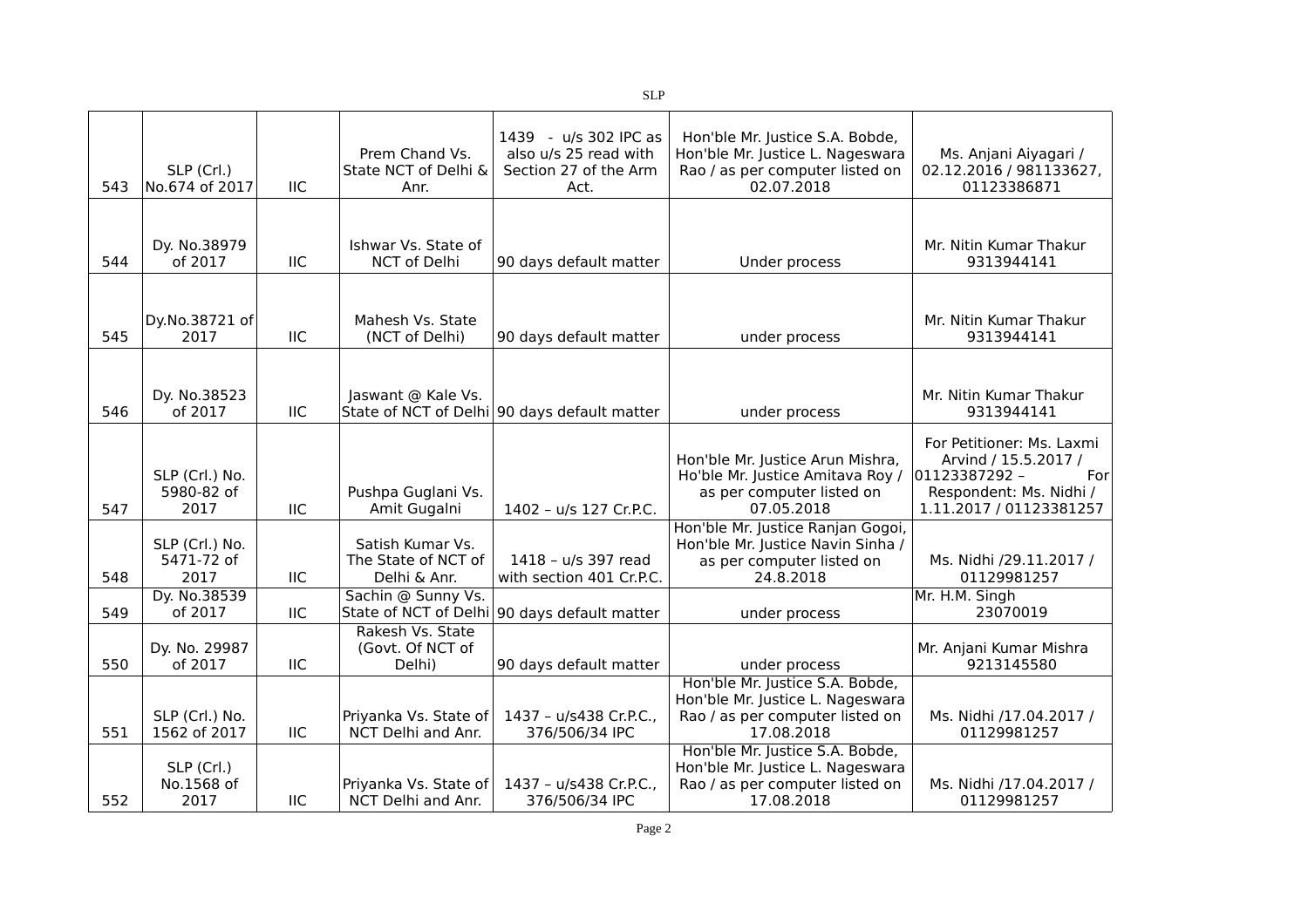|     |                           |            | Ravinder Singh Vs.                   |                                                  |                                                                   |                                                |
|-----|---------------------------|------------|--------------------------------------|--------------------------------------------------|-------------------------------------------------------------------|------------------------------------------------|
| 553 | Dy. No. 38206<br>of 2017  | <b>IIC</b> | State (NCT of Delhi)<br>& Anr.       |                                                  |                                                                   | Mr. Nitin Kumar Thakur<br>9313944141           |
|     |                           |            |                                      | 90 days default matter                           | under process                                                     |                                                |
|     |                           |            |                                      | 1404 - u/s364-A read                             | Hon'ble Mr. Justice S.A. Bobde,                                   |                                                |
|     | SLP (Crl.) No.            |            | Ranbir Singh @<br>Pappu Vs. State of | with section 120-B IPC<br>and sections25 and 27  | Hon'ble Mr. Justice L. Nageswara<br>Rao / tagged with Crl. Appeal | Mr. Balraj Dewan /<br>23.12.2015 / 9582098620, |
| 554 | 8909 of 2013              | <b>IIC</b> | NCT of Delhi                         | of the Arms Act 1959                             | No.1284 of 2012                                                   | 9717950643                                     |
|     | SLP (Crl.) NO.            |            |                                      |                                                  | Hon'ble Mr. Justice R.K. Agrawal,                                 |                                                |
|     | ⊚                         |            | Sohan Lal @ Suresh                   |                                                  | Hon'ble Mrs. Justice R. Banumathi                                 |                                                |
|     | Dy.No.30153 of            |            | @ Soda Vs. State                     |                                                  | / as per computer listed on                                       | Dr. Mrs. Vipin Gupta /                         |
| 555 | 2017                      | <b>IIC</b> | (NCT of Delhi)                       | 1439<br>- u/s 302-34 IPC                         | 13.07.2018                                                        | 19.9.2017 / 9891495284                         |
|     |                           |            | <b>TAMIL NADU</b>                    |                                                  |                                                                   |                                                |
|     |                           |            |                                      | 1439 - Appellant                                 |                                                                   |                                                |
|     |                           |            |                                      | challenges the                                   |                                                                   |                                                |
|     |                           |            |                                      | conviction for an                                | HON'BLE MR. JUSTICE R.K.                                          |                                                |
|     |                           |            | YUVRAJ vs. STATE BY                  | offence punishable                               | AGRAWAL AND HON'BLE MR.                                           | Mr. VIJAY KUMAR, 16TH                          |
|     | D.NO.                     |            | THE INSPECTOR OF                     | under Sections 302 and                           | <b>JUSTICE ABHAY MANOHAR SAPRE</b>                                | DECEMBER, 2017,                                |
| 556 | 41483/2017                | $II-C$     | <b>POLICE</b>                        | 201 I.P.C.                                       |                                                                   | 9211386523                                     |
|     |                           |            | <b>CHATTISGARH</b>                   |                                                  |                                                                   |                                                |
|     |                           |            |                                      |                                                  | Hon'ble Mr. Justice A. K. Sikri                                   |                                                |
|     |                           |            |                                      |                                                  |                                                                   |                                                |
|     |                           |            | The State of MP(Now                  | -1426 - State came                               | Hon'ble Mr. Justice Ashok                                         |                                                |
|     |                           |            | Chhatisgarh)                         | against the High Court<br>order of Accquital u/s | Bhushan                                                           | Mrs. Nidhi,                                    |
| 557 | Slp Crl. no.<br>5947/2014 | $II-C$     | VS.<br>Nehru Ram                     | 302 of IPC                                       | 07.09.2018                                                        | 14.11.2017<br>011-23381257                     |
|     |                           |            |                                      |                                                  | Hon'ble Mr. Justice S.A. Bobde                                    |                                                |
|     |                           |            |                                      |                                                  |                                                                   |                                                |
|     |                           |            | Peelaram                             | -1439- Against the High                          | Hon'ble Mr. Justice L. Nageswara                                  |                                                |
|     |                           |            | VS.                                  | Court order dismissing                           | Rao                                                               |                                                |
|     | D. No.                    |            | The State of                         | the appeal u/s 302 of                            |                                                                   | Mr. Aftab Ali Khan<br>09.10.2017               |
| 558 | 32324/2017                | $II-C$     | Chhattisgarh                         | <b>IPC</b>                                       | 13-07-2018                                                        | 9811375917                                     |
|     |                           |            |                                      | -1439 - Against the                              |                                                                   |                                                |
|     |                           |            |                                      | High Court order, where                          |                                                                   |                                                |
|     |                           |            |                                      | by the appeal of the                             |                                                                   |                                                |
|     |                           |            |                                      | petitioner against the                           |                                                                   |                                                |
|     |                           |            |                                      | conviction and<br>sentence of life               | Hon'ble Mr. Justice S.A. Bobde                                    |                                                |
|     |                           |            |                                      | imprisonement u/s 302                            | Hon'ble Mr. Justice L. Nageswara                                  |                                                |
|     |                           |            | Uttam Alias Sona vs.                 | of IPC and section 25                            | Rao                                                               |                                                |
|     | D. No.                    |            | The State of                         | and 27 of the Arms Act                           |                                                                   | Ms. Rukhsana Choudhury,                        |
| 559 | 4043/2018                 | $II-C$     | Chhattisgarh                         | was dismissed                                    | 03-07-2018                                                        | 01.02.2018<br>9810437527                       |
|     |                           |            |                                      |                                                  |                                                                   |                                                |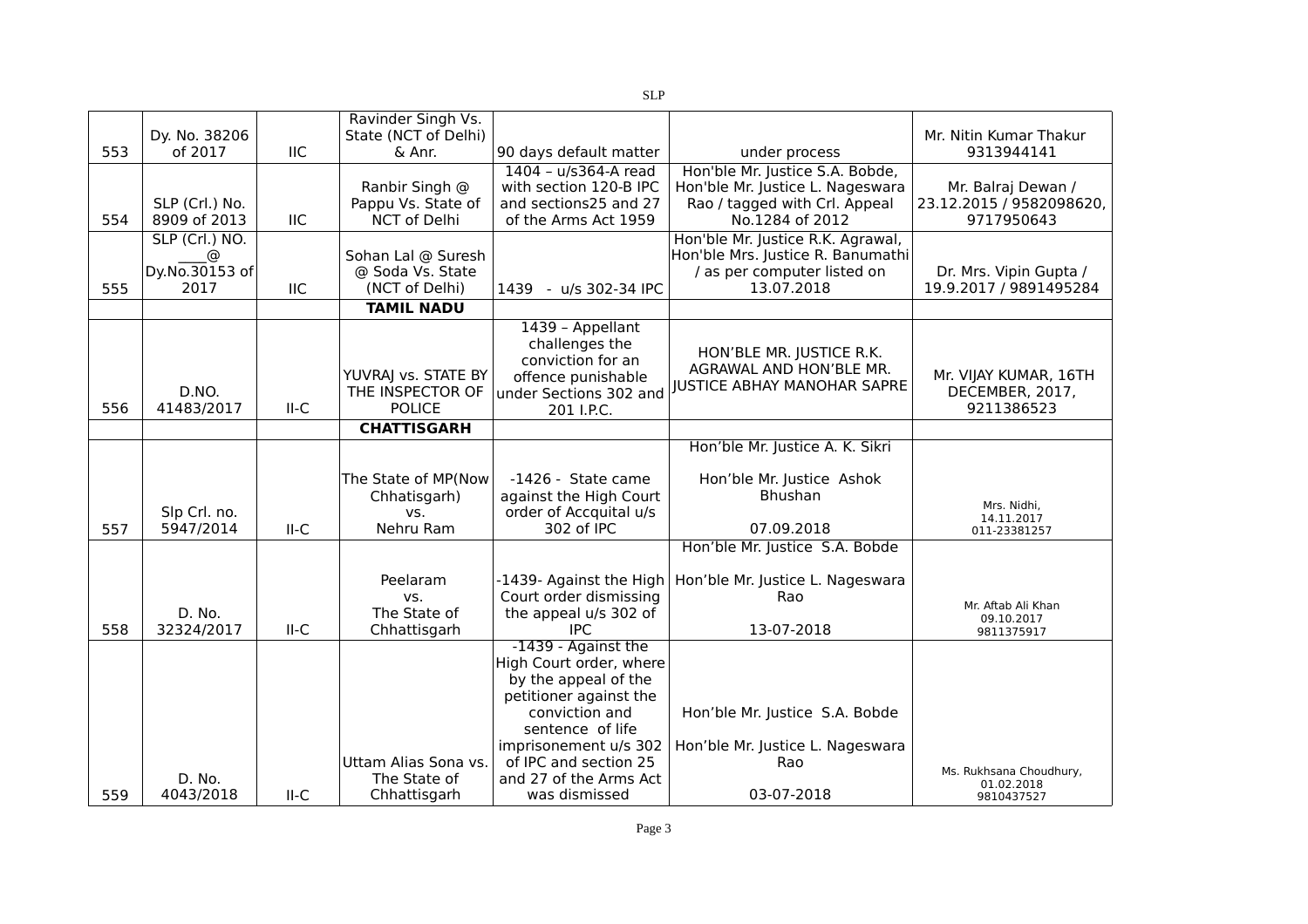|     |              |        |                          | -1439 - Against the     |                                   |                          |
|-----|--------------|--------|--------------------------|-------------------------|-----------------------------------|--------------------------|
|     |              |        |                          | High Court order, where |                                   |                          |
|     |              |        |                          | by the appeal of the    |                                   |                          |
|     |              |        |                          | petitioner against the  | Hon'ble Mr. Justice R.K. Agrawal  |                          |
|     |              |        |                          | conviction and          |                                   |                          |
|     |              |        | Nanaki Daou              | sentence of life        | Hon'ble Mr. Justice Abhay         |                          |
|     |              |        | VS.                      | imprisonement u/s       | Manohar Sapre                     | Mrs. Nanita Sharma,      |
|     | Slp Crl. no. |        | State of                 | 302,323 of IPC was      |                                   | 11.09.2017               |
| 560 | 9758/2017    | II-C   | Chhattisgarh             | dismissed               | 01-02-2019                        | 011-233881100            |
|     |              |        |                          | -1439 - Against the     |                                   |                          |
|     |              |        |                          | High Court order, where |                                   |                          |
|     |              |        |                          | by the appeal of the    | Hon'ble Mr. Justice R.K. Agrawal  |                          |
|     |              |        |                          | petitioner against the  |                                   |                          |
|     |              |        | Balaram                  | conviction and          | Hon'ble Mr. Justice Abhay         |                          |
|     |              |        | VS.                      | sentence of life        | Manohar Sapre                     | Mrs. Laxmi Arvind,       |
|     | Slp Crl. no. |        | The state of             | imprisonement u/s 302   |                                   | 11.05.2017               |
| 561 | 8607/2017    | $II-C$ | Chhattisgarh             | of IPC was dismissed    | 15-03-2019                        | 011-23387292             |
|     |              |        |                          | -1439 - Against the     |                                   |                          |
|     |              |        |                          | High Court order, where |                                   |                          |
|     |              |        |                          | by the appeal of the    | Hon'ble Mr. Justice R.K. Agrawal  |                          |
|     |              |        |                          | petitioner against the  |                                   |                          |
|     |              |        | Pratap Kumar Sahu        | conviction and          | Hon'ble Mr. Justice Abhay         |                          |
|     |              |        | VS                       | sentence of life        | Manohar Sapre                     | Ms. Asha Gopalan Nair,   |
|     | Slp Crl. no. |        | The state of             | imprisonement u/s 302   |                                   | 17.11.2015               |
| 562 | 10362/2015   | $II-C$ | Chhattisgarh             | of IPC was dismissed    | 09-05-2018                        | 9810348981               |
|     |              |        | <b>Anup Prasad Kaser</b> |                         |                                   |                          |
|     |              |        | vs.                      |                         |                                   |                          |
|     | D. No.       |        | The State of             |                         |                                   | Mr. Dipak Kumar Jena     |
| 563 | 39626/2017   | $II-C$ | Chhattisgarh             | 90 days default matter  | <b>Under Process</b>              | 9810078350               |
|     |              |        | Jugut Ram                |                         |                                   |                          |
|     |              |        | VS.                      |                         |                                   |                          |
|     |              |        | The State of             |                         |                                   |                          |
|     |              |        | Chhattisgarh thr.        |                         |                                   |                          |
|     | D. No.       |        | Dist. Magistrate         |                         |                                   | Mrs. Nanita Sharma       |
| 564 | 28160/2017   | $II-C$ | Bilaspur (CG)            | 90 days default matter  | <b>Under Process</b>              | 011-233881100            |
|     |              |        |                          | 1401: Challenging the   | Hon'ble the Chief Justice Hon'ble |                          |
|     |              |        |                          | death and life sentence | Mr. Justice A.K. Sikri            | Mrs. Rachna Joshi Issar, |
|     |              |        | Manoj Suryavanshi        | awarded to the          |                                   | Advocate                 |
|     |              |        | Vs. State of             | petitioner u/s 302 and  | Hon'ble Mr. Justice Arun Mishra   | 09.08.2013               |
| 565 | SR 8682/2014 | II-C   | Chhattisgarh             | 364 of the I.P.C.       | 09-05-2018                        | 9810127323               |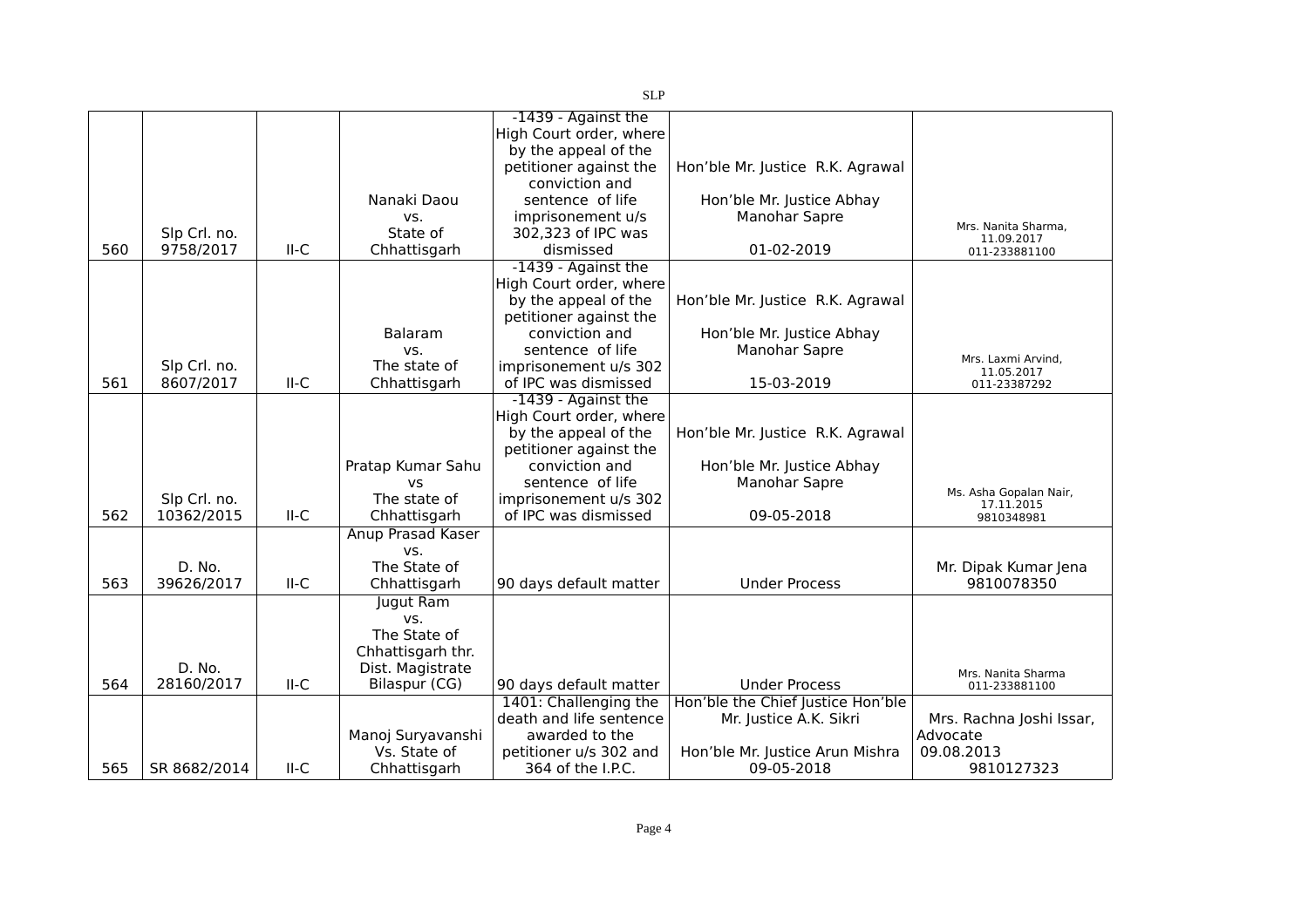|     |                           |            |                                                | -1439 - Against the<br>High Court order, where                                                                                                                                      |                                                                                                                                                          |                                                                |
|-----|---------------------------|------------|------------------------------------------------|-------------------------------------------------------------------------------------------------------------------------------------------------------------------------------------|----------------------------------------------------------------------------------------------------------------------------------------------------------|----------------------------------------------------------------|
|     |                           |            |                                                | by the appeal of the<br>petitioner against the                                                                                                                                      | Hon'ble Mr. Justice A. K. Sikri                                                                                                                          |                                                                |
|     |                           |            | Narendra Verma                                 | conviction and                                                                                                                                                                      | Hon'ble Mr. Justice Ashok                                                                                                                                |                                                                |
|     |                           |            | Vs                                             | sentence of life                                                                                                                                                                    | Bhushan                                                                                                                                                  | Mr. O.P. Gaggar,<br>20.1.2018                                  |
|     | D. No.                    | $II-C$     | The State of                                   | imprisonement u/s 302<br>of IPC was dismissed                                                                                                                                       |                                                                                                                                                          | 011-23074100                                                   |
| 566 | 22840/2017                |            | Chhattisgarh                                   |                                                                                                                                                                                     | 10-05-2018                                                                                                                                               | 9910808321                                                     |
|     |                           |            | <b>J&amp;K AND HIMACHAL PRADESH</b>            | 1439 The Petitioner is                                                                                                                                                              |                                                                                                                                                          |                                                                |
| 567 | SR No.<br>2150/2018       | <b>IIC</b> | Vinod Kumar Vs.<br>State of H.P.               | convicted under section<br>302 and 201 r/w 34<br><b>IPC</b>                                                                                                                         | Hon'ble Mr. Justice A.K. Sikri and<br>Hon'ble Mr. Justice Ashok<br>Bhushan Ready for listing                                                             | Mrs. K. Sarada Devi,<br>Advocate, 05.06.2017 /<br>9990880558   |
| 568 | SR No.<br>2223/2018       | <b>IIC</b> | Rattan Chand Vs.<br>State of H.P.              | 1410 The Petitioner is<br>punishable under<br>section 14 of the<br><b>Himachal Pradesh</b><br>Prevention of Specific<br>Corrupt Practice Act,<br>1983 and Section 409<br>of the IPC | Hon'ble Mr. Justice Ranjan Gogoi<br>and Hon'ble Mrs. Justice R.<br>Banumathi Listed on<br>24.08.2018 as per computer                                     | Mr. Naresh Kumar,<br>Advocate 27.01.2018 /<br>9810419298       |
| 569 | $SR(D)$ No.<br>41586/2017 | <b>IIC</b> | Rajdev @ Raju Vs.<br>State of H.P.             | 1439 The Petitioner is<br>convicted under section<br>302 and 201 r/w 34<br><b>IPC</b>                                                                                               | Hon'ble Mr. Justice A.K. Sikri and<br>Hon'ble Mr. Justice Ashok<br>Bhushan Ready for listing                                                             | Mrs. K. Sarada Devi,<br>Advocate, 18.12.2017 /<br>9990880558   |
| 570 | SR(D)No.<br>27207/2017    | <b>IIC</b> | Kanwar Singh Vs.<br>The State of H.P.          | 1414 The Petitioner is<br>convicted for offence<br>punishable under<br>section 20(ii)(c) of the<br>NDPS Act, 1985                                                                   | Hon'ble Mr. Justice Arun Mishra<br>and Hon'ble Mr. Justice Mohan M.<br>Shantanagoudar Listed on<br>04.07.2018 as per computer                            | Mr. Rukhsana Choudhury,<br>Advocate 29.08.2017 /<br>9810437527 |
| 571 | $SR(D)$ No.<br>1084/2018  | <b>IIC</b> | Sumit Kumar<br>H.P.                            | 1439 The Petitioner is<br>Sharma Vs. State of convicted under section<br>302 IPC                                                                                                    | Hon'ble Mr. Justice R.K. Agrawal<br>and Hon'ble Mr. Justice Abhay<br>Manohar Sapre Listed on<br>20.07.2018 as per computer                               | Mr. Ranbir Singh Yadav,<br>Advocae. 09.01.2018 /<br>9868472079 |
| 572 | SR 6454-<br>6456/2014     | <b>IIC</b> | Vijay Kumar Vs.<br>State of Jammu &<br>Kashmir | 1401 The Petitioner is<br>senenced to death<br>convicted under section<br>302 RPC, 307 RPC,<br>under Section 324 RPC<br>and 448 RPC                                                 | (Hon'ble Mr. Justice Dipak Misra,<br>(Hon'ble CJI), Hon'ble Mr. Justice<br>R.K. Agrawal and Hon'ble Mr.<br>Justice Prafulla C. Pant Ready for<br>listing | Mr. S.K. Pasi, Advocate.<br>21.07.2014/9811667404              |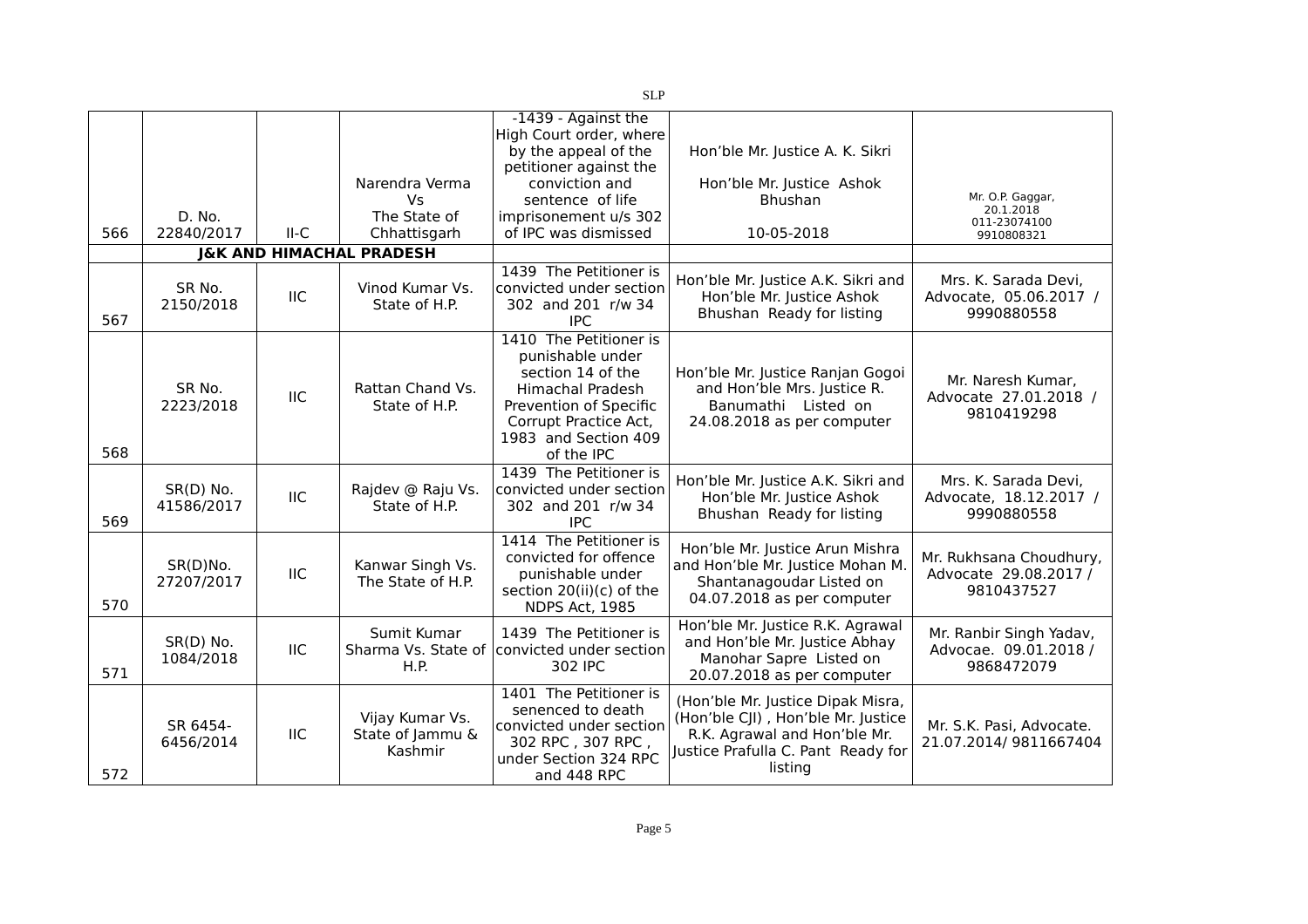| 573 | SR 2691/2015          | <b>IIC</b> | VINOD KUMAR @<br>MANOJ VS STATE OF<br>H.P.                             | 1414: Petitioner<br>convicted Under the<br>Sections 18 and 20 of<br>the NDPS Act.                                                       | Hon'ble Mr. Justice Madan B.<br>Lokur<br>Hon'ble Mr. Justice<br>Adarsh Kumar Goel<br>Ready<br>for listing.                                | Col. Pahlad Singh Sharma,<br>Advocate<br>02.02.2015, 23386175      |
|-----|-----------------------|------------|------------------------------------------------------------------------|-----------------------------------------------------------------------------------------------------------------------------------------|-------------------------------------------------------------------------------------------------------------------------------------------|--------------------------------------------------------------------|
| 574 | SR 9394/2017          | <b>IIC</b> | NASIR VS STATE OF<br>H.P.                                              | 1439: Petitioner<br>convicted Under the<br>Section 302 of the I.P.C.                                                                    | Hon'ble Mr. Justice R.K. Agrawal<br>Hon'ble Mr. Justice Abhay<br>Manohar Sapre<br>Ready for<br>listing.                                   | Mr. Nitin Kumar Thakur,<br>Advocate<br>23.04.2015<br>9313944141    |
| 575 | SR 692/2018           | IIC        | <b>SURENDER SINGH</b><br><b>VS STATE OF</b><br><b>HIMACHAL PRADESH</b> | 1439: Petitioner<br>convicted U/s<br>302,323,324,201,452<br>and 506 (II) of IPC                                                         | Hon'ble Mr. Justice Kurian Joseph<br>Hon'ble Mr. Justice<br>Amitava Roy<br>Ready for<br>listing.                                          | Mr.R.P. Mehrotra, Advocate<br>08.01.2018<br>23385150               |
| 576 | SR 2302/2017          | IIC        | SHAFHI MOHAMMAD<br>VS STATE OF H.P.                                    | 1414: Petitioner<br>convicted under Section<br>20 of NDPS ACT.                                                                          | Hon'ble Mr. Justice Adarsh Kumar<br>Goel Hon'ble Mr. Justice<br>Rohinton Fali Nariman Listed for<br>01.08.2018                            | Ms. E.R. Sumathy,<br>Advocate 23.02.2017<br>9999009216             |
| 577 | SR 8240/2016          | <b>IIC</b> | MANJULA KAPOOR<br>VS STATE OF H.P.<br>AND ANR.                         | 1431: Petition filed by<br>the petitioner under<br>section 138 of<br>Negotiable Instrument<br>Act 1881 for quashing<br>the proceedings. | Hon'ble Mr. Justice A.K. Sikri<br>Hon'ble Mr. Justice R.K.<br>Listed for<br>Agrawal<br>01.08.2018                                         | Ms. E.R. Sumathy,<br>Advocate 06.01.2017<br>9999009216             |
| 578 | SR 308/2018           | IIC        | AMRISH RANA VS<br>STATE OF H.P.                                        | 1438: Petitioner<br>Convicted u/s<br>147,148,307,323,326 of<br>the I.P.C. and U/s 25 of<br>the Arms Act                                 | Hon'ble Mr. Justice Ranjan Gogoi<br>Hon'ble Mrs. Justice R.<br>Banumathi<br>Listed for<br>20.04.2018 before the Court of<br>Registrar.    | Mr. Gaurav Agrawal,<br>Advocate 09.12.2017<br>9811284039           |
| 579 | SR 3503/2015          | <b>IIC</b> | STATE OF H.P. VS<br>ANCHLA @<br><b>CHANCHLA</b>                        | 1426: Respondent<br>convicted U/s 302 of<br>the I.P.C.                                                                                  | Hon'ble Mr. Justice Madan B.<br>Lokur<br>Hon'ble Mr. Justice<br>Deepak Gupta<br>Ready for<br>listing.                                     | Mrs. Sangeeta Kumar,<br>Advocate 07.02.2018<br>9211386523          |
| 580 | SR 3746/2018          | <b>IIC</b> | KALYAN SINGH ALIAS<br><b>BITTU VS STATE OF</b><br>H.P.                 | 1439: Against<br>conviction under<br>Section 302, 201 of the<br>I.P.C.                                                                  | Hon'ble Mr. Justice Adarsh Kumar<br>Goel Hon'ble Mr. Justice Navin<br>Sinha<br>Listed for<br>10.07.2018 before the Court of<br>Registrar. | Ms. Manika Tripathy<br>Pandey, Advocate<br>27.4.2018<br>9811831835 |
| 581 | SR 1946-<br>1947/2015 | <b>IIC</b> | STATE OF H.P. VS<br><b>BACHAN SINGH AND</b><br>ANR.                    | 1426: Against<br>conviction u/s 120-B,<br>302,380 of the I.P.C.                                                                         | Hon'ble Mr. Justice Pinaki<br>Chandra Ghose<br>Hon'ble Mr.<br>Justice R.K. Agrawal<br>Ready for listing.                                  | Ms. Nidhi, Advocate<br>17.11.2015<br>9810987418                    |